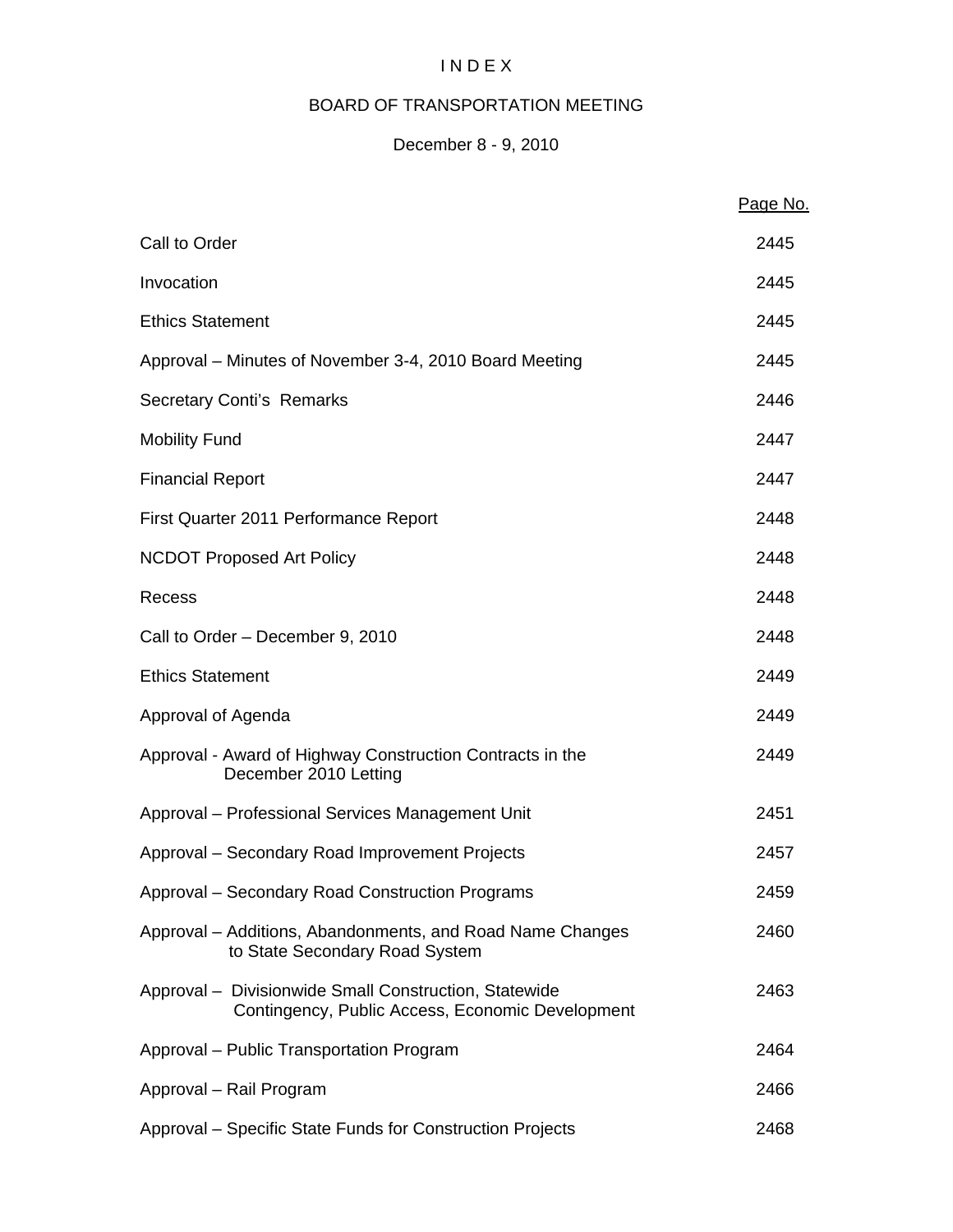| Approval - Specific North Carolina Trust Funds                                    | 2469 |
|-----------------------------------------------------------------------------------|------|
| Approval – Funds for Specific Federal-Aid Projects                                | 2471 |
| Approval - Revisions to the 2009-2015 STIP                                        | 2492 |
| Approval – Municipal and Special Agreements                                       | 2500 |
| Approval - State Highway System Changes                                           | 2515 |
| Approval – Preliminary Right of Way Plans                                         | 2516 |
| Approval – Final Right of Way Plans                                               | 2518 |
| Approval – Revisions of Final Right of Way Plans                                  | 2519 |
| Approval – Conveyance of Highway Right of Way Residues                            | 2520 |
| Approval – Revision in Control in Access                                          | 2521 |
| Approval – Acquisition of Structures Partially Outside the<br><b>Right of Way</b> | 2522 |
| Approval – Advance Acquisition of Highway Right of Way                            | 2523 |
| Approval - Burlington-Graham MPO Comprehensive Transportation<br>Plan             | 2525 |

# Additional Business

| Resolution for Dr. Algernon G. Swan | 2525 |
|-------------------------------------|------|
| Resolution for Jim "Catfish" Hunter | 2527 |
| Adjournment                         | 2528 |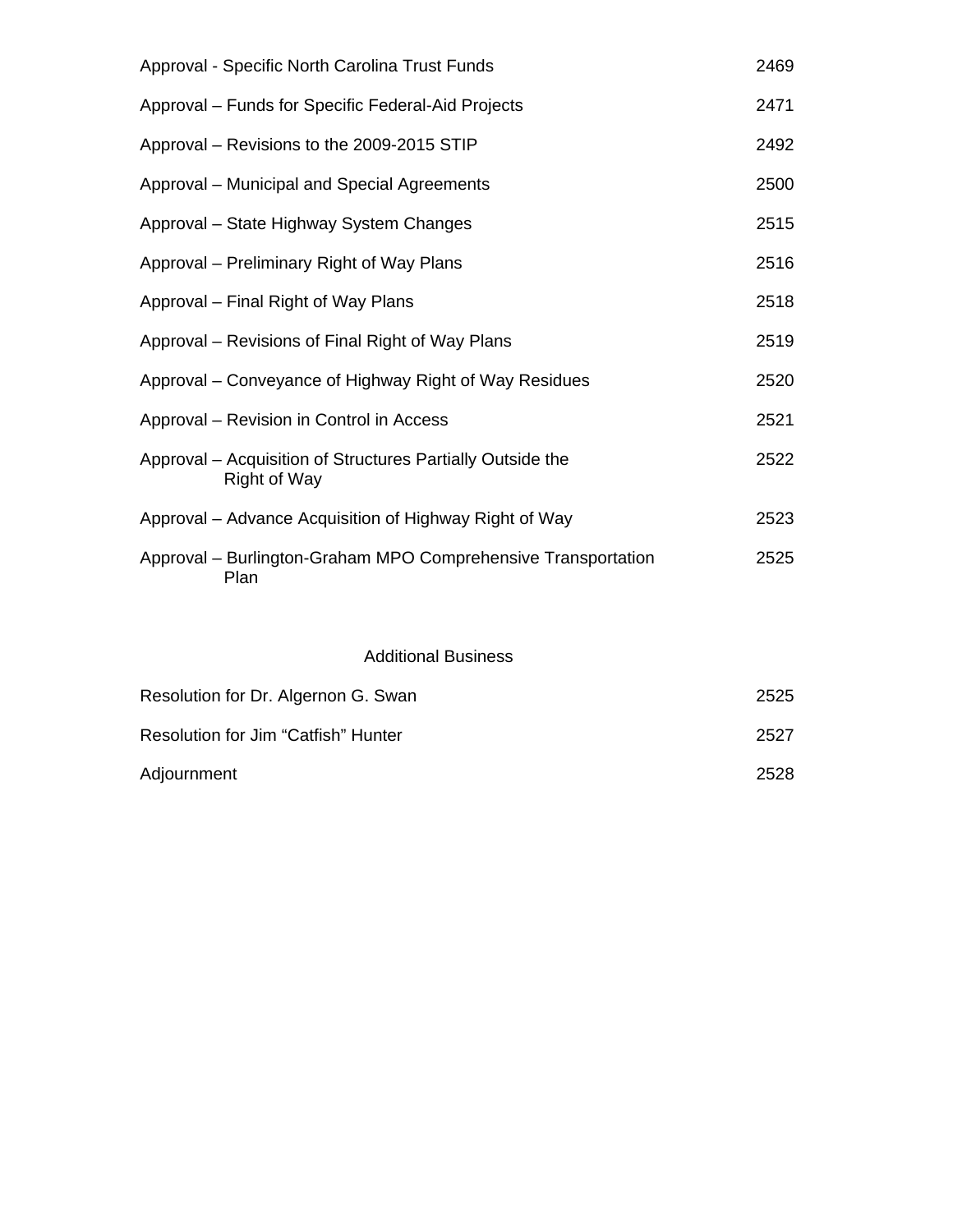#### **Board of Transportation Meeting**

**December 8 - 9, 2010** 

#### **Call to Order**

Chairman Collier called the meeting of the Board of Transportation to order at 1:27 p.m., Wednesday, December 8, 2010 in Raleigh, North Carolina with the following members present:

White, Overholt, McNairy, Alford, Tulloss, Watts, Szlosberg-Landis, Ciccone, Fox, Wall, Burns, Womble, Perkins, Collett, Proffitt, Burrell

Member Halsey was absent.

#### **Invocation**

The invocation was offered by Board Member Proffitt.

#### **Ethics Statement**

Chairman Collier read the Ethics Statement advising any Board Member that may have a conflict of interest or appearance of conflict to abstain from participation in that particular item and to file the proper paper work with the Secretary to the Board.

#### **Approval – Minutes of November 3 - 4, 2010 Board Meeting**

The minutes of the November 3 - 4, 2010 Board of Transportation Meeting were unanimously approved upon a motion by Board Member Burrell, which was seconded by Board Member Overholt.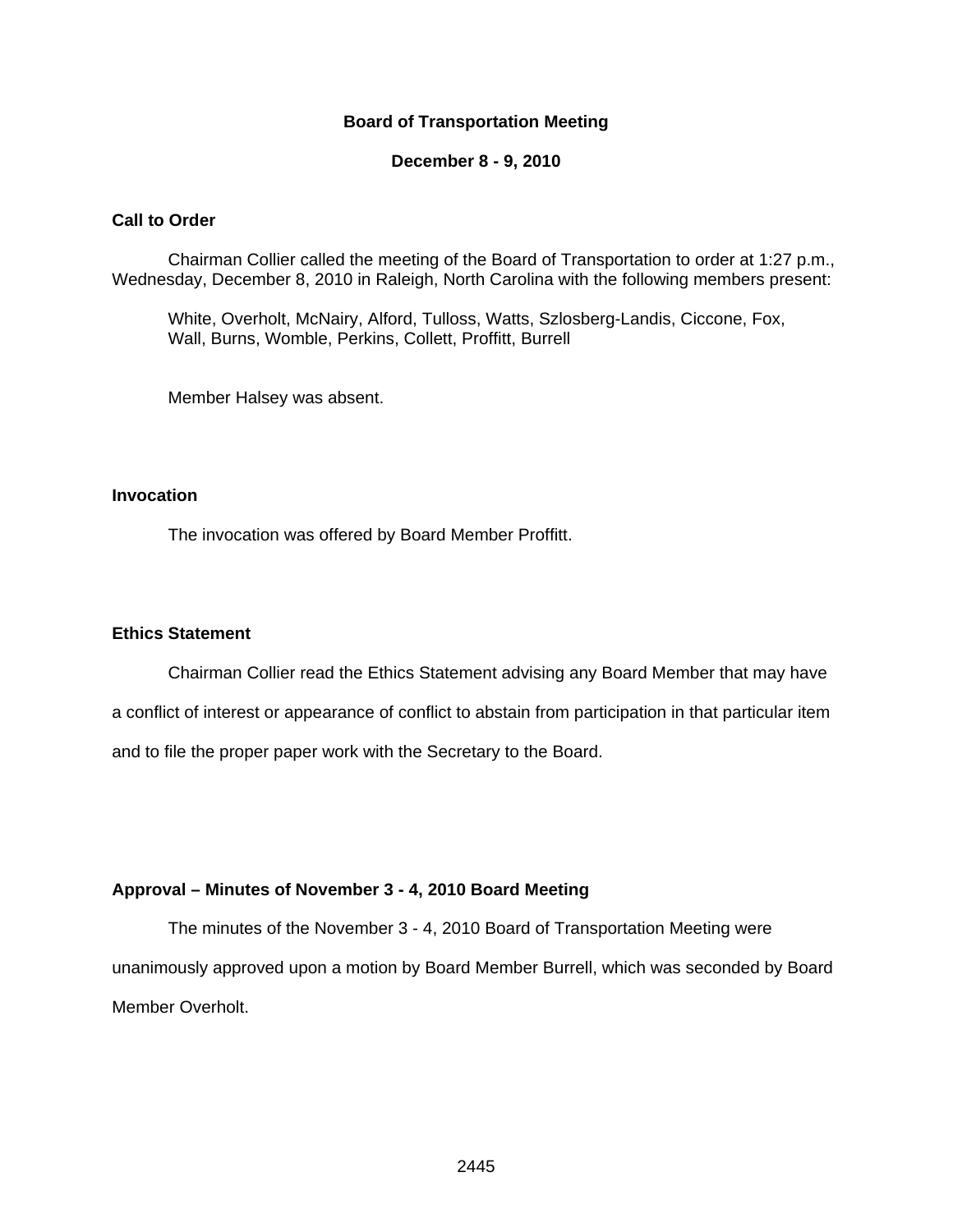#### **Secretary Conti Remarks**

 Secretary Conti welcomed everyone to Raleigh and thanked them for their participation in the Wildflower Awards Banquet. He shared information regarding the public service announcement the Communications Office used to address motorist safety during the holidays. Nate Irving, a well known linebacker for N.C. State, filmed the PSA based on an accident he had last year when he fell asleep while driving from Duplin County back to Raleigh. Nate's message urges drivers to "stay alert, stay alive". This is the first of many meaningful safety campaigns you will see in the coming months.

Secretary Conti shared information regarding his trips to Washington in the past few weeks. He attended a meeting regarding the High Speed Rail funding as well as a meeting discussing the I-95 Corridor. He will have Roberto Canales give an update on the I-95 Corridor at next meeting.

Secretary Conti updated the Board on several projects. Crews have completed 75% of the clearing work alongside I-85 for the Yadkin River Bridge replacement project. The clearing work is expected to wrap up by January. This is the first step to widening I-85 from 4 to 8 lanes. In Charlotte, construction is expected to begin on the I-85 widening project and the 2 Charlotte Outer Loop projects next summer. The Sunset Beach Bridge is now open to traffic. The new, high-rise bridge eliminates long delays for vehicles and boats. In the Triad, the I-74/US 311 Bypass is open in Randolph County. This is 6 months ahead of schedule. There are 2 lanes of the Oak Island Bridge now open. The remaining lanes are set to open by the new year.

Secretary Conti mentioned a recently retired staff member from our fiscal section. Ms. Judy Morris worked for the department for 48 years. She was not only a great employee, but she is a dedicated volunteer and very involved church member. Governor Perdue presented Ms. Morris with the Governor's Excellence Award. We wish her the best in her retirement. Her passion for public service should be a model for the rest of us at DOT.

<u>2446 година в 2446 година в 2446 година в 2446 година в 2446 година в 2446 година в 2446 година в 2446 година </u>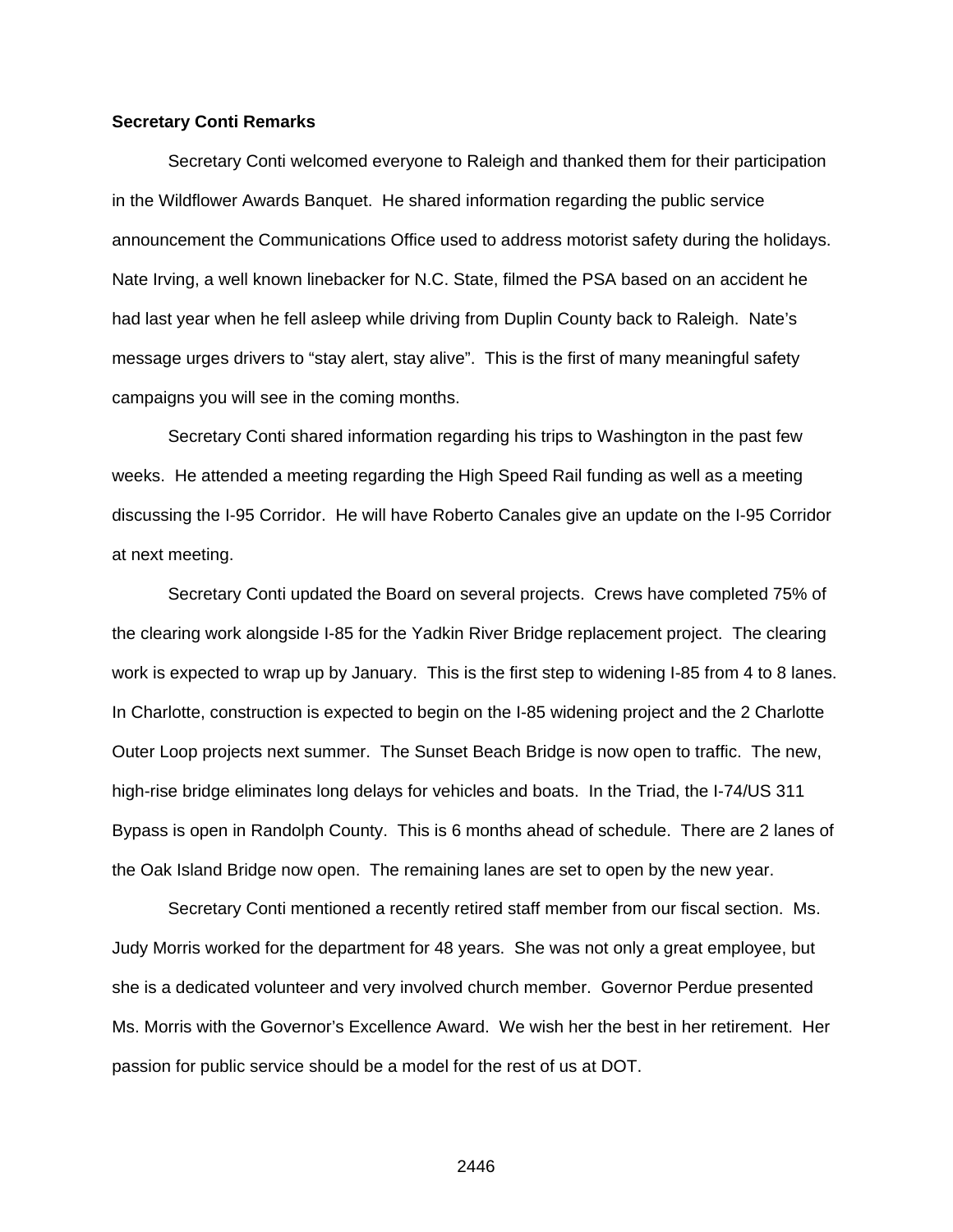#### **Mobility Fund**

Director of the Strategic Planning Office, Don Voelker, shared information with the Board regarding the final Mobility Fund report. He stated there was a 24 member work group that has met since August. Mr. Voelker introduced several of the people that helped put the report together. Mr. Voelker introduced Alpesh Patel from the Strategic Planning Office, who shared a power point presentation with the Board. Mr. Patel thanked the work group for their dedication in working on the Mobility Fund criteria and selection process. Bids could be opened as soon January for the 2<sup>nd</sup> phase of the Yadkin River Bridge Project, the first Mobility Fund project. In August the work group asked the public what type criteria would they use to put the Mobility Fund together. The three criteria that are being recommended for approval by the Board are: Mobility/Congestion; Multimodal; Intermodal Fund-Preferential Consideration.

Upon the recommendation, a motion was made by Board Member Collett, which was seconded by Board Member Burrell to approve the final criteria and selection process. This will be submitted to the Joint Legislative Transportation Oversight Committee on December 14, 2010. Candidate projects are to be submitted in the Spring of 2011 and will be evaluated, ranked and programmed by the Department, pending adequate funding.

#### **Financial Report**

Chief Financial Officer Mark Foster presented the Board with the current financial report. Mr. Foster highlighted information regarding the year to date operations of the Department. He provided a status report on the Monroe Project. Mr. Foster also shared information regarding the Garvee Program.

<u>2447 година в 2447 година в 2447 година в 244</u>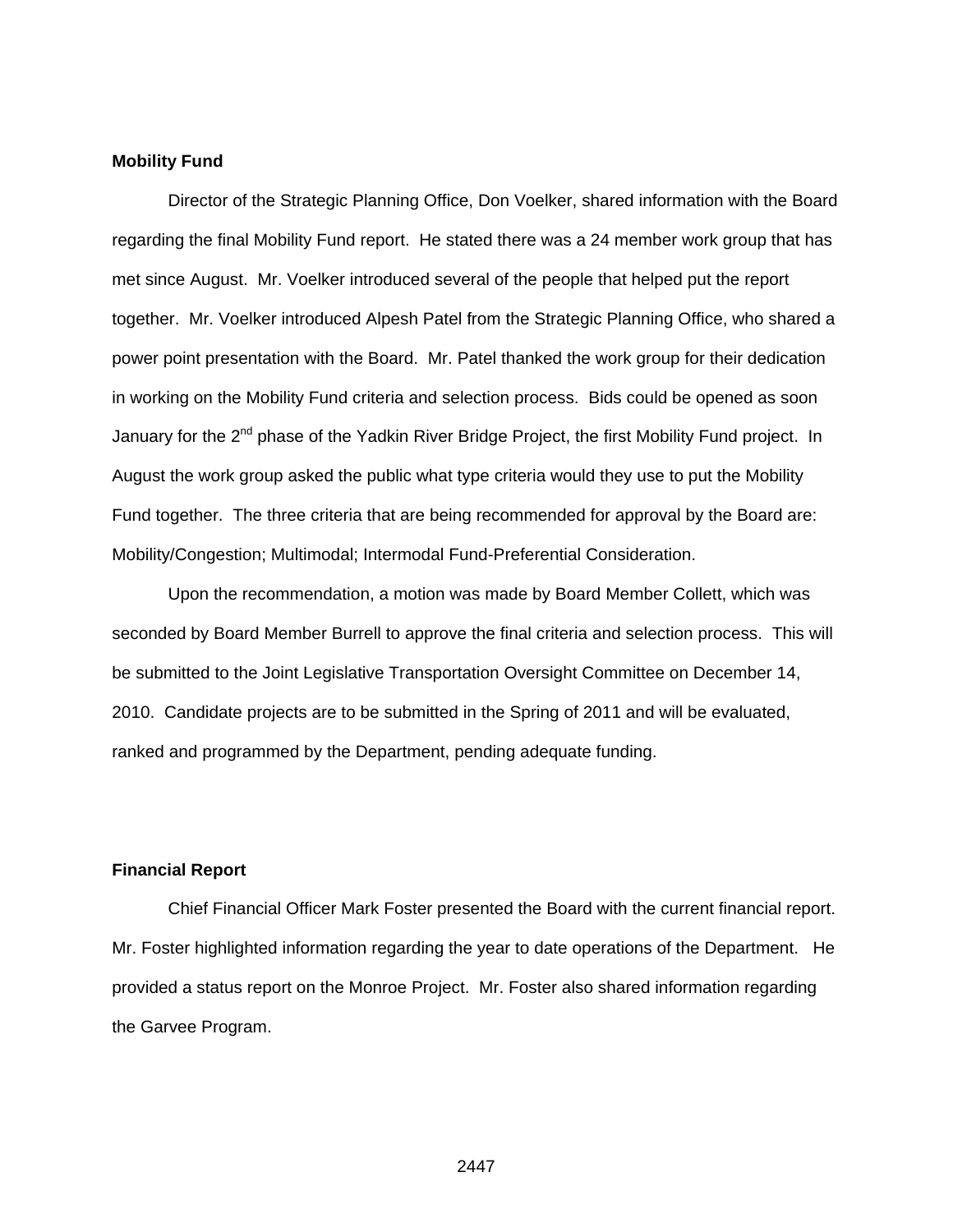#### **First Quarter 2011 Performance Report**

Victor Barbour, Administrator of Technical Services Division, shared information with the Board Members regarding the SFY 2011 First Quarter Performance Results. He stated the targets are challenging, but can be reached. Mr. Barbour asked that the Board Members get requests to staff regarding the information they are interested in.

#### **NCDOT Proposed Art Policy**

State Roadside Environmental Engineer, Don Lee, presented information to the Board regarding the proposed NCDOT Right of Way Art Policy. Upon Mr. Lee's recommendation, a motion was made by Board Member Overholt, which was seconded by Board Member Wall to approve the policy.

#### **Recess**

The Board meeting was recessed until 10:30 a.m., Thursday, December 9, 2010.

#### **Call to Order – December 9, 2010**

Chairman Collier called the meeting of the Board of Transportation to order at 10:34 a.m., Thursday, December 9, 2010 in Raleigh, North Carolina with the following members present:

White, Overholt, McNairy, Alford, Tulloss, Watts, Szlosberg-Landis, Ciccone, Fox, Wall, Burns, Womble, Perkins, Collett, Proffitt.

Members Halsey and Burrell were absent.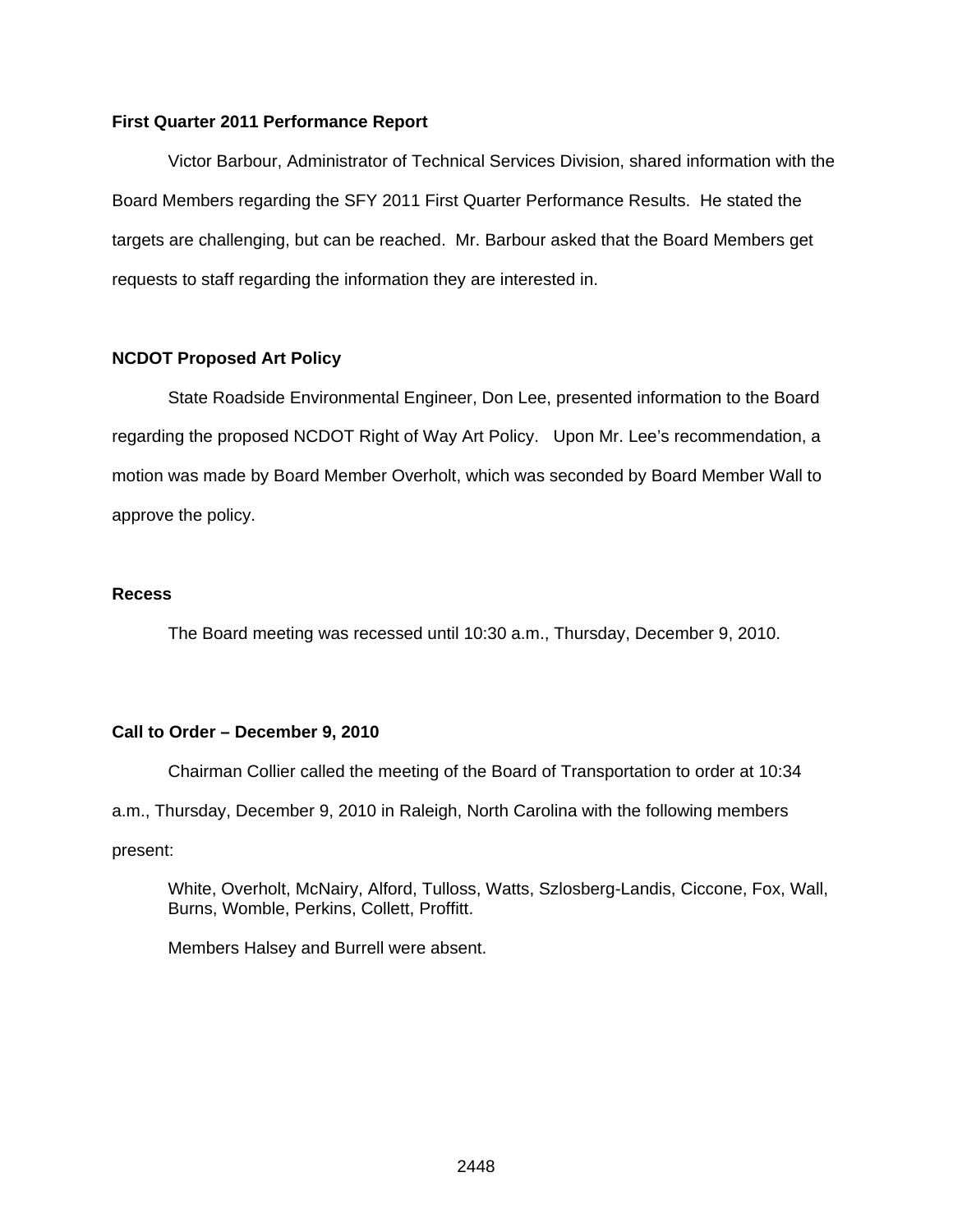## **Ethics Statement**

Chairman Collier reminded the Board of the Ethics Statement that was read on Wednesday advising any Board Member that may have a conflict of interest or appearance of conflict to abstain from participation in that particular item and to file the proper paper work with the Secretary to the Board.

#### **Approval of Agenda**

A motion was made by Board Member Burns, seconded by Board Member Tulloss, to approve the agenda items and handouts, excluding agenda items C,D,E,H and L, as they are consent items and require no Board action.

## **Approval – Award of Highway Construction Contracts in the December 2010 Letting**

Projects were awarded by the Secretary to the low bidder on all projects except for Project

BK-5128 in Carteret County and Project BK-5129 in Brunswick County. Issues have arisen on

these two projects regarding the acceptability of a material supplier being used in the

performance of the contracts. Once resolved, staff will make a recommendation to the

Secretary.

Board Member Overholt abstained from voting on Project U-5018A in Pitt Count, Project W-5104 in New Hanover/Brunswick Counties and Project C202625 in Duplin/Sampson Counties. Board Member Fox abstained from voting on Project R-2612A in Guilford County.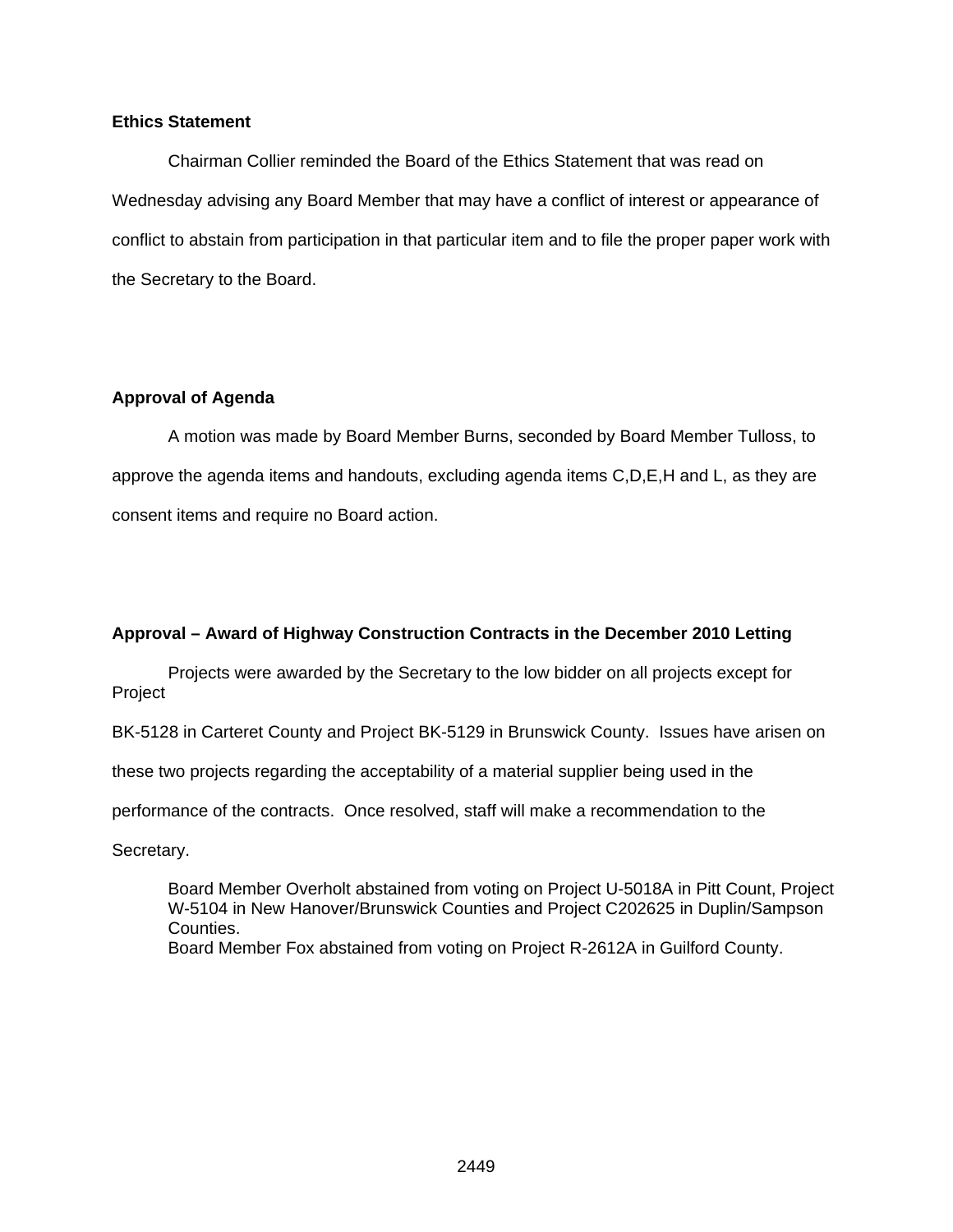Award of all contracts covering the use of Federal-aid highway funds is subject to concurrence by the Federal Highway Administration.

| Project                                                                                                                                                                                                                      | <b>Contract Awarded To</b>                         | <b>Amount</b>   |
|------------------------------------------------------------------------------------------------------------------------------------------------------------------------------------------------------------------------------|----------------------------------------------------|-----------------|
| C202629<br>1CR.10081.18,<br>1CR.10461.16,<br>1CR.20081.38,<br>1CR.20081.39,<br>1CR.20081.40,<br>1CR.20081.41,<br>1CR.20081.42,<br>1CR.20461.33,<br>1CR.20461.34,<br>1CR.20461.35,<br>1CR.20461.36<br><b>BERTIE, HERTFORD</b> | ROSE BROTHERS PAVING CO., INC.<br>AHOSKIE, NC      | \$2,077,251.22  |
| C202630<br>36727.3.32<br><b>BEAUFORT</b><br><b>B-4700AG</b>                                                                                                                                                                  | CAPE ROMAIN CONTRACTORS, INC.<br>WANDO, SC         | \$786,563.00    |
| C202636<br>41431.3.2<br><b>PITT</b><br>U-5018A                                                                                                                                                                               | <b>BARNHILL CONTRACTING COMPANY</b><br>TARBORO, NC | \$5,795,037.86  |
| C202282<br>41868.3.1, 42599.3.1<br>NEW HANOVER,<br><b>BRUNSWICK</b><br>W-5104                                                                                                                                                | <b>BARNHILL CONTRACTING COMPANY</b><br>TARBORO, NC | \$1,760,838.85  |
| C202625<br>3CR.10311.94,<br>3CR.10821.93<br>DUPLIN, SAMPSON                                                                                                                                                                  | BARNHILL CONTRACTING COMPANY<br>TARBORO, NC        | \$6,090,138.09  |
| C202440<br>34483.3.1<br><b>GUILFORD</b><br>R-2612A                                                                                                                                                                           | YATES CONSTRUCTION CO., INC.<br>STOKESDALE, NC     | \$11,684,536.56 |
| C202633<br>7.106812, 7.206812,<br>7CR.10681.22,<br>7CR.20681.22<br><b>ORANGE</b>                                                                                                                                             | S. T. WOOTEN CORPORATION<br>WILSON, NC             | \$3,478,527.20  |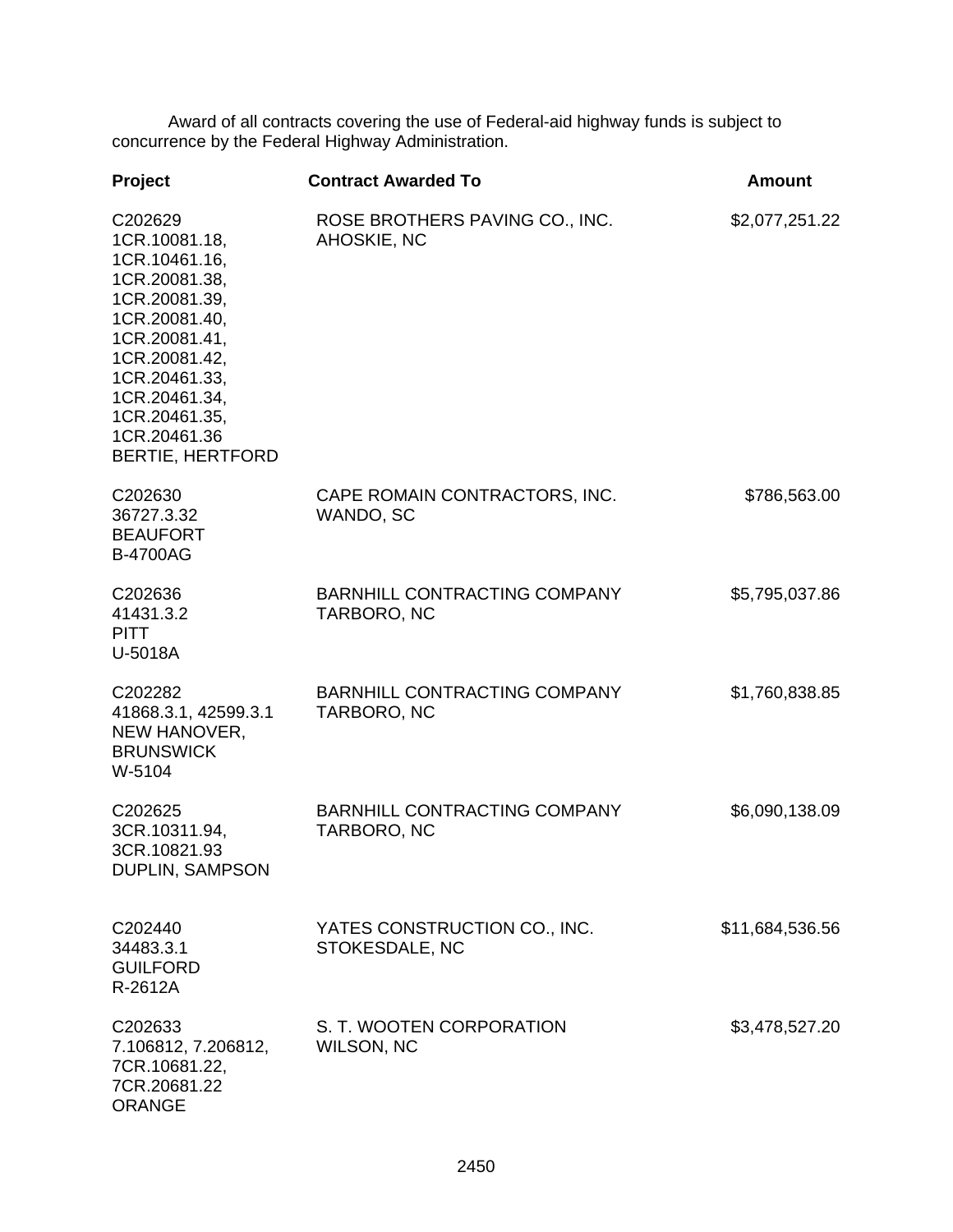| C <sub>202634</sub><br>7.107912,<br>7CR.10791.32,<br>7CR.20791.32<br><b>ROCKINGHAM</b> | APAC-ATLANTIC, INC.<br>THOMPSON ARTHUR DIVISION<br><b>GREENSBORO, NC</b> | \$3,734,955.63  |
|----------------------------------------------------------------------------------------|--------------------------------------------------------------------------|-----------------|
| C <sub>202631</sub><br>7.200112,<br>7CR.10011.23,<br>7CR.20011.23<br><b>ALAMANCE</b>   | <b>RILEY PAVING, INC.</b><br>CARTHAGE, NC                                | \$3,170,270.74  |
| C <sub>202265</sub><br>34400.3.2<br><b>RUTHERFORD</b><br>R-2233AB                      | DEVERE CONSTRUCTION COMPANY,<br>INC.<br>ALPENA, MI                       | \$30,438,069.08 |

## **Approval – Professional Services Management Unit**

The Board concurred with the staff recommendations and delegated authority to the

Secretary to award the following contracts. Award of contracts is subject to approval by the

Advisory Budget Commission pursuant to G.S. 136-28(f).

Board Member Fox abstained from voting on the Various Projects under the Right of Way section. Page 3 of 7 in the agenda.

Board Member Ciccone abstained from voting on Project U-2809B in Cumberland County.

Chairman Collier abstained from voting on Project I-4750 in Iredell County.

#### **Transportation Planning**

After careful evaluation of the workload and schedules of the work that can be accomplished by our staff, it was determined necessary to employ a private firm for preparation of the Statewide Transportation Plan for the Transportation Planning Branch. Our staff has completed the actions for employing private firms in accordance with the policies and procedures adopted by the Board on May 7, 2009. This is for information only.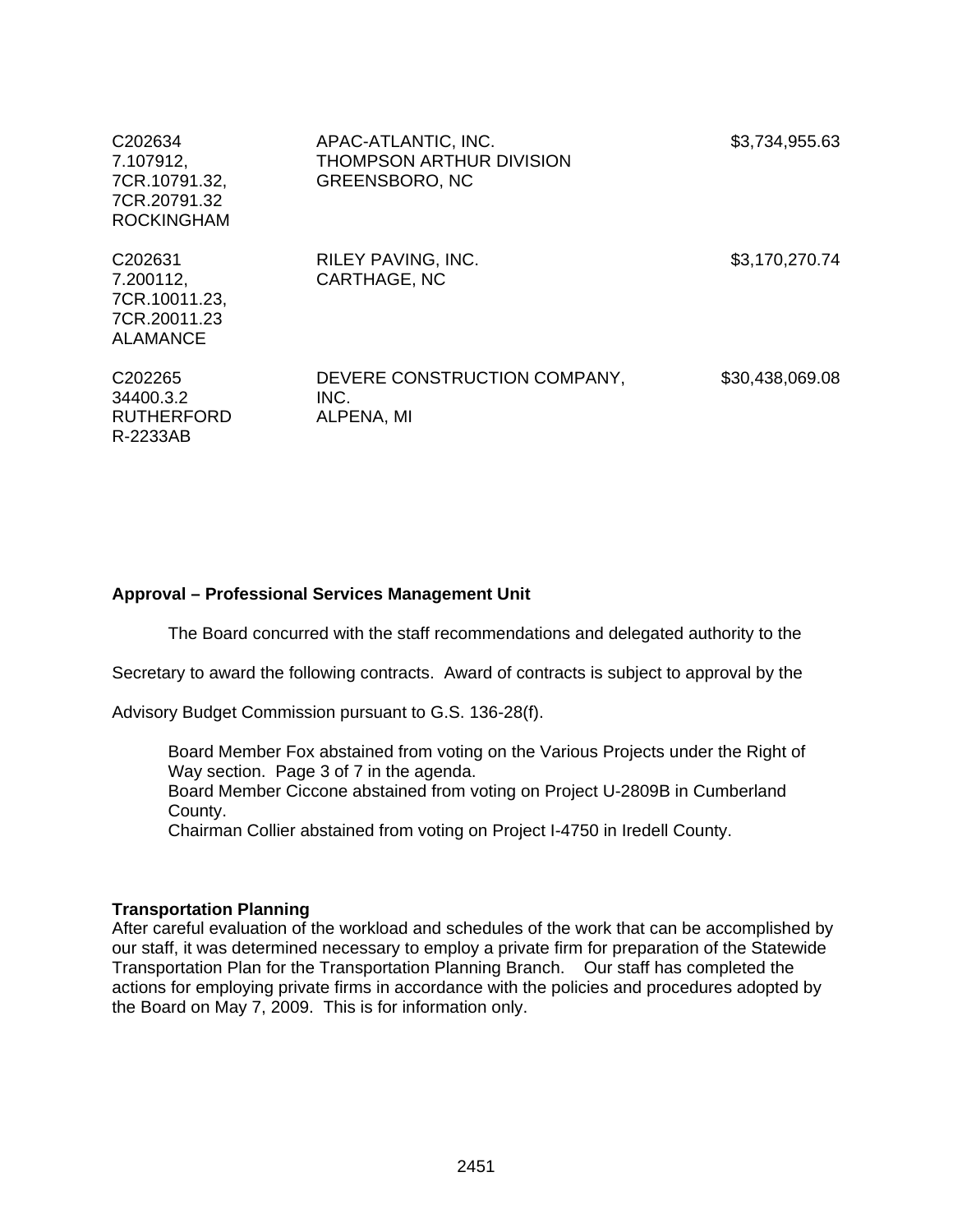#### **STATEWIDE**

| (1) | Project:                 | 46285.1                                              |            |
|-----|--------------------------|------------------------------------------------------|------------|
|     | Scope of Work:           | <b>Statewide Transportation Plan</b>                 |            |
|     | Firm:                    | Post, Buckley, Schuh and Jernigan, Inc., Raleigh, NC |            |
|     | <b>Engineering Fee:</b>  | \$977,385.79                                         |            |
|     | <b>SPSF Utilization:</b> | Springboard Eydo                                     | \$9,773.85 |
|     |                          | 1%                                                   |            |

The following is a supplemental contract to a previous contract approved by the Board with the same engineering firm. This supplemental contract was necessary due to approved additional work that was unknown at the inception and is required of the firm to complete the project. Our staff has completed the actions in accordance with the policies and procedures adopted by the Board on May 7, 2009. This is for information only.

## **STATEWIDE**

| (2) | Project:                         | W00820                               |             |
|-----|----------------------------------|--------------------------------------|-------------|
|     | Scope of Work:                   | <b>Statewide Travel Demand Model</b> |             |
|     | Firm:                            | PB Americas, Inc., Morrisville, NC   |             |
|     | <b>Original Engineering Fee:</b> | \$137,468.19                         |             |
|     | Supplemental Fee:                | \$773,787.69                         |             |
|     | <b>SPSF Utilization:</b>         | Clearbox Forecast Group, LLC<br>9%   | \$69,640.89 |

## **Highway Design – Structure Design**

After careful evaluation of the workload and schedules of the work that can be accomplished by our staff, it was determined it is necessary to employ a private firm on an as needed basis to provide vessel impact studies. This contract will expire one year after the date of execution or after the contract amount has been depleted, whichever occurs first. Our staff has completed the actions for employing a private firm in accordance with the policies and procedures adopted by the Board on May 7, 2009. This is for information only.

#### **STATEWIDE**

| (3) | Firm:                    | Moffatt & Nichol, Inc., Raleigh, NC |
|-----|--------------------------|-------------------------------------|
|     | Maximum Engineering Fee: | \$250,000.00                        |
|     | <b>SPSF Utilization</b>  | 0%                                  |

## **Highway Design – Roadway Design**

The following are supplemental contracts to previous contracts approved by the Board with the same engineering firms. These supplemental contracts were necessary due to approved additional work that was unknown at the inception and is required of the firms to complete the projects. Our staff has completed the actions in accordance with the policies and procedures adopted by the Board on May 7, 2009. These are for information only.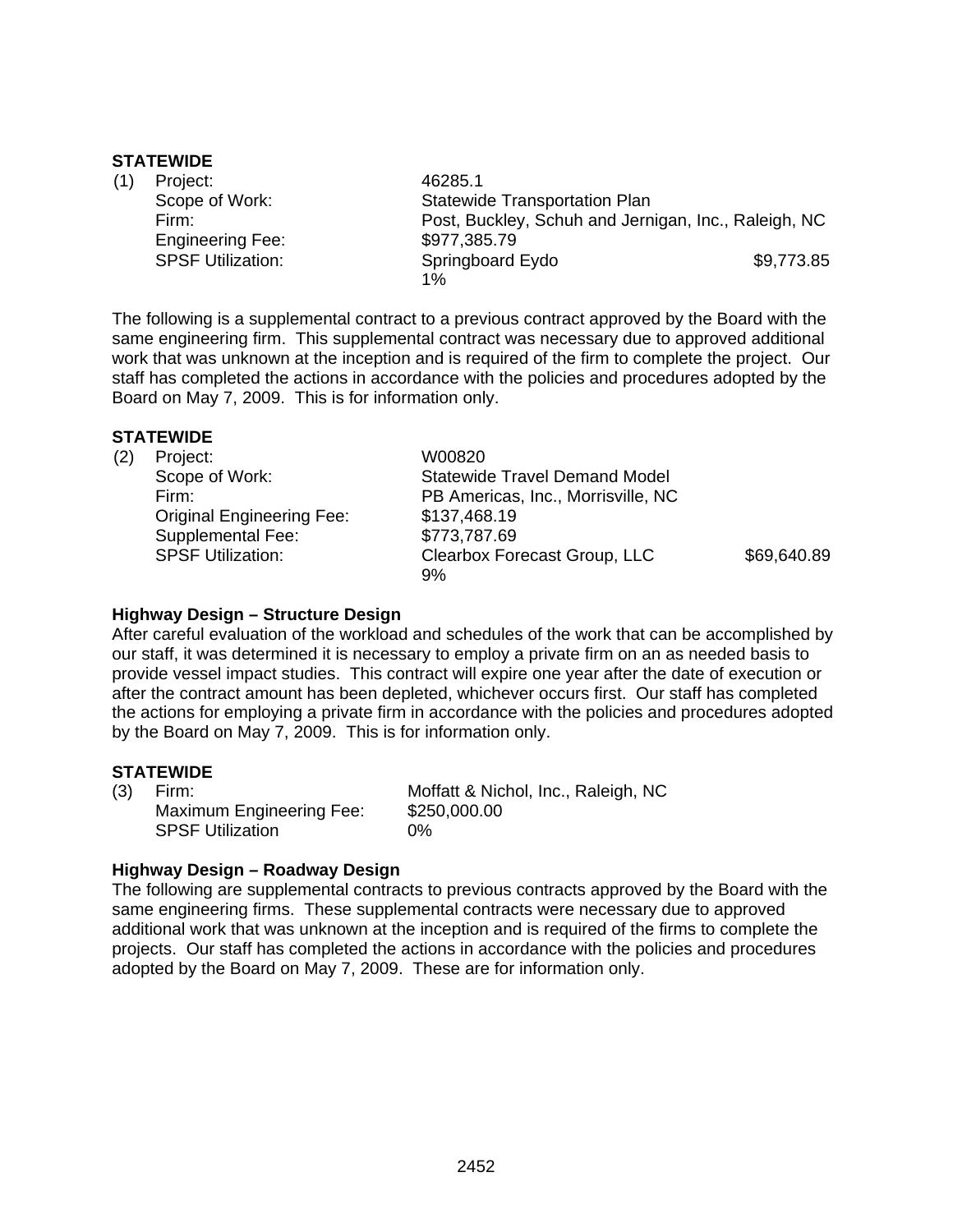# **DIVISION 12**

| (4) | Project:                                              | 34497.1.2 (R-2707AA) Cleveland County<br>US 74 (Shelby Bypass) from west of SR 1162<br>(Peachtree Road) to west of SR 1161 (Pleasant Ridge<br>Road) |
|-----|-------------------------------------------------------|-----------------------------------------------------------------------------------------------------------------------------------------------------|
|     | Scope of Work:                                        | Roadway and Hydraulic Design                                                                                                                        |
|     | <b>Estimated Construction Cost:</b>                   | \$29,800,000.00                                                                                                                                     |
|     | Firm:                                                 | Arcadis Geraghty & Miller, Raleigh, NC                                                                                                              |
|     | <b>Original Engineering Fee:</b>                      | \$152,244.03                                                                                                                                        |
|     | Previous Supplemental Fee:                            | \$30,235.02                                                                                                                                         |
|     | Supplemental Fee:                                     | \$16,648.98                                                                                                                                         |
|     | <b>Supplemental Work:</b><br><b>SPSF Utilization:</b> | Roadway and hydraulic design to add service roads                                                                                                   |
|     | <b>DIVISION 7</b>                                     | 0%                                                                                                                                                  |
|     |                                                       | 34820.1.2 (U-2524C & D) Guilford County                                                                                                             |
| (5) | Project:                                              | Design of Greensboro Western Loop from SR 2176<br>(Bryan Boulevard) to SR 2303 (Lawndale Road)                                                      |
|     | Scope of Work:                                        | Roadway Design                                                                                                                                      |
|     | <b>Estimated Construction Cost:</b>                   | \$192,800,000.00                                                                                                                                    |
|     | Firm:                                                 | Parsons Transportation Group, Raleigh NC                                                                                                            |
|     | <b>Original Engineering Fee:</b>                      | \$607,772.13                                                                                                                                        |
|     | Previous Supplemental Fee:                            | \$821,942.99                                                                                                                                        |
|     | <b>Current Supplement Fee:</b>                        | \$81,009.60<br>Roadway design to divide into two sets of right of way<br>plans and complete final plans for U-2524C                                 |
|     | <b>SPSF Utilization:</b>                              | 0%                                                                                                                                                  |

## **Right of Way**

After careful evaluation of the workload and schedules of the work that can be accomplished by our staff, it was determined necessary to employ private firms to perform asbestos inspections, abatement, and structure clearings for our Department to obligate available funds. Our staff was authorized to proceed with the actions required to employ private firms in accordance with the rules and regulations adopted by the Board on May 7, 2009. These are for information only.

| Project:                                                                          | Various                                                                          |
|-----------------------------------------------------------------------------------|----------------------------------------------------------------------------------|
| <b>Original Engineering Fee:</b><br><b>DBE/MBE Utilization:</b>                   | Clement Construction Corp., Winston-Salem, NC<br>\$1,000,000.00<br>100%          |
| Project:<br>Firm:<br><b>Original Engineering Fee:</b><br><b>SPSF Utilization:</b> | Various<br><b>CST Environmental, Charlotte, NC</b><br>\$1,000,000.00<br>0%       |
| Project:<br>Firm:<br><b>Original Engineering Fee:</b><br><b>SPSF Utilization:</b> | Various<br>DH Griffin Wrecking Co., Inc., Greensboro, NC<br>\$1,000,000.00<br>0% |
|                                                                                   | Firm:                                                                            |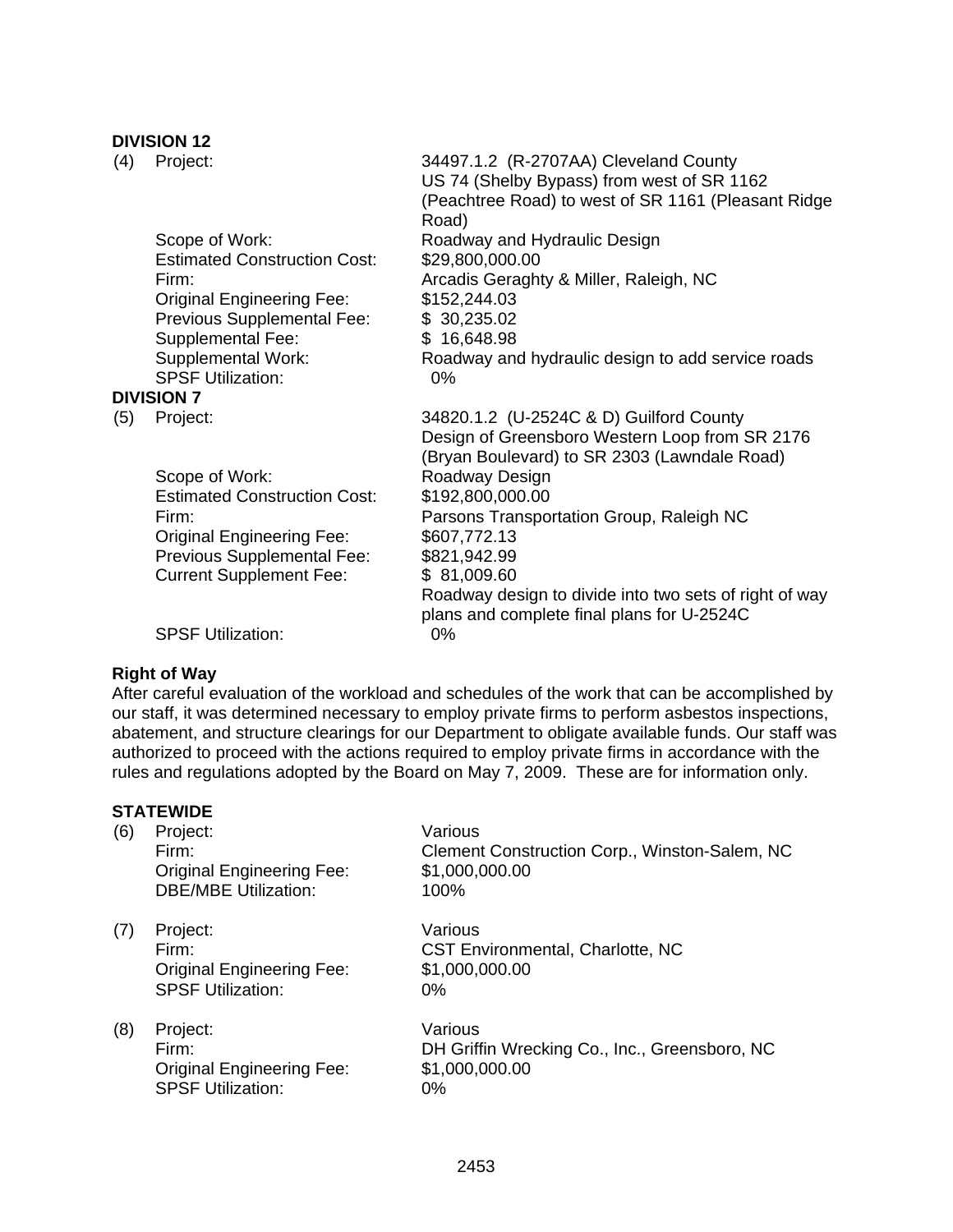| (9)  | Project:<br>Firm:<br><b>Original Engineering Fee:</b><br><b>SPSF Utilization:</b>         | Various<br>Enpuricon, Inc., Apex, NC<br>\$1,000,000.00<br>$0\%$                                   |
|------|-------------------------------------------------------------------------------------------|---------------------------------------------------------------------------------------------------|
| (10) | Project:<br>Firm:<br><b>Original Engineering Fee:</b><br><b>SPSF/DBE/WBE Utilization:</b> | Various<br>Get the Lead Out, LLC, Charlotte, NC<br>\$1,000,000.00<br>100%                         |
| (11) | Project:<br>Firm:<br><b>Original Engineering Fee:</b><br><b>SPSF/DBE Utilization:</b>     | Various<br>NFE Technologies, Inc., Morrisville, NC<br>\$1,000,000.00<br>100%                      |
| (12) | Project:<br>Firm:<br><b>Original Engineering Fee:</b><br><b>DBE/MBE Utilization:</b>      | Various<br>WW Trucking & Demolition Services, LLC,<br>Winston-Salem, NC<br>\$1,000,000.00<br>100% |

After careful evaluation of the workload and schedules of the work that can be accomplished by our staff, it was determined necessary to employ private firms to prepare plans for the project listed below for our Department to obligate available funds. Our staff was authorized to proceed with the actions required to employ private engineering firms in accordance with the policies and procedures adopted by the Board on May 7, 2009. These are for information only.

## **DIVISION 6**

| (13) | Project:<br>Scope of Work:<br>Firm:<br>Maximum Engineering Fee:<br><b>SPSF Utilization:</b> | 34416.2.2 (R-2303A) Cumberland County<br>NC 24 from west of SR 1006 (Maxwell Road/ Clinton<br>Road) to SR 1853 (John Nunnery Road)<br>Right of way acquisition, appraisals, negotiations and<br>relocation assistance<br>Gulf Coast Property Acquisition, Inc., Charlotte, NC<br>\$996,736.71<br>$0\%$ |
|------|---------------------------------------------------------------------------------------------|--------------------------------------------------------------------------------------------------------------------------------------------------------------------------------------------------------------------------------------------------------------------------------------------------------|
| (14) | Project:                                                                                    | 34865.2.3 (U-2809B) Cumberland County<br>SR 1132 (Legion Road) from SR 1363 (Elk Road) to<br>SR 1007 (Owen Drive) in Fayetteville                                                                                                                                                                      |
|      | Scope of Work:                                                                              | Right of Way acquisition, appraisals, negotiations and<br>relocation assistance                                                                                                                                                                                                                        |
|      | Firm:                                                                                       | JAC Land Acquisitions, Inc., Wilson, NC                                                                                                                                                                                                                                                                |
|      | Maximum Engineering Fee:<br><b>SPSF Utilization:</b>                                        | \$698,155.00<br>0%                                                                                                                                                                                                                                                                                     |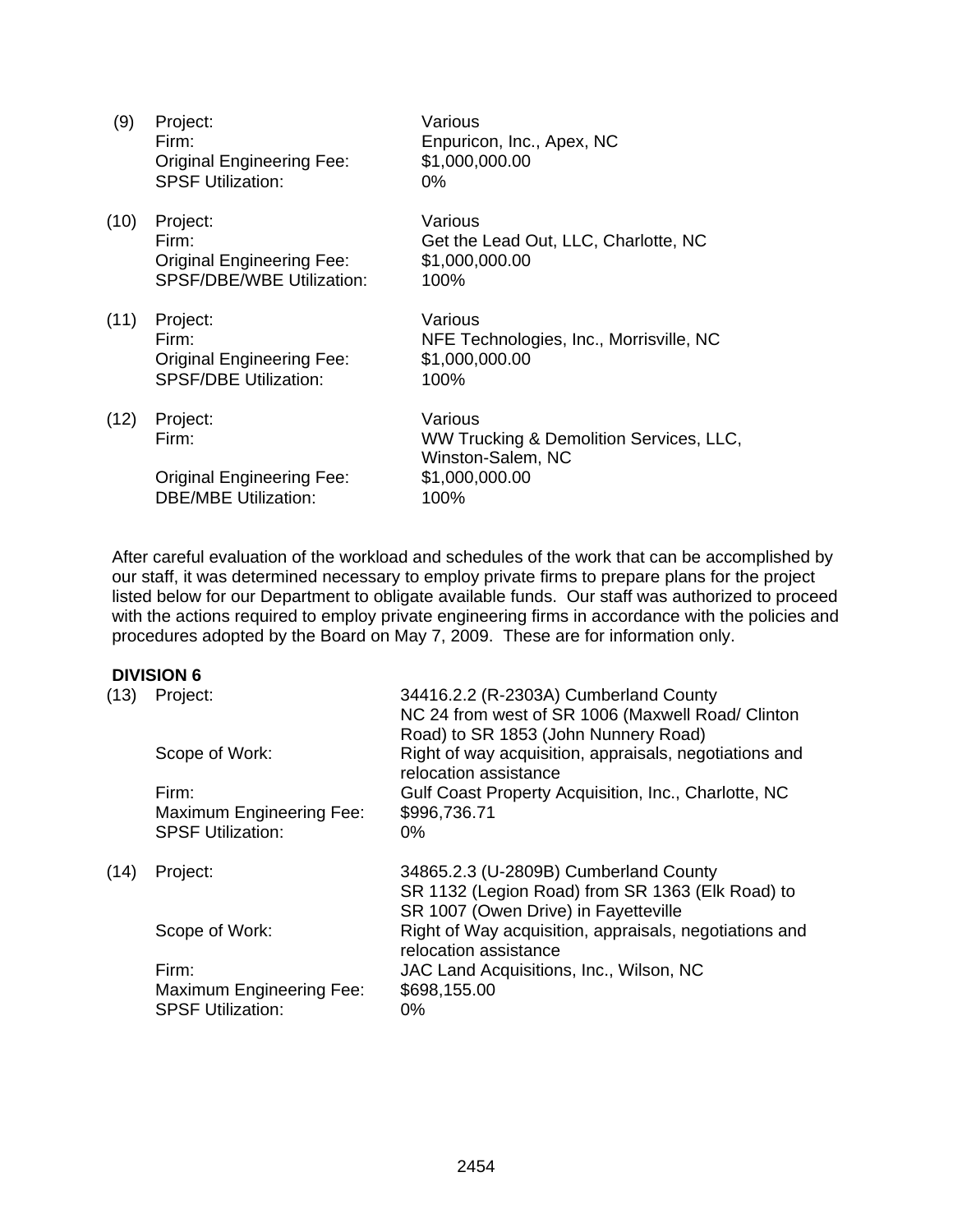## **Rail**

After careful evaluation of the workload and schedules of the work that can be accomplished by our staff, it was determined necessary to employ a private firm on an as needed basis to provide FRA Rail Safety Oversight. This contract will expire two years after the date of execution or after the contract amount has been depleted, whichever occurs first. Our staff has completed the actions for employing a private firm in accordance with the policies and procedures adopted by the Board on May 7, 2009. This is for information only.

## **STATEWIDE**

Maximum Engineering Fee: \$325,000.00 SPSF Utilization 0%

(15) Firm: Booz/Allen/Hamilton, Inc., Morrisville, NC

After careful evaluation of the workload and schedules of the work that can be accomplished by our staff, it was determined necessary to employ a private firm for the design of the following project to support the Rail Division. Our staff has completed the actions for employing a private firm in accordance with the policies and procedures adopted by the Board on May 7, 2009. This is for information only.

## **DIVISION 9**

| (16) | Project:                            | 34951.1.1 (U-3459) Rowan County                                                                                                   |              |
|------|-------------------------------------|-----------------------------------------------------------------------------------------------------------------------------------|--------------|
|      |                                     | SR 2541 (Klumac Road) Railroad Grade Separation in                                                                                |              |
|      |                                     | Salisbury                                                                                                                         |              |
|      | <b>Estimated Construction Cost:</b> | \$6,500,000.00                                                                                                                    |              |
|      | Firm:                               | TGS Engineers, Shelby, NC                                                                                                         |              |
|      | Scope of Work:                      | Roadway, structure, track work and hydraulic designs;<br>utility coordination; geotechnical investigations and<br>traffic control |              |
|      | Maximum Engineering Fee:            | \$340,451.37                                                                                                                      |              |
|      | <b>SPSF Utilization:</b>            | <b>TGS Engineers</b><br>46%                                                                                                       | \$158,020.68 |

## **Public Transportation**

The following are supplemental contracts to previous contracts approved by the Board with the same engineering firms. These supplemental contracts for limited public transportation services were necessary due to approved additional work that was unknown at the inception and is required of the firms to complete the projects. These contracts will expire one additional year after the date of execution or after the contract amount has been depleted, whichever occurs first. Our staff has completed the actions in accordance with the policies and procedures adopted by the Board on May 7, 2009. These are for information only.

## **STATEWIDE**

| (17) | Firm:<br>Scope of Work:<br><b>Original Engineering Fee:</b><br>Supplemental Fee: | Simpson Engineers & Associates, PC, Cary, NC<br><b>Limited Public Transportation Services</b><br>\$375,000.00<br>\$0.00 (one year time extension request only) |
|------|----------------------------------------------------------------------------------|----------------------------------------------------------------------------------------------------------------------------------------------------------------|
|      | <b>SPSF/DBE/MBE Utilization:</b>                                                 | $100\%$                                                                                                                                                        |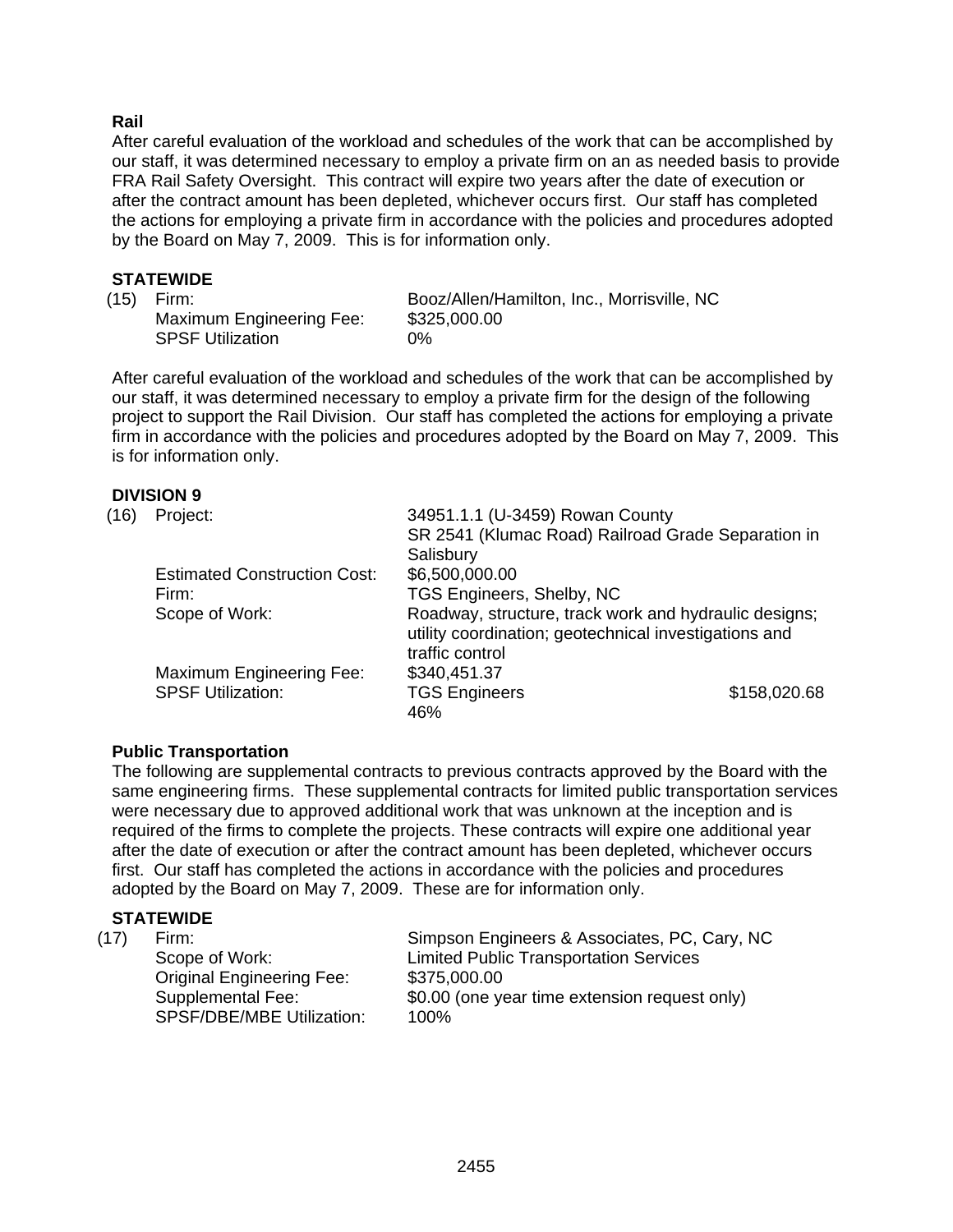- Original Engineering Fee: \$1,690,000.00<br>Supplemental Fee: \$0.00 (one yea SPSF/DBE/WBE Utilization: 100%
- Original Engineering Fee: \$1,250,000.00 SPSF Utilization: 30%
- Original Engineering Fee: \$975,000.00 SPSF Utilization: 12%
- Original Engineering Fee: \$1,325,000.00 SPSF/DBE/WBE Utilization: 100%
- (22) Firm: PBS&J, Raleigh, NC Original Engineering Fee: \$1,075,000.00 SPSF Utilization: 20%
- Original Engineering Fee: \$850,000.00<br>Supplemental Fee: \$0.00 (one ye SPSF Utilization: 20%
- Original Engineering Fee: \$1,200,000.00 SPSF Utilization: 18%

(18) Firm: KFH Group, Inc., Bethesda, Maryland Scope of Work: Limited Public Transportation Services \$0.00 (one year time extension request only)

(19) Firm: Kimley-Horn & Associates, Inc., Raleigh, NC Scope of Work: Limited Public Transportation Services Supplemental Fee:  $$0.00$  (one year time extension request only)

(20) Firm: Gannett Fleming, Inc., Charlotte, NC Scope of Work: Limited Public Transportation Services Supplemental Fee: \$0.00 (one year time extension request only)

(21) Firm: RLS & Associates, Inc., Dayton, Ohio Scope of Work: Limited Public Transportation Services Supplemental Fee: \$0.00 (one year time extension request only)

 Scope of Work: Limited Public Transportation Services Supplemental Fee: \$0.00 (one year time extension request only)

(23) Firm: Moffatt & Nichol, Raleigh, NC Scope of Work: Limited Public Transportation Services \$0.00 (one year time extension request only)

(24) Firm: HNTB of North Carolina, PC, Raleigh, NC Scope of Work: Limited Public Transportation Services Supplemental Fee:  $$0.00$  (one year time extension request only)

## **Project Development and Environmental Analysis**

After careful evaluation of the workload and schedules of the work that can be accomplished by our staff, it was determined necessary to employ private firms to prepare planning documents for the project listed below for our Department to obligate available funds. Our staff was authorized to proceed with the actions required to employ private engineering firms in accordance with the policies and procedures adopted by the Board on May 7, 2009. These are for information only.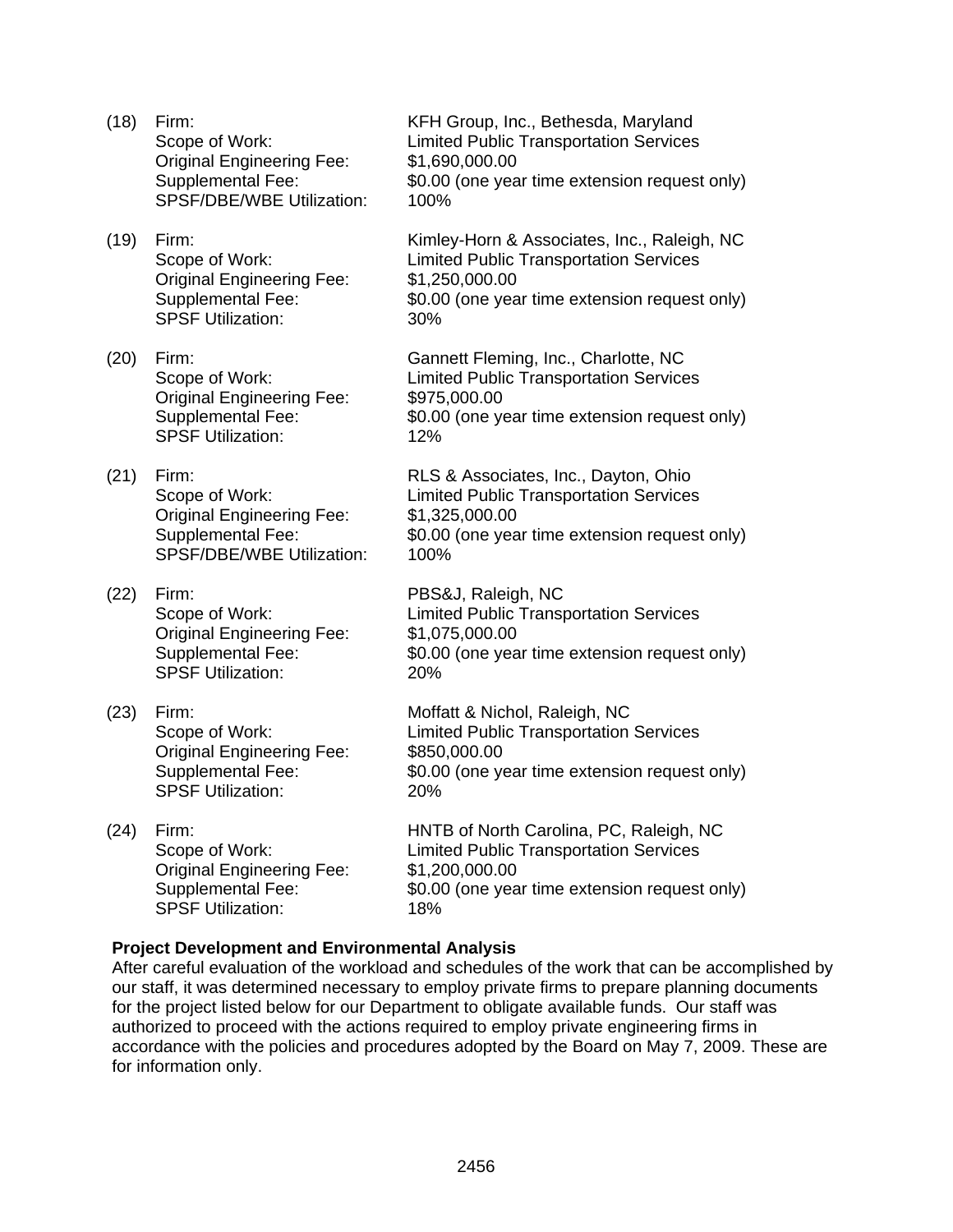## **DIVISIONS 10 & 12**

| (25) | Project:                                                    | 40099.1.1 (I-4750) Mecklenburg and Iredell Counties<br>I-77 from NC 73 (Exit 25) to I-40 (Exit 51) in Statesville                                                                                                  |                |  |
|------|-------------------------------------------------------------|--------------------------------------------------------------------------------------------------------------------------------------------------------------------------------------------------------------------|----------------|--|
|      | Scope of Work:                                              | Planning, environmental and preliminary engineering<br>services through the EA and the FONSI                                                                                                                       |                |  |
|      | Firm:<br>Maximum Engineering Fee:                           | Rummel, Klepper & Kahl, LLP, Raleigh, NC<br>\$2,100,000.00                                                                                                                                                         |                |  |
|      | <b>SPSF Utilization:</b>                                    | Martin/Alexiou/Bryson, P.C.<br>1.5%                                                                                                                                                                                | \$31,500.00    |  |
|      | <b>DIVISION 7</b>                                           |                                                                                                                                                                                                                    |                |  |
| (26) | Project:                                                    | 34840.1.1/38843.1.1 (U-2581B/R-2910) Guilford and<br><b>Alamance Counties</b><br>US 70 from SR 3045 (Mount Hope Church Road) in<br>Greensboro, Guilford County to SR 1309 (Westbrook<br>Avenue) in Alamance County |                |  |
|      | Scope of Work:                                              | Planning, environmental and preliminary engineering<br>services through the EA and the FONSI                                                                                                                       |                |  |
|      | Firm:                                                       | Martin/Alexiou/Bryson, P.C., Raleigh, NC                                                                                                                                                                           |                |  |
|      | <b>Maximum Engineering Fee:</b><br><b>SPSF Utilization:</b> | \$1,900,000.00<br>Martin/Alexiou/Bryson<br>70%                                                                                                                                                                     | \$1,333,000.00 |  |
|      |                                                             | The Catena Group<br>3%                                                                                                                                                                                             | \$57,000.00    |  |
|      |                                                             | CPT Engineering and Surveying, Inc.<br>2%                                                                                                                                                                          | \$38,000.00    |  |

# **Approval – Secondary Road Improvement Projects**

The Board concurred with the staff recommendations and delegated authority to the

Secretary to award the following:

## **Highway Fund**

| County             | SR No.                              | Length<br>(Miles) | <b>Description</b>                                                                        | <b>Amount</b> |
|--------------------|-------------------------------------|-------------------|-------------------------------------------------------------------------------------------|---------------|
| Alamance<br>Div. 7 | N/A                                 | N/A               | Maintenance of existing VFD<br>driveways.<br><b>Increase Funds</b><br>WBS 7C.001017       | \$75,000.00   |
| Davidson<br>Div. 9 | SR 1706<br>Old<br>Lexington<br>Road | 2.5               | Widen and pave from Forsyth<br>County Line to SR 1711 (Gumtree<br>Road).<br>WBS 9C.029082 | \$200,000.00  |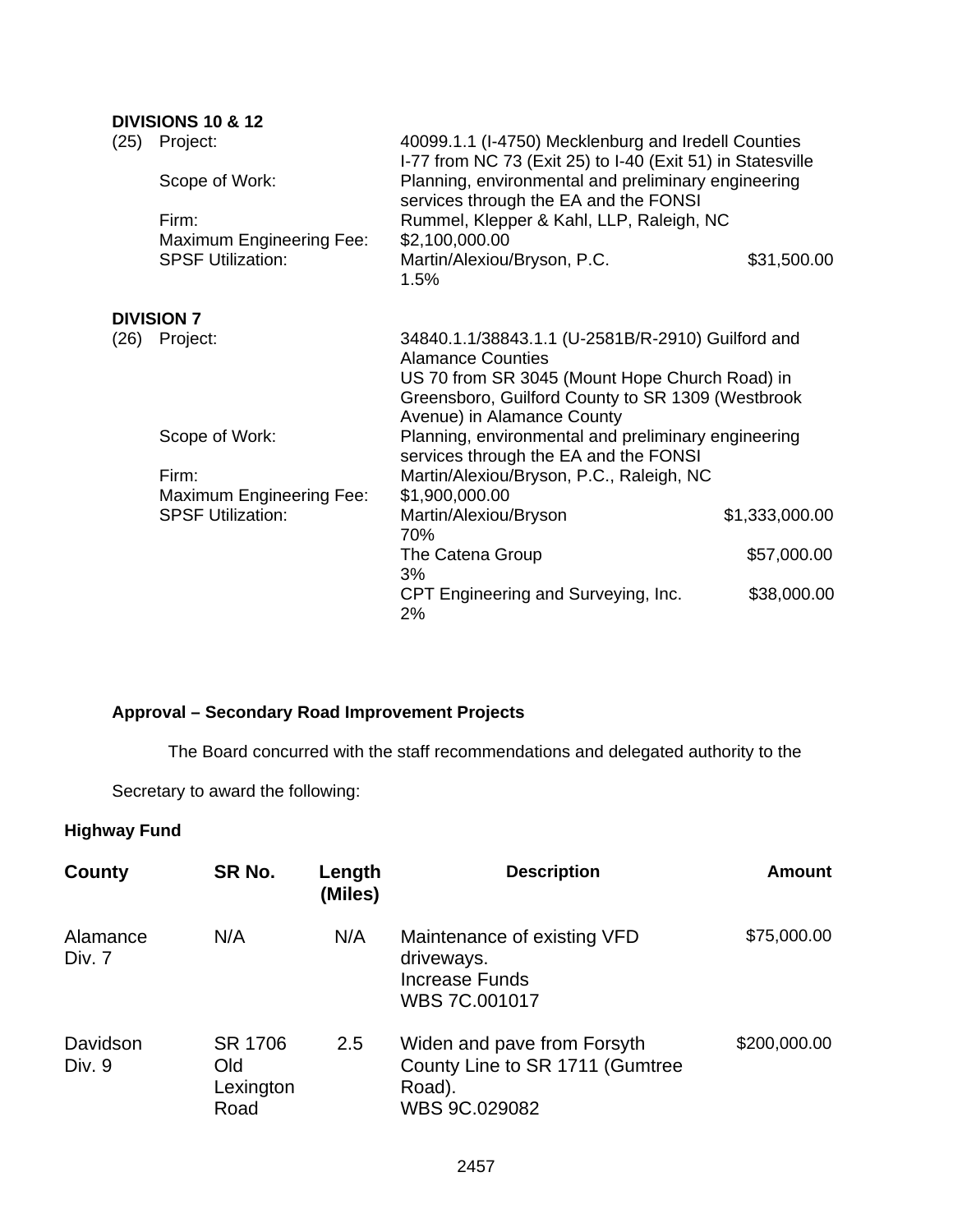| Davie<br>Div. 9   | N/A | N/A | Spot improvements include spot<br>stabilization, paved road<br>improvements, replacement of small<br>bridges with pipe, safety projects,<br>etc.<br>Increase Funds<br>WBS 9C.030010 | \$25,000.00  |
|-------------------|-----|-----|-------------------------------------------------------------------------------------------------------------------------------------------------------------------------------------|--------------|
| Wilkes<br>Div. 11 | N/A | N/A | Countywide surveys, right of way<br>signatures and preliminary<br>engineering and other<br>improvements.<br>Increase Funds<br>WBS 11C.097028                                        | \$450,000.00 |

| <b>Closings</b> |          |                    |                                           |              |
|-----------------|----------|--------------------|-------------------------------------------|--------------|
| <b>Division</b> | County   | <b>WBS Element</b> | <b>Road Name/Number</b>                   | Amount       |
| 9               | Davie    | 9C.030049          | SR 1147<br>Davie Academy Ridge<br>Road    | \$408,910.07 |
| 11              | Ashe     | 11C.005112         | SR 1300<br><b>B.H.Duncan Road</b>         | \$58,682.20  |
| 11              | Caldwell | 11C.014074         | <b>SR 1730B</b><br><b>Duck Creek Road</b> | \$60,969.06  |

**Deletions** 

| County             | SR No.                                   | Length<br>(Miles) | <b>Description</b>                                                                                                                        | <b>Amount</b> |
|--------------------|------------------------------------------|-------------------|-------------------------------------------------------------------------------------------------------------------------------------------|---------------|
| Ashe<br>Div. 11    | SR 1149<br>Mt.<br>Jefferson<br>Road      | 1.85              | Widen pavement from 20 feet to<br>24 feet and resurface from NC<br>163 to 1.85 miles North.<br>Unavailable Right of Way<br>WBS 11C.005047 | \$440,043.11  |
| Watauga<br>Div. 11 | <b>SR 1514A</b><br><b>Bamboo</b><br>Road | 0.70              | G, D, B, P from SR 1510 to 1524<br>Unavailable Right of Way<br>WBS 11C.095033                                                             | \$181,058.11  |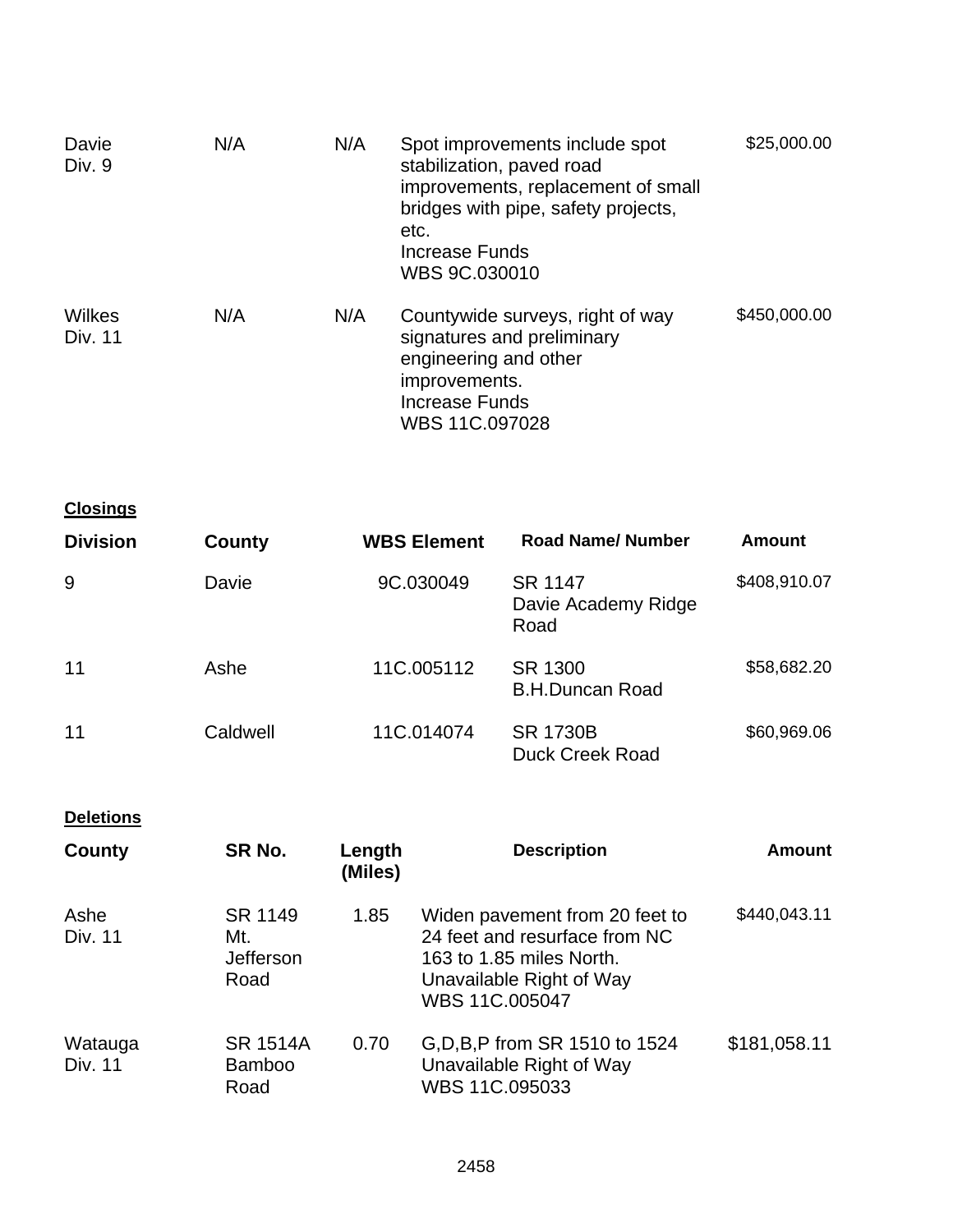| <b>Wilkes</b> | SR 1501A | 2.5 | G, D, B & P from SR 1575 North | \$1,197,959.1 |
|---------------|----------|-----|--------------------------------|---------------|
| Div. 11       | Vannoy   |     | for 2.50 miles.                |               |
|               | Road     |     | Unavailable Right of Way       |               |
|               |          |     | WBS 11C.097104                 |               |

# **Approval – Secondary Road Construction Programs**

Pursuant to the recommendation of the Secondary Roads Office, the Board concurred

with the staff recommendations and delegated authority to the Secretary to approve Secondary

Road Construction Programs for the following counties:

|                        | <b>Total Amount Programmed</b> |
|------------------------|--------------------------------|
|                        |                                |
|                        |                                |
| <b>Division 5</b>      |                                |
| FY 2009-10/FY 2010-11  |                                |
| <b>Franklin County</b> | \$2,168,161.89                 |
| <b>Vance County</b>    | \$1,284,518.93                 |
| <b>Warren County</b>   | \$2,155,704.93                 |
|                        |                                |
| <b>Division 10</b>     |                                |
| FY 2009-10/FY 2010-11  |                                |
| Mecklenburg Co.        | \$1,276,281.58                 |
|                        |                                |
| <b>Division 14</b>     |                                |
| Cherokee Co.           |                                |
| FY 09/10               | \$427,982.00                   |
| FY 10/11               | \$876,376.00                   |
|                        |                                |
|                        |                                |
|                        |                                |
| TOTAL                  | \$8,189,025.33                 |

 A copy of this agenda item is made a part of the record of this meeting and filed as an addendum to Minute Book 26A.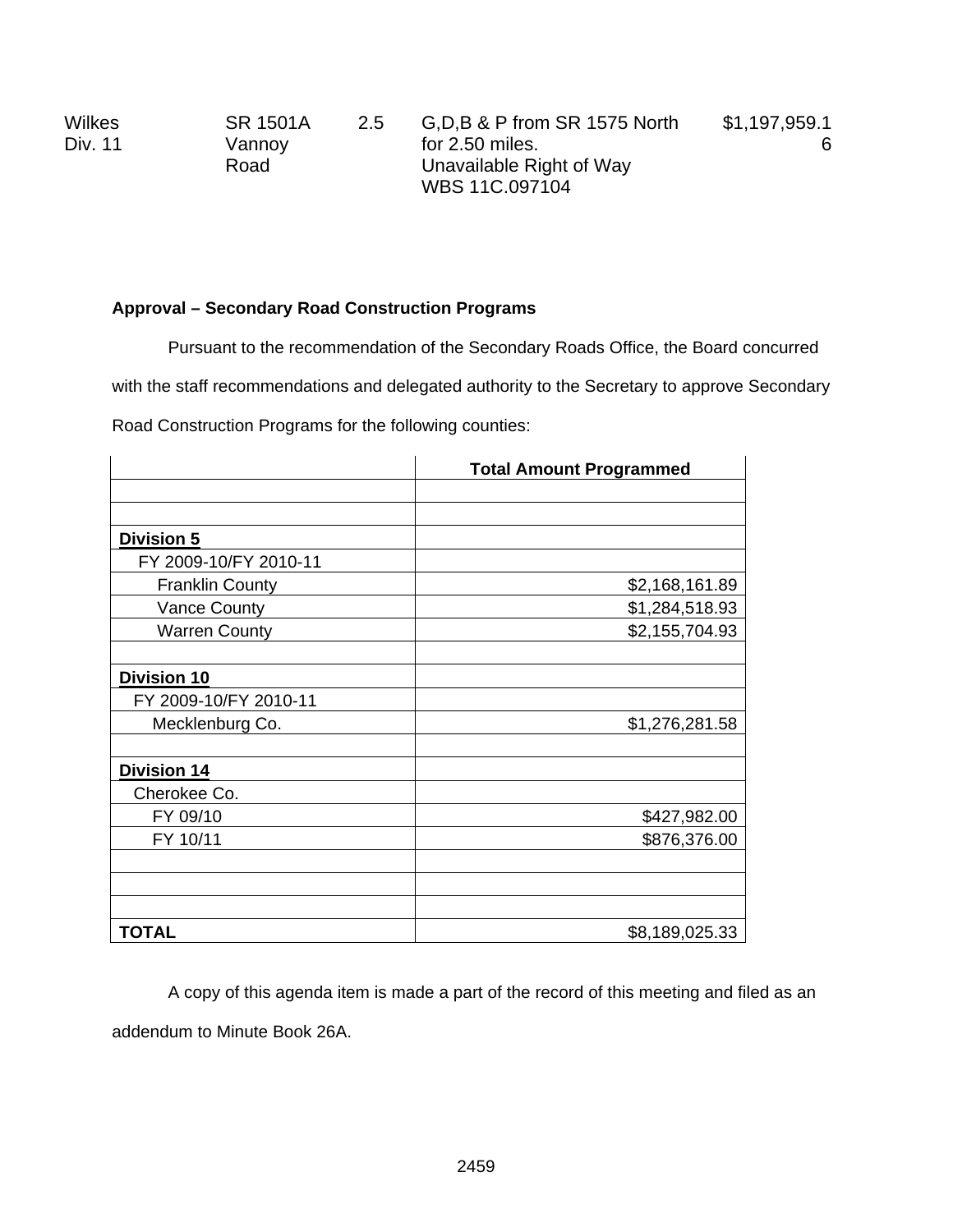# **Approval – Additions, Abandonments, and Road Name Changes to State Secondary Road System**

A motion was made by Board Member Burns, which was seconded by Board Member

Tulloss, to approve the following proposed additions and abandonments to the State Secondary

Road System:

## **Road Additions:**

| County                             | Pet. No. | Length<br>(Miles)            | <b>Description</b>                                                                                                                            | Date of<br>Report |
|------------------------------------|----------|------------------------------|-----------------------------------------------------------------------------------------------------------------------------------------------|-------------------|
| <b>Division 1</b><br><b>Bertie</b> | 49573    | 1.51                         | <b>Black Rock Subdivision</b><br>Governor Eden House Road                                                                                     | 9/24/10           |
| <b>Bertie</b>                      | 49574    | 1.06                         | <b>Point Comfort Subdivision</b><br><b>Point Comfort Road</b>                                                                                 | 10/11/10          |
| Washington                         | 49575    | 0.35                         | <b>Fairlane Road</b>                                                                                                                          | 9/27/10           |
| <b>Division 2</b><br>Carteret      | 49576    | 0.28                         | <b>Indian Summer Estates Subdivision</b><br>Wakena Way                                                                                        | 8/6/10            |
| <b>Division 3</b><br>New Hanover   | 49577    | 0.28                         | <b>Garlington Heights Subdivision</b><br><b>Torchwood Boulevard</b>                                                                           | 10/6/10           |
| Onslow                             | 49578    | 0.30<br>0.20<br>0.05<br>0.24 | <b>Walnut Hills Subdivision</b><br>English Walnut Drive, SR 2149 Ext.<br><b>Flat Rock Lane</b><br>Old Pine Court<br><b>Walnut Hills Drive</b> | 9/29/10           |
| Onslow                             | 49579    | 0.53                         | <b>Sewell Fields Subdivision</b><br><b>Backfield Place</b>                                                                                    | 9/29/10           |
| Onslow                             | 49580    | 0.26<br>0.05                 | <b>Kingswood Subdivision</b><br><b>Burrell Lane</b><br>Angie Court                                                                            | 9/28/10           |
| Onslow                             | 49581    | 0.24                         | <b>Reedy Creek Subdivision</b><br>Goldie Lane                                                                                                 | 9/29/10           |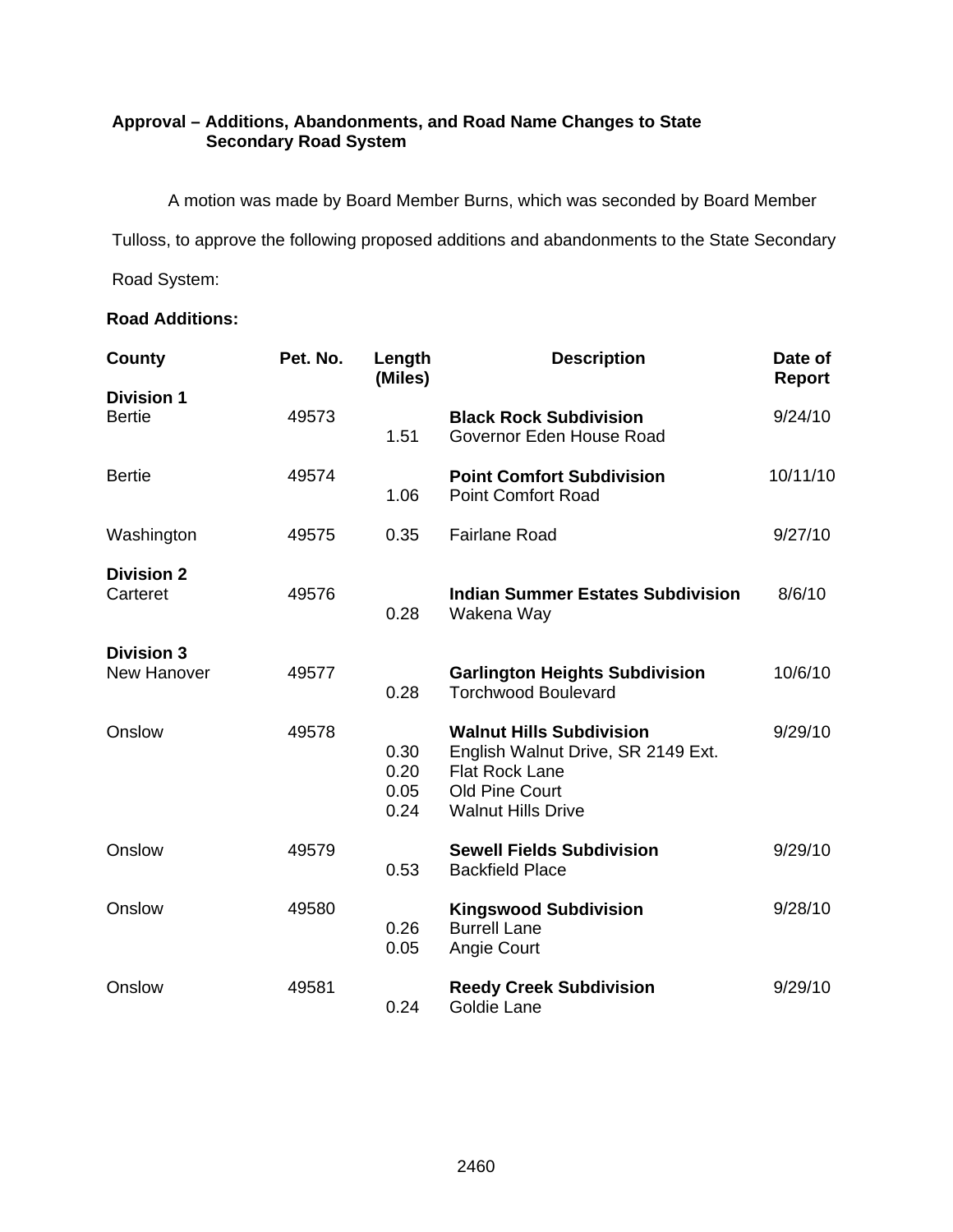| <b>Division 4</b>             |       |                                                      |                                                                                                                                                                                                              |         |
|-------------------------------|-------|------------------------------------------------------|--------------------------------------------------------------------------------------------------------------------------------------------------------------------------------------------------------------|---------|
| Johnston                      | 49582 | 0.05<br>0.10<br>0.10<br>0.25<br>0.11                 | <b>Maplewood Run Subdivision</b><br><b>Pine Nut Lane</b><br><b>Acorn Court</b><br><b>Cashew Lane</b><br><b>Hickory Nut Drive</b><br>Pistachio Lane                                                           | 9/1/10  |
| Johnston                      | 49583 | 0.70<br>0.18<br>0.20<br>0.20<br>0.20                 | <b>Lee Trace Subdivision</b><br>Lee Trace Drive<br><b>Rustic Lane</b><br>Nicolet Lane<br><b>Mender Drive</b><br><b>Tadley Court</b>                                                                          | 7/8/10  |
| Johnston                      | 49584 | 0.36<br>0.16<br>0.03<br>0.34                         | <b>Broadmoor West Subdivision</b><br><b>Balmoral Court</b><br><b>Aviary Court</b><br><b>Egret Court</b><br><b>Avocet Lane</b>                                                                                | 3/6/09  |
| Johnston                      | 49585 | 0.44                                                 | <b>Steeplechase Subdivision</b><br>Lancashire Run                                                                                                                                                            | 1/21/10 |
| Nash                          | 49586 | 0.30                                                 | <b>Carey Farms Subdivision</b><br>Careylee Road                                                                                                                                                              | 3/8/10  |
| <b>Nash</b>                   | 49587 | 0.23                                                 | <b>Sandy Court Subdivision</b><br>Sandy Road                                                                                                                                                                 | 9/28/10 |
| <b>Nash</b>                   | 49588 | 0.10<br>0.40                                         | <b>Maggie Valley Subdivision</b><br>Maggie Valley Road<br><b>Golden Pond Road</b>                                                                                                                            | 7/7/10  |
| <b>Division 7</b><br>Guilford | 49589 | 0.06                                                 | <b>Olde Forest Subdivision</b><br>Royalshire Road, SR 3604 Ext.                                                                                                                                              | 9/24/10 |
| Guilford                      | 49590 | 0.04                                                 | <b>Holiday Hills Subdivision</b><br>Cannes Way, SR 3639 Ext.                                                                                                                                                 | 9/24/10 |
| Guilford                      | 49591 | 0.05<br>0.29<br>0.10<br>0.49<br>0.05<br>0.18<br>0.06 | The Reserve at Rock Creek<br><b>Transon Court</b><br><b>Pavilion Drive</b><br><b>Chenault Court</b><br>Reserve Parkway<br>Abernathy Road, SR 3098 Ext.<br><b>Buckminster Drive</b><br><b>Collonade Court</b> | 5/24/10 |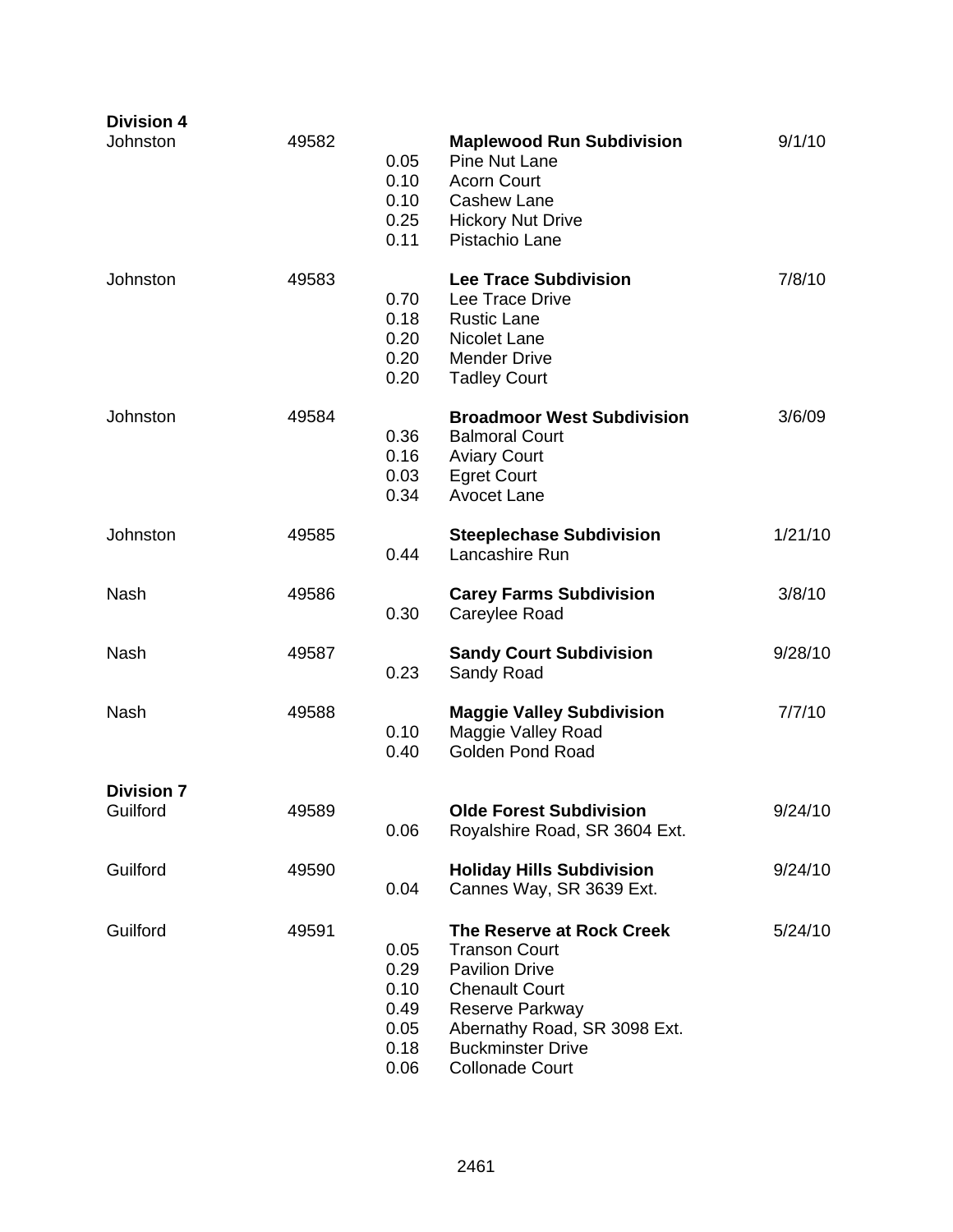| <b>Division 11</b><br>Surry           | 49592 | 0.24<br>0.13         | <b>The Farm Subdivision</b><br>Page Farm Road<br>Jill Farm Road                      | 9/30/10 |
|---------------------------------------|-------|----------------------|--------------------------------------------------------------------------------------|---------|
| <b>Division 12</b><br>Catawba         | 49593 | 0.11                 | <b>Dockside View Subdivision</b><br><b>Burton Street</b>                             | 6/1/10  |
| Lincoln                               | 49594 | 0.17                 | Finger Mill Road, SR 1276 Ext.                                                       | 9/16/10 |
| Lincoln                               | 49595 | 0.35<br>0.23<br>0.13 | <b>Dusty Ridge Subdivision</b><br>Dusty Ridge Court<br>Fly A Way Drive<br>Ameba Lane | 7/13/10 |
| <b>Division 13</b><br><b>Buncombe</b> | 49596 | 0.10                 | Scenic View Drive, SR 2545 Ext.                                                      | 9/17/10 |
| Madison                               | 49597 | 0.39                 | <b>Webb Drive</b>                                                                    | 8/18/10 |
| <b>Division 14</b><br>Henderson       | 49598 | 0.63                 | Kingdom Place                                                                        | 9/29/10 |

## **SR Number Changes:**

Division 3 – Sampson County, renumber SR 1248 to SR 1252 South from SR 1251 for 0.13 miles.

Division 3 – Sampson County, renumber SR 1270 to SR 1248 for 0.10 miles.

Division 5 – Person County, renumber SR 1336 to SR 1324 North from SR 1342 to SR 1348.

Division 5 – Person County, renumber SR 1342 for 0.51 miles Northeast from SR 1336.

Division 5 – Person County, renumber SR 1336 for 1.34 miles East from SR 1342.

#### **Road Abandonments:**

| County            | Pet. No. | Length<br>(Miles) | <b>Description</b>             | Date of<br>Report |
|-------------------|----------|-------------------|--------------------------------|-------------------|
| <b>Division 3</b> |          |                   |                                |                   |
| Duplin            | 49599    | 0.70              | SR 1382<br><b>Holland Road</b> | 9/27/10           |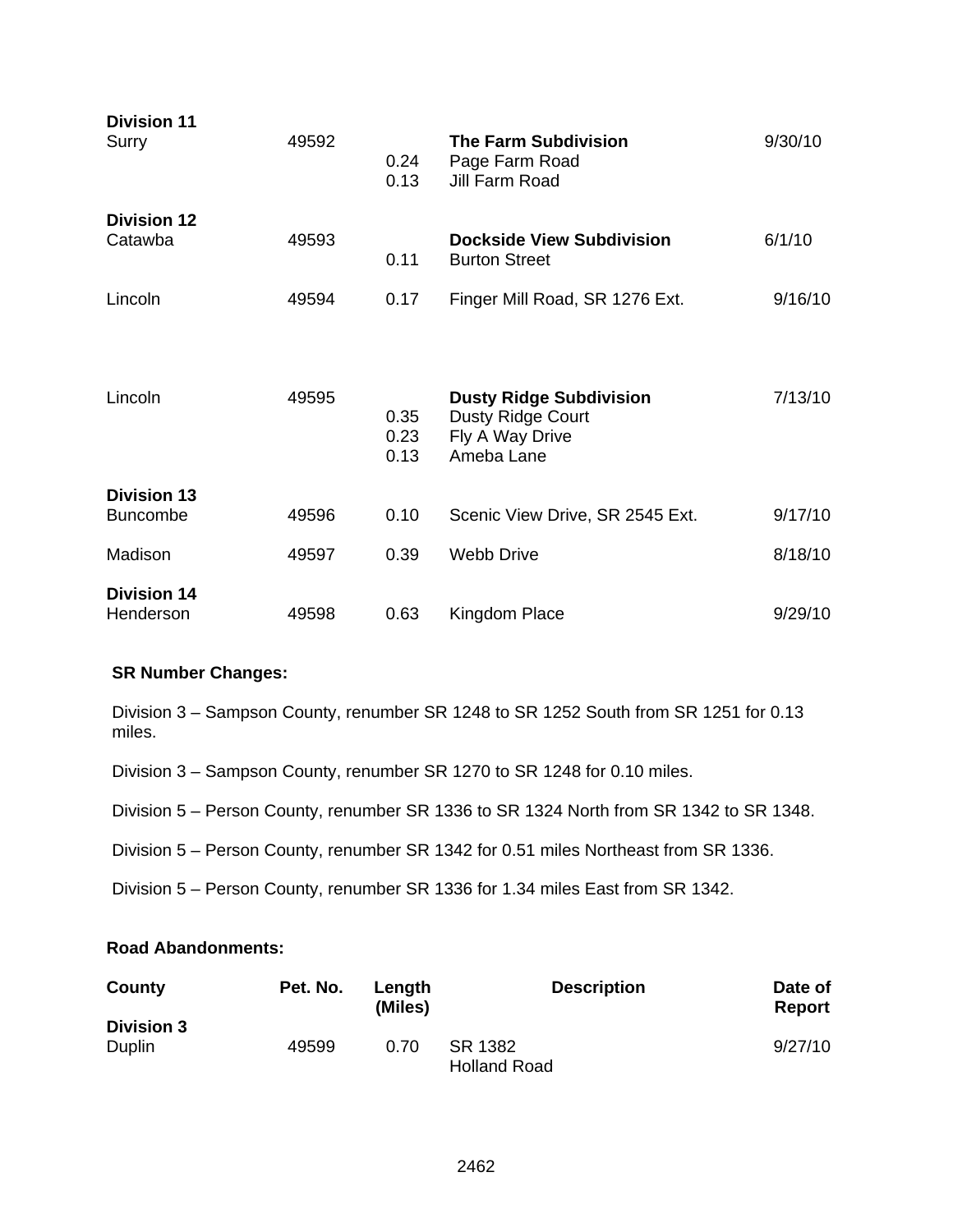| <b>Division 8</b><br>Richmond   | 49600 | 0.03 | Section of SR 1618<br><b>Fayetteville Street</b> | 7/30/10  |
|---------------------------------|-------|------|--------------------------------------------------|----------|
| <b>Division 12</b><br>Cleveland | 49601 | 0.13 | Section of SR 2280<br><b>Banks Road</b>          | 10/11/10 |

## **Approval – Divisionwide Small Construction, Statewide Contingency, Public Access, Economic Development**

The Board concurred with the staff recommendations and delegated authority to the

Secretary to award the following:

| County                          | <b>Description</b>                                                                                                                                                                                                                           | <b>Type</b>                           | Amount                       |
|---------------------------------|----------------------------------------------------------------------------------------------------------------------------------------------------------------------------------------------------------------------------------------------|---------------------------------------|------------------------------|
| <b>New</b><br>Hanover<br>Div. 3 | Wilmington – Construct Cross City Trail from<br>termini of EB-5118 CA (Phase III) to Autumn<br>Hall development or Duck Haven tract.<br>City: \$78,900.00<br><b>WBS 43076</b>                                                                | Contingency<br><b>TOTAL</b>           | \$250,000.00<br>\$250,000.00 |
| Columbus<br>Div. 6              | Tabor City – WBS 42124 was established<br>(6/08) to construct 3-Lane section on NC 904<br>from US 701 to Complex Street.<br>Increase funds and close.                                                                                        | Small<br>Construction<br><b>TOTAL</b> | \$8,205.09<br>\$8,205.09     |
| Orange<br>Div. 7                | Chapel Hill - WBS 36945 was established<br>(10/03) to upgrade the traffic signal at SR 1010<br>(Franklin Street) and Mallette Street (non-<br>system) and install pedestrian signal heads<br>across both sides of SR 1010.<br>Increase Funds | Small<br>Construction<br><b>TOTAL</b> | \$30,000.00<br>\$30,000.00   |
| Mecklenburg<br>Div. 10          | Left-turn lane on SR 2415 (Bailey Road) at<br>Poole Place for Habitat for Humanity<br>subdivision.<br><b>WBS 43110</b>                                                                                                                       | Small<br>Construction<br>TOTAL        | \$150,000.00<br>\$150,000.00 |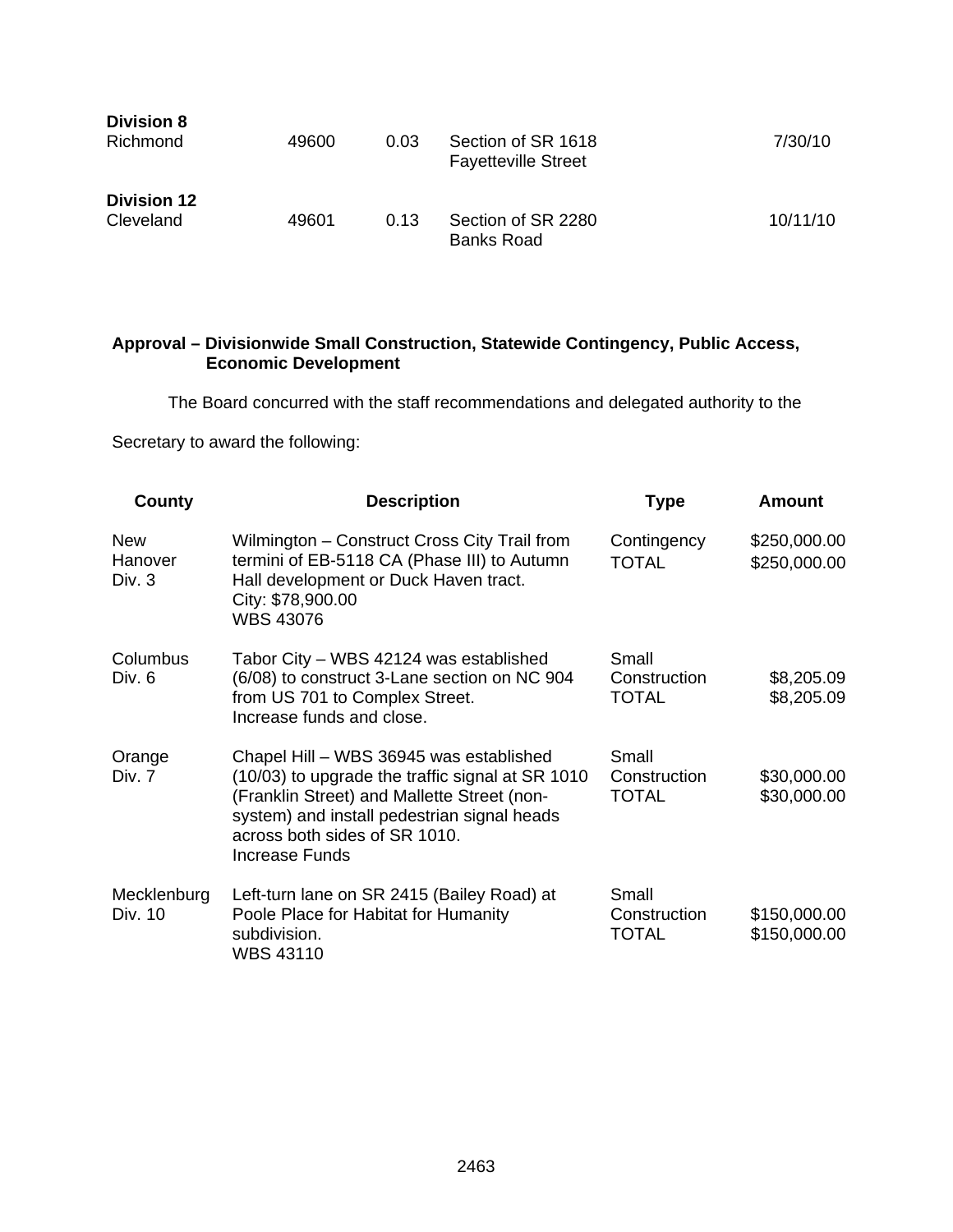| Jackson<br>Div. 14 | Right of way acquisition by condemnation of<br>one parcel to allow safety improvements to SR<br>1111 (Zeb Alley Road) from SR 1112 to SR<br>1111, 0.21 miles.<br>WBS 43150 | Contingency<br><b>TOTAL</b>        | \$50,000.00<br>\$50,000.00 |
|--------------------|----------------------------------------------------------------------------------------------------------------------------------------------------------------------------|------------------------------------|----------------------------|
| Summary:           | <b>Number of Projects</b><br><b>Number of Divisions</b>                                                                                                                    | 5<br>5                             |                            |
|                    | <b>Small Construction Commitment</b><br><b>Contingency Commitment</b>                                                                                                      | 188,205.09<br>S<br>300,000.00<br>S |                            |
|                    | TOTAL                                                                                                                                                                      | 488,205.09<br>S                    |                            |

## **Approval – Public Transportation Division**

A motion was made by Board Member Burns, which was seconded by Board Member

Tulloss, to approve the following:

#### **PUBLIC TRANSPORTATION PROGRAM STIP MODIFICATIONS**

| STIP#   | <b>DIV</b> | County                               | <b>MUNICIPALITY</b><br>/SYSTEM | <b>DESCRIPTION</b>                          | funds       | <b>FY10</b><br>(\$000) | <b>FY11</b><br>(\$000) | <b>FY12</b><br>(000) |
|---------|------------|--------------------------------------|--------------------------------|---------------------------------------------|-------------|------------------------|------------------------|----------------------|
| TD-4942 | 3          | <b>New</b>                           | Cape Fear                      | Facility - new operations                   | <b>FUZS</b> | \$409                  |                        |                      |
|         |            | Hanover                              | Public                         | center                                      | Т           |                        |                        |                      |
|         |            |                                      | Transportation<br>Authority    | - design and construction                   | <b>FBUS</b> |                        | \$6,000                |                      |
|         |            |                                      |                                |                                             | <b>STAT</b> |                        | \$750                  |                      |
|         |            |                                      |                                |                                             | L           |                        | \$750                  |                      |
|         |            | Wilmington MPO approved MTIP pending |                                |                                             |             |                        |                        |                      |
| TD-4708 | 6          | Cumber                               | Fayetteville                   | Multi-Modal Transit Station                 | <b>FED</b>  |                        | \$1,600                | \$4,000              |
|         |            | land                                 | Transit                        |                                             |             |                        |                        |                      |
|         |            |                                      |                                |                                             | <b>STAT</b> |                        | \$200                  | \$500                |
|         |            |                                      |                                |                                             | L           |                        | \$200                  | \$500                |
| TA-4743 | 6          | Cumber<br>land                       | Fayetteville<br>Transit        | Replacement - Vans/Light<br>transit Vehicle | <b>FUZ</b>  |                        | \$150                  | \$290                |
|         |            |                                      |                                |                                             | <b>STAT</b> |                        | \$16                   | \$32                 |
|         |            |                                      |                                |                                             | L           |                        | \$14                   | \$28                 |
| TA-4955 | 6          | Cumber<br>land                       | Fayetteville<br>Transit        | Expansion - Vans/Light<br>transit Vehicle   | <b>FUZ</b>  |                        |                        | \$61                 |
|         |            |                                      |                                |                                             | <b>STAT</b> |                        |                        | \$7                  |
|         |            |                                      |                                |                                             | L           |                        |                        | \$6                  |
|         |            |                                      |                                |                                             |             |                        |                        |                      |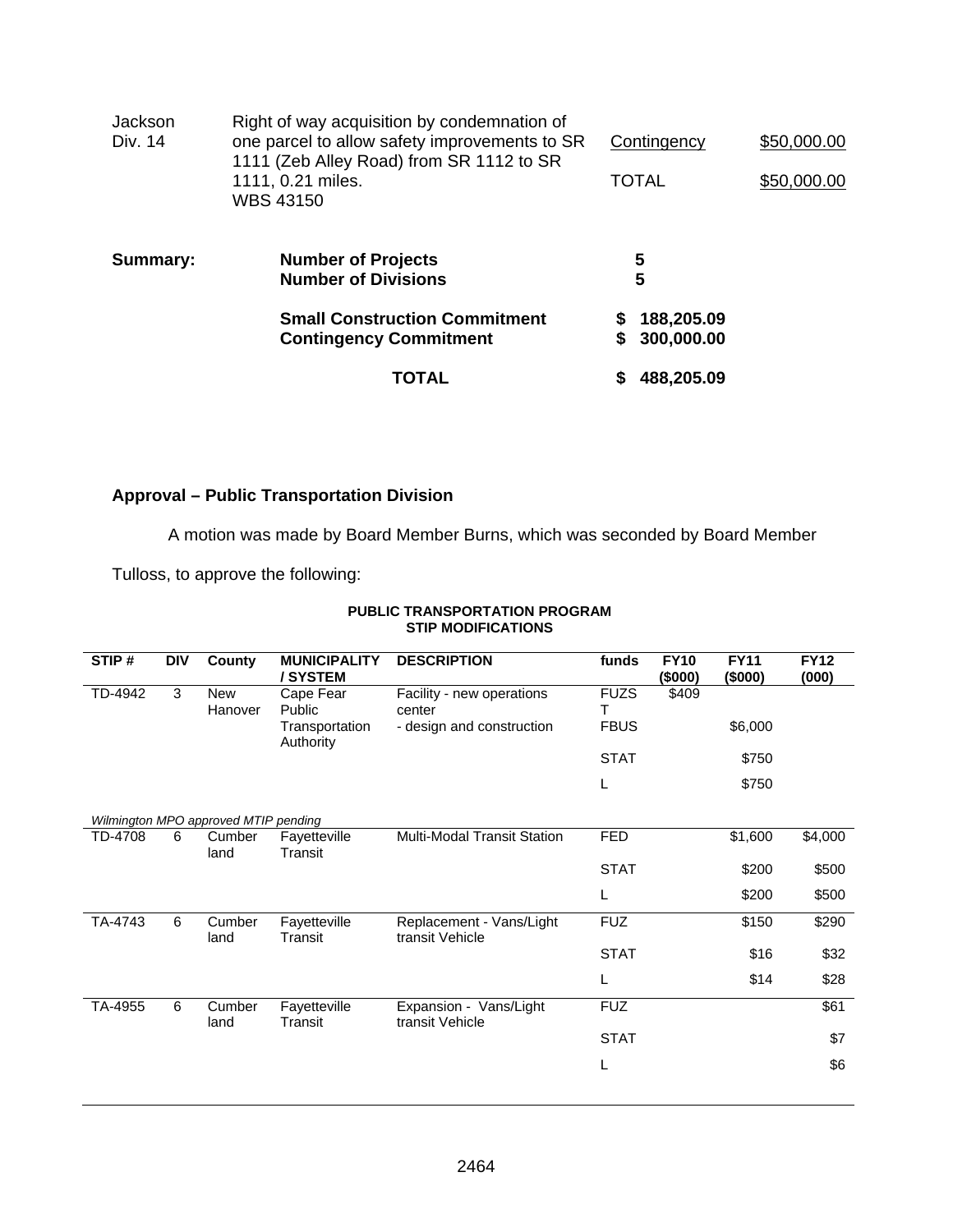| TA-4990 | 6 | Cumber<br>land | Fayetteville<br>Transit | <b>Expansion Bus</b>                                      | <b>FUZ</b>  |         | \$1,411 |
|---------|---|----------------|-------------------------|-----------------------------------------------------------|-------------|---------|---------|
|         |   |                |                         |                                                           | <b>STAT</b> |         | \$153   |
|         |   |                |                         |                                                           | L           |         | \$136   |
| TD-4940 | 6 | Cumber<br>land | Fayetteville<br>Transit | Facility: Maintenance<br>renovation/rehabilitation        | <b>FUZ</b>  | \$330   |         |
|         |   |                |                         |                                                           | <b>STAT</b> | \$42    |         |
|         |   |                |                         |                                                           | L           | \$42    |         |
| TG-4721 | 6 | Cumber<br>land | Fayetteville<br>Transit | Routine Capital - preventive<br>maintenance, ADA service, | <b>FUZ</b>  | \$1,473 | \$1,140 |
|         |   |                |                         | shelters, benches, etc.                                   | <b>STAT</b> | \$29    | \$0     |
|         |   |                |                         |                                                           | L           | \$299   | \$285   |
| TP-4705 | 6 | Cumber<br>land | Fayetteville<br>Transit | Planning assistance - transit<br>planning                 | 5303        | \$48    | \$48    |
|         |   |                |                         |                                                           | <b>STAT</b> | \$6     | \$6     |
|         |   |                |                         |                                                           | L           | \$6     | \$6     |

*Fayetteville MPO approved MTIP modification on 10/20/2010* 

| STIP#        | <b>DIV</b>     | County          | <b>MUNICIPALITY</b><br>/SYSTEM                           | <b>DESCRIPTION</b>                                      | funds       | <b>FY10</b><br>(\$000) | <b>FY11</b><br>(\$000) | <b>FY12</b><br>(000) |
|--------------|----------------|-----------------|----------------------------------------------------------|---------------------------------------------------------|-------------|------------------------|------------------------|----------------------|
| TA-4973      | $\overline{7}$ | Alamanc<br>е    | <b>PART</b>                                              | Expansion bus - Elon Area                               | <b>FBUS</b> |                        | \$55                   |                      |
|              |                |                 |                                                          | Burlingrton-Graham MPO                                  | <b>STAT</b> |                        | \$7                    |                      |
|              |                |                 |                                                          | funded                                                  | L           |                        | \$7                    |                      |
| TG-<br>4721B | $\overline{7}$ | Alamanc<br>е    | <b>PART</b>                                              | Routine capital - Service<br>vehicle                    | <b>FBUS</b> |                        | \$50                   |                      |
|              |                |                 |                                                          | Burlingrton-Graham MPO                                  | <b>STAT</b> |                        | \$6                    |                      |
|              |                |                 |                                                          | funded                                                  | L           |                        | \$6                    |                      |
| TT-5209      | $\overline{7}$ | Alamanc<br>е    | <b>PART</b>                                              | Technology - vehicle tracking<br>and information system | <b>FBUS</b> |                        | \$200                  |                      |
|              |                |                 |                                                          | Burlingrton-Graham MPO                                  | <b>STAT</b> |                        | \$31                   |                      |
|              |                |                 |                                                          | funded                                                  | L           |                        | \$31                   |                      |
| TD-<br>4920C | 7              | Guilford        | <b>PART</b>                                              | Facility: Park & Ride                                   | <b>FUZ</b>  |                        | \$520                  |                      |
|              |                |                 |                                                          | <b>GUAMPO</b> funded                                    | <b>STAT</b> |                        | \$65                   |                      |
|              |                |                 |                                                          |                                                         | L           |                        | \$65                   |                      |
|              |                |                 | PART MPO approved MTIP modification on pending           |                                                         |             |                        |                        |                      |
| TG-4726      | 10             | Mecklen<br>burg | <b>Charlotte Area</b><br>Transit                         | Routine capital - vehicle<br>maintenance equipment      | <b>FBUS</b> |                        | \$1,550                |                      |
|              |                |                 |                                                          | Asset management software                               | <b>STCP</b> |                        | \$400                  |                      |
|              |                |                 |                                                          |                                                         | L           |                        | \$488                  |                      |
|              |                |                 | Charlotte Area MPO approved MTIP modification on pending |                                                         |             |                        |                        |                      |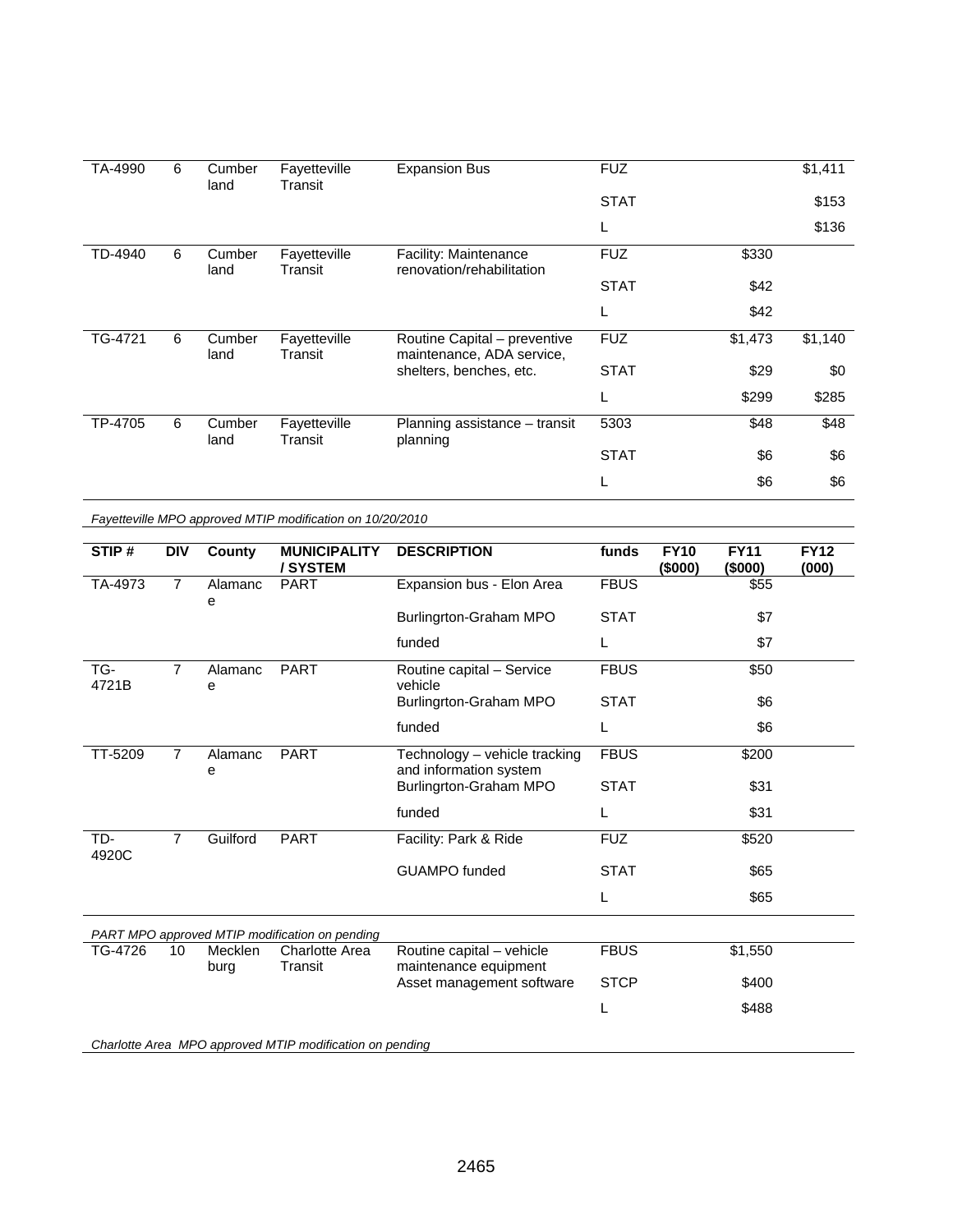#### **PUBLIC TRANSPORTATION PROGRAM STIP ADDITIONS**

| STIP#                                                                      | <b>DIV</b> | County      | <b>MUNICIPALITY</b><br>/ SYSTEM  | <b>DESCRIPTION</b>                                                       | funds        | <b>FY11</b><br>(\$000) | <b>FY12</b><br>(000) |  |  |
|----------------------------------------------------------------------------|------------|-------------|----------------------------------|--------------------------------------------------------------------------|--------------|------------------------|----------------------|--|--|
| TT-5213                                                                    | 10         | Mecklenburg | <b>Charlotte Area</b><br>Transit | Technology: Transit Signal<br>Priority / EMS pre-emption<br>(100% funds) | <b>CMAQ</b>  | \$203                  |                      |  |  |
| TA-5121                                                                    | 10         | Mecklenburg | Charlotte Area<br>Transit        | <b>Replacement Bus</b>                                                   | <b>CMAQ</b>  | \$1,020                |                      |  |  |
|                                                                            |            |             |                                  |                                                                          | <b>STAT</b>  | \$127                  |                      |  |  |
|                                                                            |            |             |                                  |                                                                          |              | \$128                  |                      |  |  |
| TP-5109                                                                    | 9          | Forsyth     | <b>Winston Salem</b><br>Transit  | Planning: Street-Car                                                     | <b>STPDA</b> | \$560                  |                      |  |  |
|                                                                            |            |             |                                  |                                                                          |              | \$140                  |                      |  |  |
| CATS mu-03.07.10 and mu-04.07.10 email 11/18/10, WISTA resolution 11/19/10 |            |             |                                  |                                                                          |              |                        |                      |  |  |
| <b>PUBLIC TRANSPORTATION PROGRAM</b><br><b>STIP MODIFICATIONS</b>          |            |             |                                  |                                                                          |              |                        |                      |  |  |

| STIP#                                      | <b>DIV</b> | County   | <b>MUNICIPALITY</b><br>/ SYSTEM | <b>DESCRIPTION</b>          | funds       | <b>FY11</b><br>(5000) | <b>FY12</b><br>(000) |  |  |
|--------------------------------------------|------------|----------|---------------------------------|-----------------------------|-------------|-----------------------|----------------------|--|--|
| TO-5101                                    |            | Guilford | Greensboro                      | <b>Operating Assistance</b> | <b>CMAQ</b> | \$1,310               |                      |  |  |
|                                            |            |          |                                 | $(C-5105)$                  |             | \$414                 |                      |  |  |
| GUAMPO letter Nov. 16 combines yr 2 & yr 3 |            |          |                                 |                             |             |                       |                      |  |  |

# **Approval – Rail Program**

A motion was made by Board Member Burns, which was seconded by Board Member

Tulloss to approve the following:

| <b>Town/County</b> |                                                                                                                                                                                                                                                                                                                                                                                                                                                                                                                                                                                                                                                                                                                                                                                                                                                             | <b>Estimated Cost</b> |
|--------------------|-------------------------------------------------------------------------------------------------------------------------------------------------------------------------------------------------------------------------------------------------------------------------------------------------------------------------------------------------------------------------------------------------------------------------------------------------------------------------------------------------------------------------------------------------------------------------------------------------------------------------------------------------------------------------------------------------------------------------------------------------------------------------------------------------------------------------------------------------------------|-----------------------|
| <b>Division</b>    | <b>Project Description</b>                                                                                                                                                                                                                                                                                                                                                                                                                                                                                                                                                                                                                                                                                                                                                                                                                                  |                       |
| 1. Statewide       | The Rail Division requests funds to reimburse grantees, who receive<br>funding through the Short Line Infrastructure Assistance Program<br>(SIAP), for 50% of the cost of yellow book audits. This reporting is<br>required through NC Administrative Code, Title 09, Section 03M.0205,<br>which requires that a grantee who receives, uses, or expends state<br>funds greater than \$500,000 within its fiscal year to submit an audit<br>prepared and completed by a licensed Certified Public Accountant.<br>The audit is filed with the funding agency and the Office of State<br>Auditor. The cost for this type of audit is typically between \$12,000<br>and \$20,000 and would not be a customary expense for the company.<br>The requested State Rail Industrial Access funds will cover needed<br>reimbursements through June 30, 2011. WBS 43143 | \$60,000              |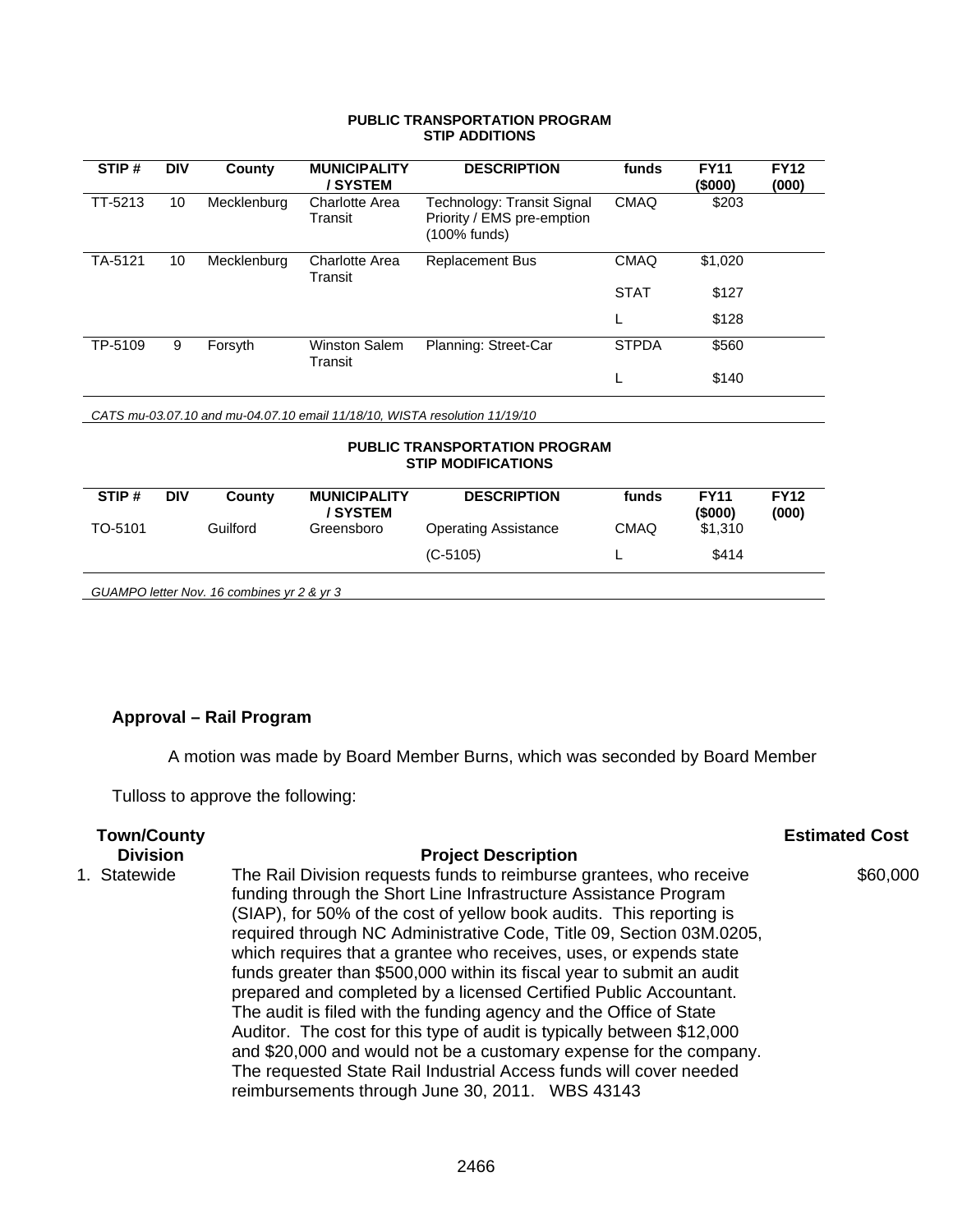| 2. Statewide                        | The Rail Division recommends that the Secretary be authorized to<br>award the contract for bid to the lowest, responsive, responsible<br>bidder for the rebuild of EMD F59PH locomotive, number 1893.<br>Completion of this task will extend the life of the locomotive by<br>approximately 15 years and upgrade the locomotive's prime mover to<br>meet EPA Tier 0+ emissions standards and head and power<br>generator to Tier 2 standards. Funds from the insurance settlement<br>for wreck damaged locomotive number 1792 will be used for this<br>project.                                                                                                                                                                                                                                                                                   | Up to \$1,400,000 |
|-------------------------------------|---------------------------------------------------------------------------------------------------------------------------------------------------------------------------------------------------------------------------------------------------------------------------------------------------------------------------------------------------------------------------------------------------------------------------------------------------------------------------------------------------------------------------------------------------------------------------------------------------------------------------------------------------------------------------------------------------------------------------------------------------------------------------------------------------------------------------------------------------|-------------------|
| 3. Statewide                        | The Rail Division recommends that the Secretary be authorized to<br>award the contract for bid to the lowest, responsive, responsible<br>bidder for the rebuild of two F59PHI locomotives, numbers 1755 and<br>1797. The proposed work will modify, rebuild, overhaul, and/or<br>upgrade the locomotives for operation in the NCDOT rail fleet. The<br>rebuild of the locomotives will directly and positively impact fuel<br>efficiencies and air quality in addition to extending the life of the<br>locomotives for approximately 15 years. The project will meet all<br>requirements of the American Recovery and Reinvestment Act<br>through the Federal Railroad Administration.                                                                                                                                                            | Up to \$2,625,000 |
| 4. Sampson<br>County<br>Division 3  | State Rail Industrial Access Funds are needed to partially finance the<br>costs of constructing rail industrial access tracks to serve Project Star.<br>The company is considering constructing a new facility in Sampson<br>County, NC. The company proposes to hire about 24 employees and<br>make a capital investment of about<br>\$11 million. They plan to receive at least 2,000 carloads of freight per<br>year. Funding is contingent upon an environmental review and all<br>other Rail Industrial Access Program requirements being satisfied, and<br>is conditional on implementation of transportation improvements<br>necessary to protect the safety of the public, contractors and<br>employees of Project Star. Funding is contingent upon a construction<br>schedule that complies with grant requirements.<br><b>WBS 43144</b> | Up to \$150,000   |
| 5. Wake County<br>Division 5        | The Capital Yard Improvements Phase 1 project is recommended to<br>be awarded to the lowest, responsible, responsive bidder. The work<br>includes the construction of a rail service platform with multiple utility<br>connections, a rail service pad, track and switch realignments,<br>drainage, grading, paving, curb and gutter, and utility extensions. The<br>estimated cost is up to \$1,733,227 and the project will be 100%<br>funded by American Recovery and Reinvestment Act funds.                                                                                                                                                                                                                                                                                                                                                  | Up to \$1,733,227 |
| 6. Alamance<br>County<br>Division 7 | The Burlington Platform Extension project is recommended to be<br>awarded to the lowest, responsible, responsive bidder. The work<br>includes the lengthening of the existing concrete passenger platform,<br>associated lighting improvements, site grading and drainage and<br>modifications to the existing canopy gutters and drainage system. The<br>estimated cost is up to \$142,000 and the project will be 100% funded<br>by American Recovery and Reinvestment Act funds.                                                                                                                                                                                                                                                                                                                                                               | Up to \$142,000   |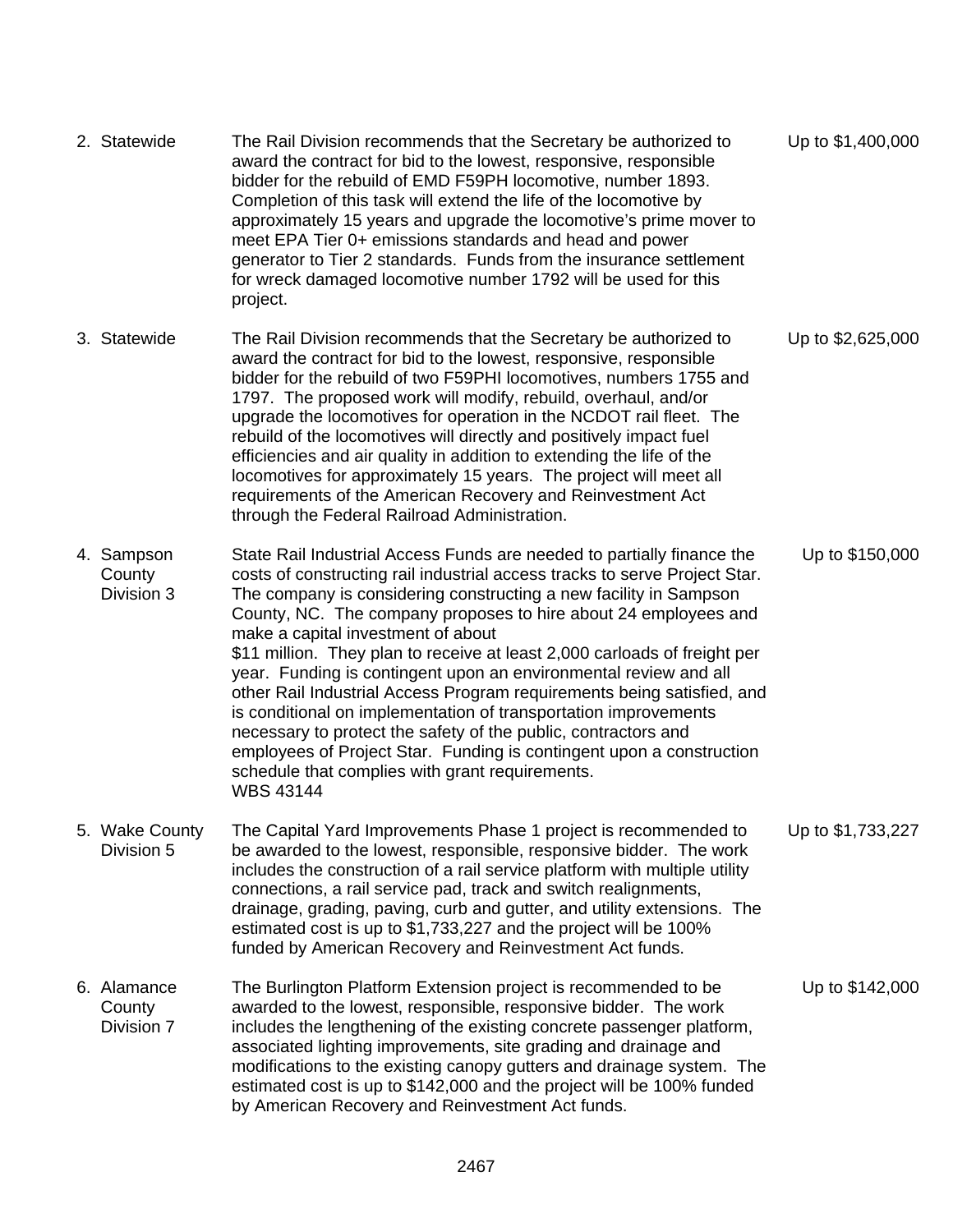7. Guilford County Approval is requested to enter into a construction agreement with Division 7 Norfolk Southern Railway Company for flagging and cable relocation needed for the High Point Station Site Improvements project. The total estimated cost under the agreement is \$95,000 and will be 100% funded by American Recovery and Reinvestment Act funds.

## **Approval – Specific State Funds for Construction Projects**

A motion was made by Board Member Burns, which was seconded by Board Member

\$95,000

Tulloss, to approve the following:

| Town/<br>County<br><b>Division</b>  | Project<br><b>Description</b>                                                                                                                                                                                                                                                                                                                                                                  | <b>Estimated</b><br>Cost |
|-------------------------------------|------------------------------------------------------------------------------------------------------------------------------------------------------------------------------------------------------------------------------------------------------------------------------------------------------------------------------------------------------------------------------------------------|--------------------------|
| Dare Co.<br>Div. 1<br>R-5310        | Project WBS 45436.3.1<br>NC 12, from SR 1257 (Old NC 12) south for 2 miles, 2.0<br>miles. Initial funds are needed for construction based on the<br>latest estimate from the 12-Month Tentative Letting list<br>published in November 10, 2010.                                                                                                                                                | \$2,200,000.00           |
| Henderson Co.<br>Div. 14<br>R-5207A | Project WBS 45393.2.2<br>SR 1006 (Howard Gap Road) from US 64 to Bridge 20 (on<br>project B-3662). Initial funds are needed for full right of way<br>and utilities.                                                                                                                                                                                                                            | \$5,000,000.00           |
| Henderson Co.<br>Div. 14<br>R-5207B | Project WBS 45393.2.3<br>SR 1006 (Howard Gap Road) from Bridge 20 (on project<br>B-3662) to SR 1539 (Jackson Road).<br>Initial funds are<br>needed for full right of way and utilities.                                                                                                                                                                                                        | \$2,000,000.00           |
| Jackson Co.<br>Div. 14<br>R-4758    | Project WBS 40192.3.1<br>US 19 - Cherokee Reservation Slope Stabilization, 0.30<br>\$5,409,999.00 has previously been approved for<br>mile.<br>Additional funds are needed to cover<br>construction.<br>expenditures that have or will exceed the previously<br>authorized budget.                                                                                                             | \$157,000.00             |
| Statewide<br>1DOT                   | Project WBS 1DOT<br>Administrative<br><b>Direct</b><br>Cost<br>for<br>Field<br>Positions.<br>\$25,000,000.00 has previously been approved for DOT<br>overhead costs such as training, personnel actions, travel<br>and other general administrative functions that our field<br>personnel routinely do that are not related to project<br>development. Additional funds are needed for SFY 11. | \$20,000,000.00          |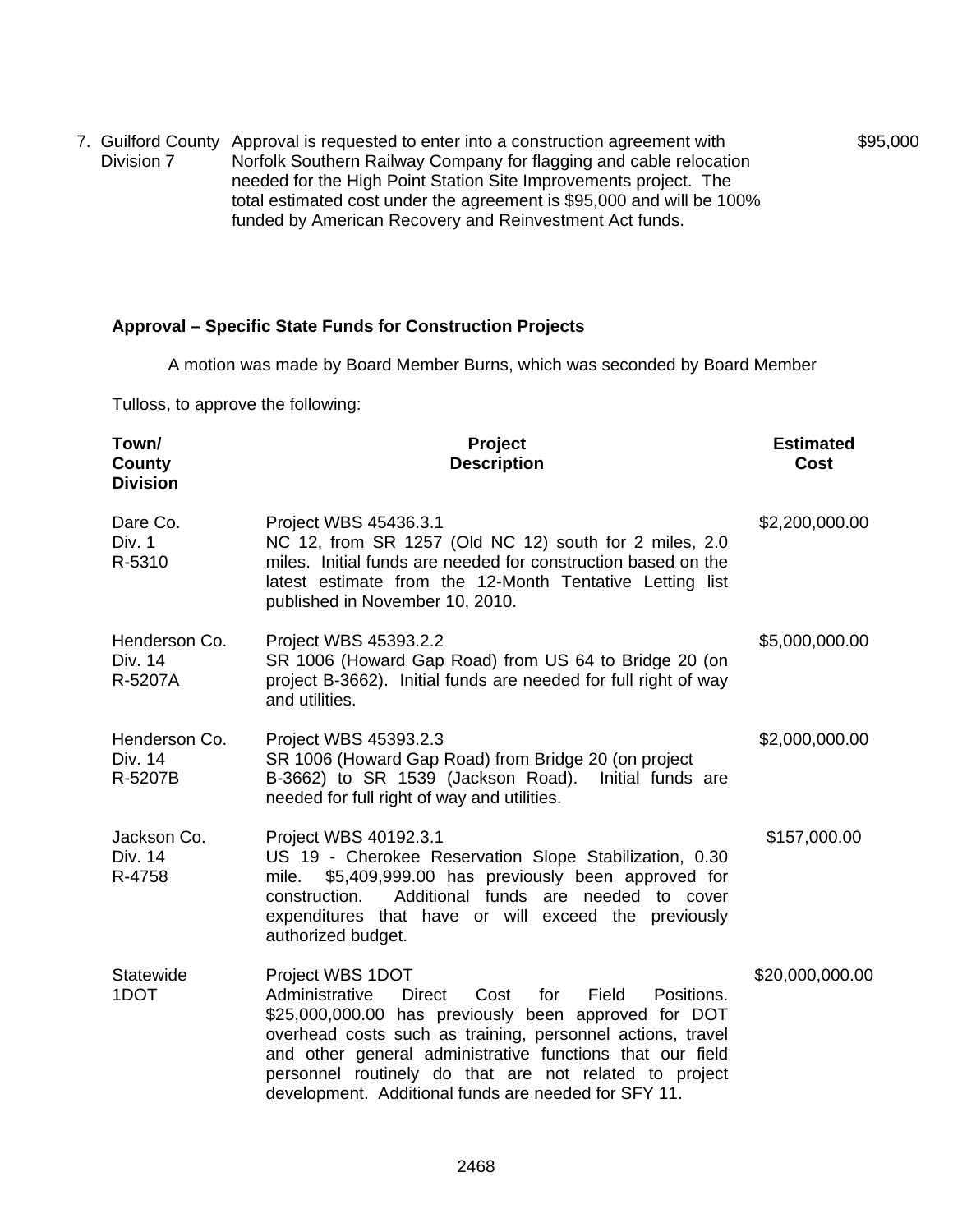Highway Fund The expenditures from the SB 1005 and Moving Ahead Programs were advanced using State Highway Trust Fund cash. It is now time to reclassify the expenditures for these projects between the Highway Fund and Highway Trust Fund to match expenditures with appropriated budget. Based on a multi-year plan submitted by the Division of Highways, we are requesting that \$149,921,023.00 in project expenditures be reclassified to Highway Fund appropriations for SFY 2011. \$149,921,023.00

**ITEM J SUMMARY 6 PROJECTS \$179,278,023.00** 

## **Approval – Specific North Carolina Trust Funds**

A motion was made by Board Member Burns, which was seconded by Board Member

Tulloss to approve the following:

## **Trust Funds - Intrastate System**

| Town/<br>County<br><b>Division</b> | <b>Project</b><br><b>Description</b>                                                                                                                                                                                                                                                                               | <b>Estimated</b><br>Cost |
|------------------------------------|--------------------------------------------------------------------------------------------------------------------------------------------------------------------------------------------------------------------------------------------------------------------------------------------------------------------|--------------------------|
| Gates Co.<br>Div. 1<br>R-2507      | Project WBS 35488.1.1<br>US 13 from SR 1457 (Old US 13 Road) to south of Winton to<br>the Virginia state line. \$1,400,000.00 has previously been<br>approved for preliminary engineering. Additional funds are<br>needed to cover expenditures that have or will exceed the<br>previously authorized budget.      | \$220,000.00             |
| Stanly Co.<br>Div. 10<br>R-0967CC  | Project WBS 34355.3.12<br>NC 24 - 27 from east of Big Bear Creek to SR 1963 (Saint<br>Martin Road) in Albemarle, 5.610 miles. \$33,675,292.00 has<br>previously been approved for construction. Additional funds are<br>needed to cover expenditures that have or will exceed the<br>previously authorized budget. | \$338,000.00             |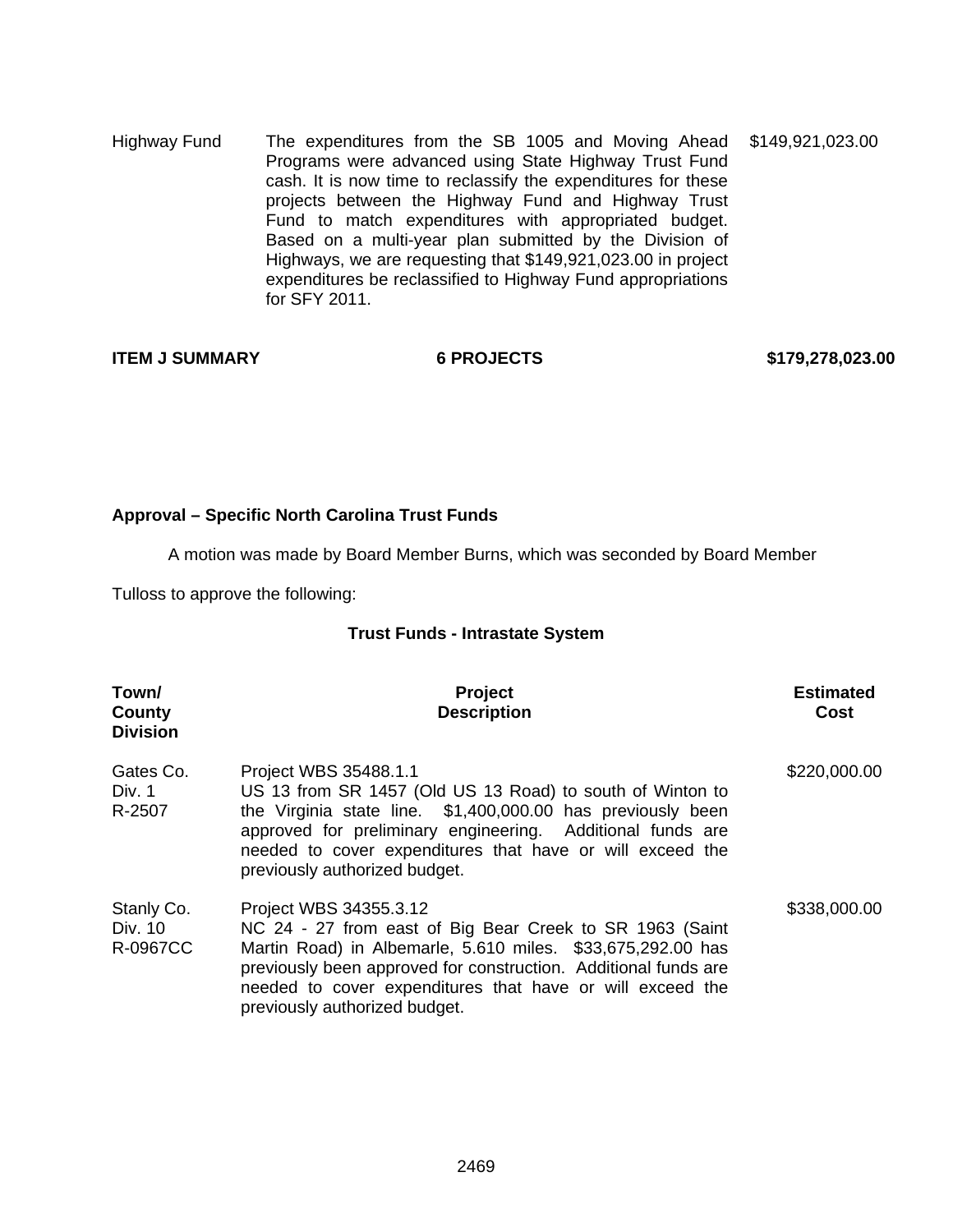Highway Trust Fund The expenditures from the SB 1005 and Moving Ahead Programs were advanced using State Highway Trust Fund cash. It is now time to reclassify the expenditures for these projects between the Highway Fund and Highway Trust Fund to match expenditures with appropriated budget. Based on a multi-year plan submitted by the Division of Highways, we are requesting that (\$149,921,023.00) in project expenditures be reclassified to Highway Fund appropriations for SFY 2011. -\$149,921,023.00

## TRUST FUND INTRASTATE SUMMARY 3 PROJECTS 4149,363,023.00

#### **Trust Funds - Urban Loops**

| Town/<br>County<br><b>Division</b>               |                                                                                                                                                                                                                                                                                                                                               | Project<br><b>Description</b>                                                                                                                                                                                                               | <b>Estimated</b><br>Cost          |
|--------------------------------------------------|-----------------------------------------------------------------------------------------------------------------------------------------------------------------------------------------------------------------------------------------------------------------------------------------------------------------------------------------------|---------------------------------------------------------------------------------------------------------------------------------------------------------------------------------------------------------------------------------------------|-----------------------------------|
| Greensboro /<br>Guilford Co.<br>Div. 7<br>U-2525 | Project WBS 34821.1.1<br>the previously authorized budget.                                                                                                                                                                                                                                                                                    | The Greensboro Eastern Loop from SR 2303 (Lawndale<br>Drive) to north of I-40-85. \$7,216,292.00 has previously<br>been approved for preliminary engineering. Additional funds<br>are needed to cover expenditures that have or will exceed | \$121,000.00                      |
| Mecklenburg Co.<br>Div. 10<br>R-2248D            | Project WBS 34410.2.24<br>I-485 (Charlotte Outer Loop) from east of SR 2042 (Oakdale<br>Road) to east of NC 115 (Old Statesville Road).<br>\$17,014,271.00 has previously been approved for right of<br>way and utilities. Additional funds are needed to cover<br>expenditures that have or will exceed the previously<br>authorized budget. |                                                                                                                                                                                                                                             | \$102,000.00                      |
| <b>TRUST FUND URBAN LOOP</b>                     |                                                                                                                                                                                                                                                                                                                                               | 2 PROJECTS                                                                                                                                                                                                                                  | \$223,000.00                      |
| <b>TRUST FUND URBAN LOOP</b>                     | TRUST FUND INTRASTATE SUMMARY 3 PROJECTS                                                                                                                                                                                                                                                                                                      | 2 PROJECTS                                                                                                                                                                                                                                  | -\$149,363,023.00<br>\$223,000.00 |
| <b>SUMMARY OF TRUST FUNDS</b>                    |                                                                                                                                                                                                                                                                                                                                               | <b>5 PROJECTS</b>                                                                                                                                                                                                                           | $-$149,140,023.00$                |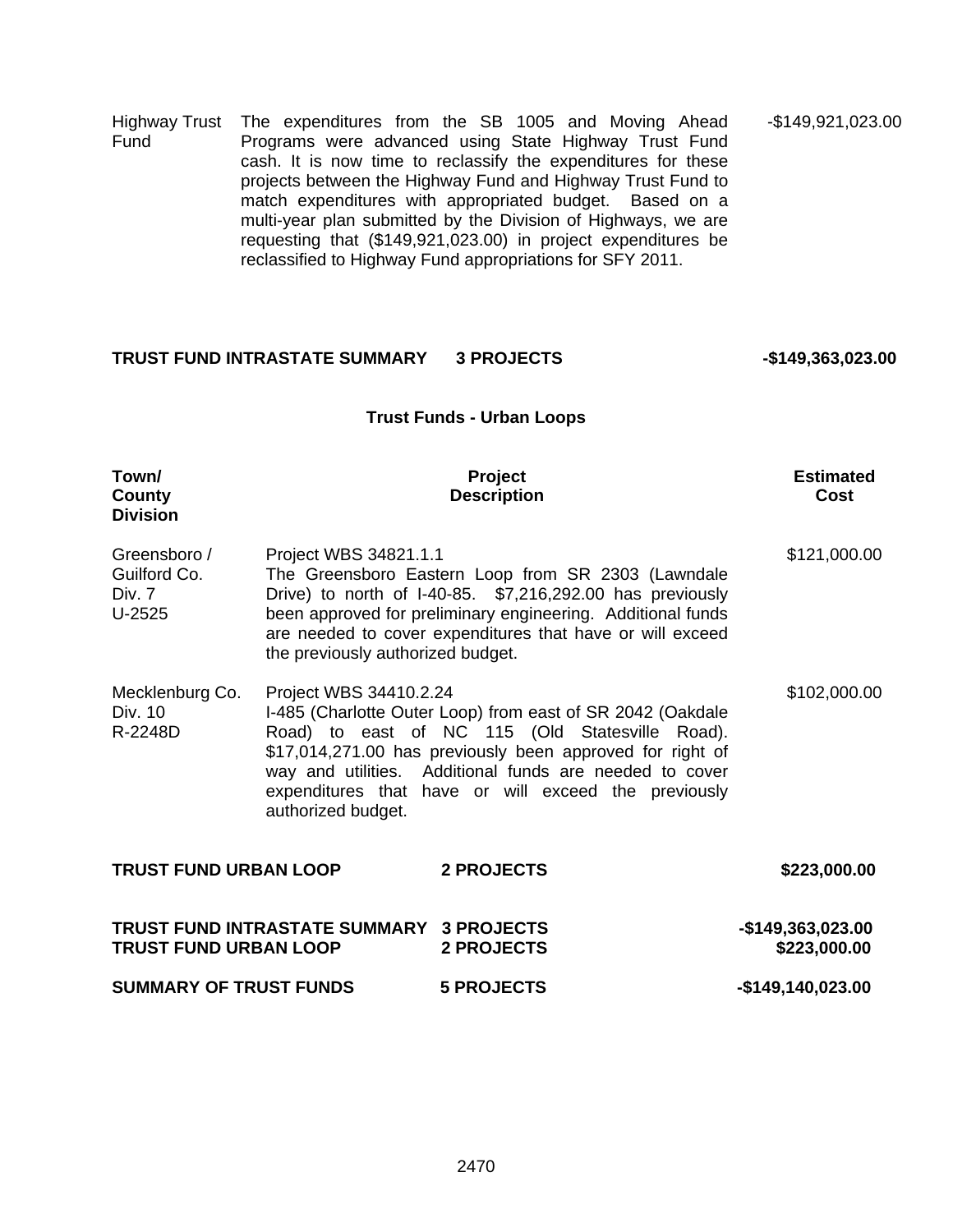# **Approval – Funds for Specific Federal-Aid Projects**

A motion was made by Board Member Burns, which was seconded by Board Member

Tulloss, to approve the following:

Board Member Collett abstained from voting on Project U-4703WM in Wake County.

## **Division 1**

# **Bridge**

| Town/<br><b>County</b>        | <b>Project</b><br><b>Description</b>                                                                                                                                                     | <b>Estimated</b><br><b>Cost</b>                                    |
|-------------------------------|------------------------------------------------------------------------------------------------------------------------------------------------------------------------------------------|--------------------------------------------------------------------|
| Hertford Co.<br>B-4548        | WBS 33761.3.1, BRZ-1308(4)<br>Replace Bridge #2 over Liverman Creek on SR 1308,<br>0.090 mile. Funds are needed for construction.                                                        | \$510,000.00<br>Cost<br>\$408,000.00<br>Fed.<br>\$102,000.00 State |
|                               | <b>Safety</b>                                                                                                                                                                            |                                                                    |
| Pasquotank<br>Co.<br>SS-4901X | WBS 43120.1.1, STP-1333(7)<br>SR 1333 (Main Street Extended) in the vicinity of SR 1338<br>(Berea Church Road). Funds are needed for preliminary<br>engineering.                         | \$5,000.00<br>Cost<br>\$4,500.00 Fed.<br>\$500.00 State            |
|                               | <b>Project Mitigation</b>                                                                                                                                                                |                                                                    |
| Bertie Co.<br>B-4026WM        | WBS 33393.4.1, BRZ-1100(27)<br>Replace Bridge #45 over Choowatic Creek on SR 1100. Funds<br>are needed to cover charges for mitigation expenses provided<br>by the EEP Program.          | \$11,920.00<br>Cost<br>\$9,536.00<br>Fed.<br>\$2,384.00 State      |
| Bertie Co.<br>B-4434WM        | WBS 33700.4.1, BRNHS-0017(115)<br>Replace Bridge #14 over the Cashie River on US 17/NC 308.<br>Funds are needed to cover charges for mitigation expenses<br>provided by the EEP Program. | \$26,224.00 Cost<br>\$20,979.00 Fed.<br>\$5,245.00 State           |
| Chowan Co.<br>B-4465WM        | WBS 33714.4.1, BRZ-1208(4)<br>Replace Bridge #5 over Pembroke Creek on SR 1208. Funds<br>are needed to cover charges for mitigation expenses provided<br>by the EEP Program.             | \$35,760.00<br>Cost<br>\$28,608.00 Fed.<br>\$7,152.00 State        |
| Gates Co.<br>B-4520WM         | WBS 33744.4.1, BRZ-1100(28)<br>Replace Bridge #32 over Trotman Creek on SR 1100. Funds<br>are needed to cover charges for mitigation expenses provided<br>by the EEP Program.            | \$14,700.00<br>Cost<br>\$11,760.00<br>Fed.<br>\$2,940.00 State     |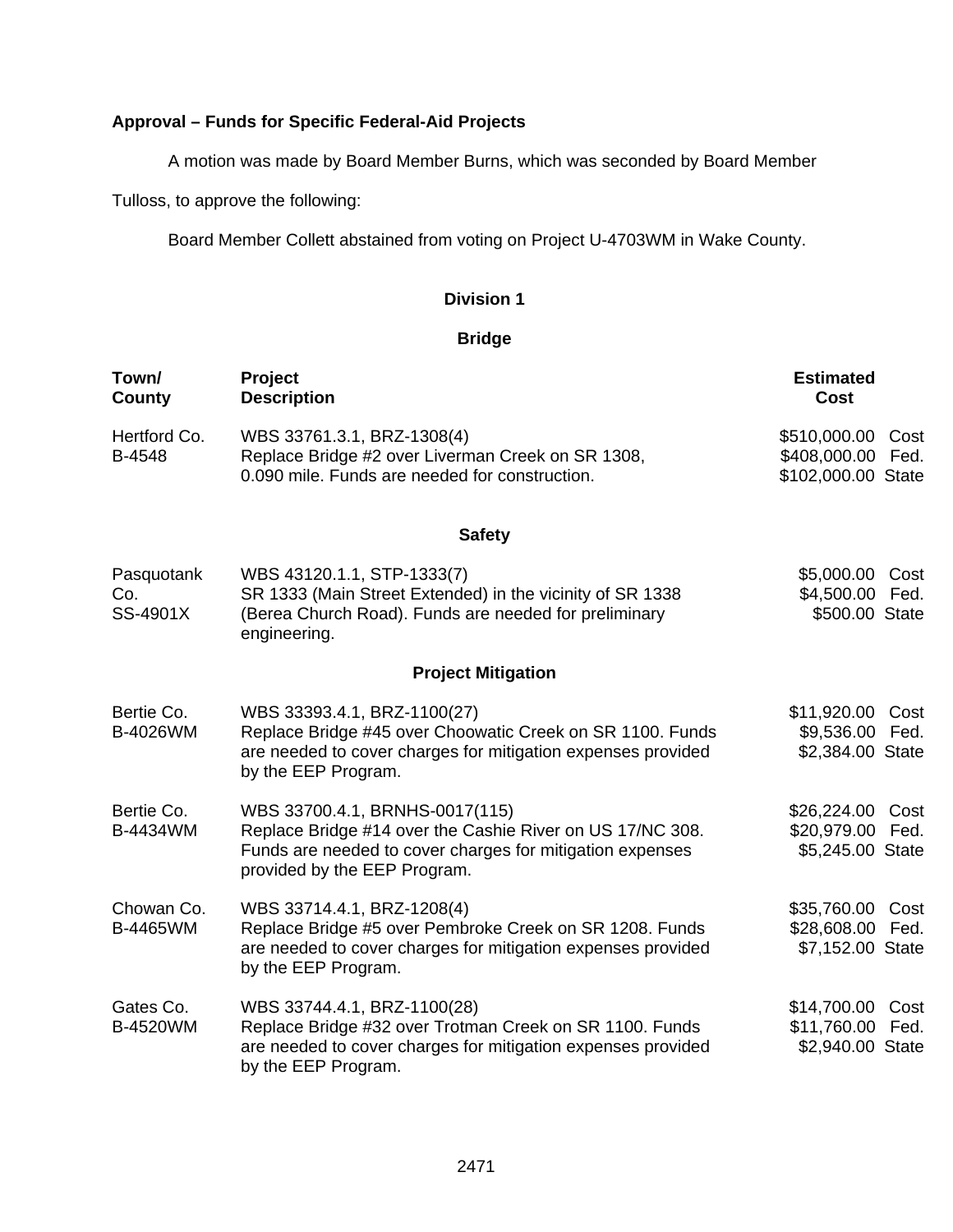# **Division 2**

# **National Highway**

| Bridgeton/<br>Craven Co.<br>R-3403AA | WBS 34538.3.5, STPNHF-0017(74)<br>US 17 from Mills Street to the Norfolk Southern Railroad,<br>0.629 mile. \$7,100,000.00 has previously been approved for<br>construction. Funds need to be decreased (\$3,519,586.00) to<br>reflect the low bid received on September 21, 2010. | -\$3,519,586.00 Cost<br>-\$2,815,669.00 Fed.<br>-\$703,917.00 State |              |
|--------------------------------------|-----------------------------------------------------------------------------------------------------------------------------------------------------------------------------------------------------------------------------------------------------------------------------------|---------------------------------------------------------------------|--------------|
|                                      | <b>Bridge</b>                                                                                                                                                                                                                                                                     |                                                                     |              |
| Jones Co.<br>BD-5102H                | WBS 45348.1.8, BRZ-1315(12)<br>Replace Bridge #60 over Beaver Creek on SR 1315. Funds are<br>needed for preliminary engineering.                                                                                                                                                  | \$100,000.00 Cost<br>\$80,000.00 Fed.<br>\$20,000.00 State          |              |
| Jones Co.<br><b>BD-5102I</b>         | WBS 45348.1.9, BRZ-1319(18)<br>Replace Bridge #75 over Mussell Shell Creek on SR 1319.<br>Funds are needed for preliminary engineering.                                                                                                                                           | \$100,000.00<br>\$80,000.00<br>\$20,000.00 State                    | Cost<br>Fed. |
| Lenoir Co.<br>B-4567                 | WBS 33774.2.1, BRZ-1501(6)<br>Replace Bridge #69 over a fork of West Bear Creek on<br>SR 1501. Funds are needed for right of way and utilities.                                                                                                                                   | \$90,000.00 Cost<br>\$72,000.00 Fed.<br>\$18,000.00 State           |              |
| Lenoir Co.<br>B-4567                 | WBS 33774.2.1, BRZ-1501(6)<br>Replace Bridge #69 over a fork of West Bear Creek on<br>SR 1501. \$90,000.00 has previously been approved for right of<br>way and utilities. Additional funds are needed based on the<br>latest estimate for utility relocation.                    | \$10,000.00 Cost<br>\$8,000.00 Fed.<br>\$2,000.00 State             |              |
| Lenoir Co.<br><b>BD-5102G</b>        | WBS 45348.1.7, BRZ-1326(5)<br>Replace Bridge #48 over Bear Creek on SR 1326. Funds are<br>needed for preliminary engineering.                                                                                                                                                     | \$100,000.00 Cost<br>\$80,000.00 Fed.<br>\$20,000.00 State          |              |
| Pitt Co.<br>BD-5102J                 | WBS 45348.1.10, BRZ-1427(5)<br>Replace Bridge #162 over Grindle Creek on SR 1427. Funds<br>are needed for preliminary engineering.                                                                                                                                                | \$100,000.00 Cost<br>\$80,000.00 Fed.<br>\$20,000.00 State          |              |
|                                      | <b>Safety</b>                                                                                                                                                                                                                                                                     |                                                                     |              |
|                                      | $MDC$ $ATQQQA$ $A$ $CTD$ $QQTQ(AQ)$                                                                                                                                                                                                                                               | ዮ፫ስ ስስስ ስስ                                                          |              |

| Lenoir Co. | WBS 45332.1.1, STP-0258(18)                              | \$50,000.00 Cost |  |
|------------|----------------------------------------------------------|------------------|--|
| W-5202A    | US 258 south of SR 1141 (John Green Smit Road) to Bridge | \$45,000.00 Fed. |  |
|            | #16. Funds are needed for preliminary engineering.       | \$5,000.00 State |  |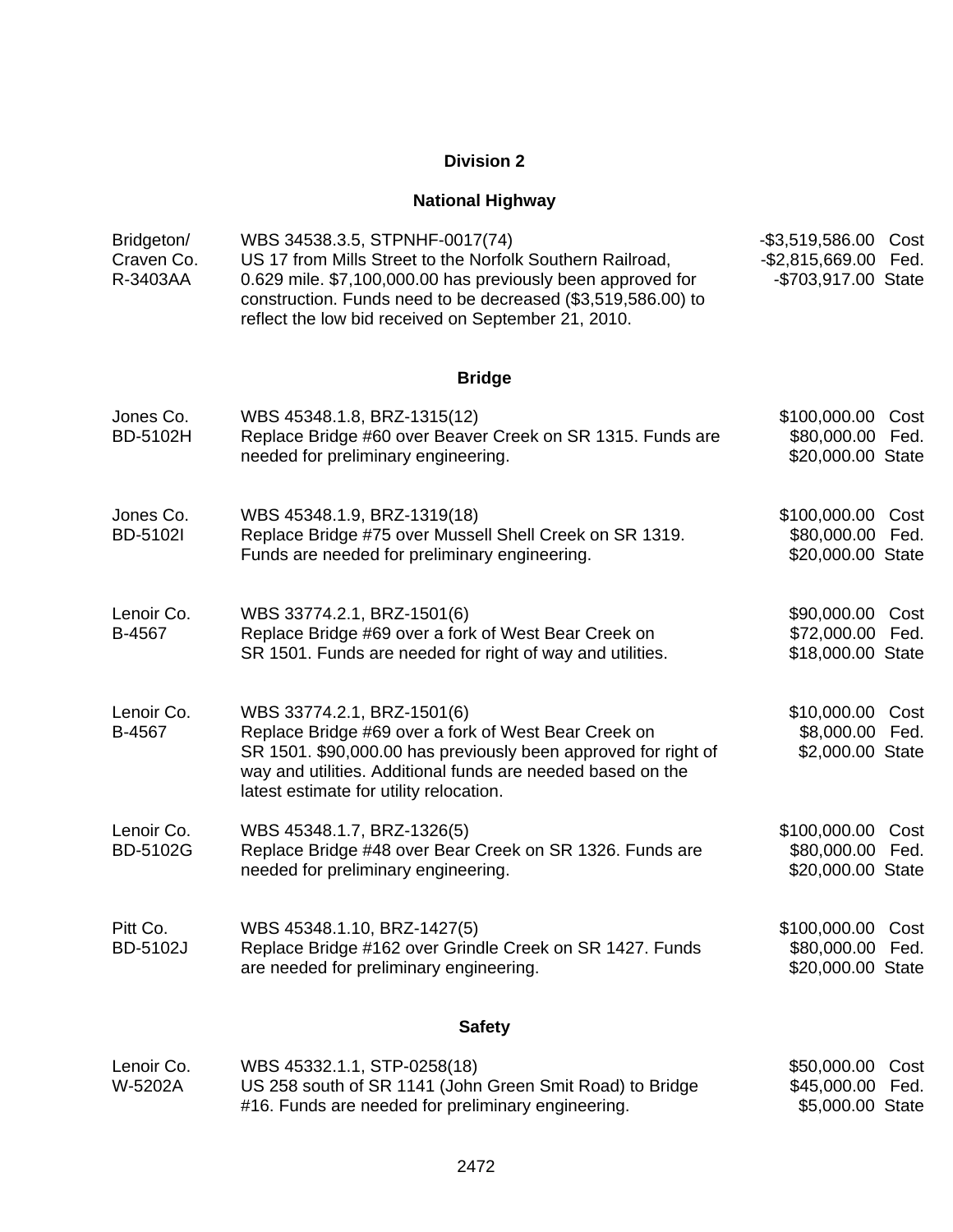| Pitt Co.<br><b>SS-4902AH</b>     | WBS 43121.1.1, STP-0011(21)<br>NC 11 at SR 1113 (Old Snow Hill Road) and Snow Hill Street.<br>Funds are needed for preliminary engineering.                                                                                                                                                                                                                                                                    | \$5,000.00 Cost<br>\$4,500.00 Fed.<br>\$500.00 State                    |
|----------------------------------|----------------------------------------------------------------------------------------------------------------------------------------------------------------------------------------------------------------------------------------------------------------------------------------------------------------------------------------------------------------------------------------------------------------|-------------------------------------------------------------------------|
| Pitt Co.<br><b>SS-4902AI</b>     | WBS 43122.1.1, STP-0043(16)<br>NC 43 from US 264A. Funds are needed for preliminary<br>engineering.                                                                                                                                                                                                                                                                                                            | \$15,000.00 Cost<br>\$13,500.00 Fed.<br>\$1,500.00 State                |
|                                  | <b>Project Mitigation</b>                                                                                                                                                                                                                                                                                                                                                                                      |                                                                         |
| Beaufort Co.<br>B-3611WM         | WBS 33162.4.1, BRSTP-0099(11)<br>Replace Bridge #77 over Pantego Creek on NC 99. Funds are<br>needed to cover charges for mitigation expenses provided by<br>the EEP Program.                                                                                                                                                                                                                                  | \$63,101.00 Cost<br>\$50,481.00 Fed.<br>\$12,620.00 State               |
| Craven Co.<br>R-3403WM           | WBS 34538.4.1, STPNHS-0017(50)<br>US 17 from Mills Street in Bridgeton to SR 1433 (Antioch Road,<br>Southern Intersection). Funds are needed to cover charges for<br>mitigation expenses provided by the EEP Program.                                                                                                                                                                                          | \$393,587.00 Cost<br>\$314,870.00 Fed.<br>\$78,717.00 State             |
|                                  | <b>Division 3</b>                                                                                                                                                                                                                                                                                                                                                                                              |                                                                         |
|                                  | <b>Surface Transportation</b>                                                                                                                                                                                                                                                                                                                                                                                  |                                                                         |
| Brunswick Co.<br>R-5216          | WBS 46281.3.ST1, STM-1500(7)<br>SR 1500 (Midway Road) from NC 211 to US 17 Business<br>and SR 1401 (Galloway Road) from south of the US 17 Bypass<br>to US 17 Business, 7.590 miles. \$4,000,000.00 has previously<br>been approved for construction. Funds need to be decreased<br>(\$1,064,340.00) to reflect the low bid received on<br>September 21, 2010. This is a federal economic stimulus<br>project. | $-$1,064,340.00$<br>Cost<br>-\$851,472.00 Fed.<br>-\$212,868.00 State   |
| Duplin/<br>Onslow Cos.<br>R-5218 | WBS 46283.3.ST1, STM-0024(46)<br>NC 24 from NC 24 Business-Kenansville Bypass in Duplin<br>County to US 258 at Jarman's Fork in Onslow County,<br>17.200 miles. \$12,500,000.00 has previously been approved for<br>construction. Funds need to be decreased (\$2,051,347.00) to<br>reflect the low bid received on September 21, 2010. This is a<br>federal economic stimulus project.                        | -\$2,051,347.00 Cost<br>$-$1,641,077.00$<br>Fed.<br>-\$410,270.00 State |
|                                  | <b>Bridge</b>                                                                                                                                                                                                                                                                                                                                                                                                  |                                                                         |
| New Hanover<br>Co.<br>B-5103     | WBS 42238.1.1, BRSTP-1627(11)<br>Replace Bridge #35 over Abandon Railroad on SR 1627. Funds<br>are needed for preliminary engineering.                                                                                                                                                                                                                                                                         | \$150,000.00<br>Cost<br>\$120,000.00<br>Fed.<br>\$30,000.00 State       |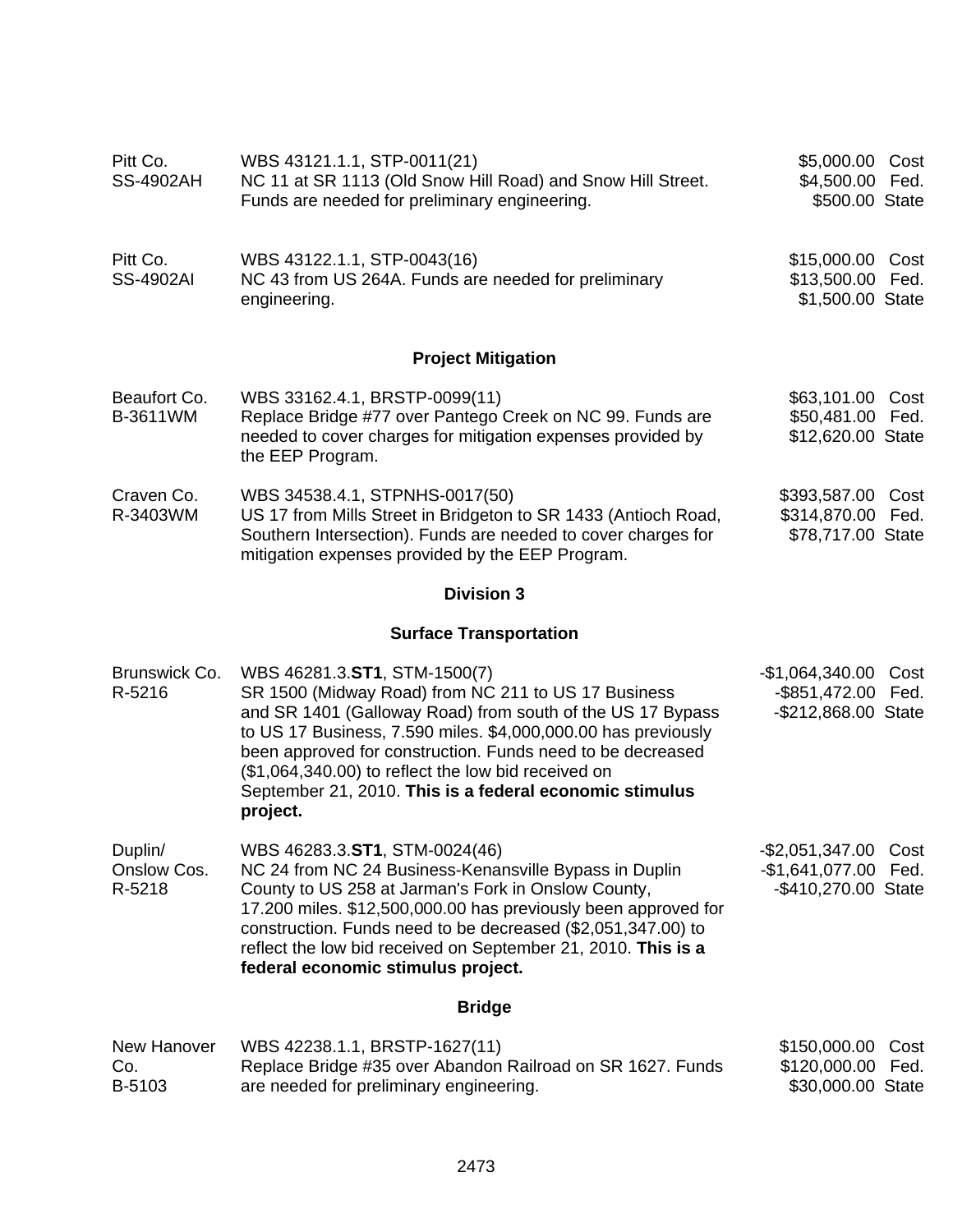| New Hanover<br>Co.<br>B-5236              | WBS 42840.1.1, BRZ-1100(29)<br>Replace Bridge #19 over Lords Creek on SR 1100. Funds are<br>needed for preliminary engineering.                                                                                                                                                                                                                                                                                                                                                                                                                                        | \$100,000.00 Cost<br>\$80,000.00 Fed.<br>\$20,000.00 State  |
|-------------------------------------------|------------------------------------------------------------------------------------------------------------------------------------------------------------------------------------------------------------------------------------------------------------------------------------------------------------------------------------------------------------------------------------------------------------------------------------------------------------------------------------------------------------------------------------------------------------------------|-------------------------------------------------------------|
|                                           | <b>Safety</b>                                                                                                                                                                                                                                                                                                                                                                                                                                                                                                                                                          |                                                             |
| Duplin Co.<br><b>SS-4903AJ</b>            | WBS 43124.1.1, STPNHS-0024(51)<br>NC 24 at three signalized intersections: NC 11, NC 50 and<br>NC 903. Funds are needed for preliminary engineering.                                                                                                                                                                                                                                                                                                                                                                                                                   | \$16,000.00<br>Cost<br>\$14,400.00 Fed.<br>\$1,600.00 State |
| New Hanover<br>Co.<br><b>SS-4903AI</b>    | WBS 43123.1.1, STPNHS-0074(127)<br>US 74 at Racine Drive. Funds are needed for preliminary<br>engineering.                                                                                                                                                                                                                                                                                                                                                                                                                                                             | \$5,000.00 Cost<br>\$4,500.00 Fed.<br>\$500.00 State        |
| Burgaw/<br>Pender Co.<br><b>SR-5001BC</b> | WBS 40924.1.33, SRS-0306(7)<br>Safe Routes to School. Sidewalk along the north side of<br>West Hayes Street between South Walker Street and South<br>Dickerson Street; the north side of West Wallace Street<br>between North Dickerson Street and North Walker Street; the<br>south side of West Wallace Street between North Walker Street<br>and the existing sidewalk just east of North Cowan Street; and<br>the east side of North Wright Street from West Wallace Street to<br>the elementary school entrance. Funds are needed for<br>preliminary engineering. | \$6,150.00<br>Cost<br>\$6,150.00<br>Fed.                    |
|                                           | <b>Project Mitigation</b>                                                                                                                                                                                                                                                                                                                                                                                                                                                                                                                                              |                                                             |
| Brunswick Co.<br>B-4030WM                 | WBS 33397.4.1, BRSTP-0130(7)<br>Replace Bridge #9 over Bear Branch on NC 130. Funds are<br>needed to cover charges for mitigation expenses provided by<br>the EEP Program.                                                                                                                                                                                                                                                                                                                                                                                             | \$53,640.00 Cost<br>\$42,912.00 Fed.<br>\$10,728.00 State   |
|                                           | <b>Division 4</b>                                                                                                                                                                                                                                                                                                                                                                                                                                                                                                                                                      |                                                             |
|                                           | <b>Bridge</b>                                                                                                                                                                                                                                                                                                                                                                                                                                                                                                                                                          |                                                             |
| Edgecombe<br>Co.<br><b>BD-5104A</b>       | WBS 45350.1.2, BRSTP-1003(101)<br>Replace Bridge #63 over a tributary of Town Creek on SR 1003.<br>Funds are needed for preliminary engineering.                                                                                                                                                                                                                                                                                                                                                                                                                       | \$30,000.00<br>Cost<br>\$24,000.00 Fed.<br>\$6,000.00 State |
| Halifax Co.<br><b>BD-5104B</b>            | WBS 45350.1.3, BRSTP-1804(3)<br>Replace Bridge #71 over Keehukee Swamp on SR 1804. Funds<br>are needed for preliminary engineering.                                                                                                                                                                                                                                                                                                                                                                                                                                    | \$30,000.00<br>Cost<br>\$24,000.00 Fed.<br>\$6,000.00 State |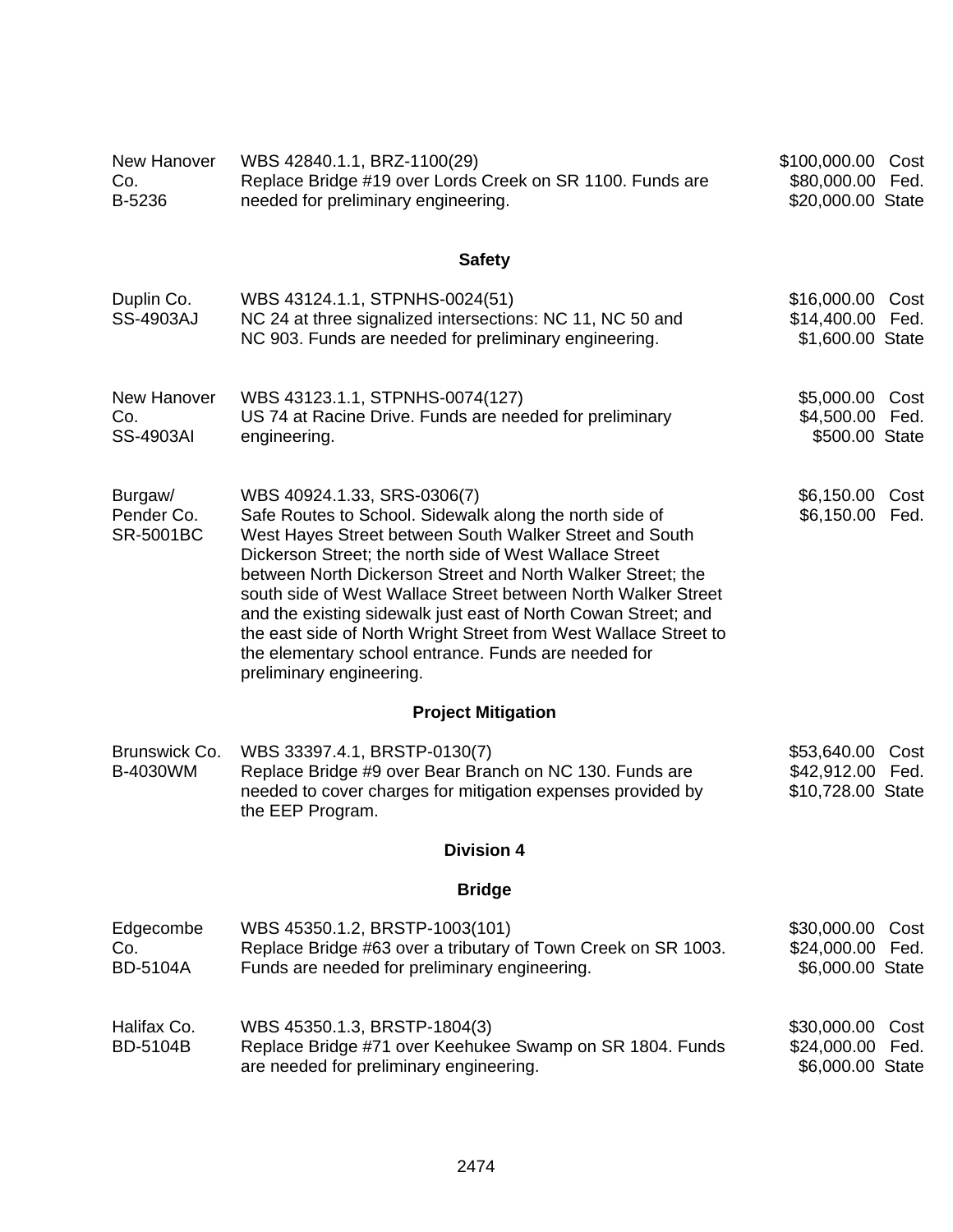| Halifax Co.<br><b>BD-5104C</b>  | WBS 45350.1.4, BRZ-1304(11)<br>Replace Bridge #133 over Butterwood Creek on SR 1304.<br>Funds are needed for preliminary engineering.                                                                              | \$30,000.00 Cost<br>\$24,000.00 Fed.<br>\$6,000.00 State    |              |
|---------------------------------|--------------------------------------------------------------------------------------------------------------------------------------------------------------------------------------------------------------------|-------------------------------------------------------------|--------------|
| Halifax Co.<br><b>BD-5104D</b>  | WBS 45350.1.5, BRZ-1304(12)<br>Replace Bridge #159 over Bear Swamp on SR 1304. Funds are<br>needed for preliminary engineering.                                                                                    | \$30,000.00 Cost<br>\$24,000.00 Fed.<br>\$6,000.00 State    |              |
| Johnston Co.<br>B-4560          | WBS 33771.2.1, BRZ-1331(10)<br>Replace Bridge #102 over Black Creek on SR 1331. Funds are<br>needed for right of way and utilities.                                                                                | \$35,000.00<br>\$28,000.00 Fed.<br>\$7,000.00 State         | Cost         |
| Johnston Co.<br><b>BD-5104E</b> | WBS 45350.1.6, BRZ-1913(5)<br>Replace Bridge #30 over Popular Branch on SR 1913. Funds<br>are needed for preliminary engineering.                                                                                  | \$30,000.00 Cost<br>\$24,000.00 Fed.<br>\$6,000.00 State    |              |
| Wilson Co.<br>B-4328            | WBS 33665.2.1, BRZ-1634(4)<br>Replace Bridge #3 over the Great Swamp on SR 1634.<br>\$5,000.00 has previously been approved for right of way and<br>utilities. Additional funds are needed for utility relocation. | \$44,000.00 Cost<br>\$35,200.00 Fed.<br>\$8,800.00 State    |              |
| Wilson Co.<br>B-4681            | WBS 38465.1.2, BRZ-1531(5)<br>Replace Bridge #119 over Little Contentnea Creek on SR 1531.<br>Funds are needed for preliminary engineering.                                                                        | \$100,000.00<br>\$80,000.00<br>\$20,000.00 State            | Cost<br>Fed. |
|                                 | <b>Safety</b>                                                                                                                                                                                                      |                                                             |              |
| Wayne Co.<br>SS-4904AQ          | WBS 43125.1.1, STP-0111(21)<br>NC 111 at SR 1547 (Stoney Creek Church). Funds are needed<br>for preliminary engineering.                                                                                           | \$5,000.00 Cost<br>\$4,500.00 Fed.<br>\$500.00 State        |              |
|                                 | <b>Project Mitigation</b>                                                                                                                                                                                          |                                                             |              |
| Nash Co.<br>R-2823WM            | WBS 34509.4.1, STP-0431(27)<br>Rocky Mount Northern Connector from SR 1604 (Hunter Hill<br>Road) to US 301. Funds are needed to cover charges for                                                                  | \$2,164,240.00<br>\$1,731,392.00 Fed.<br>\$432,848.00 State | Cost         |

mitigation expenses provided by the EEP Program.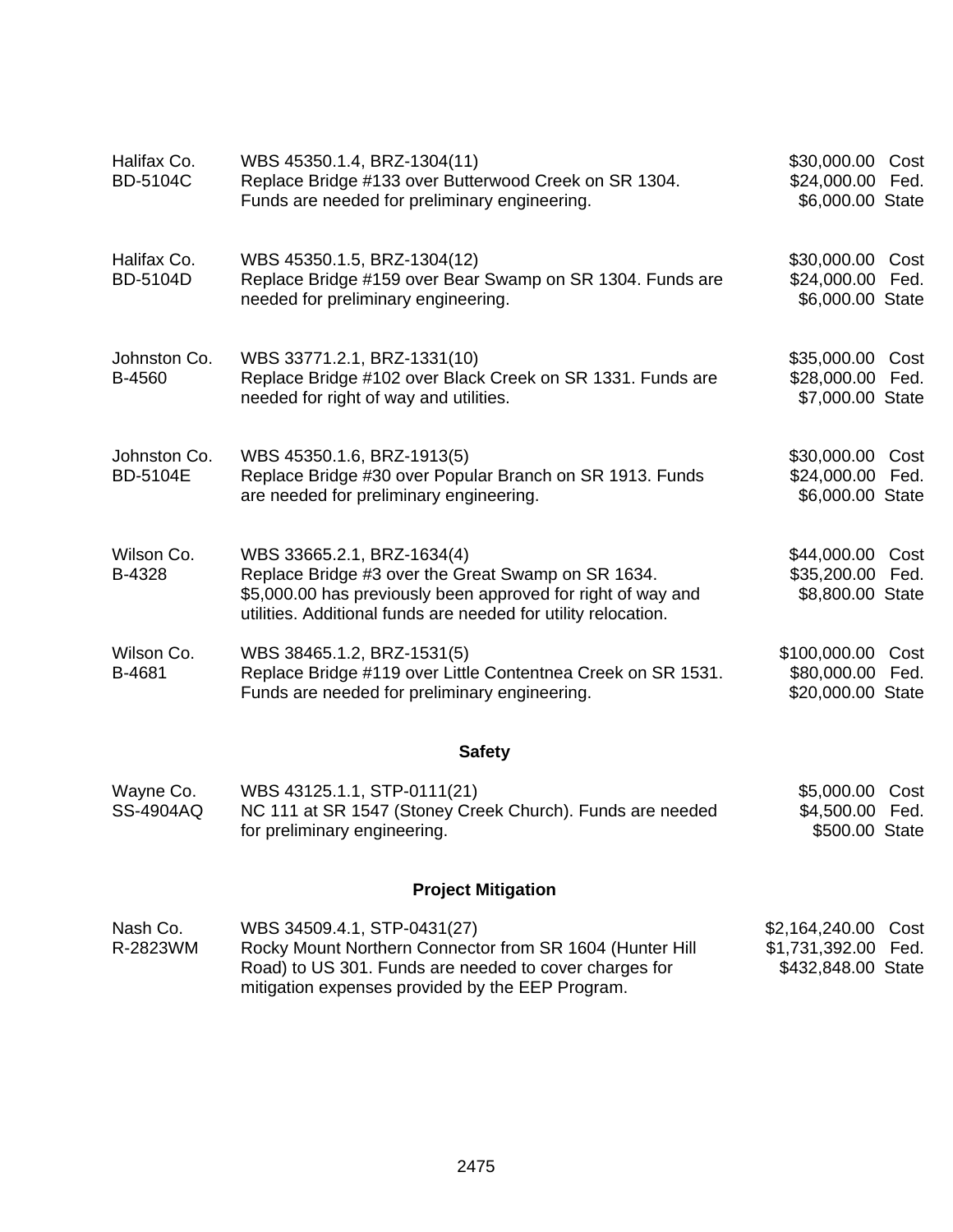# **Division 5**

# **Surface Transportation**

| Durham Co.<br>R-5164D                   | WBS 45158.3.ST4, STM-0147(3)<br>NC 147 from the concrete/asphalt joint west of Exit 14<br>(Swift Avenue) to the concrete/asphalt joint north of Exit 7<br>(TW Alexander Road), 6.800 miles. \$4,400,000.00 has<br>previously been approved for construction. Funds need to be<br>increased \$174,122.00 to reflect the low bid received on<br>September 21, 2010. This is a federal economic stimulus<br>project.                                                                                                                                                                                                                                                                                                                                                          | \$174,122.00 Cost<br>\$139,298.00 Fed.<br>\$34,824.00 State  |              |
|-----------------------------------------|----------------------------------------------------------------------------------------------------------------------------------------------------------------------------------------------------------------------------------------------------------------------------------------------------------------------------------------------------------------------------------------------------------------------------------------------------------------------------------------------------------------------------------------------------------------------------------------------------------------------------------------------------------------------------------------------------------------------------------------------------------------------------|--------------------------------------------------------------|--------------|
| Durham Co.<br>R-5164E                   | WBS 45158.3.ST5, STM-0070(140)<br>US 70 Business from Buchanan Street to 9th Street; US 15/501<br>from Enterprise Street to NC 751; US 70 Business from Great<br>Jones Street to Main Street; SR 2295 (South Roxboro<br>Road/Archdale Road) from Cornwallis Road to Third Fork Road;<br>SR 1118 (Fayetteville Street) from the railroad north of NC 147<br>to Nelson Street; US 15/501 Business Southbound from Morgan<br>Street to Roxboro Road; and US 15/501 Business Northbound<br>from Holloway Street to Knox Street in Durham, 7.590 miles.<br>\$2,300,000.00 has previously been approved for construction.<br>Funds need to be decreased (\$326,176.00) to reflect the low bid<br>received on September 21, 2010. This is a federal economic<br>stimulus project. | $-$ \$326,176.00<br>-\$260,941.00 Fed.<br>-\$65,235.00 State | Cost         |
|                                         | <b>Enhancement</b>                                                                                                                                                                                                                                                                                                                                                                                                                                                                                                                                                                                                                                                                                                                                                         |                                                              |              |
| Wake Co.<br>EL-5100DB                   | WBS 41821.1.9, STPDA-0501(21)<br>Apex Strollway - Sidewalk from Apex Town Campus (Town Hall<br>and Community Center) to the existing pedestrian at-grade<br>crossing of two CSX Transportation Tracks and sidewalk along<br>the east side of North Salem Street from Duncan Commons to<br>the proposed traffic signal at Center Street. Funds are needed<br>for preliminary engineering.                                                                                                                                                                                                                                                                                                                                                                                   | \$8,000.00<br>\$6,400.00<br>\$1,600.00 Local                 | Cost<br>Fed. |
| Apex/<br>Wake Co.<br>EL-5100DC          | WBS 41821.1.10, STPDA-0501(22)<br>Center Street Sidewalk Project from SR 1011 (North Salem<br>Street) to Parkfield Drive. Funds are needed for preliminary<br>engineering.                                                                                                                                                                                                                                                                                                                                                                                                                                                                                                                                                                                                 | \$10,000.00<br>\$8,000.00 Fed.<br>\$2,000.00 Local           | Cost         |
|                                         | Urban                                                                                                                                                                                                                                                                                                                                                                                                                                                                                                                                                                                                                                                                                                                                                                      |                                                              |              |
| Creedmoor/<br>Granville Co.<br>U-5118EJ | WBS 42379.1.22, STPDA-0504(5)<br>NC 50 at SR 1901 (Old Weaver Trail) Intersection. Funds are<br>needed for preliminary engineering.                                                                                                                                                                                                                                                                                                                                                                                                                                                                                                                                                                                                                                        | \$5,000.00<br>\$4,000.00 Fed.<br>\$1,000.00 State            | Cost         |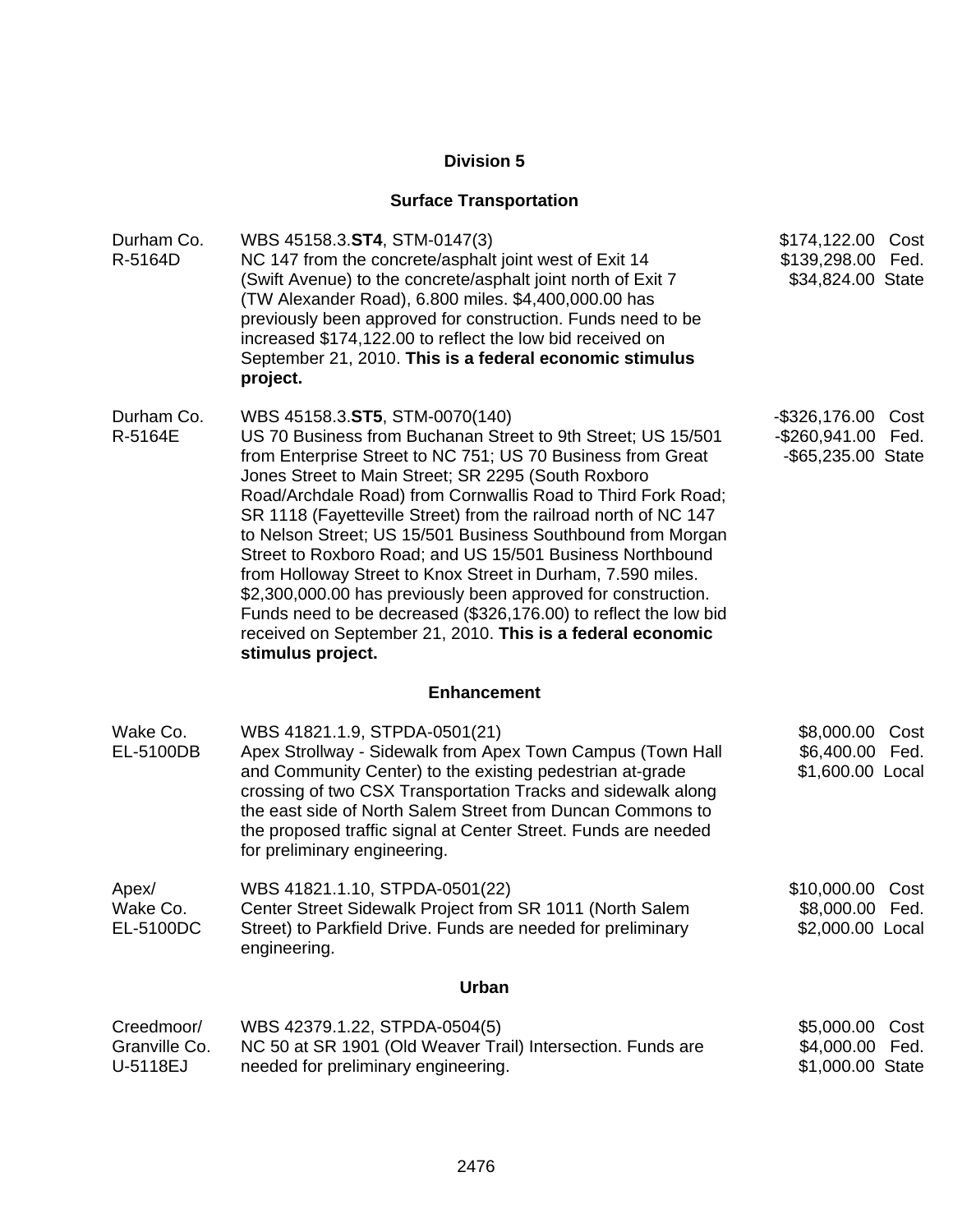| Raleigh/<br>Wake Co.<br>U-4901       | WBS 39949.1.1, STPDA-0520(25)<br>SR 2000 (Falls of the Neuse Road) from Raven Ridge Road to<br>north of the Neuse River including a new structure over the<br>Neuse River. \$1,711,600.00 has previously been approved for<br>preliminary engineering. Additional funds are needed to cover<br>expenditures that have or will exceed the previously authorized<br>budget. | \$500,000.00 Cost<br>\$400,000.00 Fed.<br>\$100,000.00 Local |              |
|--------------------------------------|---------------------------------------------------------------------------------------------------------------------------------------------------------------------------------------------------------------------------------------------------------------------------------------------------------------------------------------------------------------------------|--------------------------------------------------------------|--------------|
| Wake Forest/<br>Wake Co.<br>U-5118EG | WBS 42379.1.19, STPDA-0527(13)<br>US 1 at SR 1135 (Wall Road) Intersection. Funds are needed<br>for preliminary engineering.                                                                                                                                                                                                                                              | \$10,000.00 Cost<br>\$8,000.00 Fed.<br>\$2,000.00 State      |              |
| Raleigh/<br>Wake Co.<br>U-5118EH     | WBS 42379.1.20, STPDA-0520(43)<br>SR 3067 (TW Alexander Drive) at Brier Club Lane/Salem Glen<br>Lane. Funds are needed for preliminary engineering.                                                                                                                                                                                                                       | \$10,000.00 Cost<br>\$8,000.00<br>\$2,000.00 State           | Fed.         |
| Raleigh/<br>Wake Co.<br>U-5118EI     | WBS 42379.1.21, STPDA-0520(44)<br>SR 2002 (Raven Ridge Road/Anson Grove Road) at SR 2006<br>(Durant Road). Funds are needed for preliminary engineering.                                                                                                                                                                                                                  | \$10,000.00 Cost<br>\$8,000.00 Fed.<br>\$2,000.00 State      |              |
|                                      | <b>Bridge</b>                                                                                                                                                                                                                                                                                                                                                             |                                                              |              |
| Wake Co.<br>B-4661                   | WBS 33823.2.1, BRZ-2227(1)<br>Replace Bridge #151 over Powell Creek on SR 2227. Funds are<br>needed for right of way and utilities.                                                                                                                                                                                                                                       | \$50,000.00 Cost<br>\$40,000.00 Fed.<br>\$10,000.00 State    |              |
| Wake Co.<br>B-5237                   | WBS 42838.1.1, BRZ-2703(1)<br>Replace Bridge #248 over Mahler's Creek on SR 2703. Funds<br>are needed for preliminary engineering.                                                                                                                                                                                                                                        | \$100,000.00<br>\$80,000.00<br>\$20,000.00 State             | Cost<br>Fed. |
| Wake Co.<br>B-5317                   | WBS 46031.1.1, BRSTP-0070(149)<br>Replace Bridge #213 over US 401 on US 70/NC 50. Funds are<br>needed for preliminary engineering.                                                                                                                                                                                                                                        | \$100,000.00 Cost<br>\$80,000.00 Fed.<br>\$20,000.00 State   |              |
| Wake Co.<br>B-5318                   | WBS 46032.1.1, BRZ-2044(4)<br>Replace Bridge #126 over Smiths Creek on SR 2044. Funds are<br>needed for preliminary engineering.                                                                                                                                                                                                                                          | \$100,000.00<br>\$80,000.00<br>\$20,000.00 State             | Cost<br>Fed. |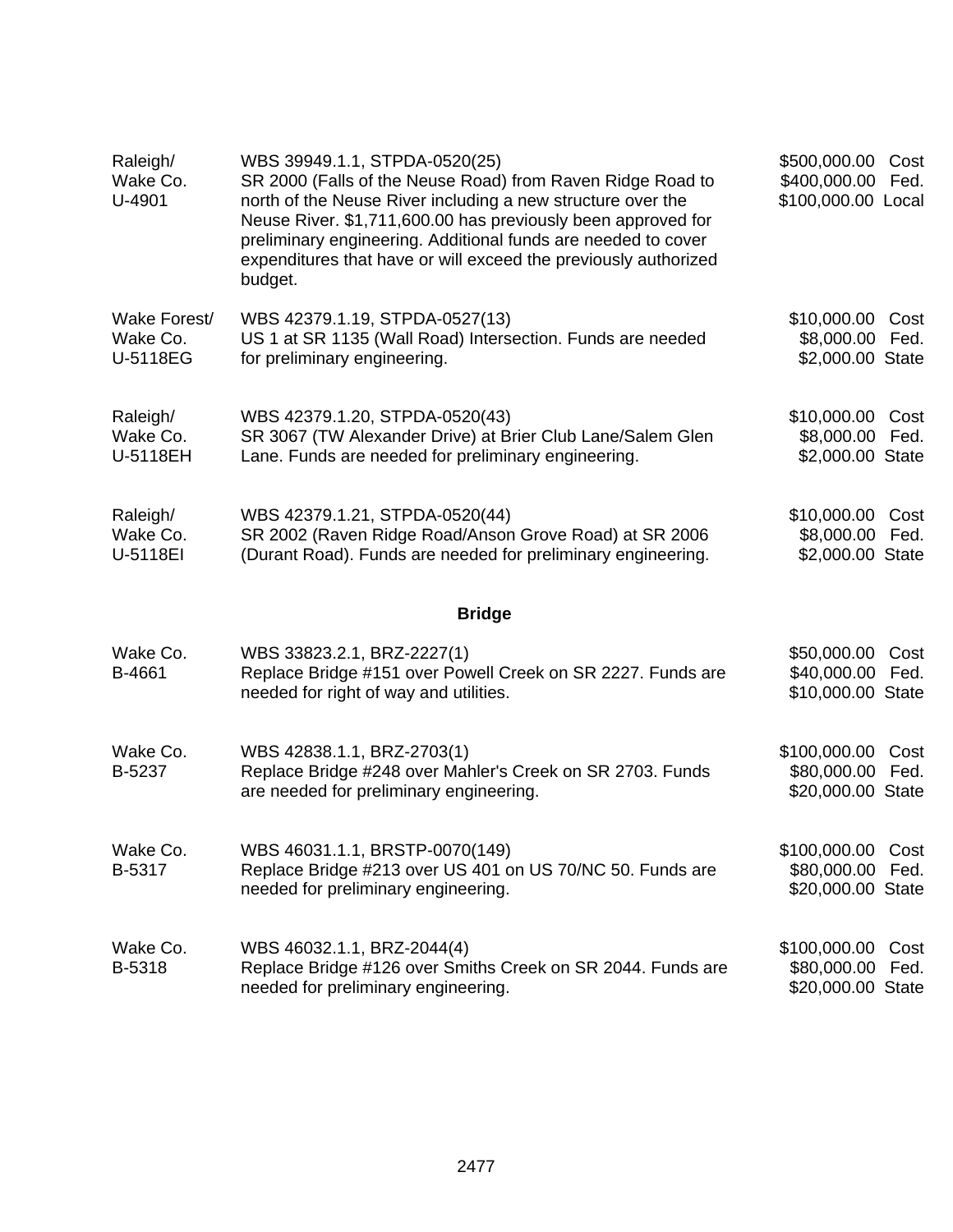# **Safety**

| Wake Co.<br><b>SS-4905AY</b>    | WBS 43126.1.1, STP-1009(15)<br>SR 1009 (Lake Wheeler Road) just north of SR 1370 (Tryon<br>Road). Funds are needed for preliminary engineering.                                                                                                                                      | \$30,000.00 Cost<br>\$27,000.00 Fed.<br>\$3,000.00 State     |  |
|---------------------------------|--------------------------------------------------------------------------------------------------------------------------------------------------------------------------------------------------------------------------------------------------------------------------------------|--------------------------------------------------------------|--|
|                                 | <b>Project Mitigation</b>                                                                                                                                                                                                                                                            |                                                              |  |
| Franklin Co.<br>R-2814WM        | WBS 34506.4.1, STP-0401(162)<br>US 401 from SR 2044 (Ligon Mill Road) to north of SR 2226<br>(Jonesville Road). Funds are needed to cover charges for<br>mitigation expenses provided by the EEP Program.                                                                            | \$873,072.00 Cost<br>\$698,458.00 Fed.<br>\$174,614.00 State |  |
| Wake Co.<br>B-4302WM            | WBS 33639.4.1, BRZ-1301(5)<br>Replace Bridge #336 over Terrible Creek on SR 1301 (Sunset<br>Lake Road). Funds are needed to cover charges for mitigation<br>expenses provided by the EEP Program.                                                                                    | \$10,504.00 Cost<br>\$8,403.00 Fed.<br>\$2,101.00 State      |  |
| Garner/<br>Wake Co.<br>U-4703WM | WBS 35871.4.1, STPDA-0508(5)<br>SR 2812 (Timber Drive East Extension) from NC 50 to SR 2547<br>(White Oak Road). Funds are needed to cover charges for<br>mitigation expenses provided by the EEP Program.                                                                           | \$44,390.00 Cost<br>\$35,512.00 Fed.<br>\$8,878.00 State     |  |
| Warren Co.<br>B-4307WM          | WBS 33644.4.1, BRSTP-0401(222)<br>Replace Bridge #4 over Shocco Creek on US 401. Funds are<br>needed to cover charges for mitigation expenses provided by<br>the EEP Program.                                                                                                        | \$36,952.00 Cost<br>\$29,562.00 Fed.<br>\$7,390.00 State     |  |
|                                 | <b>Division 6</b>                                                                                                                                                                                                                                                                    |                                                              |  |
|                                 | <b>Bridge</b>                                                                                                                                                                                                                                                                        |                                                              |  |
| Bladen Co.<br>B-4028            | WBS 33395.3.1, BRSTP-0011(9)<br>Replace Bridges #12, #18 and #42 over the Cape Fear River<br>and overflow on NC 11. \$900,000.00 has previously been<br>approved for right of way and utilities. Additional funds are<br>needed based on the latest estimate for utility relocation. | \$520,400.00 Cost<br>\$416,320.00 Fed.<br>\$104,080.00 State |  |
| Bladen Co.<br>B-5116            | WBS 42257.2.1, BRZ-1502(92)<br>Replace Bridge #150 over the South River Overflow on<br>SR 1502. Funds are needed for right of way and utilities.                                                                                                                                     | \$240,000.00 Cost<br>\$192,000.00 Fed.<br>\$48,000.00 State  |  |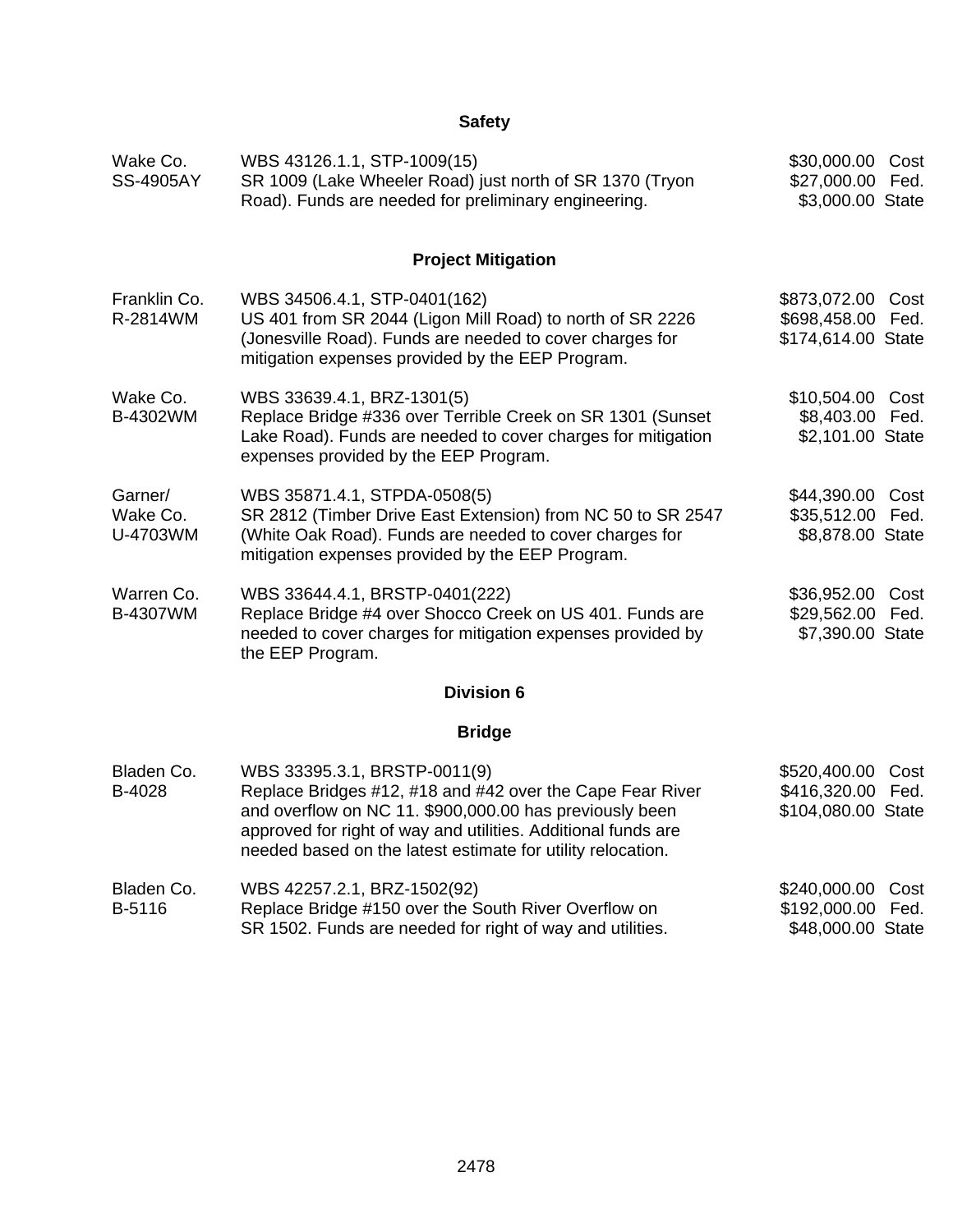| Bladen/<br>Columbus/<br>Robeson Cos.<br><b>BD-5106D</b> | WBS 45352.2.4, BRZ-1704(4)<br>Low-Impact Bridge Replacement; Design-Build Project.<br>Bridge #62 over White Creek on SR 1704; Bridge #172 over<br>Carver Creek on SR 1728 in Bladen County; Bridge #38 over<br>Gum Swamp on SR 1141; Bridge #46 over Sand Pit Branch on<br>SR 1932; Bridge #123 over Beaverdam Swamp on SR 1005;<br>Bridge #161 over Gapway Swamp on SR 1351; Bridge #207<br>over Pine Log Swamp on SR 1585 and Bridge #301 over Ironhill<br>Branch on SR 1005 in Columbus County; Bridge #275 over Ten<br>Mile Swamp on SR 1005 and Bridge #320 over Little Marsh<br>Swamp on SR 1709 in Robeson County. Funds are needed for<br>right of way and utilities.                                                                                | \$100,000.00 Cost<br>\$80,000.00 Fed.<br>\$20,000.00 State |              |
|---------------------------------------------------------|--------------------------------------------------------------------------------------------------------------------------------------------------------------------------------------------------------------------------------------------------------------------------------------------------------------------------------------------------------------------------------------------------------------------------------------------------------------------------------------------------------------------------------------------------------------------------------------------------------------------------------------------------------------------------------------------------------------------------------------------------------------|------------------------------------------------------------|--------------|
| Bladen/<br>Columbus/<br>Robeson Cos.<br><b>BD-5106D</b> | WBS 45352.3.4, BRZ-1704(4)<br>Low-Impact Bridge Replacement; Design-Build Project.<br>Bridge #62 over White Creek on SR 1704; Bridge #172 over<br>Carver Creek on SR 1728 in Bladen County; Bridge #38 over<br>Gum Swamp on SR 1141; Bridge #46 over Sand Pit Branch on<br>SR 1932; Bridge #123 over Beaverdam Swamp on SR 1005;<br>Bridge #161 over Gapway Swamp on SR 1351; Bridge #207<br>over Pine Log Swamp on SR 1585 and Bridge #301 over Ironhill<br>Branch on SR 1005 in Columbus County; Bridge #275 over Ten<br>Mile Swamp on SR 1005 and Bridge #320 over Little Marsh<br>Swamp on SR 1709 in Robeson County. Funds are needed for<br>construction based on the estimate from the 12-Month Tentative<br>Letting List published October 14, 2010. | \$7,100,000.00<br>\$5,680,000.00<br>\$1,420,000.00 State   | Cost<br>Fed. |
| Columbus Co.<br>B-4948                                  | WBS 40104.1.1, BRSTP-1429(7)<br>Replace Bridge #144 over Cedar Creek on SR 1429. Funds are<br>needed for preliminary engineering.                                                                                                                                                                                                                                                                                                                                                                                                                                                                                                                                                                                                                            | \$100,000.00 Cost<br>\$80,000.00 Fed.<br>\$20,000.00 State |              |
| Columbus Co.<br>B-5331                                  | WBS 46045.1.1, BRZ-1849(1)<br>Replace Bridge #269 over Big Branch on SR 1849. Funds are<br>needed for preliminary engineering.                                                                                                                                                                                                                                                                                                                                                                                                                                                                                                                                                                                                                               | \$100,000.00<br>\$80,000.00<br>\$20,000.00 State           | Cost<br>Fed. |
|                                                         | <b>Safety</b>                                                                                                                                                                                                                                                                                                                                                                                                                                                                                                                                                                                                                                                                                                                                                |                                                            |              |
| Columbus Co.<br><b>SS-4906AQ</b>                        | WBS 43128.1.1, STP-1112(13)<br>Bridge #69 on SR 1112 (Big Cyprus Road). Funds are needed<br>for preliminary engineering.                                                                                                                                                                                                                                                                                                                                                                                                                                                                                                                                                                                                                                     | \$5,000.00<br>\$4,500.00 Fed.<br>\$500.00 State            | Cost         |
| Cumberland<br>Co.<br><b>SS-4906AP</b>                   | WBS 43127.1.1, STP-0401(225)<br>US 401 at SR 1256 (Revere Street). Funds are needed for<br>preliminary engineering.                                                                                                                                                                                                                                                                                                                                                                                                                                                                                                                                                                                                                                          | \$5,000.00 Cost<br>\$4,500.00 Fed.<br>\$500.00 State       |              |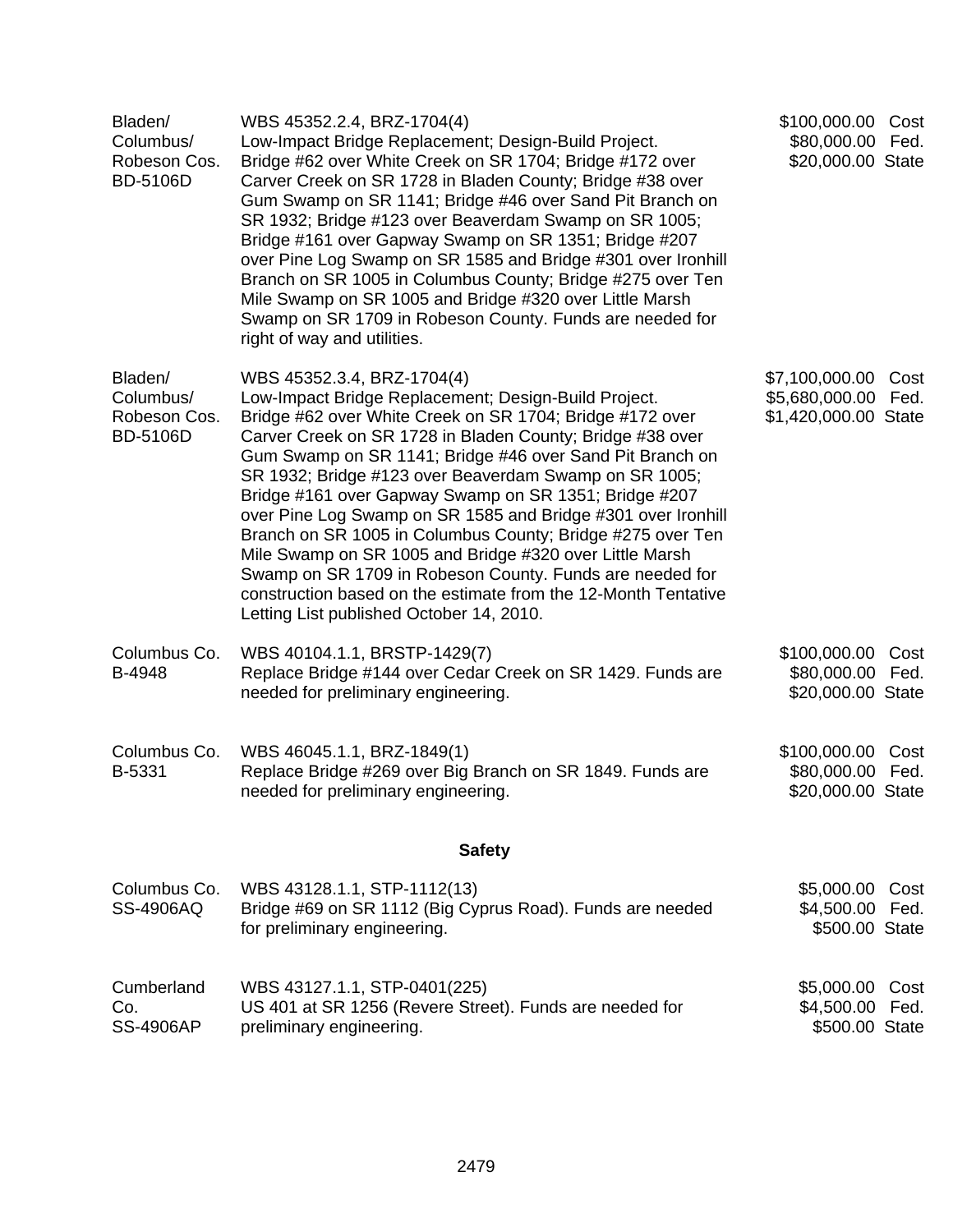| Cumberland<br>Co.<br>W-5206E                   | WBS 45336.1.5, STP-0401(224)<br>US 401 Business/NC 87 from SR 2212 (Doc Bennett Road) to<br>US 401 Business. Funds are needed for preliminary<br>engineering.                                                        | \$5,000.00<br>\$4,500.00<br>\$500.00 State                | Cost<br>Fed. |
|------------------------------------------------|----------------------------------------------------------------------------------------------------------------------------------------------------------------------------------------------------------------------|-----------------------------------------------------------|--------------|
| Cumberland<br>Co.<br>W-5206F                   | WBS 45336.1.6, STP-1403(11)<br>SR 1403 (Reilly Road) at the SR 3569 (Old Raeford Road)<br>Intersection. Funds are needed for preliminary engineering.                                                                | \$50,000.00<br>\$45,000.00<br>\$5,000.00 State            | Cost<br>Fed. |
| Cumberland<br>Co.<br>W-5335                    | WBS 45428.1.1, STP-0024(49)<br>NC 24/210 from Ramsey Street/Green Street to the Cape Fear<br>River Bridge and I-95 Business/US 301 from NC 24/210 to<br>Person Street. Funds are needed for preliminary engineering. | \$220,000.00<br>\$198,000.00<br>\$22,000.00 State         | Cost<br>Fed. |
| Harnett Co.<br>W-5206G                         | WBS 45336.1.7, STP-0027(13)<br>NC 27 in the vicinity of SR 1285 (Dodson Road) and SR 1209<br>(Barbecue Church Road). Funds are needed for preliminary<br>engineering.                                                | \$50,000.00<br>\$45,000.00 Fed.<br>\$5,000.00 State       | Cost         |
|                                                | <b>Rail Program</b>                                                                                                                                                                                                  |                                                           |              |
| Rowland/<br>Robeson Co.<br>Y-4806G             | WBS 40325.1.50, STPRR-0638(9)<br>Proposed crossing closure at Mill Street and the CSX<br>Transportation Tracks; Crossing #629 617X. Funds are needed<br>for preliminary engineering.                                 | \$15,000.00<br>\$15,000.00 Fed.                           | Cost         |
|                                                | <b>Project Mitigation</b>                                                                                                                                                                                            |                                                           |              |
| Columbus Co.<br>R-4900WM                       | WBS 40224.4.1, NHF-0074(122)<br>US 74/NC 130 at NC 242 Intersection. Funds are needed to<br>cover charges for mitigation expenses provided by the EEP<br>Program.                                                    | \$552,853.00<br>\$442,282.00 Fed.<br>\$110,571.00 State   | Cost         |
| Cumberland<br>Co.<br>B-4492WM                  | WBS 33728.4.1, BRZ-1838(3)<br>Replace Bridge #212 over Reese Creek on SR 1838. Funds are<br>needed to cover charges for mitigation expenses provided by<br>the EEP Program.                                          | \$69,144.00 Cost<br>\$55,315.00 Fed.<br>\$13,829.00 State |              |
| Fayetteville/<br>Cumberland<br>Co.<br>U-2810WM | WBS 34866.4.1, STP-1003(100)<br>SR 1003 (Camden Road) from NC 59 (Hope Mills Road) to<br>SR 1007 (Owen Drive). Funds are needed to cover charges for<br>mitigation expenses provided by the EEP Program.             | \$283,638.00<br>\$226,910.00<br>\$56,728.00 State         | Cost<br>Fed. |
| Hope Mills/<br>Cumberland<br>Co.<br>U-3849WM   | WBS 34994.4.1, STP-1363(4)<br>SR 1363 (Elk Road) from SR 1132 (Legion Road) to US 301/<br>I-95 Business. Funds are needed to cover charges for mitigation<br>expenses provided by the EEP Program.                   | \$186,690.00<br>\$149,352.00<br>\$37,338.00 State         | Cost<br>Fed. |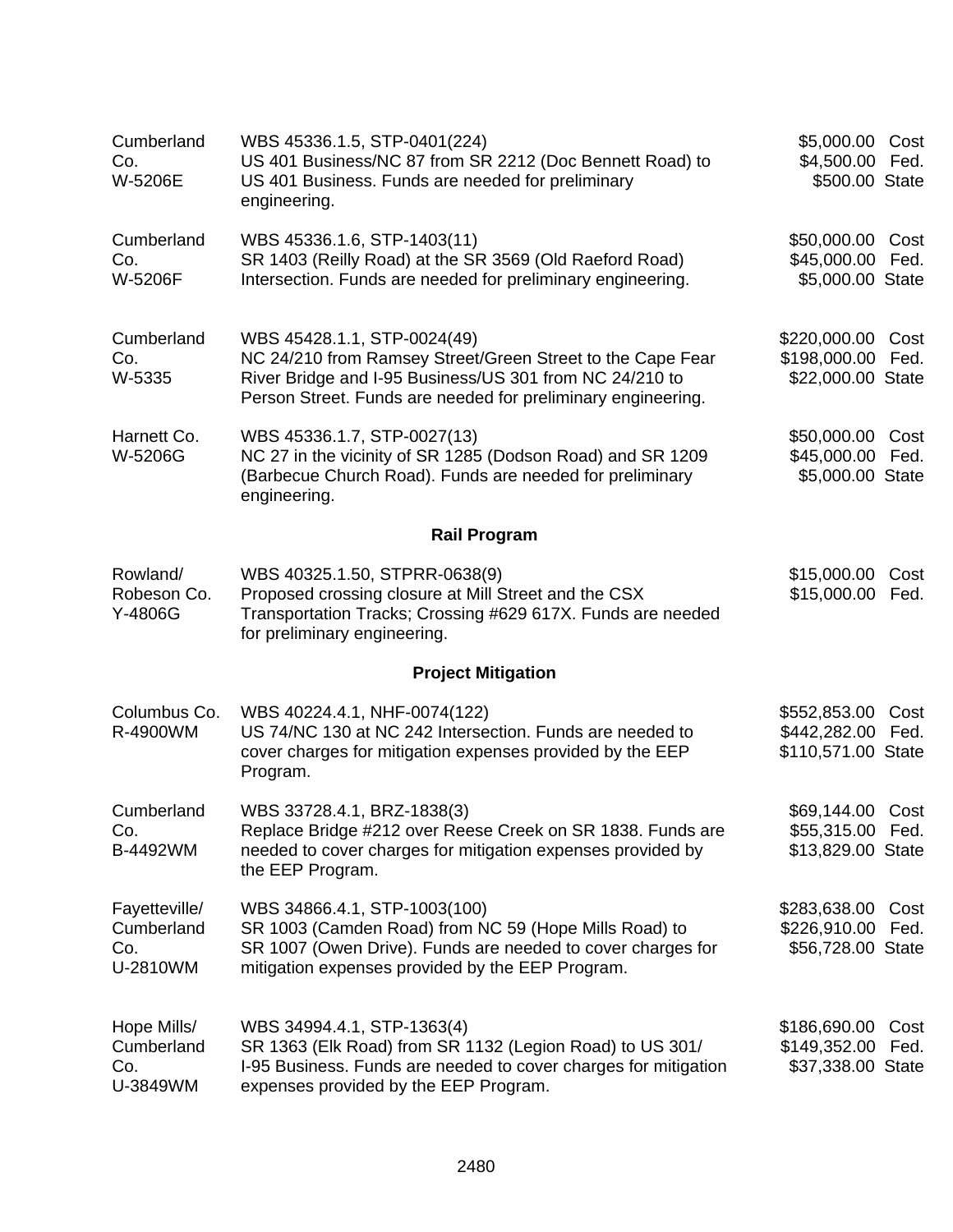| Fayetteville/<br>Cumberland<br>Co.<br>U-4444WM | WBS 36492.4.1, STPDA-0210(26)<br>NC 210 (Murchison Road) from the proposed Fayetteville Outer<br>Loop (X-2) to SR 1613 (Honeycutt Road). Funds are needed to<br>cover charges for mitigation expenses provided by the EEP<br>Program.    | \$1,616,947.00 Cost<br>\$1,293,558.00 Fed.<br>\$323,389.00 State |
|------------------------------------------------|------------------------------------------------------------------------------------------------------------------------------------------------------------------------------------------------------------------------------------------|------------------------------------------------------------------|
| Harnett Co.<br>B-3654WM                        | WBS 33200.4.3, BRSTP-0055(47)<br>Replace Bridges #29 and #53 over Mingo Swamp on NC 55.<br>Funds are needed to cover charges for mitigation expenses<br>provided by the EEP Program.                                                     | \$32,985.00 Cost<br>\$26,388.00 Fed.<br>\$6,597.00 State         |
| Harnett Co.<br><b>B-4138WM</b>                 | WBS 33490.4.1, BRSTP-0401(223)<br>Replace Bridge #46 over the Cape Fear River on US 401.<br>Funds are needed to cover charges for mitigation expenses<br>provided by the EEP Program.                                                    | \$140,130.00 Cost<br>\$112,104.00 Fed.<br>\$28,026.00 State      |
| Robeson Co.<br>B-3693WM                        | WBS 33233.4.1, BRZ-1527(7)<br>Replace Bridge #207 over Holly Swamp and Bridges #210 and<br>#211 over Raft Swamp on SR 1527 (Pine Log Road). Funds are<br>needed to cover charges for mitigation expenses provided by<br>the EEP Program. | \$49,477.00 Cost<br>\$39,582.00 Fed.<br>\$9,895.00 State         |
|                                                | <b>Division 7</b>                                                                                                                                                                                                                        |                                                                  |
|                                                | <b>Bridge</b>                                                                                                                                                                                                                            |                                                                  |
| Alamance Co.<br>B-5239                         | WBS 42841.1.1, BRSTP-0087(29)<br>Replace Bridge #126 at Mill Race on NC 87. Funds are needed<br>for preliminary engineering.                                                                                                             | \$100,000.00 Cost<br>\$80,000.00 Fed.<br>\$20,000.00 State       |
| Guilford Co.<br>B-4959                         | WBS 40151.1.1, BRZ-2719(1)<br>Replace Bridge #193 over Buffalo Creek on SR 2719. Funds<br>are needed for preliminary engineering.                                                                                                        | \$100,000.00 Cost<br>\$80,000.00 Fed.<br>\$20,000.00 State       |
| Orange Co.<br>B-5340                           | WBS 46054.1.1, BRZ-1581(5)<br>Replace Bridge #234 over Prong Little River on SR 1581. Funds<br>are needed for preliminary engineering.                                                                                                   | \$100,000.00 Cost<br>\$80,000.00 Fed.<br>\$20,000.00 State       |

| Rockingham | WBS 46055.1.1, BRSTP-1767(5)                           | \$100,000.00 Cost |  |
|------------|--------------------------------------------------------|-------------------|--|
| Co.        | Replace Bridge #110 over Wolf Island Creek on SR 1767. | \$80,000.00 Fed.  |  |
| B-5341     | Funds are needed for preliminary engineering.          | \$20,000.00 State |  |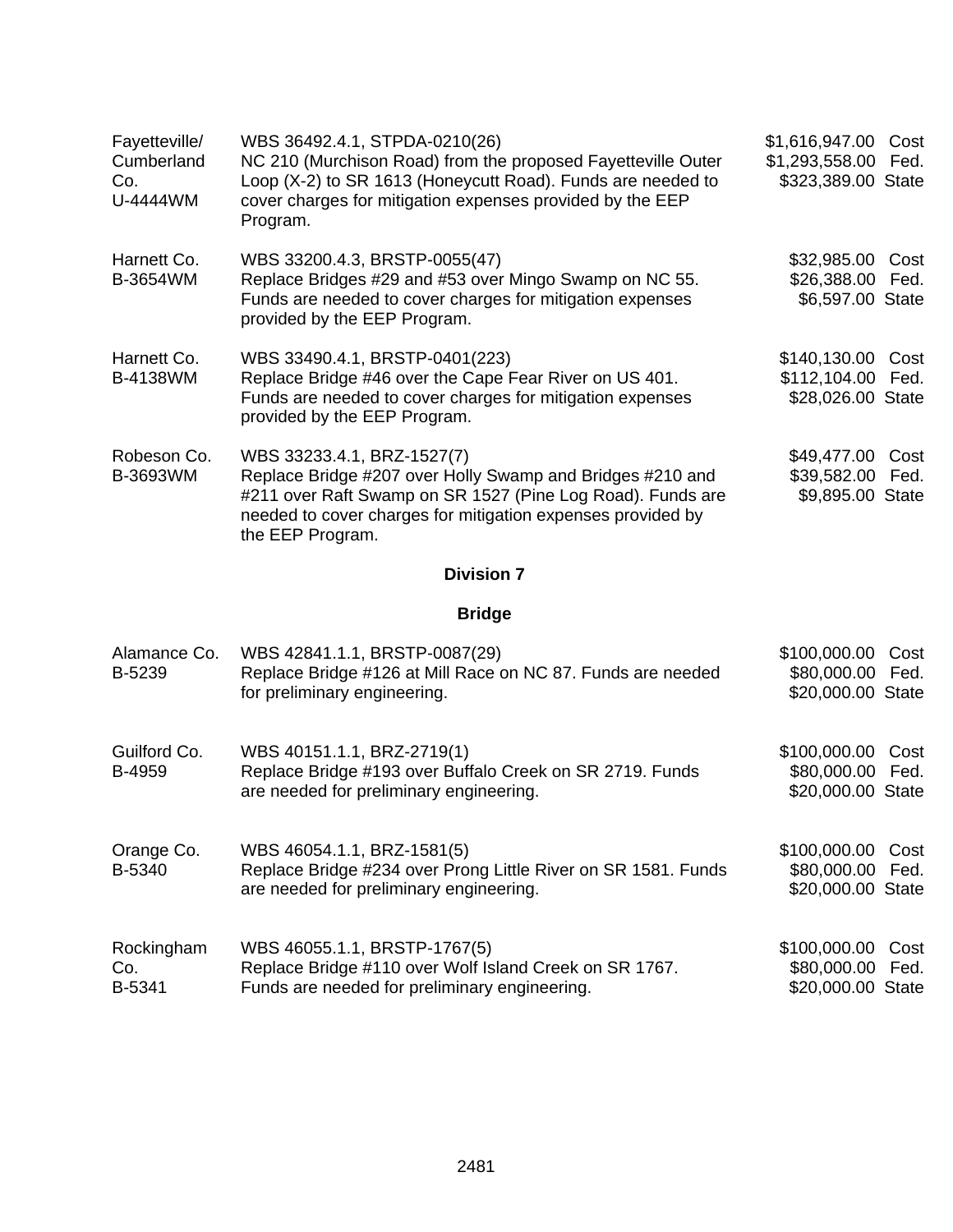| Guilford Co.<br><b>SS-4907AD</b>          | WBS 43129.1.1, STP-1278(2)<br>SR 1278 (College Drive) at SR 1300 (Green Drive). Funds are<br>needed for preliminary engineering.                                                                                                                                 | \$3,200.00 Cost<br>\$2,880.00 Fed.<br>\$320.00 State        |             |
|-------------------------------------------|------------------------------------------------------------------------------------------------------------------------------------------------------------------------------------------------------------------------------------------------------------------|-------------------------------------------------------------|-------------|
| Guilford Co.<br><b>SS-4907AE</b>          | WBS 43130.1.1, STP-1539(2)<br>SR 1539 (Willard Road) at SR 1523 (Hickswood Road). Funds<br>are needed for preliminary engineering.                                                                                                                               | \$5,500.00 Cost<br>\$4,950.00 Fed.<br>\$550.00 State        |             |
|                                           | <b>Project Mitigation</b>                                                                                                                                                                                                                                        |                                                             |             |
| Elon College/<br>Alamance Co.<br>U-3110WM | WBS 34901.4.1, STP-1311(6)<br>New Route from US 70 to NC 100. \$67,223.00 has previously<br>been approved for project mitigation. Additional funds are<br>needed to cover charges for mitigation expenses provided by<br>the EEP Program.                        | \$19,952.00 Cost<br>\$15,962.00 Fed.<br>\$3,990.00 State    |             |
| Burlington/<br>Alamance Co.<br>U-3303WM   | WBS 34911.4.1, STP-1306(16)<br>SR 1306/SR 1363 (South Mebane Street) from SR 1158<br>(Huffman Mill Road) to NC 54. Funds are needed to cover<br>charges for mitigation expenses provided by the EEP Program.                                                     | \$102,391.00 Cost<br>\$81,913.00 Fed.<br>\$20,478.00 State  |             |
| Guilford Co.<br>U-4006WM                  | WBS 35007.4.1, STP-4126(3)<br>SR 4126 (Bridford Parkway, New Route) from SR 1541<br>(Wendover Avenue) at Hornady Road to SR 1607 (Burnt Poplar<br>Road) at Swing Road. Funds are needed to cover charges for<br>mitigation expenses provided by the EEP Program. | \$322,354.00<br>\$257,883.00 Fed.<br>\$64,471.00 State      | Cost        |
| Chapel Hill/<br>Orange Co.<br>U-3306WM    | WBS 34913.4.2, STP-1733(17)<br>SR 1733 (Weaver Dairy Road) from NC 86 to SR 1734<br>(Erwin Road) and Sage Road from SR 1734 (Erwin Road) to<br>US 15/501. Funds are needed to cover charges for mitigation<br>expenses provided by the EEP Program.              | \$316,480.00 Cost<br>\$253,184.00 Fed.<br>\$63,296.00 State |             |
|                                           | <b>Division 8</b>                                                                                                                                                                                                                                                |                                                             |             |
|                                           | <b>Urban</b>                                                                                                                                                                                                                                                     |                                                             |             |
| $\mathbf{D}$ is a labeled $\mathbf{D}$    | MDC 24002 22 5 6                                                                                                                                                                                                                                                 | $\sim$ $\sim$ $\sim$                                        | $\sim$ $-1$ |

| Pinehurst- | WBS 34923.2.2, STPNHF-0001(10)                                 | \$22,000.00 Cost |
|------------|----------------------------------------------------------------|------------------|
| Southern   | US 1 (Sandhills Boulevard) and SR 1309 (Morganton Road).       | \$17,600.00 Fed. |
| Pines/     | \$13,594,603.00 has previously been approved for right of way  | \$4,400.00 State |
| Moore Co.  | and utilities. Additional funds are needed based on the latest |                  |
| U-3324     | estimate for utility relocation.                               |                  |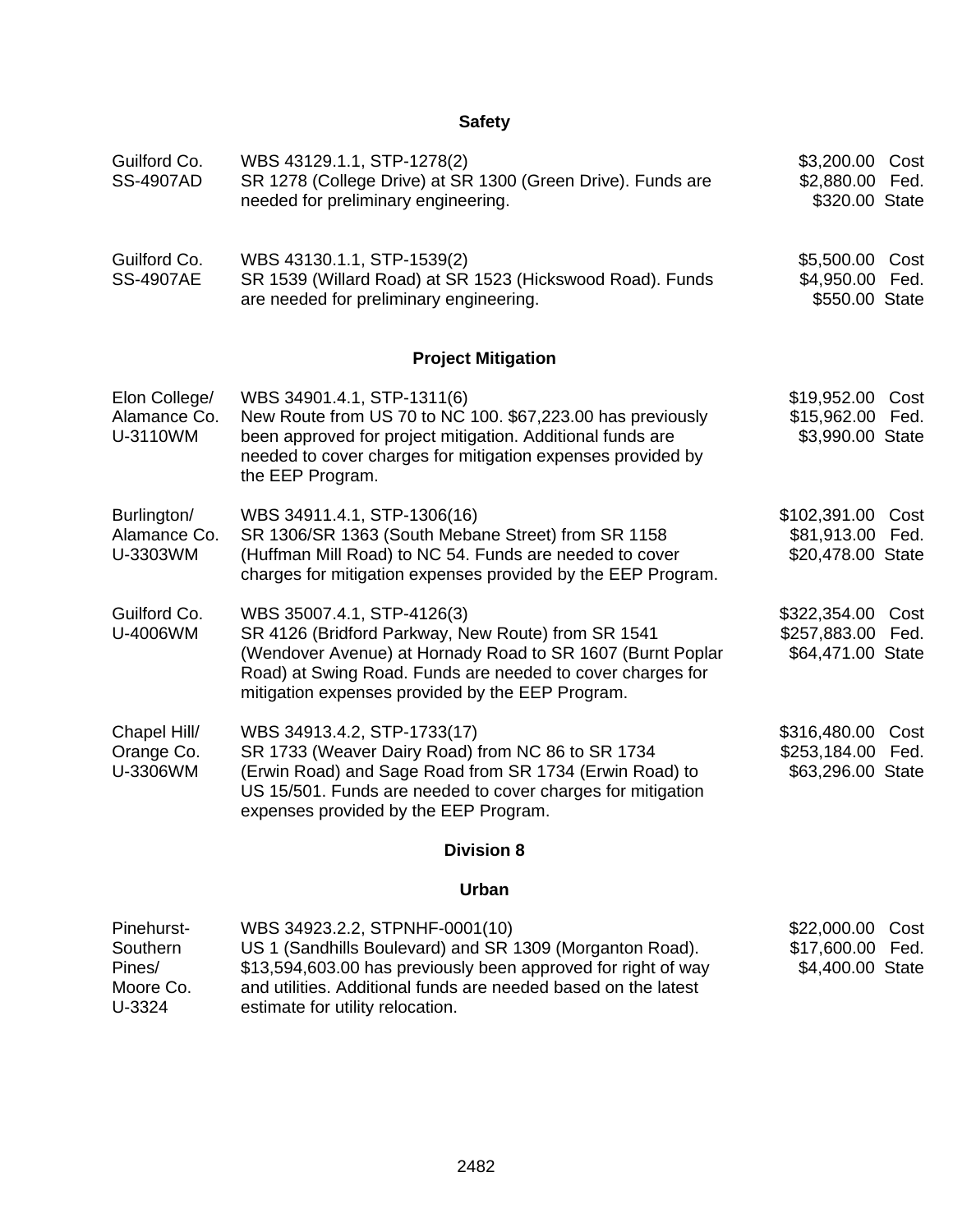# **Project Mitigation**

| Randolph Co.<br>I-4407WM                      | WBS 34236.4.1, NHS-0220(58)<br>US 220 (Future I-73/74) from south of NC 134/US 220 Business<br>to north of SR 1462 (Park Drive Extension). Funds are needed<br>to cover charges for mitigation expenses provided by the EEP<br>Program.                                                                                               | \$19,240.00<br>\$15,392.00 Fed.<br>\$3,848.00 State      | Cost |
|-----------------------------------------------|---------------------------------------------------------------------------------------------------------------------------------------------------------------------------------------------------------------------------------------------------------------------------------------------------------------------------------------|----------------------------------------------------------|------|
|                                               | <b>Division 9</b>                                                                                                                                                                                                                                                                                                                     |                                                          |      |
|                                               | <b>National Highway</b>                                                                                                                                                                                                                                                                                                               |                                                          |      |
| Davidson/<br>Rowan Cos.<br>$I-2304$           | WBS 34156.1.1, NHF-085-3(164)80<br>I-85 from north of SR 2120 (Long Ferry Road, Exit 81) in Rowan<br>County to US 29-52-70/I-85 Business (Exit 87) south of<br>Lexington in Davidson County. \$5,319,847.00 has previously<br>been approved for preliminary engineering. Additional funds are<br>needed based on the latest estimate. | \$850,000.00<br>\$680,000.00 Fed.<br>\$170,000.00 State  | Cost |
|                                               | <b>Bridge</b>                                                                                                                                                                                                                                                                                                                         |                                                          |      |
| Davidson Co.<br>B-4498                        | WBS 33731.2.1, BRSTP-1243(3)<br>Replace Bridge #199 over Abbotts Creek on SR 1243. Funds<br>are needed for right of way and utilities.                                                                                                                                                                                                | \$150,000.00<br>\$120,000.00 Fed.<br>\$30,000.00 State   | Cost |
|                                               | <b>Safety</b>                                                                                                                                                                                                                                                                                                                         |                                                          |      |
| Rowan Co.<br>SS-4909M                         | WBS 42212.1, STP-1503(13)<br>SR 1503 (Grace Church Road) and US 29 south of Salisbury.<br>Funds are needed for preliminary engineering.                                                                                                                                                                                               | \$4,000.00<br>\$3,600.00 Fed.<br>\$400.00 State          | Cost |
|                                               | <b>Project Mitigation</b>                                                                                                                                                                                                                                                                                                             |                                                          |      |
| Davidson Co.<br><b>B-4097WM</b>               | WBS 33455.4.1, BRSTP-1147(13)<br>Replace Bridge #405 over North Potts Creek on SR 1147.<br>Funds are needed to cover charges for mitigation expenses<br>provided by the EEP Program.                                                                                                                                                  | \$24,225.00 Cost<br>\$19,380.00 Fed.<br>\$4,845.00 State |      |
| Forsyth Co.<br>B-4507WM                       | WBS 38396.4.1, BRNHS-0421(65)<br>Replace Bridges #221 and #222 over Muddy Creek on US 421.<br>Funds are needed to cover charges for mitigation expenses<br>provided by the EEP Program.                                                                                                                                               | \$15,181.00<br>\$12,145.00 Fed.<br>\$3,036.00 State      | Cost |
| Winston-<br>Salem/<br>Forsyth Co.<br>U-2826WM | WBS 34871.4.1, NHS-0052(41)<br>US 52 from the I-40 Bypass to the proposed Western Loop<br>Interchange. Funds are needed to cover charges for mitigation<br>expenses provided by the EEP Program.                                                                                                                                      | \$14,858.00 Cost<br>\$11,886.00 Fed.<br>\$2,972.00 State |      |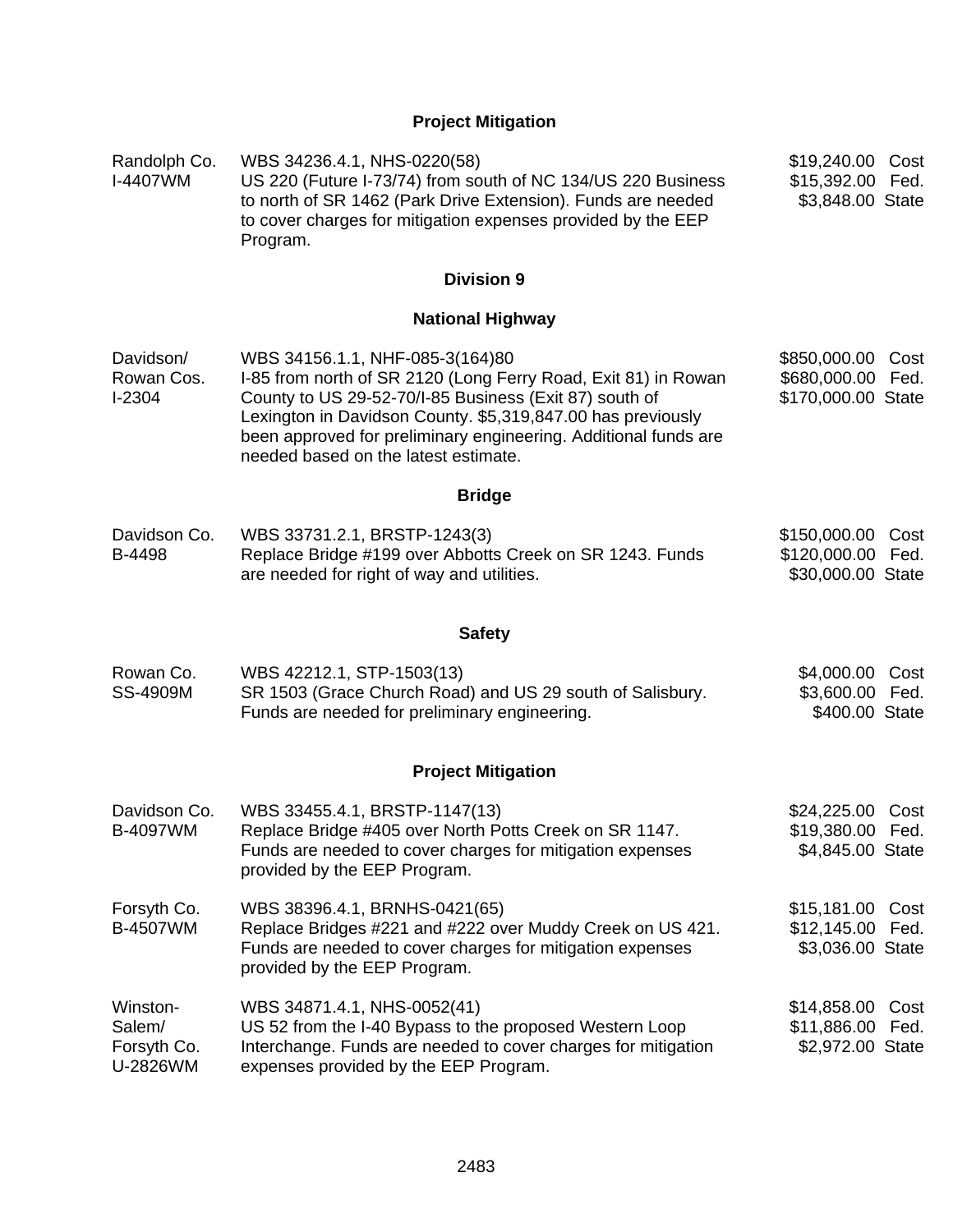| Rowan Co.<br>B-3234WM                          | WBS 32950.4.1, BRZ-1949(3)<br>Replace Bridge #78 over a creek on SR 1949. Funds are<br>needed to cover charges for mitigation expenses provided by<br>the EEP Program.                                                                                                                                                                                                         | \$24,225.00 Cost<br>\$19,380.00 Fed.<br>\$4,845.00 State  |              |
|------------------------------------------------|--------------------------------------------------------------------------------------------------------------------------------------------------------------------------------------------------------------------------------------------------------------------------------------------------------------------------------------------------------------------------------|-----------------------------------------------------------|--------------|
| Rowan Co.<br>R-2911WM                          | WBS 34517.4.1, STP-0070(52)<br>US 70 from Statesville to Salisbury. \$1,875,000.00 has<br>previously been approved for project mitigation. Additional funds<br>are needed to cover charges for mitigation expenses provided<br>by the EEP Program.                                                                                                                             | \$46,835.00 Cost<br>\$37,468.00 Fed.<br>\$9,367.00 State  |              |
|                                                | <b>High Priority</b>                                                                                                                                                                                                                                                                                                                                                           |                                                           |              |
| Winston-<br>Salem/<br>Forsyth Co.<br>U-2579AB* | WBS 34839.2.11, HPP-0918(46)<br>Northern Beltway (Eastern Section) from I-40 to I-40 Business<br>/US 421. \$25,000.00 has previously been approved for right of<br>way - Advance Acquisition. Additional funds are needed for<br>appraisal and acquisition costs for SP 875, SP 882, SP 884 and<br>SP 886 utilizing Section 1702 Federal Funds designated for this<br>project. | \$100,000.00<br>\$80,000.00<br>\$20,000.00 State          | Cost<br>Fed. |
| Winston-<br>Salem/<br>Forsyth Co.<br>U-2579B*  | WBS 34839.2.10, HPPNHF-0918(46)<br>Northern Beltway (Eastern Section) from I-40 Business/US 421<br>to US 158. \$2,822,476.00 has previously been approved for<br>right of way - Advance Acquisition. Additional funds are needed<br>for appraisal and acquisition costs for SP 997 utilizing Section<br>1702 Federal Funds designated for this project.                        | \$25,000.00<br>\$20,000.00 Fed.<br>\$5,000.00 State       | Cost         |
| Winston-<br>Salem/<br>Forsyth Co.<br>U-2579D*  | WBS 34839.2.12, HPP-0918(46)<br>Northern Beltway (Eastern Section) from US 311 to SR 2211<br>(Baux Mountain Road). Funds are needed for right of way -<br>Advance Acquisition - appraisal and acquisition costs for<br>SP 982, SP 983 and SP 984 utilizing Section 1702 Federal<br>Funds designated for this project.                                                          | \$75,000.00<br>\$60,000.00 Fed.<br>\$15,000.00 State      | Cost         |
| Winston-<br>Salem/<br>Forsyth Co.<br>U-2579E*  | WBS 34839.2.13, HPP-0918(46)<br>Northern Beltway (Eastern Section) from SR 2211 (Baux<br>Mountain Road) to NC 8. Funds are needed for right of way -<br>Advance Acquisition - appraisal and acquisition costs for<br>SP 996 and SP 997 utilizing Section 1702 Federal Funds<br>designated for this project.                                                                    | \$50,000.00 Cost<br>\$40,000.00 Fed.<br>\$10,000.00 State |              |
| Winston-<br>Salem/<br>Forsyth Co.<br>U-2579F*  | WBS 34839.2.14, HPP-0918(46)<br>Northern Beltway (Eastern Section) from NC 8 to east of US 52.<br>Funds are needed for right of way - Advance Acquisition -<br>appraisal and acquisition costs for SP 975 utilizing Section 1702<br>Federal Funds designated for this project.                                                                                                 | \$25,000.00<br>\$20,000.00<br>\$5,000.00 State            | Cost<br>Fed. |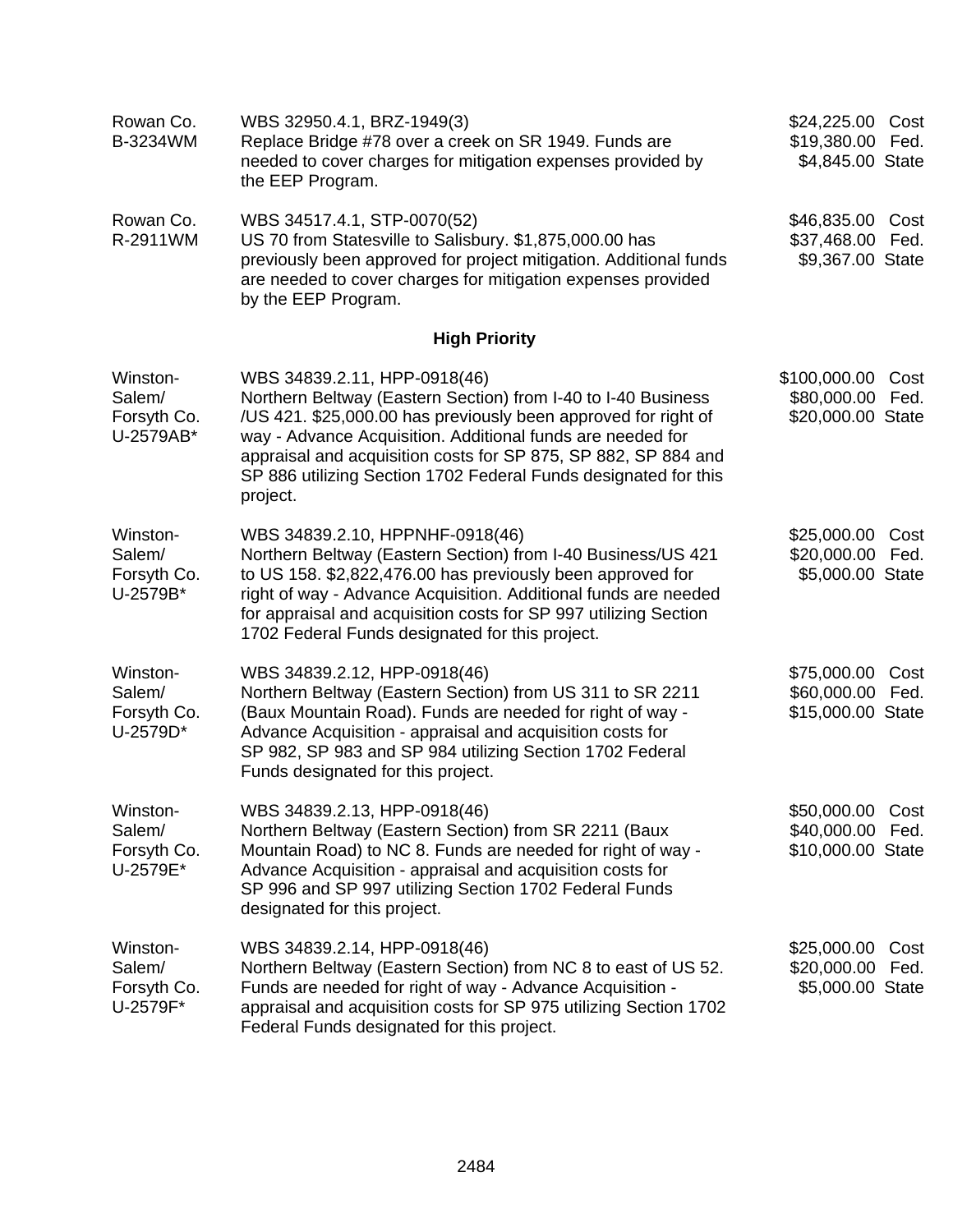### **National Highway**

| Mecklenburg<br>Co.<br>R-2123CE*       | WBS 34379.3.GV2, NHF-0485(26)<br>I-485 (Charlotte Eastern Outer Loop)/I-85, 1.440 miles.<br>\$141,466,667.00 has previously been approved for<br>construction. Funds need to be decreased (\$35,480,079.00) to<br>reflect the low bid received on September 21, 2010.                       | $-$ \$35,480,079.00<br>-\$31,932,071.00<br>-\$3,548,008.00 State | Cost<br>Fed. |
|---------------------------------------|---------------------------------------------------------------------------------------------------------------------------------------------------------------------------------------------------------------------------------------------------------------------------------------------|------------------------------------------------------------------|--------------|
|                                       | <b>Bridge</b>                                                                                                                                                                                                                                                                               |                                                                  |              |
| Anson Co.<br>B-2506                   | WBS 32638.1.2, BRZ-1627(13)<br>Replace Bridge #8 over Brown Creek on SR 1627. Funds are<br>needed for preliminary engineering.                                                                                                                                                              | \$150,000.00<br>\$120,000.00 Fed.<br>\$30,000.00 State           | Cost         |
| Cabarrus Co.<br><b>BD-5110A</b>       | WBS 45356.2.1, BRZ-1113(7)<br>Replace Bridge #142 over Muddy Creek on SR 1113. Funds are<br>needed for right of way and utilities.                                                                                                                                                          | \$30,000.00<br>\$24,000.00 Fed.<br>\$6,000.00 State              | Cost         |
| Cabarrus Co.<br><b>BD-5110B</b>       | WBS 45356.2.2, BRZ-1143(5)<br>Replace Bridge #207 over a branch of Anderson Creek on<br>SR 1143. Funds are needed for right of way and utilities.                                                                                                                                           | \$20,000.00<br>\$16,000.00 Fed.<br>\$4,000.00 State              | Cost         |
| Mecklenburg<br>Co.<br>B-5241          | WBS 42843.1.1, BRSTP-0160(4)<br>Replace Bridge #54 over the Southern Railroad on NC 160.<br>Funds are needed for preliminary engineering.                                                                                                                                                   | \$100,000.00<br>\$80,000.00 Fed.<br>\$20,000.00 State            | Cost         |
| Mecklenburg<br>Co.<br><b>BD-5110C</b> | WBS 45356.2.3, BRZ-2131(2)<br>Replace Bridge #128 over a branch of McDowell Creek on<br>SR 2131. Funds are needed for right of way and utilities.                                                                                                                                           | \$30,000.00<br>\$24,000.00<br>\$6,000.00 State                   | Cost<br>Fed. |
| Mecklenburg<br>Co.<br>BK-5102D        | WBS 42580.3.4, BRIMS-0277(13)<br>Painting of Bridge #332 over the CSX Railroad Tracks and<br>Johnston Creek on I-277. \$2,850,000.00 has previously<br>been approved for construction. Funds need to be increased<br>\$275,400.00 to reflect the low bid received on<br>September 21, 2010. | \$275,400.00 Cost<br>\$220,320.00 Fed.<br>\$55,080.00 State      |              |
| Stanly Co.<br><b>BD-5110D</b>         | WBS 45356.2.4, BRZ-1957(2)<br>Replace Bridge #97 over Little Long Creek on SR 1957. Funds<br>are needed for right of way and utilities.                                                                                                                                                     | \$20,000.00<br>\$16,000.00<br>\$4,000.00 State                   | Cost<br>Fed. |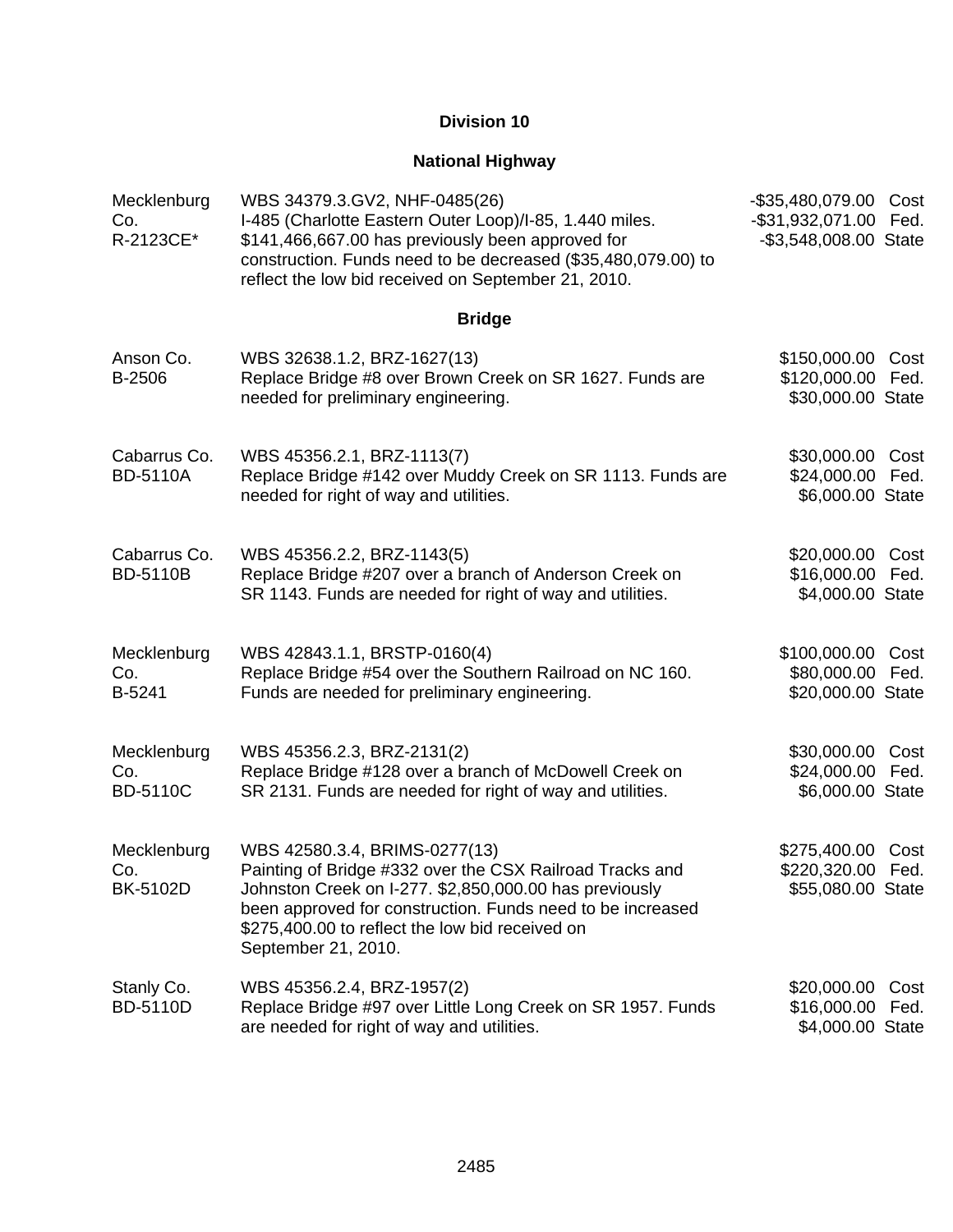| Stanly Co.<br><b>BD-5110E</b>    | WBS 45356.2.5, BRZ-1228(4)<br>Replace Bridge #198 over Running Creek on SR 1228. Funds<br>are needed for right of way and utilities.                                                                                                                                                                         | \$30,000.00 Cost<br>\$24,000.00 Fed.<br>\$6,000.00 State   |              |
|----------------------------------|--------------------------------------------------------------------------------------------------------------------------------------------------------------------------------------------------------------------------------------------------------------------------------------------------------------|------------------------------------------------------------|--------------|
| Union Co.<br>B-4294              | WBS 33632.2.1, BRZ-1113(3)<br>Replace Bridge #184 over Waxhaw Creek on SR 1113.<br>\$64,000.00 has previously been approved for right of way and<br>utilities. Additional funds are needed for utility relocation.                                                                                           | \$30,000.00 Cost<br>\$24,000.00 Fed.<br>\$6,000.00 State   |              |
| Union Co.<br>B-5243              | WBS 42845.1.1, BRSTP-1008(23)<br>Replace Bridge #258 over South Fork Crooked Creek on<br>SR 1008. Funds are needed for preliminary engineering.                                                                                                                                                              | \$100,000.00<br>\$80,000.00<br>\$20,000.00 State           | Cost<br>Fed. |
| Union Co.<br><b>BD-5110F</b>     | WBS 45356.2.6, BRZ-1941(1)<br>Replace Bridge #124 over Flag Branch on SR 1941. Funds are<br>needed for right of way and utilities.                                                                                                                                                                           | \$20,000.00 Cost<br>\$16,000.00 Fed.<br>\$4,000.00 State   |              |
| Union Co.<br><b>BD-5110G</b>     | WBS 45356.2.7, BRSTP-2139(1)<br>Replace Bridge #151 over Richardson Creek on SR 2139.<br>Funds are needed for right of way and utilities.                                                                                                                                                                    | \$20,000.00<br>\$16,000.00 Fed.<br>\$4,000.00 State        | Cost         |
| Union Co.<br><b>BD-5110H</b>     | WBS 45356.2.8, BRZ-1128(9)<br>Replace Bridge #168 over Cane Creek on SR 1128. Funds are<br>needed for right of way and utilities.                                                                                                                                                                            | \$20,000.00 Cost<br>\$16,000.00 Fed.<br>\$4,000.00 State   |              |
| Union Co.<br><b>BD-5110I</b>     | WBS 45356.2.9, BRZ-1194(11)<br>Replace Bridge #451 over a tributary of Waxhaw Creek on<br>SR 1194. Funds are needed for right of way and utilities.                                                                                                                                                          | \$20,000.00<br>\$16,000.00<br>\$4,000.00 State             | Cost<br>Fed. |
|                                  | <b>Safety</b>                                                                                                                                                                                                                                                                                                |                                                            |              |
| Cabarrus Co.<br><b>SS-4910AJ</b> | WBS 43132.1.1, STP-0003(8)<br>Intersection of NC 3 and Mt. Olivet Road in Kannapolis. Funds<br>are needed for preliminary engineering.                                                                                                                                                                       | \$10,000.00<br>\$9,000.00 Fed.<br>\$1,000.00 State         | Cost         |
|                                  | <b>Project Mitigation</b>                                                                                                                                                                                                                                                                                    |                                                            |              |
| Mecklenburg<br>Co.<br>R-2248WM*  | WBS 34410.4.2, NHS-117-1(51)<br>I-485 - Charlotte Outer Loop; Long Creek Wetland Mitigation<br>Site near Beatties Ford Road. \$12,316,500.00 has previously<br>been approved for project mitigation. Additional funds are<br>needed to cover charges for mitigation expenses provided by<br>the EEP Program. | \$121,121.00 Cost<br>\$96,897.00 Fed.<br>\$24,224.00 State |              |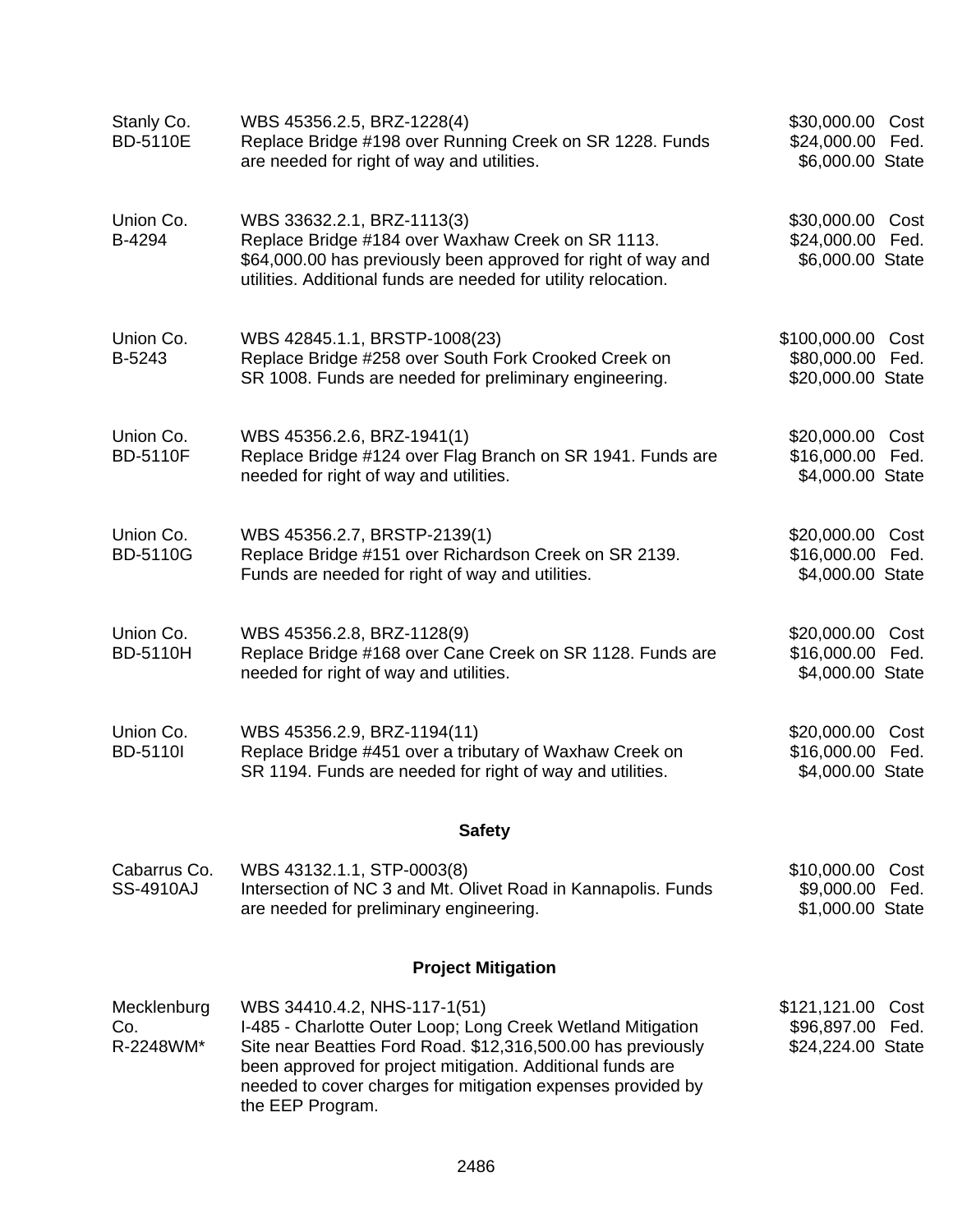| Rock Hill-<br>Pineville/<br>Mecklenburg<br>Co.<br>U-3447WM | WBS 34948.4.1, STP-0051(31)<br>NC 51 from the South Carolina State Line to SR 3645 (Downs<br>Circle). Funds are needed to cover charges for mitigation<br>expenses provided by the EEP Program.                                                                                                                                                                                                                                    | \$92,074.00 Cost<br>\$73,659.00 Fed.<br>\$18,415.00 State      |              |
|------------------------------------------------------------|------------------------------------------------------------------------------------------------------------------------------------------------------------------------------------------------------------------------------------------------------------------------------------------------------------------------------------------------------------------------------------------------------------------------------------|----------------------------------------------------------------|--------------|
| Albemarle/<br>Stanly Co.<br>U-3300WM                       | WBS 34908.4.1, STP-1542(10)<br>SR 1542 (Ridge Street Extension) from the Northeast<br>Connector to NC 740. Funds are needed to cover charges for<br>mitigation expenses provided by the EEP Program.                                                                                                                                                                                                                               | \$94,962.00<br>\$75,970.00 Fed.<br>\$18,992.00 State           | Cost         |
|                                                            | <b>High Priority</b>                                                                                                                                                                                                                                                                                                                                                                                                               |                                                                |              |
| Union Co.<br>R-3329                                        | WBS 34533.2.TA1, STP-0074(106);TI-0074(124);<br>NHF-0074(125)<br>Monroe Connector from I-485 (Charlotte Outer Loop) to US 74<br>(Monroe Bypass). Funds are needed for right of way and utilities<br>obligating the balances of Section 115 and Section 1934<br>Federal Funds designated for this project with the balance of<br>funding in traditional NHS funding. This is a North Carolina<br><b>Turnpike Authority Project.</b> | \$77,000,000.00<br>\$61,290,201.00<br>\$15,709,799.00 State    | Cost<br>Fed. |
|                                                            | <b>Division 11</b>                                                                                                                                                                                                                                                                                                                                                                                                                 |                                                                |              |
|                                                            | <b>Surface Transportation</b>                                                                                                                                                                                                                                                                                                                                                                                                      |                                                                |              |
| Watauga Co.<br>R-2710                                      | WBS 34499.3.ST1, STM-0194(13)<br>NC 194 from the Avery/Watauga County Line to Valle Crucis,<br>5.410 miles. \$8,200,000.00 has previously been approved for<br>construction. Funds need to be decreased (\$351,440.00) to<br>reflect the low bid received on September 21, 2010. This is a<br>federal economic stimulus project.                                                                                                   | -\$351,440.00 Cost<br>-\$281,152.00 Fed.<br>-\$70,288.00 State |              |
|                                                            | <b>Bridge</b>                                                                                                                                                                                                                                                                                                                                                                                                                      |                                                                |              |
| Avery Co.<br>B-5379                                        | WBS 46094.1.1, BRZ-1310(6)<br>Replace Bridge #99 over a creek on SR 1310. Funds are<br>needed for preliminary engineering.                                                                                                                                                                                                                                                                                                         | \$100,000.00<br>\$80,000.00 Fed.<br>\$20,000.00 State          | Cost         |
| Watauga Co.<br>B-3924                                      | WBS 36271.2.1, BRZ-1335(2)<br>Replace Bridge #33 over Meat Camp Creek on SR 1335.<br>\$87,500.00 has previously been approved for right of way and<br>utilities. Additional funds are needed based on the latest<br>estimate for utility relocation.                                                                                                                                                                               | \$30,000.00<br>\$24,000.00 Fed.<br>\$6,000.00 State            | Cost         |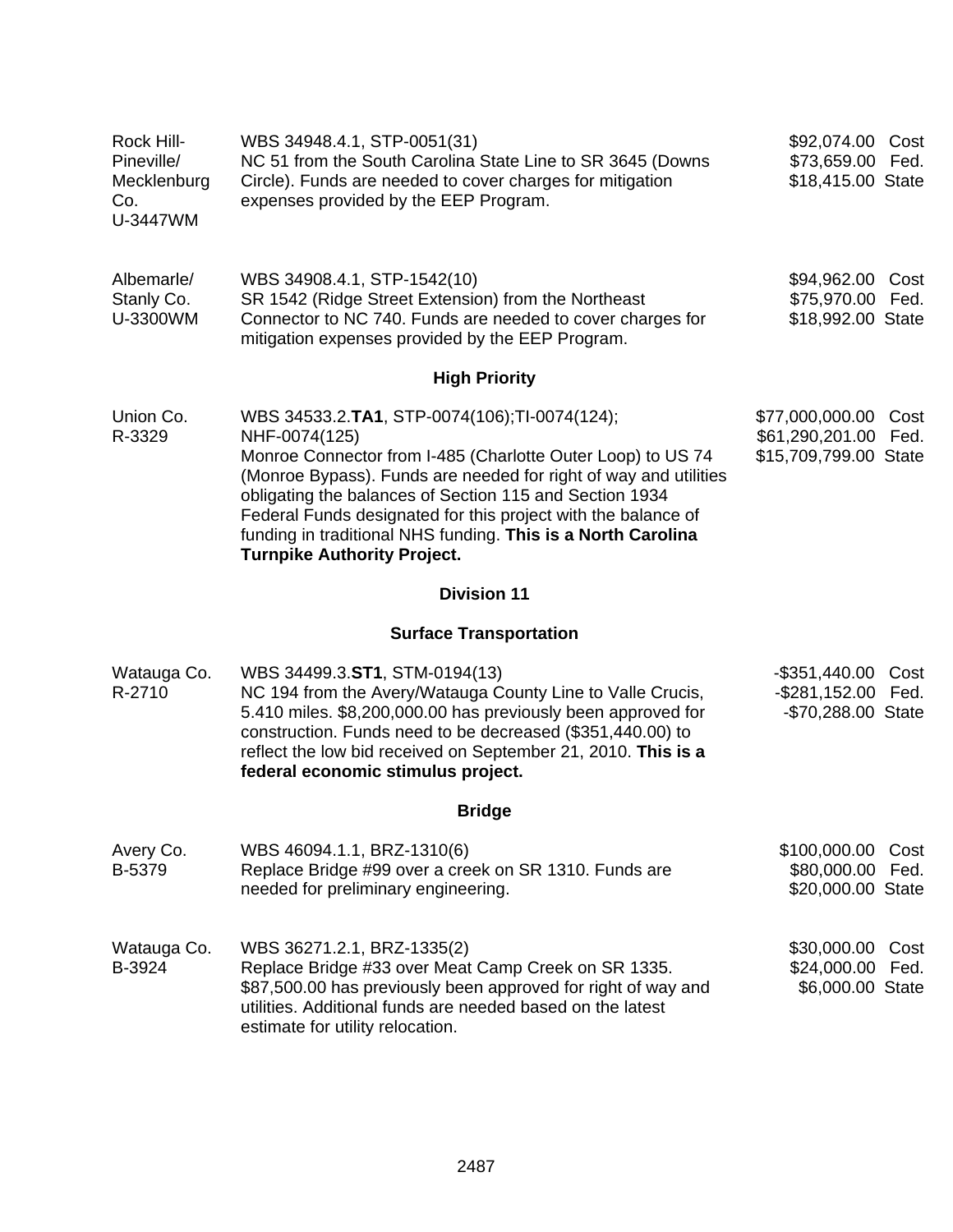| Ashe Co.<br>SS-4911Q                | WBS 43134.1.1, STP-0221(35)<br>US 221 Business at SR 1248 (Beaver Creek School Road).<br>Funds are needed for preliminary engineering.                                                                                                                                                                                                                                                          | \$5,000.00 Cost<br>\$4,500.00 Fed.<br>\$500.00 State            |              |
|-------------------------------------|-------------------------------------------------------------------------------------------------------------------------------------------------------------------------------------------------------------------------------------------------------------------------------------------------------------------------------------------------------------------------------------------------|-----------------------------------------------------------------|--------------|
| Ashe Co.<br>SS-4911R                | WBS 43135.1.1, STP-0221(36)<br>US 221 at NC 163/US 221 Business. Funds are needed for<br>preliminary engineering.                                                                                                                                                                                                                                                                               | \$5,000.00 Cost<br>\$4,500.00 Fed.<br>\$500.00 State            |              |
|                                     | <b>Project Mitigation</b>                                                                                                                                                                                                                                                                                                                                                                       |                                                                 |              |
| Ashe Co.<br><b>B-1037WM</b>         | WBS 32579.4.1, BRSTP-0221(34)<br>Replace Bridge #39 over the South Fork New River. Funds are<br>needed to cover charges for mitigation expenses provided by<br>the EEP Program.                                                                                                                                                                                                                 | \$127,280.00 Cost<br>\$101,824.00 Fed.<br>\$25,456.00 State     |              |
| Ashe Co.<br>R-2100WM                | WBS 34369.4.2, STP-0016(51)<br>NC 16 from US 221 to the Blue Ridge Parkway. Funds are<br>needed to cover charges for mitigation expenses provided by<br>the EEP Program.                                                                                                                                                                                                                        | \$236,436.00 Cost<br>\$189,149.00 Fed.<br>\$47,287.00 State     |              |
| Boone/<br>Watauga Co.<br>U-4020WM   | WBS 35015.4.1, NHS-0421(66)<br>US 421 from US 321 to east of NC 194. Funds are needed to<br>cover charges for mitigation expenses provided by the EEP<br>Program.                                                                                                                                                                                                                               | \$53,941.00 Cost<br>\$43,153.00 Fed.<br>\$10,788.00 State       |              |
|                                     | <b>Division 12</b>                                                                                                                                                                                                                                                                                                                                                                              |                                                                 |              |
|                                     | <b>Interstate Maintenance</b>                                                                                                                                                                                                                                                                                                                                                                   |                                                                 |              |
| Cleveland/<br>Gaston Cos.<br>I-5403 | WBS 45416.3.ST1, STM-085-1(116)0<br>I-85 from the South Carolina State Line to Milepost 7.2 in<br>Cleveland County and the ramps at Exit 22 in Gastonia,<br>7.200 miles. \$5,000,000.00 has previously been approved for<br>construction. Funds need to be decreased (\$1,491,564.00) to<br>reflect the low bid received on September 21, 2010. This is a<br>federal economic stimulus project. | $-$1,491,564.00$<br>-\$1,193,251.00 Fed.<br>-\$298,313.00 State | Cost         |
|                                     | <b>Bridge</b>                                                                                                                                                                                                                                                                                                                                                                                   |                                                                 |              |
| Catawba Co.<br>B-4456               | WBS 33708.2.1, BRSTP-0016(25)<br>Replace Bridge #49 over I-40 on NC 16. \$350,000.00 has<br>previously been approved for right of way and utilities.<br>Additional funds are needed based on the latest estimate for<br>utility relocation.                                                                                                                                                     | \$13,000.00<br>\$10,400.00<br>\$2,600.00 State                  | Cost<br>Fed. |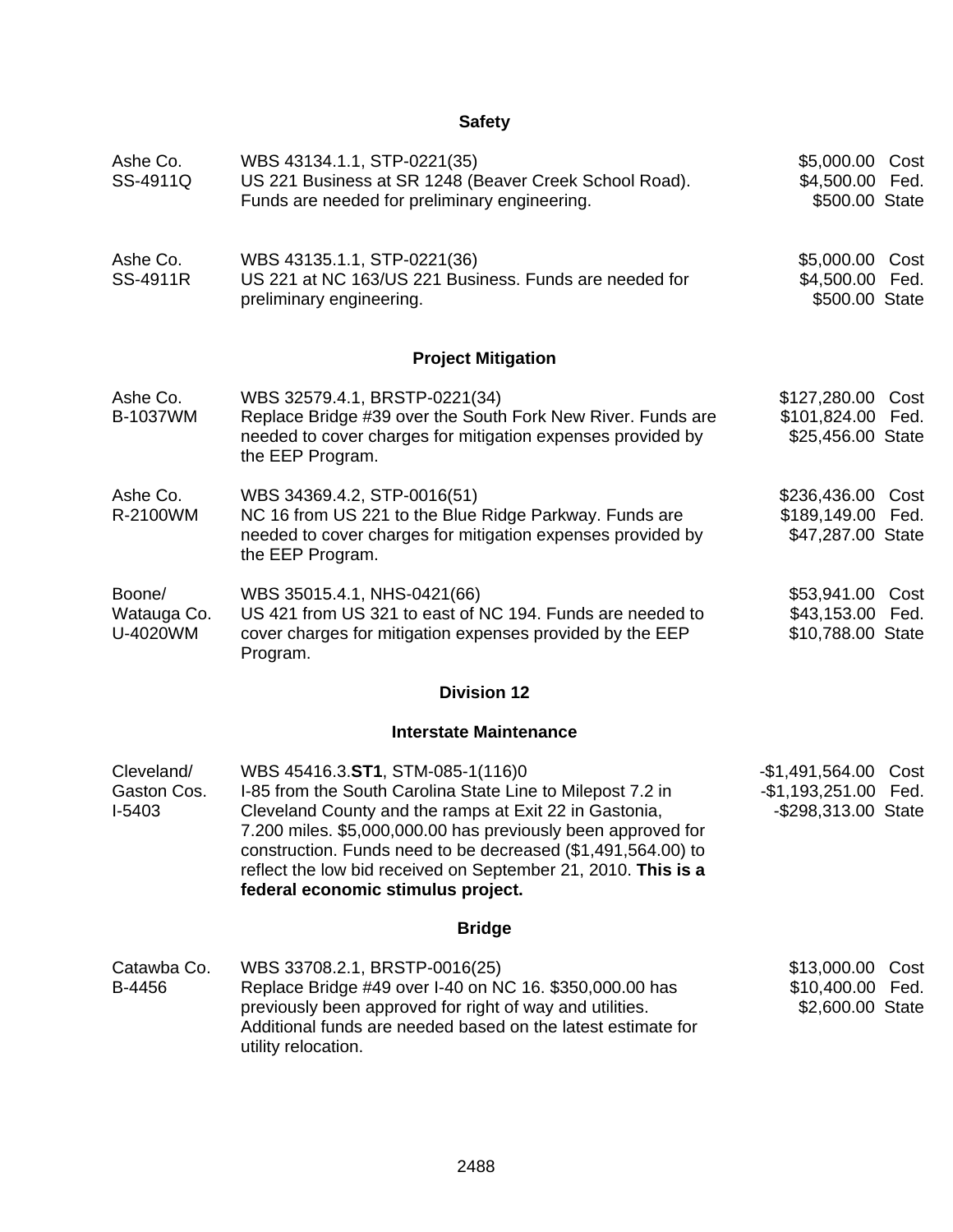| Gaston Co. | WBS 38523.1.2, BRZ-1935(3)                               | \$100,000.00 Cost |  |
|------------|----------------------------------------------------------|-------------------|--|
| B-4751     | Replace Bridge #203 over Stanley Creek on SR 1935. Funds | \$80,000.00 Fed.  |  |
|            | are needed for preliminary engineering.                  | \$20,000.00 State |  |

| Iredell Co. | WBS 43136.1.1, STP-0115(6)                                  | \$7,000.00 Cost |  |
|-------------|-------------------------------------------------------------|-----------------|--|
| SS-4912Z    | NC 115 at SR 1138 (Presbyterian Road). Funds are needed for | \$6,300.00 Fed. |  |
|             | preliminary engineering.                                    | \$700.00 State  |  |

### **Project Mitigation**

| Iredell Co. | WBS 34554.4.1, STP-1100(30)                               | \$515,638.00 Cost  |  |
|-------------|-----------------------------------------------------------|--------------------|--|
| R-3833WM    | SR 1177 (Chuckwood Road) to US 21. Funds are needed to    | \$412,510.00 Fed.  |  |
|             | cover charges for mitigation expenses provided by the EEP | \$103,128.00 State |  |
|             | Program.                                                  |                    |  |

### **Division 13**

### **Bridge**

| <b>Buncombe</b><br>Co.<br>B-4034 | WBS 33401.3.1, BRSTP-0151(10)<br>Replace Bridge #134 over Stony Fork Creek on NC 151,<br>0.161 mile. Funds are needed for construction based on the<br>estimate from the 12-Month Tentative Letting List published<br>October 14, 2010. | \$1,100,000.00<br>\$880,000.00 Fed.<br>\$220,000.00 State | Cost |
|----------------------------------|-----------------------------------------------------------------------------------------------------------------------------------------------------------------------------------------------------------------------------------------|-----------------------------------------------------------|------|
| <b>Buncombe</b>                  | WBS 42846.1.1, BRZ-3197(1)                                                                                                                                                                                                              | \$100,000.00 Cost                                         |      |
| Co.                              | Replace Bridge #363 over Robinson Creek on SR 3197. Funds                                                                                                                                                                               | \$80,000.00 Fed.                                          |      |
| B-5244                           | are needed for preliminary engineering.                                                                                                                                                                                                 | \$20,000.00 State                                         |      |
| <b>Buncombe</b>                  | WBS 46111.1.1, BRZ-1103(24)                                                                                                                                                                                                             | \$100,000.00                                              | Cost |
| Co.                              | Replace Bridge #416 over Stony Fork Creek on SR 1103.                                                                                                                                                                                   | \$80,000.00 Fed.                                          |      |
| B-5396                           | Funds are needed for preliminary engineering.                                                                                                                                                                                           | \$20,000.00 State                                         |      |
| McDowell Co.<br><b>B-4778</b>    | WBS 38549.1.2, BRZ-1769(3)<br>Replace Bridge #8 over a branch of South Muddy Creek on<br>SR 1769. Funds are needed for preliminary engineering.                                                                                         | \$100,000.00<br>\$80,000.00 Fed.<br>\$20,000.00 State     | Cost |
| Rutherford                       | WBS 46110.1.1, BRSTP-1538(8)                                                                                                                                                                                                            | \$100,000.00                                              | Cost |
| Co.                              | Replace Bridge #577 over Hunting Creek on SR 1538. Funds                                                                                                                                                                                | \$80,000.00 Fed.                                          |      |
| B-5395                           | are needed for preliminary engineering.                                                                                                                                                                                                 | \$20,000.00 State                                         |      |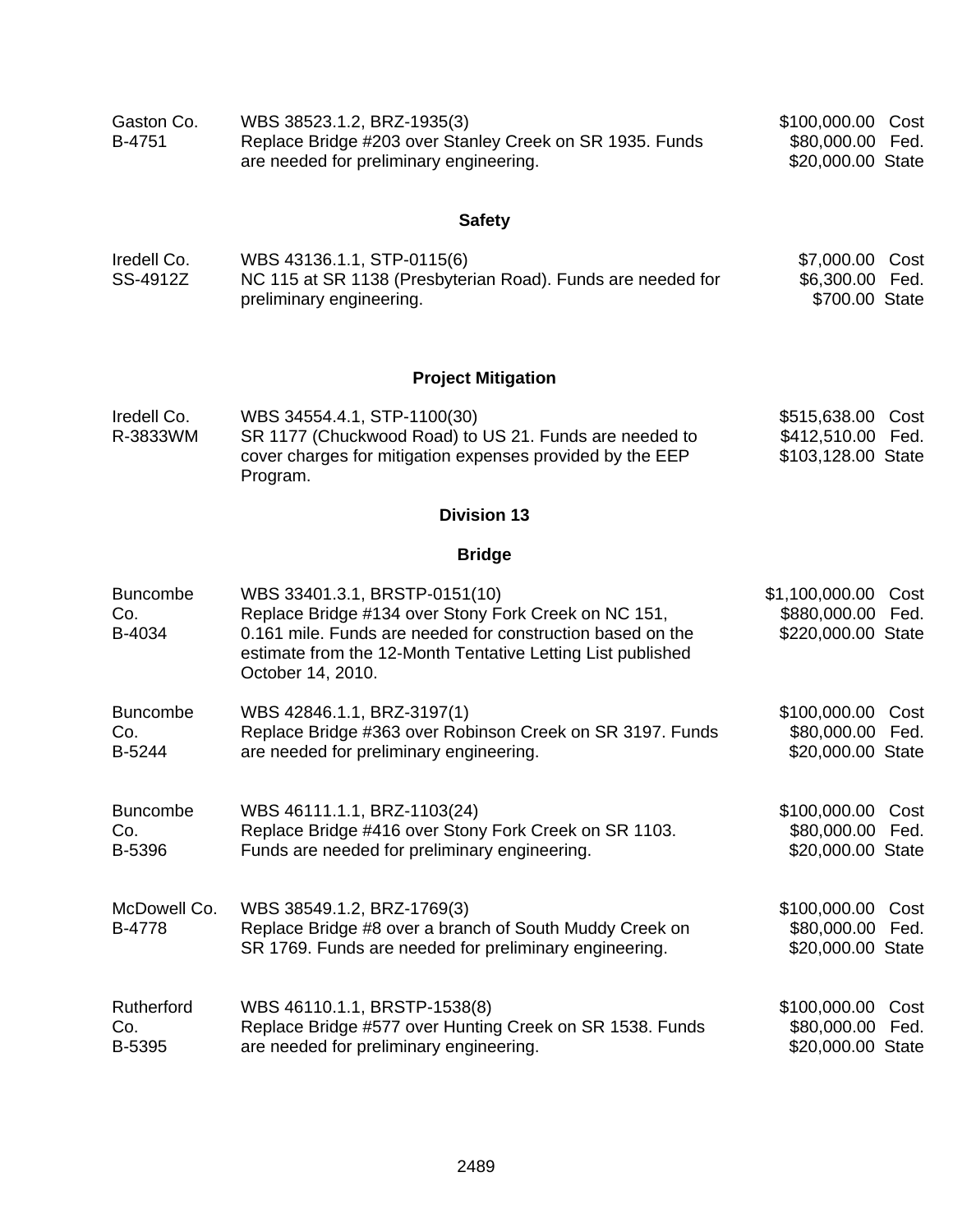| <b>Buncombe</b><br>Co.<br><b>SS-4913AG</b> | WBS 43138.1.1, STP-1003(102)<br>SR 1003 (Reem's Creek Road) at SR 2127 (South Main Street).<br>Funds are needed for preliminary engineering.                                                                                                                                                                | \$7,000.00 Cost<br>\$6,300.00 Fed.<br>\$700.00 State        |              |
|--------------------------------------------|-------------------------------------------------------------------------------------------------------------------------------------------------------------------------------------------------------------------------------------------------------------------------------------------------------------|-------------------------------------------------------------|--------------|
| Burke Co.<br><b>SS-4913AH</b>              | WBS 43139.1.1, STP-1405(6)<br>SR 1405 (Brown Mountain Beach Road) from NC 181 to the<br>Caldwell County Line. Funds are needed for preliminary<br>engineering.                                                                                                                                              | \$5,000.00 Cost<br>\$4,500.00 Fed.<br>\$500.00 State        |              |
| Rutherford<br>Co.<br><b>SS-4913AF</b>      | WBS 43137.1.1, STP-0064(147)<br>US 64/US 74A at SR 1341 (Martin Road)/SR 1182 (Turner<br>Road). Funds are needed for preliminary engineering.                                                                                                                                                               | \$4,000.00 Cost<br>\$3,600.00 Fed.<br>\$400.00 State        |              |
|                                            | <b>Project Mitigation</b>                                                                                                                                                                                                                                                                                   |                                                             |              |
| <b>Buncombe</b><br>Co.<br>B-4034WM         | WBS 33401.4.1, BRSTP-0151(14)<br>Replace Bridge #134 over Stony Fork Creek on NC 151. Funds<br>are needed to cover charges for mitigation expenses provided<br>by the EEP Program.                                                                                                                          | \$151,016.00 Cost<br>\$120,813.00 Fed.<br>\$30,203.00 State |              |
| McDowell Co.<br><b>B-4190WM</b>            | WBS 33537.4.1, BRSTP-0226(16)<br>Replace Bridge #37 over Hopper Creek on NC 226. Funds are<br>needed to cover charges for mitigation expenses provided by<br>the EEP Program.                                                                                                                               | \$21,328.00 Cost<br>\$17,062.00 Fed.<br>\$4,266.00 State    |              |
| Rutherford<br>Co.<br>B-4261WM              | WBS 33603.4.2, BRZ-1520(10)<br>Replace Bridge #39 over a fork of Cathy's Creek and Bridge<br>#37 over Cathy's Creek on SR 1520. \$25,000.00 has previously<br>been approved for project mitigation. Additional funds are<br>needed to cover charges for mitigation expenses provided by<br>the EEP Program. | \$33,915.00 Cost<br>\$27,132.00 Fed.<br>\$6,783.00 State    |              |
|                                            | <b>Division 14</b>                                                                                                                                                                                                                                                                                          |                                                             |              |
|                                            | <b>Bridge</b>                                                                                                                                                                                                                                                                                               |                                                             |              |
| Jackson Co.<br>B-5404                      | WBS 46119.1.1, BRZ-1163(10)<br>Replace Bridge #136 over Big Pine Creek on SR 1163. Funds<br>are needed for preliminary engineering.                                                                                                                                                                         | \$100,000.00<br>\$80,000.00<br>\$20,000.00 State            | Cost<br>Fed. |
| Swain Co.<br>B-4286                        | WBS 33625.3.1, BRNHF-0019(7)<br>Replace Bridge #3 over the Nantahala River on US 19/74,<br>0.250 mile. Funds are needed for construction based on the<br>estimate from the 12-Month Tentative Letting List published<br>October 14, 2010.                                                                   | \$2,400,000.00<br>\$1,920,000.00<br>\$480,000.00 State      | Cost<br>Fed. |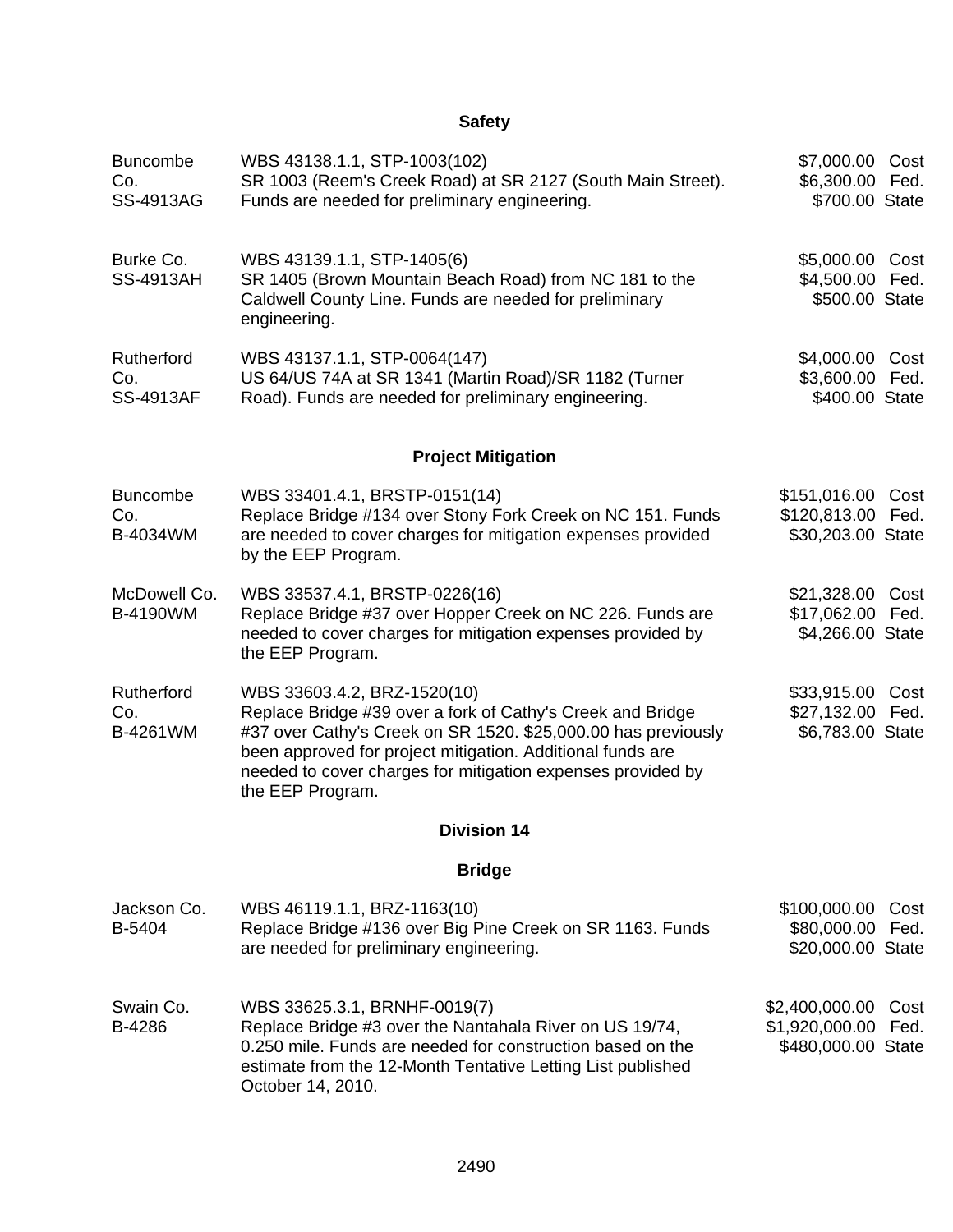| Transylvania | WBS 46118.1.1, BRZ-1532(5)                                | \$100,000.00 Cost |  |
|--------------|-----------------------------------------------------------|-------------------|--|
| Co.          | Replace Bridge #196 over Crab Creek on SR 1532. Funds are | \$80,000.00 Fed.  |  |
| B-5403       | needed for preliminary engineering.                       | \$20,000.00 State |  |

| Henderson/<br>Polk Cos.<br>W-5214B | WBS 45344.1.2, STPIMS-026-1(188)22<br>Install collapsible delineator posts on I-26 at ten official<br>crossovers (6 in Henderson County, 4 in Polk County). Funds<br>are needed for preliminary engineering. | \$8,000.00 Cost<br>\$7,200.00 Fed.<br>\$800.00 State |
|------------------------------------|--------------------------------------------------------------------------------------------------------------------------------------------------------------------------------------------------------------|------------------------------------------------------|
| Transylvania                       | WBS 43140.1.1, STP-1388(3)                                                                                                                                                                                   | \$5,000.00 Cost                                      |
| Co.<br><b>SS-4914AJ</b>            | SR 1388 (Old Rosman Highway/Old US 64) from US 64 to<br>US 178. Funds are needed for preliminary engineering.                                                                                                | \$4,500.00 Fed.<br>\$500.00 State                    |
|                                    |                                                                                                                                                                                                              |                                                      |

### **Project Mitigation**

| Henderson | WBS 34334.4.1, APD-0025(28)                                                                      | \$689,428.00 Cost  |
|-----------|--------------------------------------------------------------------------------------------------|--------------------|
| Co.       | NC 225 (US 25/I-26 Connector) from NC 225 at Zirconia to I-26.                                   | \$551,542.00 Fed.  |
| R-0505WM  | Funds are needed to cover charges for mitigation expenses<br>provided by the EEP Program.        | \$137,886.00 State |
| Henderson | WBS 34623.4.1, STP-1783(4)                                                                       | \$211,888.00 Cost  |
| Co.       | SR 1783 (Upward Road) from US 176 to SR 1006 (Howard Gap                                         | \$169,510.00 Fed.  |
| R-4430WM  | Road). Funds are needed to cover charges for mitigation<br>expenses provided by the EEP Program. | \$42,378.00 State  |

#### **Statewide**

### **Planning and Research**

| Statewide | WBS 47511.1, SPR-ORES(50)                             | \$5,000,000.00 Cost  |  |
|-----------|-------------------------------------------------------|----------------------|--|
| No ID     | FY 2011 SPR-II Research Program. Funds are needed for | \$4,000,000.00 Fed.  |  |
|           | preliminary engineering.                              | \$1,000,000.00 State |  |

### **\* INDICATES INTRASTATE OR LOOP PROJECT**

#### **ITEM M SUMMARY - 152 PROJECT(S) - (TOTAL FEDERAL AND STATE) \$65,814,362.00**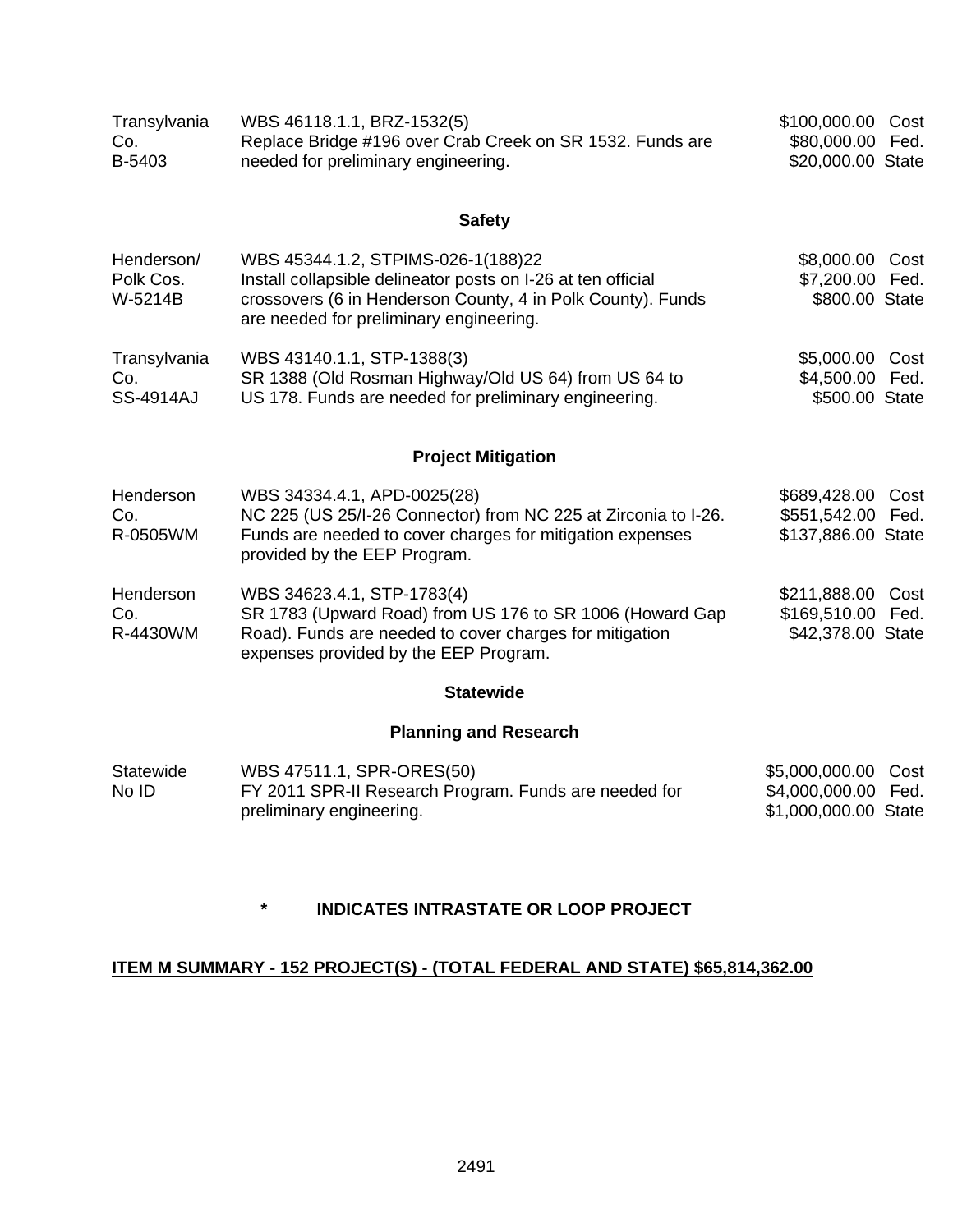### **Approval – Revisions to the 2009-2015 STIP**

A motion was made by Board Member Burns, which was seconded by Board Member

Tulloss, to approve the following additions, modifications and deletions to the 2009-2015 State

Transportation Improvement Plan.

#### **STIP ADDITIONS**

| <b>DIVISION 1</b><br>1. R-5310 | NC 12, SR 1257 south for two miles, Dare<br>County. Raise grade approximately one foot<br>to minimize flooding.                                                                            | Construction SFY 11 - \$2,200,000 (S)                                                                                                                                                                                                                                        |
|--------------------------------|--------------------------------------------------------------------------------------------------------------------------------------------------------------------------------------------|------------------------------------------------------------------------------------------------------------------------------------------------------------------------------------------------------------------------------------------------------------------------------|
| <b>DIVISION 5</b><br>1. I-5338 | I-40/US 64, SR 1375 (Lake Wheeler Road) to<br>east of I-440/US 64 (Exit 301) in Raleigh, Wake<br>County. Pavement rehabilitation.                                                          | Programmed for Planning and<br><b>Environmental Study Only</b>                                                                                                                                                                                                               |
| <b>DIVISION 7</b><br>1. B-5358 | High Point, Guilford County. Replace Bridge<br>No. 428 on Model Farm Road over Richland<br>Creek.                                                                                          | Programmed for Planning and<br><b>Environmental Study Only</b>                                                                                                                                                                                                               |
| <b>DIVISION 8</b><br>1. U-5305 | Asheboro, NC 49 Intersection with SR 1141<br>(Mack Road), Randolph County. Realign<br>intersection with US 64 West to NC 49 West<br>access ramp, widen ramp and install traffic<br>signal. | Programmed for Planning and<br><b>Environmental Study Only</b>                                                                                                                                                                                                               |
| <b>DIVISION 9</b><br>1. C-5224 | Winston-Salem, Forsyth County.<br>Upgrade of city-wide signal system.                                                                                                                      | Right of way FFY 12 - \$461,000 (CMAQ)<br>Right of way FFY 12 - \$<br>39,000 (C)<br>Construction FFY 13 - \$13,369,000 (CMAQ)<br>Construction FFY 13 - \$4,610,000 (STPDA)<br>Construction FFY 13 - \$ 1,521,000 (C)<br>Total Cost ------------- \$20,000,000 (CMAQ/C/STPDA) |
| <b>STATEWIDE</b><br>1. BP-5300 | Bridge Preservation at selected sites.                                                                                                                                                     | Construction FFY 11 - \$ 2,500,000 (FA)<br>Construction FFY 11 - \$ 2,500,000 (NFA)<br>Construction FFY 12 - \$ 2,500,000 (FA)<br>Construction FFY 12 - \$ 2,500,000 (NFA)<br>Total Cost ------------- \$10,000,000 (FA/NFA)                                                 |
| 2. Z-5300                      | <b>Highway-Rail Grade Crossing Safety</b><br>Improvements.                                                                                                                                 | Construction FFY 11 - \$8,500,000 (RR)                                                                                                                                                                                                                                       |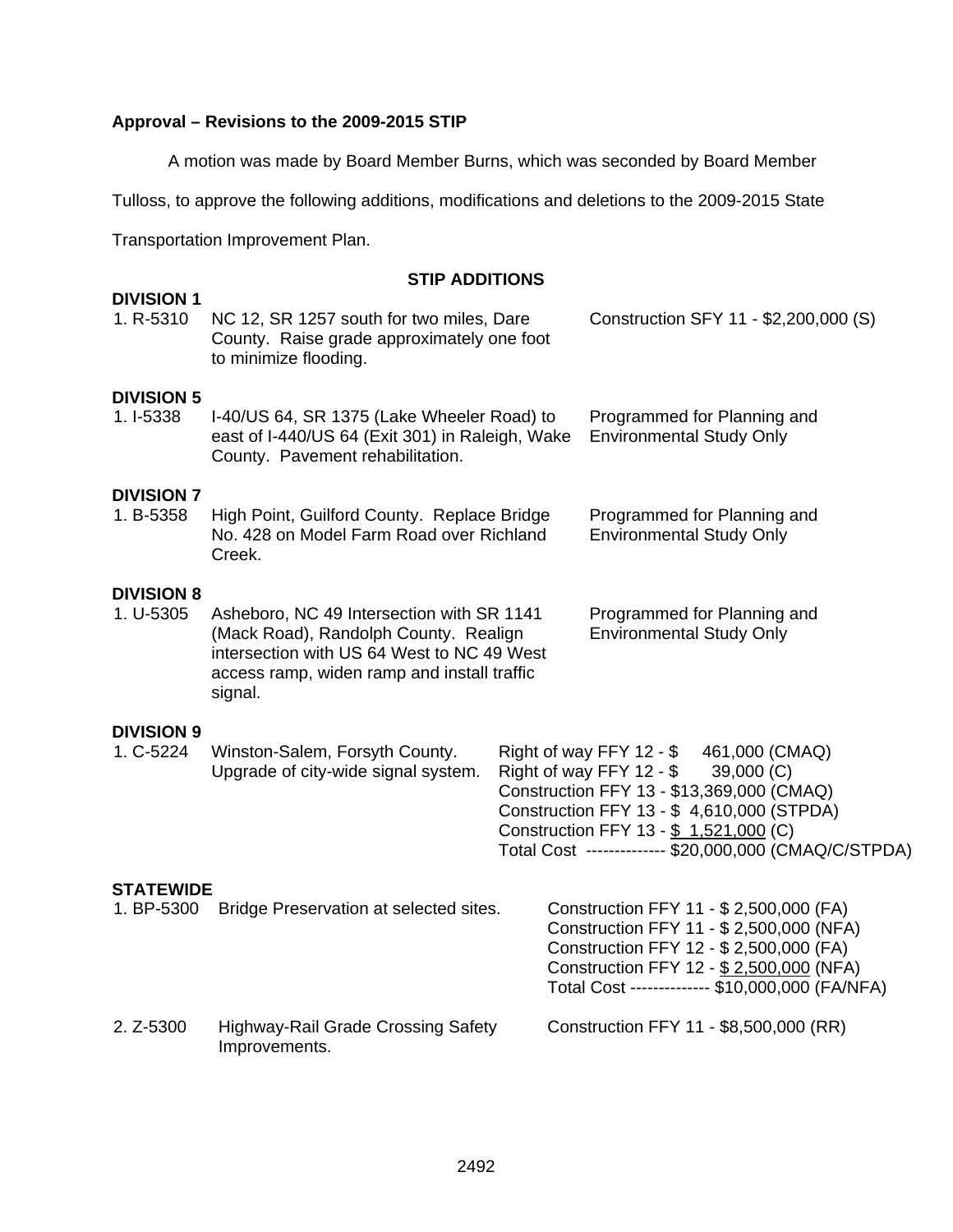## **STIP MODIFICATIONS**

| <b>DIVISION 1</b> |                                                                                                                                                                                                                                                                                                                  |  |                                                                                                                                                                                                                                     |
|-------------------|------------------------------------------------------------------------------------------------------------------------------------------------------------------------------------------------------------------------------------------------------------------------------------------------------------------|--|-------------------------------------------------------------------------------------------------------------------------------------------------------------------------------------------------------------------------------------|
| 1. I-5201         | Interstate Maintenance Preservation. Added<br>right of way not previously programmed for                                                                                                                                                                                                                         |  | Right of way FFY 11 - \$ 10,000 (IMPM)<br>- THRU -                                                                                                                                                                                  |
|                   | Division 1.                                                                                                                                                                                                                                                                                                      |  | Right of way FFY 20 - \$10,000 (IMPM)<br>Total Cost ------------- \$100,000 (IMPM)                                                                                                                                                  |
| 2. R-2414B        | US 158-NC 34, East of Pasquotank River in<br>Elizabeth City to east of NC 34 in Belcross,<br>Camden County. Widen to multi-lanes.<br>Delayed construction, SFY 10 to SFY 11 in an<br>effort to balance projects against traditional<br>revenue cash availability.                                                |  | Construction SFY 11 - \$18,300,000 (T)                                                                                                                                                                                              |
| <b>DIVISION 2</b> |                                                                                                                                                                                                                                                                                                                  |  |                                                                                                                                                                                                                                     |
| 1. U-5006         | Greenville, Fire Tower Road Extension,<br>SR 1127 (Frog Level Road) to NC 11-903, Pitt<br>County. Construct a multi-lane facility, part on<br>new location. Accelerate right of way, Post Year<br>to FFY 20. Construction remains in Post Year.<br>PDEA needs to initiate the planning process.                  |  | Right of way FFY 20 - \$3,200,000 (STP)                                                                                                                                                                                             |
| <b>DIVISION 3</b> |                                                                                                                                                                                                                                                                                                                  |  |                                                                                                                                                                                                                                     |
| $1.1 - 5203$      | Interstate Maintenance Preservation. Added<br>right of way not previously programmed for                                                                                                                                                                                                                         |  | Right of way FFY 11 - \$ 10,000 (IMPM)<br>- THRU -                                                                                                                                                                                  |
|                   | Division 3.                                                                                                                                                                                                                                                                                                      |  | Right of way FFY 20 - \$10,000 (IMPM)<br>Total Cost ------------- \$100,000 (IMPM)                                                                                                                                                  |
| 2. U-4906A        | SR 1308 (Gum Branch Road), SR 1388<br>(Timothy Road) to Bridge #40 over Squires<br>Run, Onslow County. Mill patching.                                                                                                                                                                                            |  | Construction SFY 11 - \$165,000 (S)                                                                                                                                                                                                 |
| <b>DIVISION 4</b> |                                                                                                                                                                                                                                                                                                                  |  |                                                                                                                                                                                                                                     |
| 1. I-5204         | Interstate Maintenance Preservation.<br>Added right of way not previously                                                                                                                                                                                                                                        |  | Right of way FFY 11 - \$ 10,000 (IMPM)<br>- THRU -                                                                                                                                                                                  |
|                   | programmed for Division 4.                                                                                                                                                                                                                                                                                       |  | Right of way FFY 20 - \$ 10,000 (IMPM)<br>Total Cost ------------- \$100,000 (IMPM)                                                                                                                                                 |
| 2. C-4970         | Rocky Mount, Nash and Edgecombe<br>Counties. Section "D": Benvenue Road<br>and Tiffany Boulevard and Section "E":<br><b>Sunset Avenue and Buck Leonard</b><br>Boulevard. Intersection improvements.<br>Delayed construction, FFY 10 to FFY 11.<br>City needs additional time to complete<br>planning and design. |  | Construction "D" FFY 11 - \$ 60,000 (CMAQ)<br>Construction "D" FFY 11 - \$ 15,000 (C)<br>Construction "E" FFY 11 - \$160,000 (CMAQ)<br>Construction "E" FFY 11 - \$ 40,000 (C)<br>Total Cost ------------------- \$275,000 (CMAQ/C) |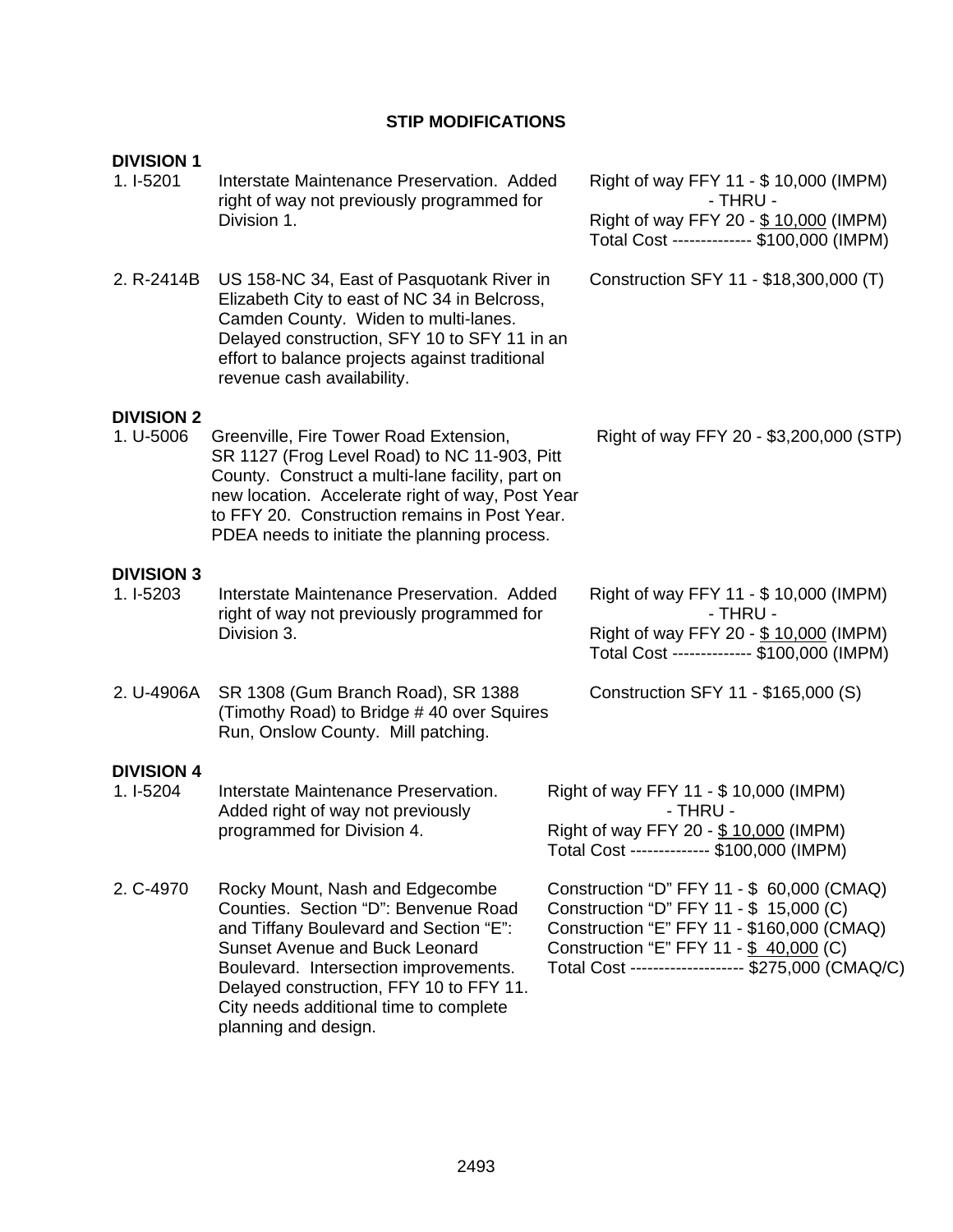#### **DIVISION 5**

- 1. I-5205 Interstate Maintenance Preservation. Added right of way not previously programmed for Division 5.
- 2. U-2823 Raleigh, US 70 (Glenwood Avenue), west of SR 1664 (Duraleigh Road) to west of SR 1876 (Triangle Drive), Wake County. Upgrade roadway to improve capacity, safety and traffic operations including interchange at Lynn Road. Accelerate right of way, Post Year to FFY 15 and construction, Post Year to FFY 17. PDEA needs to initiate the planning process. (3 Year Cash Flow)
- 3. C-4943 Roxboro, Ridge Road at Chub Lake Street, Person County. Construct turn lane. Delayed right of way and construction, FFY 10 to FFY 11. City needs additional time to complete planning and design.
- 4. C-5114 Greenway, Granville County. Construct a Spur of "Hike and Bike" project. Delayed right of way and construction, FFY 10 to FFY 11. Local sponsor needs additional time to complete planning and design.
- 5. C-5145 Roxboro, North Main Street, Person County. Construct sidewalk. Delayed construction, FFY 10 to FFY 11. Town needs additional time to complete planning and design.

#### **DIVISION 6**

- 1. I-5206 Interstate Maintenance Preservation. Added right of way not previously programmed for Division 6.
- 2. X-0002BC Fayetteville Outer Loop, NC 210 (Murchison Road) to east of NC 210, Cumberland County. Grading and structures only. New project break based on Urban Loop prioritization results. (3 Year Cash Flow)
- 3. X-0002CA Fayetteville Outer Loop, East of NC 210 (Murchison Road) to east of SR 1600 (McArthur Road), Cumberland County. New project break based on Urban Loop prioritization results. (3 Year Cash Flow)

Right of way FFY 11 - \$ 10,000 (IMPM) - THRU - Right of way FFY 20 - \$ 10,000 (IMPM) Total Cost -------------- \$100,000 (IMPM) Right of way FFY 15 - \$ 1,600,000 (NHS) Construction FFY 17 - \$12,200,000 (NHS) Construction FFY 18 - \$12,200,000 (NHS) Construction FFY 19 - \$12,200,000 (NHS) Total Cost --------------- \$38,200,000 (NHS)

Right of way FFY 11 - \$ 12,600 (CMAQ) Right of way FFY 11 - \$ 3,150 (C) Construction FFY 11 - \$ 98,194 (CMAQ) Construction FFY 11 - \$ 24,546 (C) Total Cost --------------- \$138,480 (CMAQ/C)

Right of way FFY 11 - \$ 40,000 (CMAQ) Right of way FFY 11 - \$ 10,000 (L) Construction FFY 11 - \$421,200 (CMAQ) Construction FFY 11 - \$105,000 (L) Total Cost --------------- \$576,200 (CMAQ/L)

Construction FFY 11 - \$194,560 (CMAQ) Construction FFY 11 - \$ 48,640 (C) Total Cost --------------- \$243,200 (CMAQ/C)

Right of way FFY 11 - \$ 10,000 (IMPM) - THRU - Right of way FFY 20 - \$ 10,000 (IMPM) Total Cost -------------- \$100,000 (IMPM)

Construction FFY 11 - \$ 8,567,000 (NHS) Construction FFY 12 - \$ 8,567,000 (NHS) Construction FFY 13 - \$ 8,566,000 (NHS) Total Cost -------------- \$25,700,000 (NHS)

Construction FFY 11 - \$ 6,367,000 (NHS) Construction FFY 12 - \$ 6,367,000 (NHS) Construction FFY 13 - \$ 6,366,000 (NHS) Total Cost -------------- \$19,100,000 (NHS)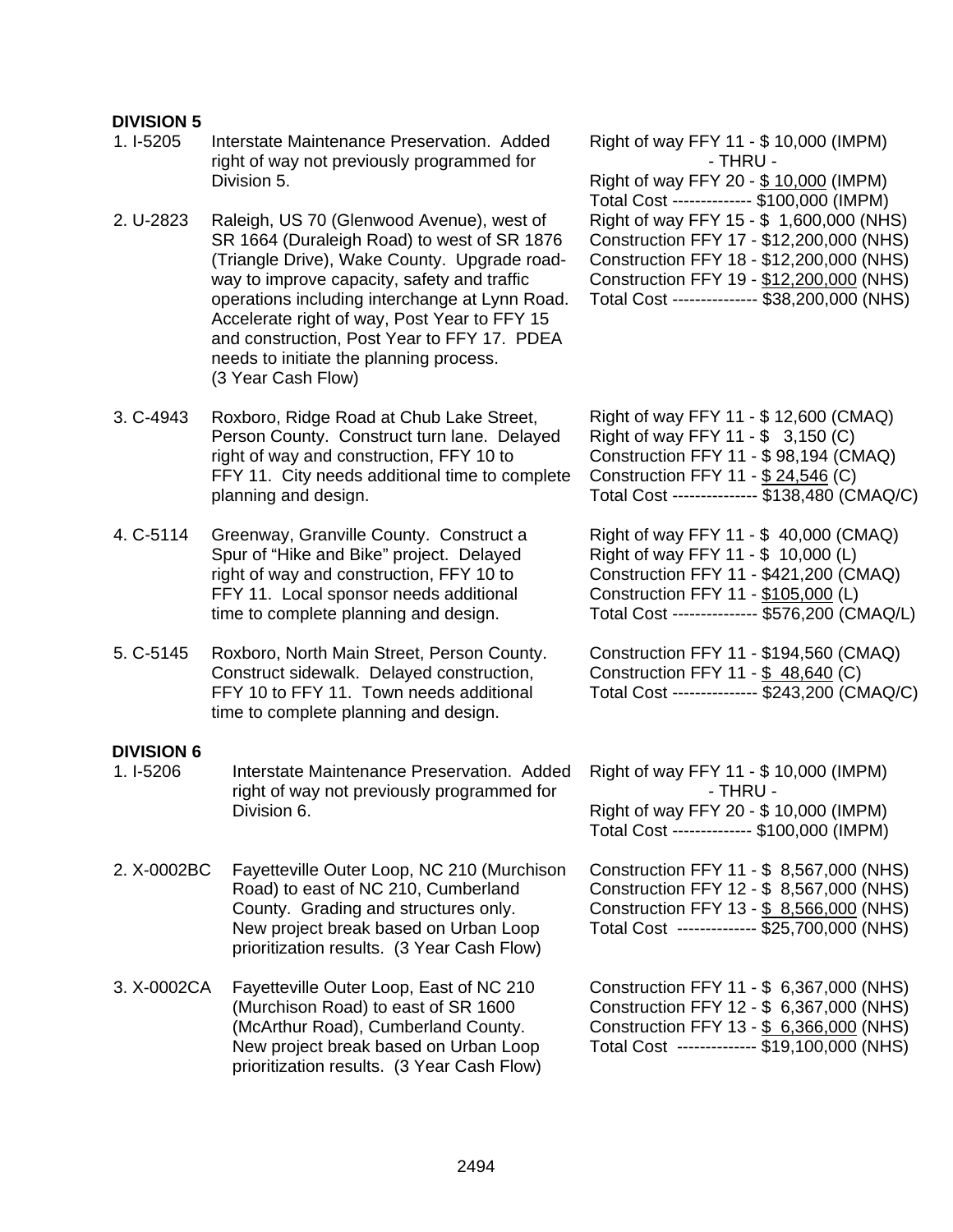| 4. X-0002CB                    | Fayetteville Outer Loop, East of SR 1600<br>(McArthur Road) to US 401, Cumberland<br>County. New project break based on<br>Urban Loop prioritization results.<br>(3 Year Cash Flow)                                                                                                                                         | Construction FFY 11 - \$11,867,000 (NHS)<br>Construction FFY 12 - \$11,867,000 (NHS)<br>Construction FFY 13 - \$11,866,000 (NHS)<br>Total Cost ------------- \$35,600,000 (NHS) |
|--------------------------------|-----------------------------------------------------------------------------------------------------------------------------------------------------------------------------------------------------------------------------------------------------------------------------------------------------------------------------|---------------------------------------------------------------------------------------------------------------------------------------------------------------------------------|
| 5. U-2519DA                    | Fayetteville Outer Loop, East of SR 1415<br>(Clearwater Road) to west of NC 24 (Bragg<br>Boulevard), Cumberland County. Freeway<br>on new location. Delayed construction,<br>FFY 09 to FFY 11. Project identified as<br>a high priority by Fayetteville MPO and is<br>being funded with Equity Funds.<br>(3 Year Cash Flow) | Construction FFY 11 - \$26,900,000 (NHS)<br>Construction FFY 12 - \$26,900,000 (NHS)<br>Construction FFY 13 - \$26,900,000 (NHS)<br>Total Cost ------------- \$80,700,000 (NHS) |
| 6. U-2810B                     | Fayetteville, Hope Mills Bypass to south of<br>SR 1290 (King Charles Road), Cumberland<br>County. Widen roadway to multi-lanes, part<br>on new location. Delayed construction,<br>FFY 10 to FFY 11 in an effort to balance<br>projects against traditional revenue cash<br>availability.                                    | Construction FFY 11 - \$14,400,000 (STP)                                                                                                                                        |
| <b>DIVISION 7</b><br>1. I-5207 | Interstate Maintenance Preservation. Added<br>right of way not previously programmed for                                                                                                                                                                                                                                    | Right of way FFY 11 - \$ 10,000 (IMPM)<br>- THRU -                                                                                                                              |
|                                | Division 7.                                                                                                                                                                                                                                                                                                                 | Right of way FFY 20 - \$10,000 (IMPM)<br>Total Cost ------------- \$100,000 (IMPM)                                                                                              |
| 2. W-4707                      | NC 150 at SR 2128 (Bunch Road). Guilford<br>County. Intersection improvements. Delayed<br>right of way, FFY 10 to FFY 11. Division needs<br>additional time to revise design. Construction<br>remains in FFY 11 as programmed.                                                                                              | Right of way FFY 11 - \$50,000 (HES)                                                                                                                                            |
| 3. W-5003                      | US 158, SR 2422 (Monroeton Road)-SR 2416<br>(Cunningham Mill Road), Rockingham County.<br>Widen for left turn lanes and install traffic<br>signal. Delayed construction, FFY 10 to<br>FFY 11. Division needs additional time to<br>complete right of way acquisition.                                                       | Construction FFY 11 - \$664,000 (HES)                                                                                                                                           |
| <b>DIVISION 8</b><br>1. I-5208 | Interstate Maintenance Preservation. Added<br>right of way not previously programmed for<br>Division 8.                                                                                                                                                                                                                     | Right of way FFY 11 - \$ 10,000 (IMPM)<br>- THRU -<br>Right of way FFY 20 - \$10,000 (IMPM)<br>Total Cost ------------- \$100,000 (IMPM)                                        |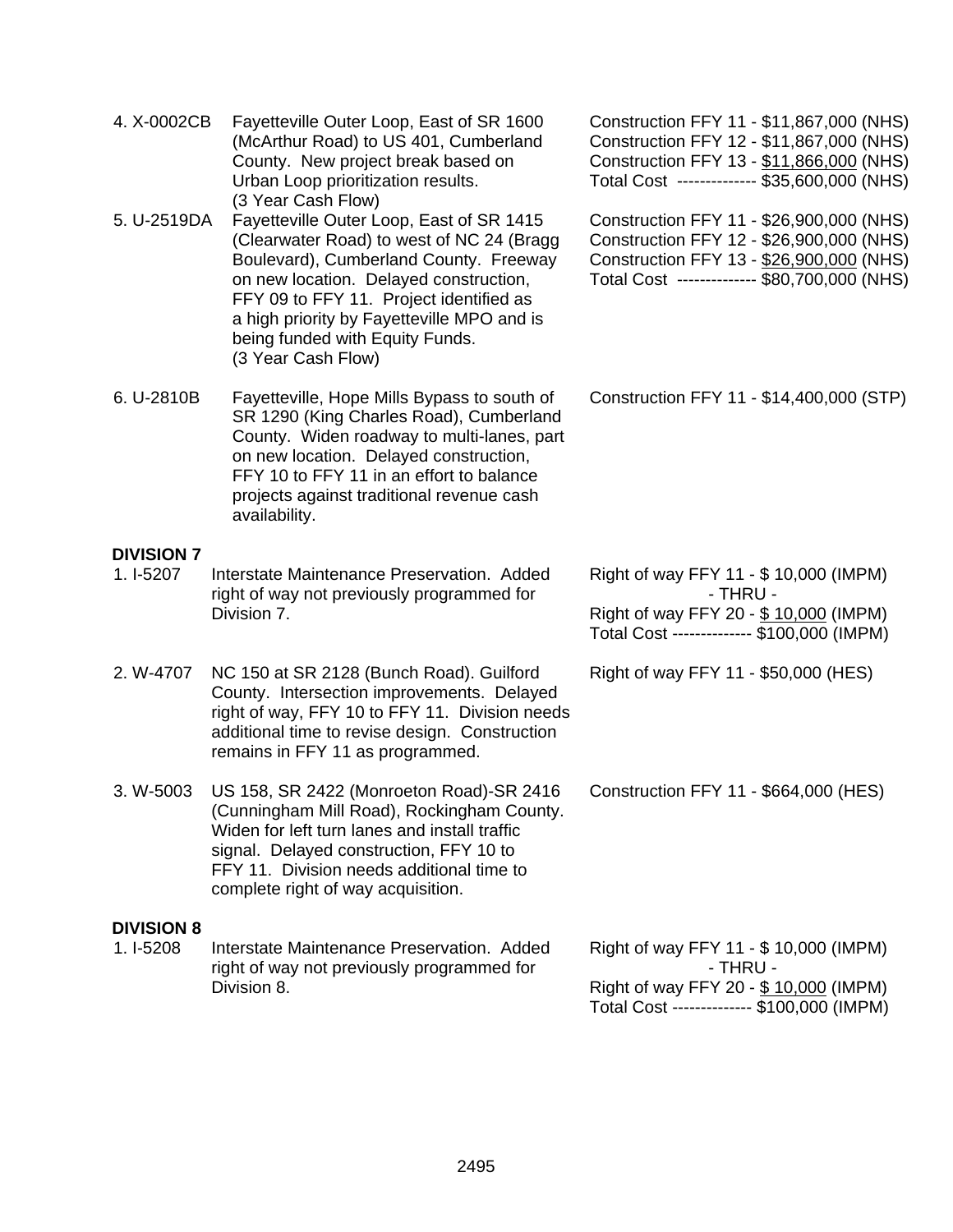#### **DIVISION 9**  1. I-5209 Interstate Maintenance Preservation. Added right of way not previously programmed for Division 9. Right of way FFY 11 - \$ 10,000 (IMPM) - THRU - Right of way FFY 20 - \$ 10,000 (IMPM) Total Cost -------------- \$100,000 (IMPM) 2. U-2579G Winston-Salem, Forsyth County. Replace Bridge No. 366 and approaches on SR 2667 (Hastings Hill Road) over US 421. Added right of way, FFY 11; not previously programmed, to address structure conditions. Right of way FFY 11 - \$3,500,000 (HP) 3. B-4627 SR 1003, Rowan County. Replace Bridge No. 26 over Third Creek. Construction delayed, FFY 10 to FFY 11 in an effort to balance projects against traditional revenue cash availability. Construction FFY 11 - \$2,000,000 (NFA) 4. C-4981 Winston-Salem, Forsyth County. Section "A": Hanes Mall Boulevard and South Stratford Road, Section "B": Hanes Mall Boulevard and University Parkway and Section "C": Silas Creek Parkway and Yorkshire Road. Install Intelligent Transportation System (ITS) devices. Delayed construction, FFY 10 to FFY 11. City needs additional time to complete planning and design. Construction "A" FFY 11 - \$200,000 (CMAQ) Construction "A" FFY 11 - \$ 50,000 (C) Construction "B" FFY 11 - \$200,000 (CMAQ) Construction "B" FFY 11 - \$ 50,000 (C) Construction "C" FFY 11 - \$100,000 (CMAQ) Construction "C" FFY 11 - \$ 25,000 (C) Total Cost -------------------- \$625,000 (CMAQ/C) 5. C-5126 Denton, West Salisbury Street, Broad Street and East First Street, Davidson County. Install sidewalks. Delayed construction, FFY 10 to FFY 11. Town needs additional time to complete planning and design. Construction FFY 11 - \$40,000 (CMAQ) Construction FFY 11 - \$10,000 (C) Total Cost --------------- \$50,000 (CMAQ/C) 6. C-5140 Davidson County. Install a 10000 Gallon E-85 Tank and credit card reader for CNG Station with 24 hour public service. Delayed construction, FFY 10 to FFY 11. Local sponsor needs additional time to complete planning and design. Construction FFY 11 - \$79,000 (CMAQ) Construction FFY 11 - \$19,000 (L) Total Cost --------------- \$98,000 (CMAQ/C) 7. C-5142B Winston-Salem, Phase II Interim traffic System Upgrades. Delayed construction, FFY 10 to FFY 11. City needs additional time to complete planning and design. Construction FFY 11 - \$1,950,000 (CMAQ) Construction FFY 11 - \$ 487,000 (C) Total Cost --------------- \$2,437,000 (CMAQ/C)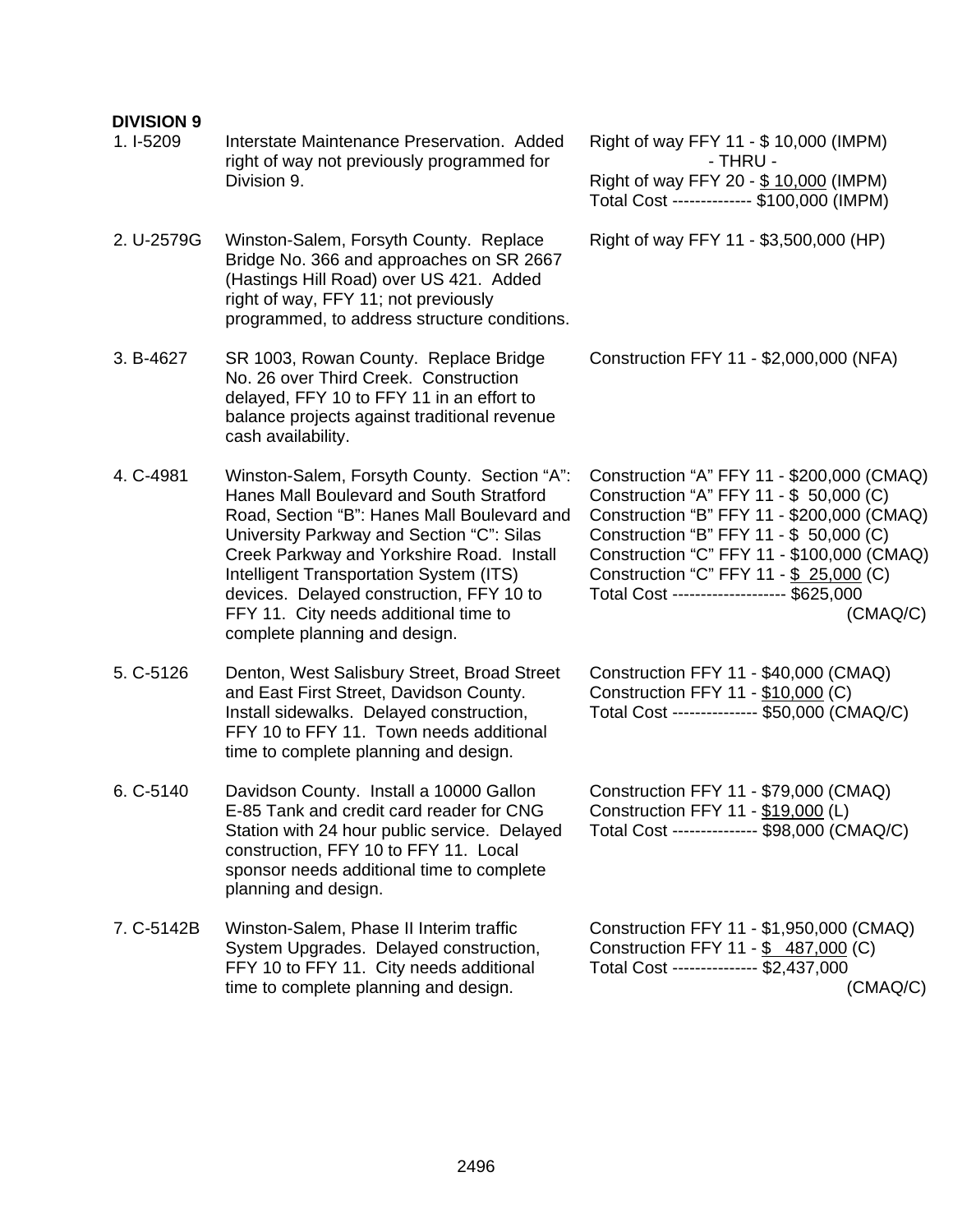| <b>DIVISION 10</b><br>1. I-5210 | Interstate Maintenance Preservation.<br>Added right of way not previously<br>programmed for Division 10.                                                                                                                          | Right of way FFY 11 - \$ 10,000 (IMPM)<br>- THRU -<br>Right of way FFY 20 - \$10,000 (IMPM)<br>Total Cost ------------- \$100,000 (IMPM)                                                                                                                                                                                                 |
|---------------------------------|-----------------------------------------------------------------------------------------------------------------------------------------------------------------------------------------------------------------------------------|------------------------------------------------------------------------------------------------------------------------------------------------------------------------------------------------------------------------------------------------------------------------------------------------------------------------------------------|
| 2. R-2555B                      | SR 5544 (West Catawba Avenue),<br>NC 73 (Sam Furr Road) to SR 2151<br>(Jetton Road), Mecklenburg County.<br>Widen to multi-lanes. PDEA needs to<br>initiate the planning process.                                                 | Scheduled for Planning and Environmental Study<br>Only                                                                                                                                                                                                                                                                                   |
| 3. U-2509                       | Charlotte, US 74 (Independence<br>Boulevard), Sardis Road north to<br>Charlotte Outer Loop, Mecklenburg<br>County. Upgrade corridor to provide<br>additional capacity and safety. PDEA<br>needs to initiate the planning process. | Scheduled for Planning and Environmental Study<br>Only                                                                                                                                                                                                                                                                                   |
| 4. U-4913                       | SR 3174-SR 1501 (Idlewild Road),<br>I-485 to SR 1524 (Stevens Mill Road),<br>Mecklenburg and Union Counties.<br>Widen to multi-lanes. PDEA needs to<br>initiate the planning process.                                             | Scheduled for Planning and Environmental Study<br>Only                                                                                                                                                                                                                                                                                   |
| 5. C-4916A                      | Kannapolis, Dale Earnhardt<br>Boulevard, Cabarrus County. Install<br>sidewalks. Delayed construction,<br>FFY 10 to FFY 11. City needs<br>additional time to complete planning<br>and design.                                      | Construction FFY 11 - \$211,000 (CMAQ)<br>Construction FFY 11 - \$ 53,000 (C)<br>Total Cost -------------- \$264,000 (CMAQ/C)                                                                                                                                                                                                            |
| 6. C-4918B                      | Concord, Additional turn lanes at<br>US 601 and NC 3, Cabarrus County.<br>Added right of way in FFY 11 not<br>previously funded. Construction<br>remains in FFY 12 as programmed.                                                 | Preliminary Eng. FFY 11 - \$ 125,000 (CMAQ)<br>Preliminary Eng. FFY 11 - \$ 31,250 (C)<br>Right of way FFY 11 ------- \$ 85,000 (CMAQ)<br>Right of way FFY 11 ------- \$ 21,250 (C)<br>Construction FFY 12 ------ \$ 825,932 (CMAQ)<br>Construction FFY 12 ------ \$ 206,483 (C)<br>Total Cost ---------------------\$1,294,915 (CMAQ/C) |
| 7. C-5128                       | Marshville, Union County. Construct<br>sidewalks. Delayed right of way and<br>construction, FFY 10 to FFY 11. City<br>needs additional time to complete<br>planning and design.                                                   | Right of way FFY 11 - \$ 16,000 (CMAQ)<br>Right of way FFY 11 - \$ 4,000 (C)<br>Construction FFY 11 - \$160,197 (CMAQ)<br>Construction FFY 11 - \$ 40,049 (C)<br>Total Cost -------------- \$220,246 (CMAQ/C)                                                                                                                            |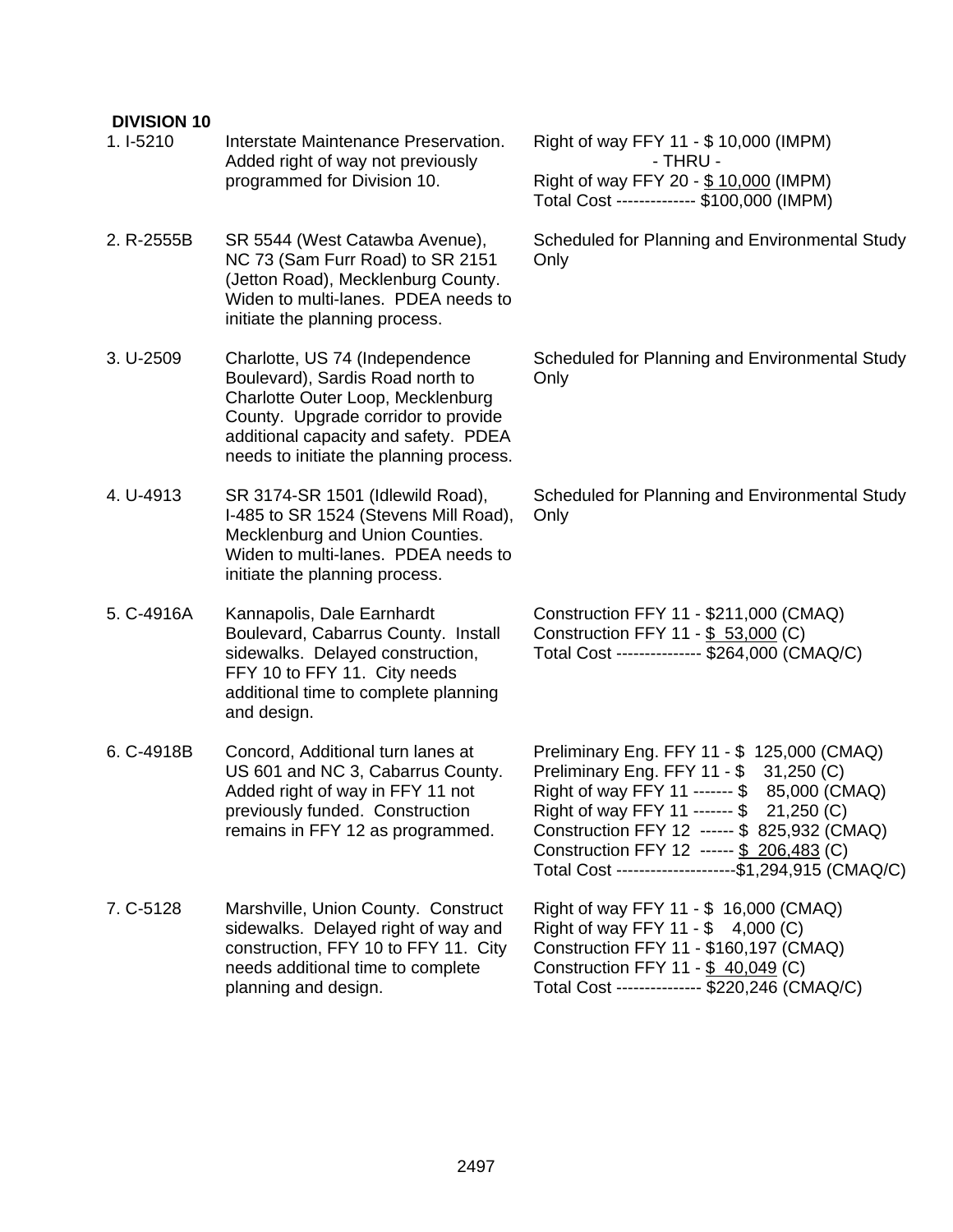8. SF-4910A US 52, NC 740-NC 8 (West Gold Street)-SR 1440 (Steakhouse Road) and SR 1817 (Main Street) in New London, Stanly County. Delayed construction, FFY 10 to FFY 11. Install a directional crossover and traffic signal. Division needs additional time to revise design to address railroad preemption requirements with signalization of US 52-NC 740 intersection. Construction FFY 11 - \$226,000 (HES)

#### **DIVISION 11**

- 1. I-5211 Interstate Maintenance Preservation. Added right of way not previously programmed for Division 11.
- 2. U-3437 Hudson, SR 1160 (Mt. Herman Road) and Roy E. Coffey Drive, Caldwell County. Intersection improvements. Right of way delayed, FFY 10 to FFY 11 and construction, FFY 11 to FFY 13. Division needs additional time for design due to project scope change.

Right of way FFY 11 - \$ 10,000 (IMPM) - THRU - Right of way FFY 20 - \$ 10,000 (IMPM) Total Cost -------------- \$100,000 (IMPM)

Right of way FFY 11 - \$ 500,000 (STP) Construction FFY 13 - \$ 550,000 (STP) Total Cost --------------- \$1,050,000 (STP)

#### **DIVISION 12**

1. I-5212 Interstate Maintenance Preservation. Added right of way not previously programmed for Division 12.

2. U-5103 SR 2478 (Titman Road) and SR 2209 (Cramerton Road-Market Street), NC 279 (New Hope Road) to US 29-74 (Wilkinson Boulevard), Gaston County. Widen to multilanes, some new location. PDEA needs to initiate the planning process.

Right of way FFY 11 - \$ 10,000 (IMPM) - THRU - Right of way FFY 20 - \$ 10,000 (IMPM) Total Cost -------------- \$100,000 (IMPM)

Scheduled for Planning and Environmental Study Only

3. C-5132 Mooresville, NC 150 and Talbert Road, Iredell County. Intersection improvement. Delayed right of way and construction, FFY 09 to FFY 11. City needs additional time to complete planning and design. Right of way FFY 11 - \$110,400 (CMAQ) Right of way FFY 11 - \$ 27,600 (C) Construction FFY 11 - \$329,600 (CMAQ) Construction FFY 11 - \$ 82,400 (C) Total Cost --------------- \$550,000 (CMAQ/C)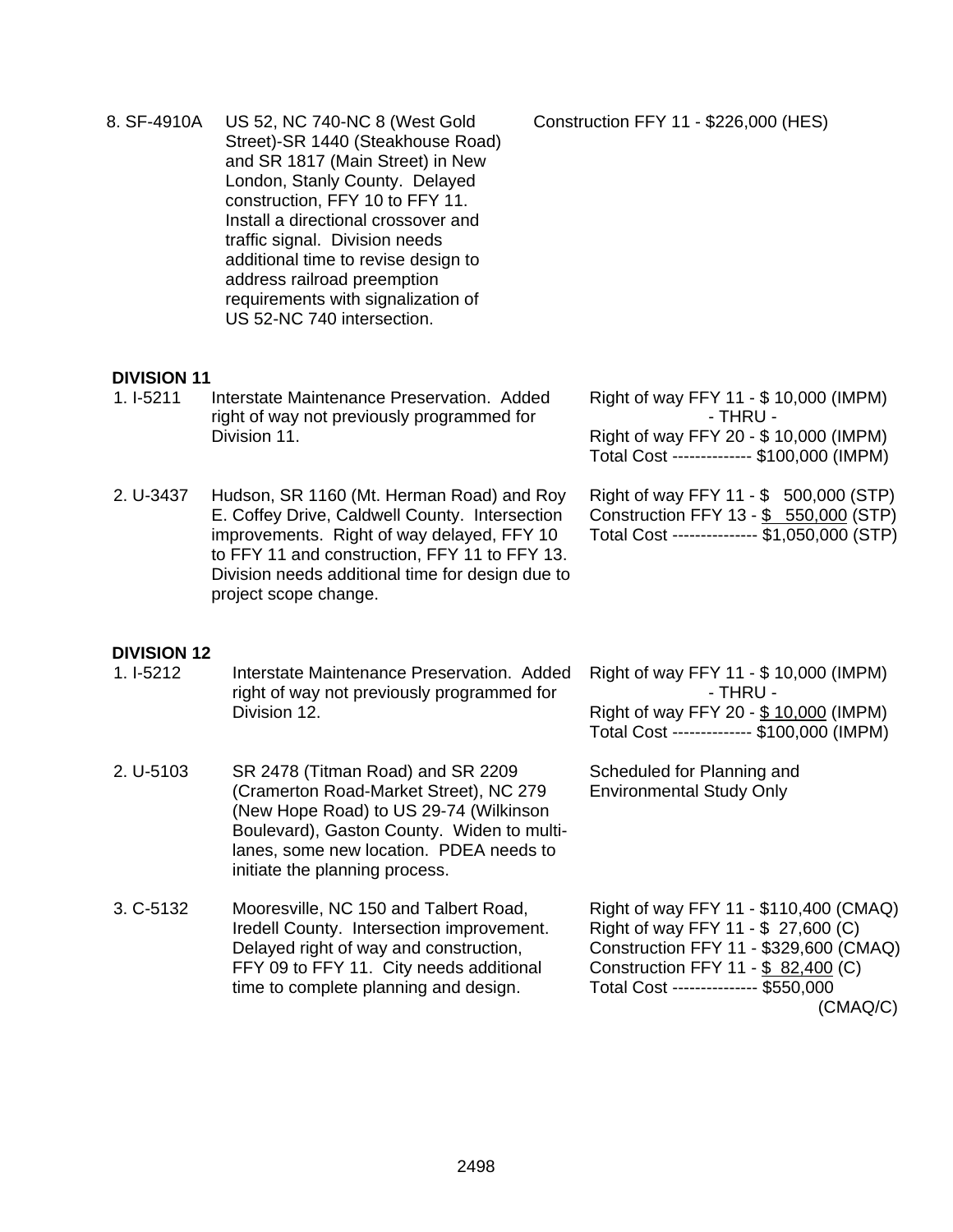#### **DIVISION 13**

| 1. I-5213                           | Interstate Maintenance Preservation. Added<br>right of way not previously programmed for<br>Division 13.                                                                                                                   | Right of way FFY 11 - \$ 10,000 (IMPM)<br>- THRU -<br>Right of way FFY 20 - \$10,000 (IMPM)<br>Total Cost ------------- \$100,000 (IMPM) |  |
|-------------------------------------|----------------------------------------------------------------------------------------------------------------------------------------------------------------------------------------------------------------------------|------------------------------------------------------------------------------------------------------------------------------------------|--|
| 2. A-0010AA<br>A-0010AB<br>A-0010AC | I-26 (US 19-23), North of I-240 in Asheville<br>to south of SR 2148, Buncombe County.<br>Multi-lane freeway. PDEA needs to initiate<br>the planning process.                                                               | Scheduled for Planning and<br><b>Environmental Study Only</b>                                                                            |  |
| 3. R-5002A                          | US 221-NC 226, Woodlawn to Spruce Pine,<br>McDowell and Mitchell Counties. Upgrade<br>facility to improve safety. Construction<br>delayed, FFY 10 to FFY 11. Division needs<br>additional time to acquire right of way.    | Construction FFY 11 - \$250,000 (HP)                                                                                                     |  |
| <b>DIVISION 14</b>                  |                                                                                                                                                                                                                            |                                                                                                                                          |  |
| 1. I-5214                           | Interstate Maintenance Preservation. Added<br>right of way not previously programmed for<br>Division 14.                                                                                                                   | Right of way FFY 11 - \$ 10,000 (IMPM)<br>- THRU -                                                                                       |  |
|                                     |                                                                                                                                                                                                                            | Right of way FFY 20 - \$10,000 (IMPM)<br>Total Cost ------------- \$100,000 (IMPM)                                                       |  |
| 2. R-5207                           | SR 1006 (Howard Gap Road), SR 1539<br>(Jackson Road) to US 64, Henderson County.<br>Upgrade roadway.                                                                                                                       | Changed funding from Federal to State                                                                                                    |  |
| 3. B-3187                           | SR 1112, Haywood County. Replace Bridge<br>No. 79 over West Fork Pigeon River. Delayed<br>construction, FFY 10 to FFY 11 in an effort to<br>balance projects against traditional revenue<br>cash availability.             | Construction FFY 11 - \$1,850,000 (NFA)                                                                                                  |  |
| 4. B-4123                           | SR 1123, Graham County. Replace Bridge<br>No. 117 over West Buffalo Creek. Delayed<br>construction, FFY 10 to FFY 11 in an effort to<br>balance projects against traditional revenue<br>cash availability.                 | Construction FFY 11 - \$575,000 (NFA)                                                                                                    |  |
| 5. B-4160                           | SR 1002, Jackson County. Replace Deck on<br>Bridge No. 82 over Tuckasegee River using<br>Hydro-demolition and Latex Modified Concrete.<br>Division accelerated construction, SFY 12 to<br>SFY 11 due to condition of deck. | Construction SFY 11 - \$2,000,000 (S)                                                                                                    |  |
| 6. B-4163                           | SR 1437, Jackson County. Replace Bridge<br>No. 123 over Scott Creek. Construction<br>delayed, FFY 10 to FFY 11 in an effort to<br>balance projects against traditional revenue<br>cash availability.                       | Construction FFY 11 - \$1,700,000 (NFA)                                                                                                  |  |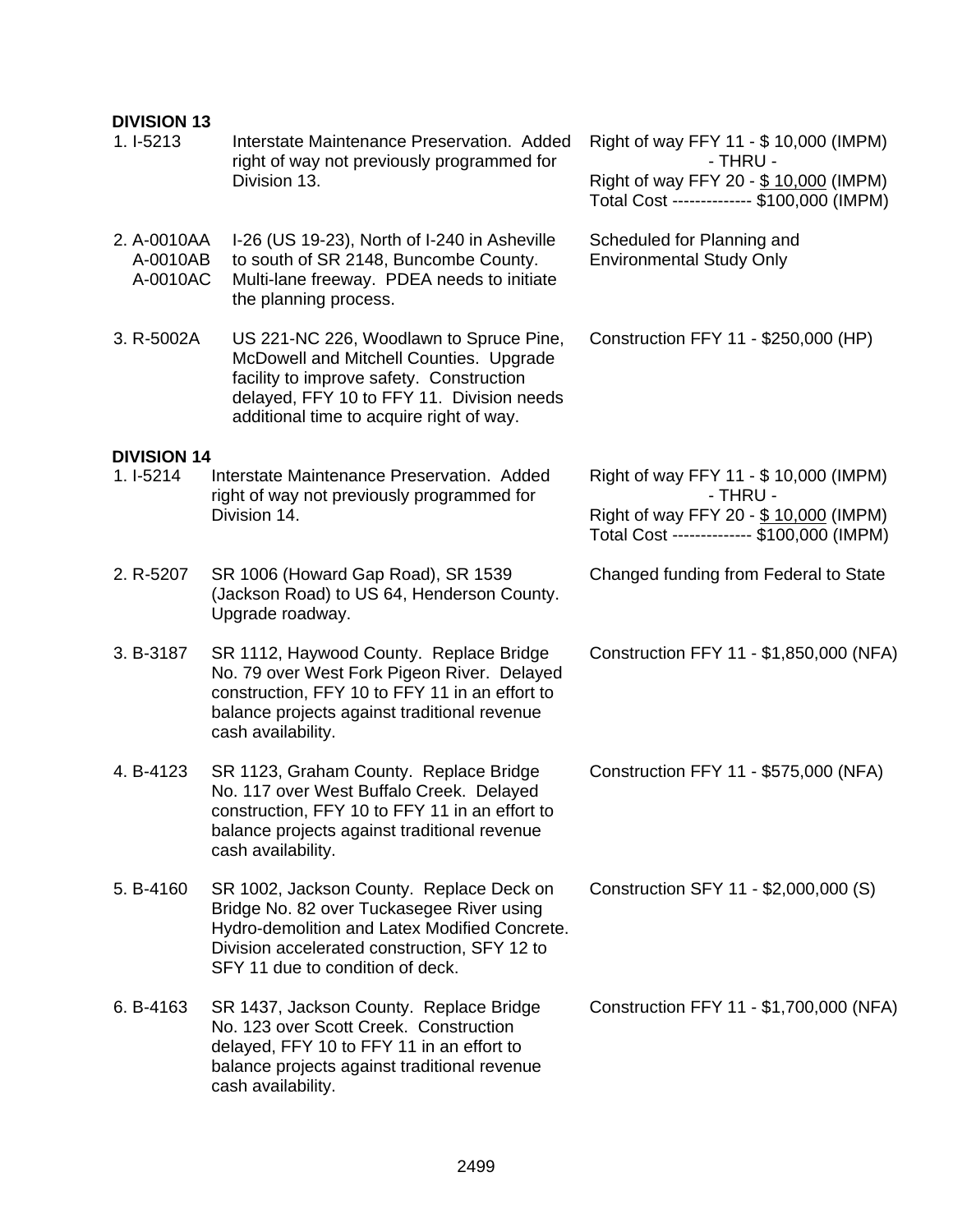#### **STIP DELETION**

| DIVISION 13 | SR 2215, Rutherford County. Replace Bridge                       | Deleted, Structure to be replaced as part                           |
|-------------|------------------------------------------------------------------|---------------------------------------------------------------------|
| 1. B-4634   | No. 144 over Floyds Creek.                                       | of Design/Build project BD-5113C                                    |
| 2. B-4717   | SR 1258, Burke County. Replace Bridge<br>No. 58 over Rose Creek. | Deleted, Division will rehabilitate<br>structure using state forces |

#### **Approval – Municipal and Special Agreements**

A motion was made by Board Member Burns, which was seconded by Board Member

Tulloss, to approve the following agreements:

SUMMARY: There are a total of 21 Agreements for approval by the Board of Transportation.

Division 1

**DIVISION 13** 

Town of Windsor Bertie County B-4434 33700.3.1

Bridge No. 14 over Cashie River on US 17/NC 208 in Windsor. At the request of the Municipality, the Department shall include provisions in the construction contract for the contractor to perform certain betterment utility work. The Municipality shall reimburse the Department the entire cost of said betterment utility work. Estimated cost to the Municipality is \$18,615.

This project consists of the replacement of

Division 4

Town of Pikeville Wayne County Z-5104B

This project consists of the installation of crossing signs at the intersection of Vail Street and the CSX Transportation tracks (Crossing No. 628 563R). The Department shall prepare the plans and oversee the installation of devices. The Railroad shall install the devices. The Municipality shall be responsible for all improvements to and repair of the street approaches and the Department shall reimburse the Municipality 100% of the approved allowable costs. The Municipality shall be responsible for 10% of the project cost, 100% of costs not reimbursed by FHWA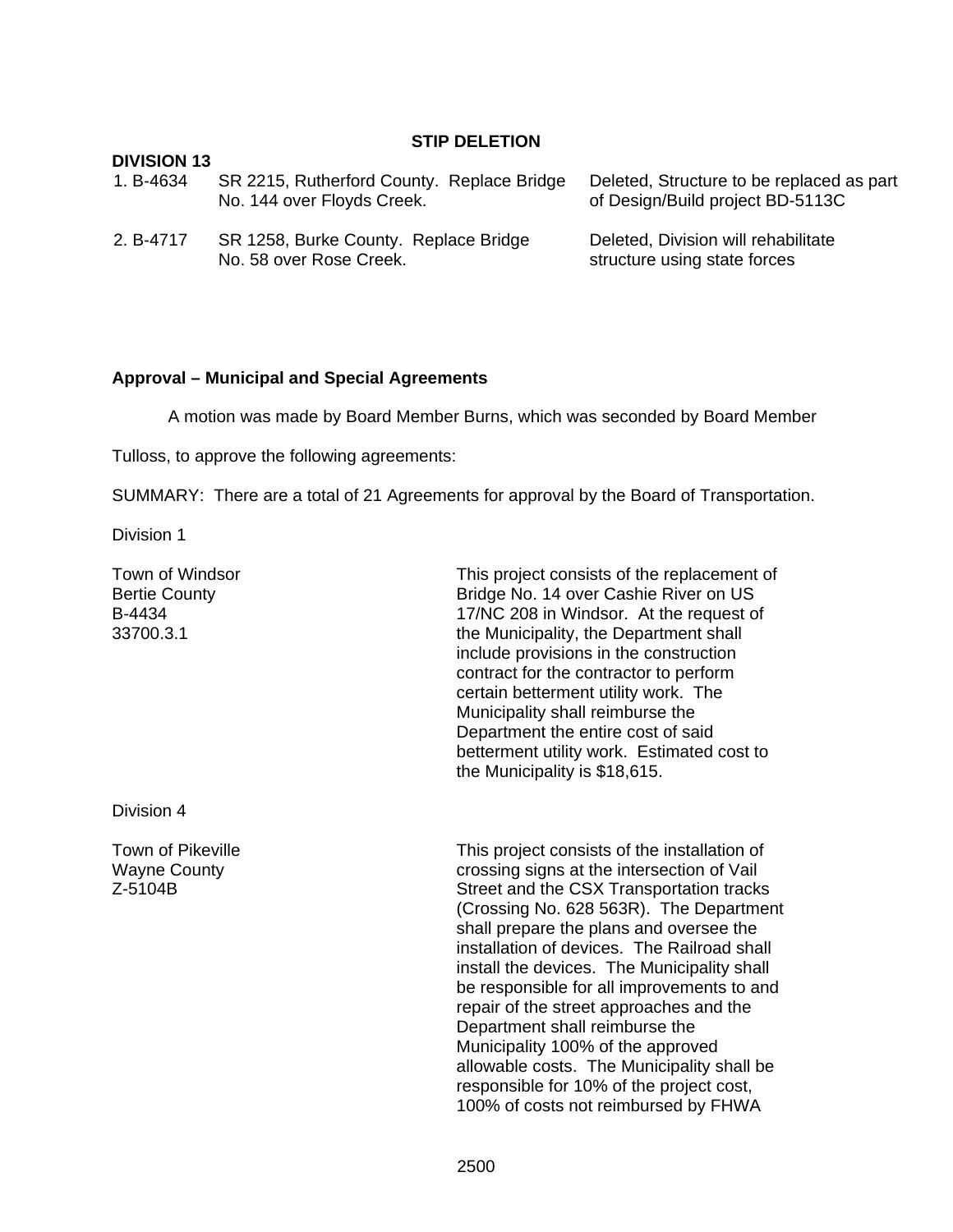Town of Pikeville Wayne County Z-5204C

Town of Middlesex Nash County Z-5204D

and assume responsibility for 50% of the operating railroad's cost of maintenance. Estimated cost of the project is \$5,000.

This project consists of the installation of crossing signs at the intersection of Smith Street and the CSX Transportation tracks (Crossing No. 628 560V). The Department shall prepare the plans and oversee the installation of devices. The Railroad shall install the devices. The Municipality shall be responsible for all improvements to and repair of the street approaches and the Department will reimburse the Municipality 100% of the approved allowable costs. The Municipality shall be responsible for 10% of the project cost, 100% of costs not reimbursed by FHWA and assume responsibility for 50% of the operating railroad's cost of maintenance. Estimated cost of the project is \$5,000.

This project consists of the installation of automatic warning devices at the intersection of Old Possum Road and Carolina Coastal Railroad tracks (Crossing No. 465 642Y). The Department shall prepare the plans and oversee the installation of devices. The Railroad shall install the devices. The Municipality shall be responsible for all improvements to and repair of the street approaches and the Department will reimburse the Municipality 100% of the approved allowable costs. The Municipality shall be responsible for 10% of the project cost, 100% of costs not reimbursed by FHWA and assume responsibility for 50% of the operating railroad's cost of maintenance. Estimated cost of the project is \$159,000.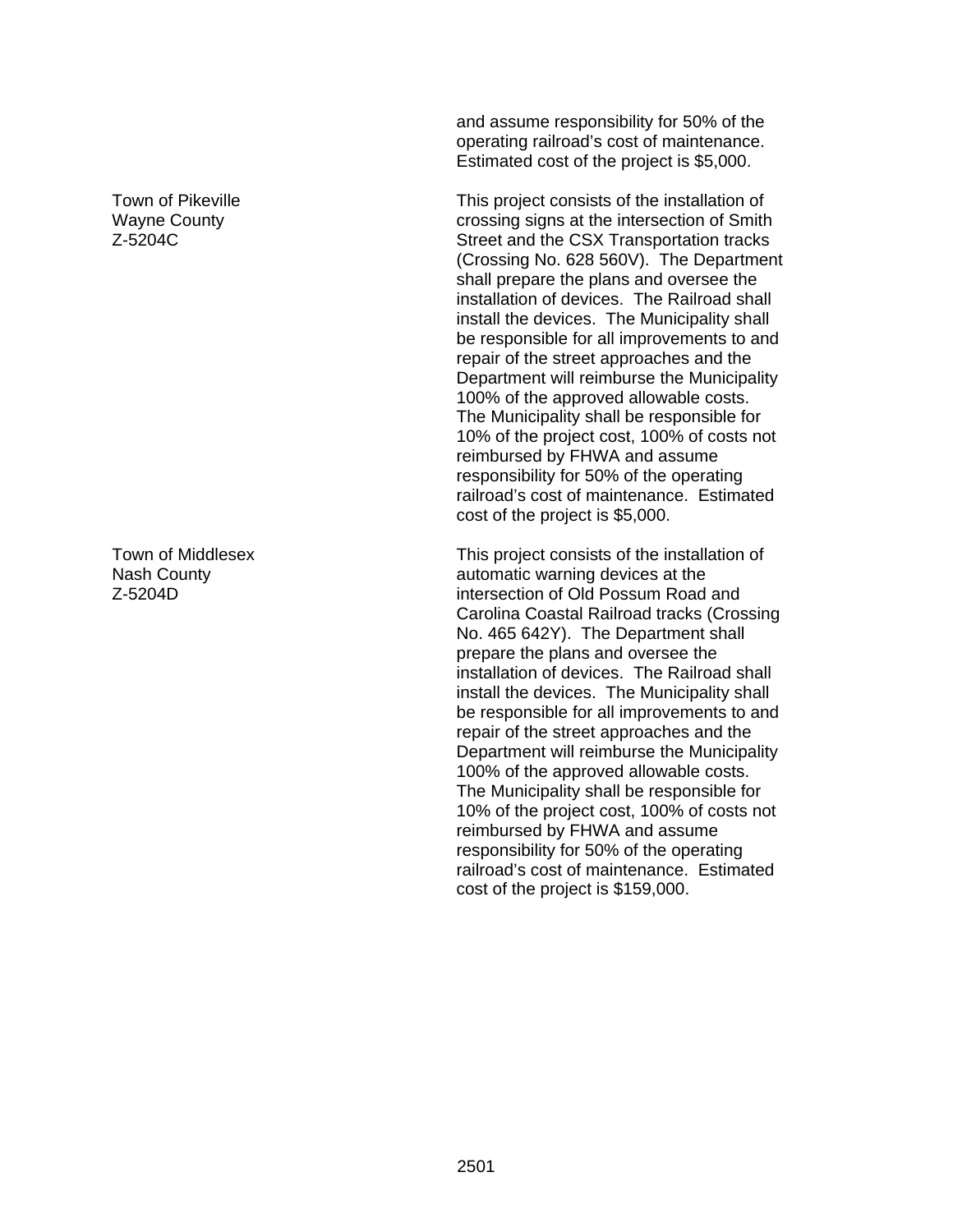Town of Clayton Johnston County EL-5100 OA 41821.3.29

Division 5

Town of Fuquay-Varina Wake County EL-5100 HD 41821.1.30 41821.2.30 41821.3.30

Division 5 and 6

City of Raleigh Wake and Harnett Counties M-0437 46285.1

This project consists of installing approximately 5032 feet of new sidewalk in established residential neighborhood along Smith, E. Horne, John and Compton Streets in Johnston County. The Department shall allocate an amount not to exceed 80% (\$78,000) from the STP-DA funds allocation. The Municipality will be responsible for providing the 20% (\$19,500) matching funds for the STP-DA funds authorized and all costs that exceed the total estimated cost.

This project consists of constructing 650 feet of 5-foot wide concrete pedestrian sidewalk from existing sidewalk west of downtown Fuquay to existing sidewalk at Bridge Street intersection (SR 1179) in Fuquay-Varina. The Department shall allocate an amount not to exceed 80% (\$78,000) from the STP-DA funds allocation. The Municipality will be responsible for providing the 20% (\$19,500) matching funds for the STP-DA funds authorized and all costs that exceed the total estimated cost.

This Agreement covers the need to conduct a transportation corridor planning study of Southwest Wake and Northwest Harnett Counties. The Department shall reimburse the Municipality up to the maximum federal award amount of \$200,000. The Municipality is responsible for all costs that exceed the federal award of \$200,000.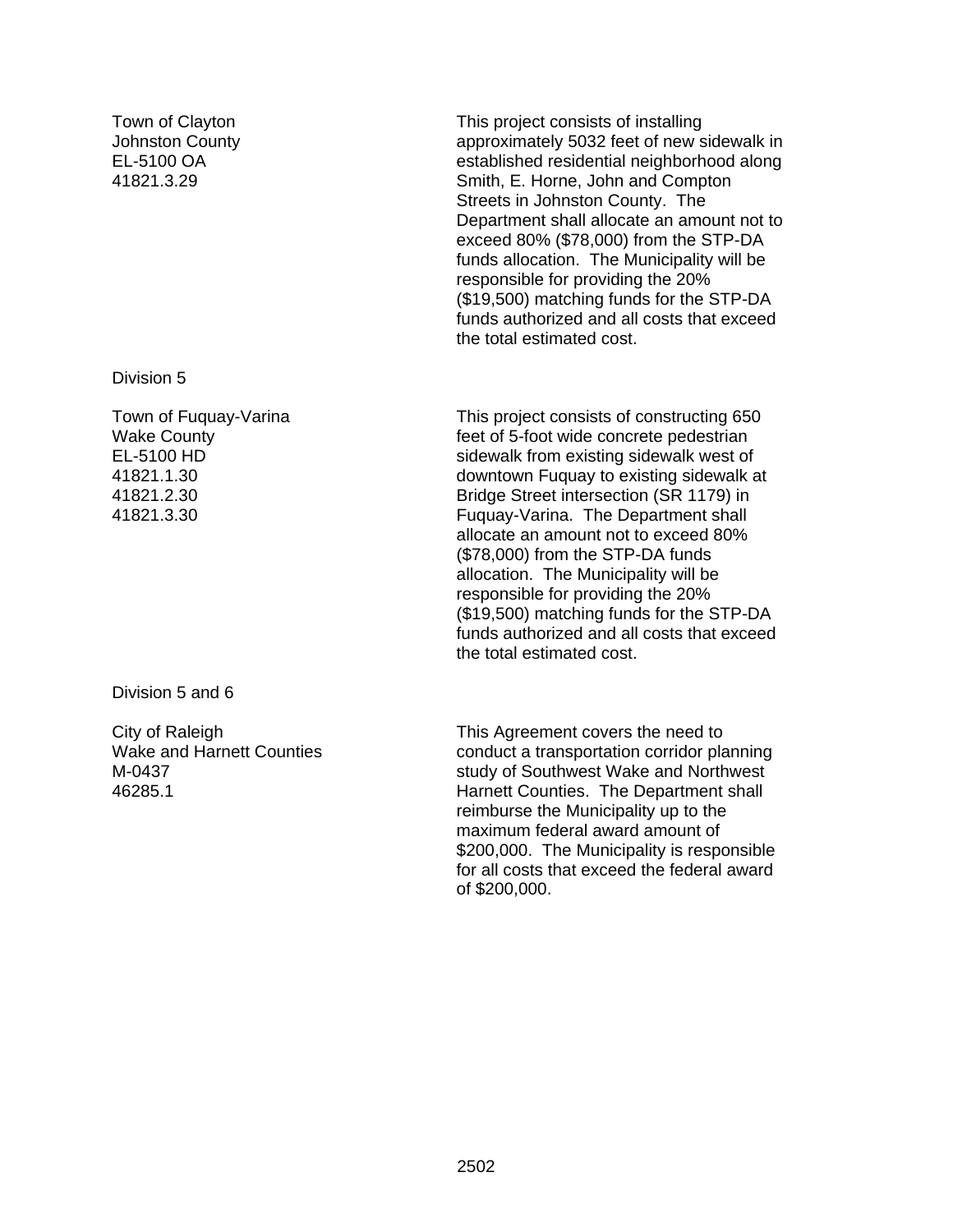Harnett County EL-5100 NA 41821.3.28

Harnett County EL-5100 NB 41821.1.28

Division 8

Town of Siler City Chatham County Z-5208E

This project consists of the construction of the Alice Powell Trail in Harnett County. The County is responsible for all phases of the project. The Department shall allocate an amount not to exceed 80% (\$53,050) from the STP-DA funds allocation. The County will be responsible for providing the 20% (\$13,263) matching funds for the STP-DA funds authorized and all costs that exceed the total estimated cost.

This project consists of the Northwestern Harnett Bike/Pedestrian Transportation Plan. The County is responsible for all phases of the project. The Department shall allocate an amount not to exceed 80% (\$24,950) from the STP-DA funds allocation. The County will be responsible for providing the 20% (\$6,237) matching funds for the STP-DA funds authorized and all costs that exceed the total estimated cost.

This project consists of the installation of automatic warning devices at the intersection of W. Dolphin Street and Norfolk Southern tracks (Crossing No. 721 002E). The Department shall prepare the plans and oversee the installation of devices. The Railroad shall install the devices. The Municipality shall be responsible for all improvements to and repair of the street approaches and the Department will reimburse the Municipality 100% of the approved allowable costs. The Municipality shall be responsible for 10% of the project cost, 100% of costs not reimbursed by FHWA and assume responsibility for 50% of the operating railroad's cost of maintenance. Estimated cost of the project is \$185,000.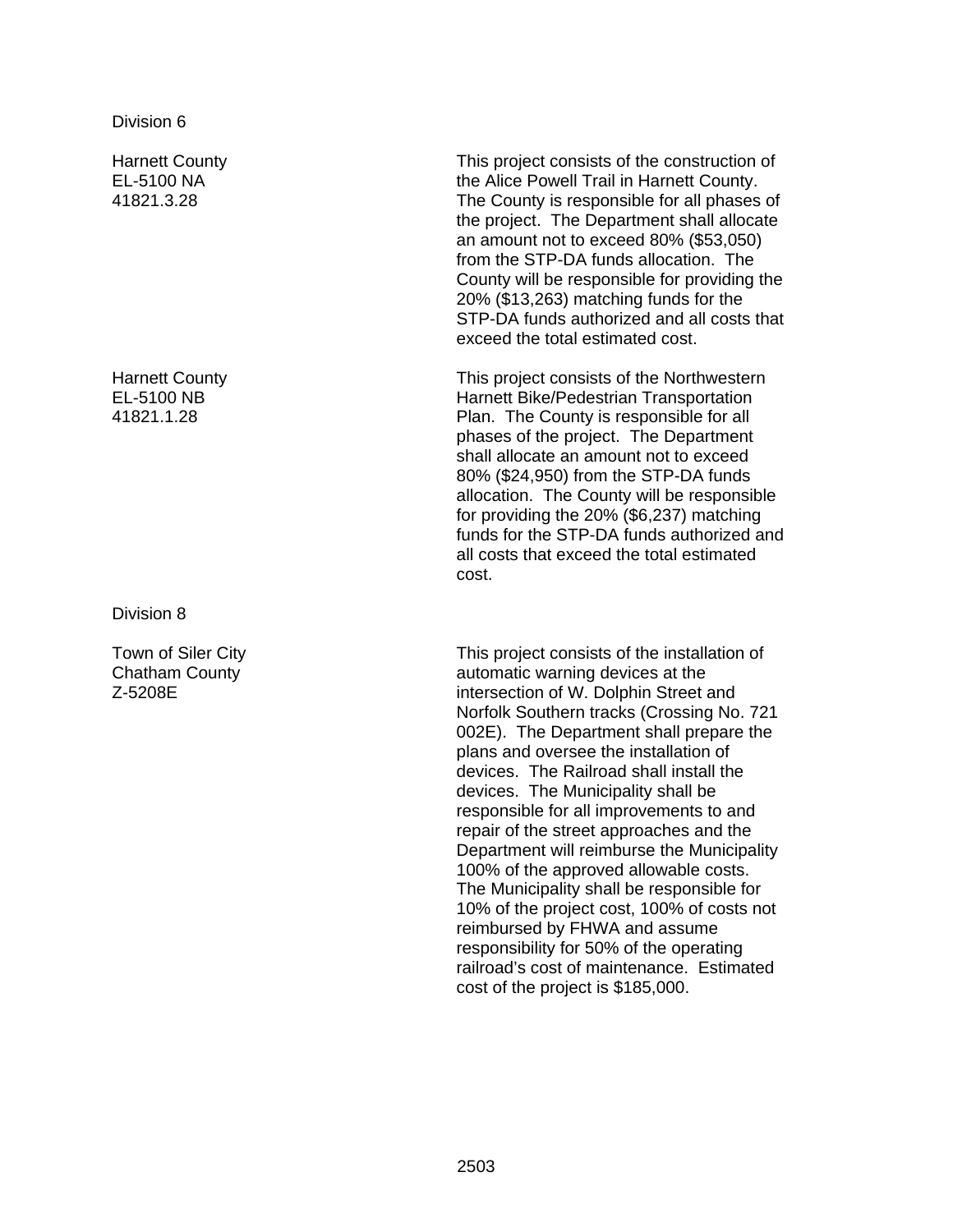Town of Siler City Chatham County Z-5208F

Division 9

City of King Stokes County Z-5109F

City of Winston-Salem Forsyth County C-5142 B 45145.1.1 45145.3.2

This project consists of the installation of automatic warning devices at the intersection of W. Elk Street and Norfolk Southern tracks (Crossing No. 721 003L). The Department shall prepare the plans and oversee the installation of devices. The Railroad shall install the devices. The Municipality shall be responsible for all improvements to and repair of the street approaches and the Department will reimburse the Municipality 100% of the approved allowable costs. The Municipality shall be responsible for 10% of the project cost, 100% of costs not reimbursed by FHWA and assume responsibility for 50% of the operating railroad's cost of maintenance. Estimated cost of the project is \$185,000.

This project consists of the installation of automatic warning devices at the intersection of King Elementary School Drive and the Yadkin Valley Railroad tracks (Crossing No. 721 947C). The Department shall prepare the plans and oversee the installation of devices. The Railroad shall install the devices. The Municipality shall be responsible for all improvements to and repair of the street approaches and the Department will reimburse the Municipality 100% of the approved allowable costs. The Municipality shall be responsible for 10% of the project cost, 100% of costs not reimbursed by FHWA and assume responsibility for 50% of the operating railroad's cost of maintenance. Estimated cost of the project is \$158,000.

This Supplemental Agreement is to allow the Municipality to utilize Fast Track funding, which allows the obligation of 100% federal CMAQ funds. The agreement will enable the reimbursement of 100% of eligible costs up to \$2,437,500, when certain requirements are met. The Municipality will be responsible for all costs that exceed the federal funding amount.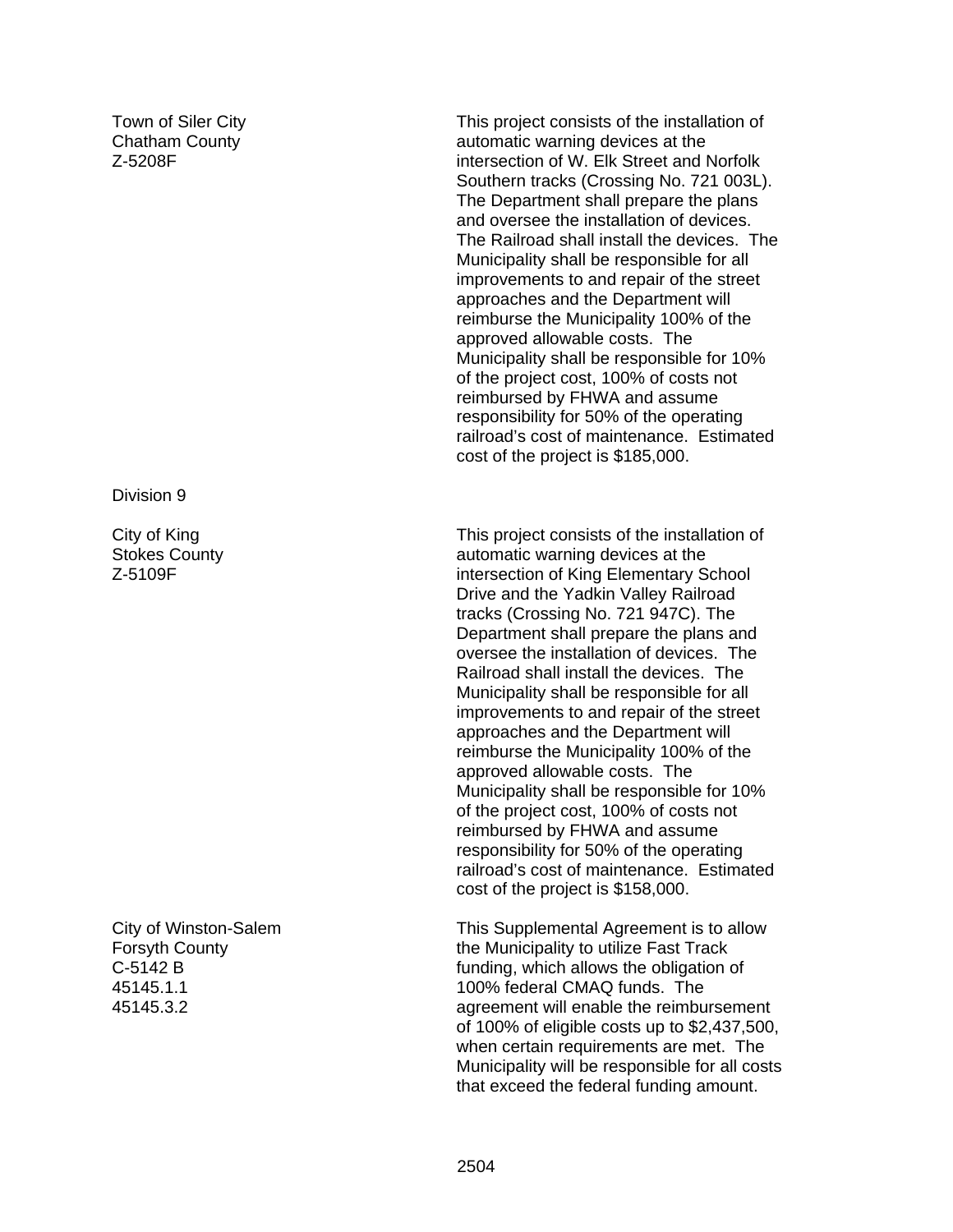City of Winston-Salem Forsyth County U-4742 JF 39746.2.17 39746.3.17

Town of Bermuda Run Davie County U-4742 MA 39746.1.16 39746.3.16

Catawba College Center for the **Environment** Rowan County C-4911 44011.3.1

Division 10

City of Albemarle Stanly County E-4129 B 34005.2.ST1

This project consists of the construction of a right turn lane, curbing, and sidewalk along Peace Haven Road at the intersection of Polo Road in Winston-Salem. The Municipality is responsible for all phases of the project. The Department shall allocate an amount not to exceed 80% (\$120,000) from the STP-DA funds allocation. The Municipality will be responsible for providing the 20% (\$30,000) matching funds for the STP-DA funds authorized and all costs that exceed the total estimated cost.

This project consists of the installation of a turn lane on US 158 east, turning onto NC 801 north towards I-40 and lengthen the turn lanes in Bermuda Run. The Municipality is responsible for all phases of the project. The Department shall allocate an amount not to exceed 80% (\$408,000) from the STP-DA funds allocation. The Municipality will be responsible for providing the 20% (\$102,000) matching funds for the STP-DA funds authorized and all costs that exceed the total estimated cost.

This Supplemental Agreement is to allow the Agency to utilize Fast Track funding, which, upon fulfilling certain requirements, allows the obligation of 100% federal CMAQ funds for through FFY 2011. The agreement will enable the reimbursement of 100% of eligible costs up to and not to exceed \$611,986. The Agency will be responsible for all costs that exceed the federal funding amount.

This project consists of the construction of a ten (10) foot wide greenway along the municipally-owned abandoned rail corridor beginning at Salisbury Avenue and ending at the City's property line and tying into sidewalks at Depot Street and the bicycle path at US 52 in Albemarle. This Supplemental Agreement is to amend the funding by an additional \$56,777 in ARRA funds (\$281,777 in lieu of \$225,000.)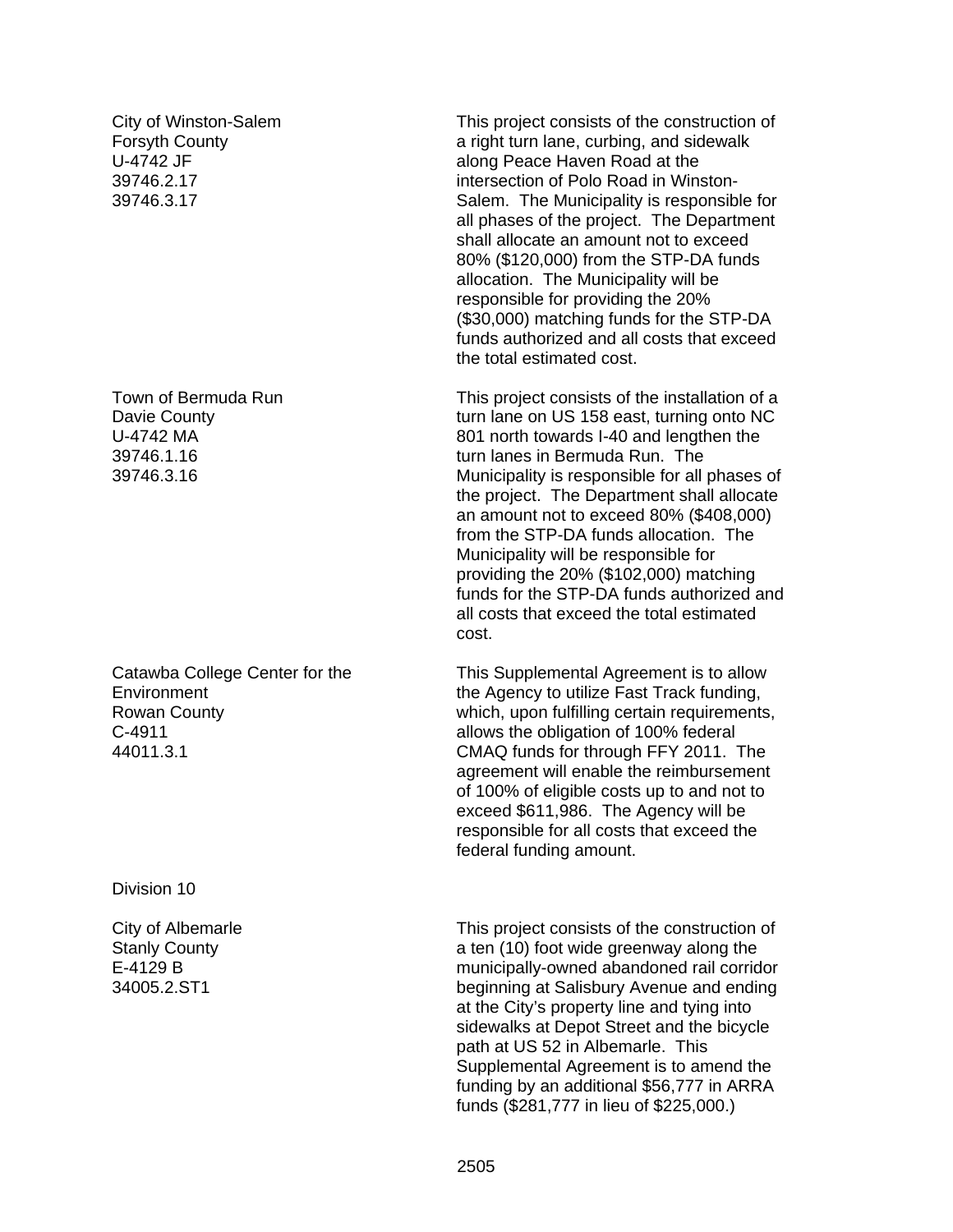Town of Cramerton Gaston County EB-5016 41132.3.1

Town of Mooresville Iredell County C-5153 45311.3.1

This project consists of the construction of South Fork River Greenway from the Cramerton Fire Station near Eighth Street and at Ninth Street across the river and Goat Island to Greenwood Place in Cramerton. The Municipality shall prepare the environmental and/or planning document, project plans, specifications, relocate and adjust any utilities in conflict with the project and acquire any needed right of way. The Department shall advertise, award and construct the project. The Department shall allocate an amount not to exceed 40% (\$550,000) from the STP-EB funds allocation. The Municipality shall be responsible for 60% (\$813,506.10) matching funds for the STP-EB funds and all costs that exceed the total estimated cost. This Agreement supersedes and amends said Agreement executed on August 7, 2008.

This Supplemental Agreement is to allow the Municipality to utilize Fast Track funding, which allows the obligation of 100% federal CMAQ funds. The agreement will enable the reimbursement of 100% of eligible costs up to \$798,991 when certain requirements are met. The Municipality will be responsible for all costs that exceed the federal funding amount.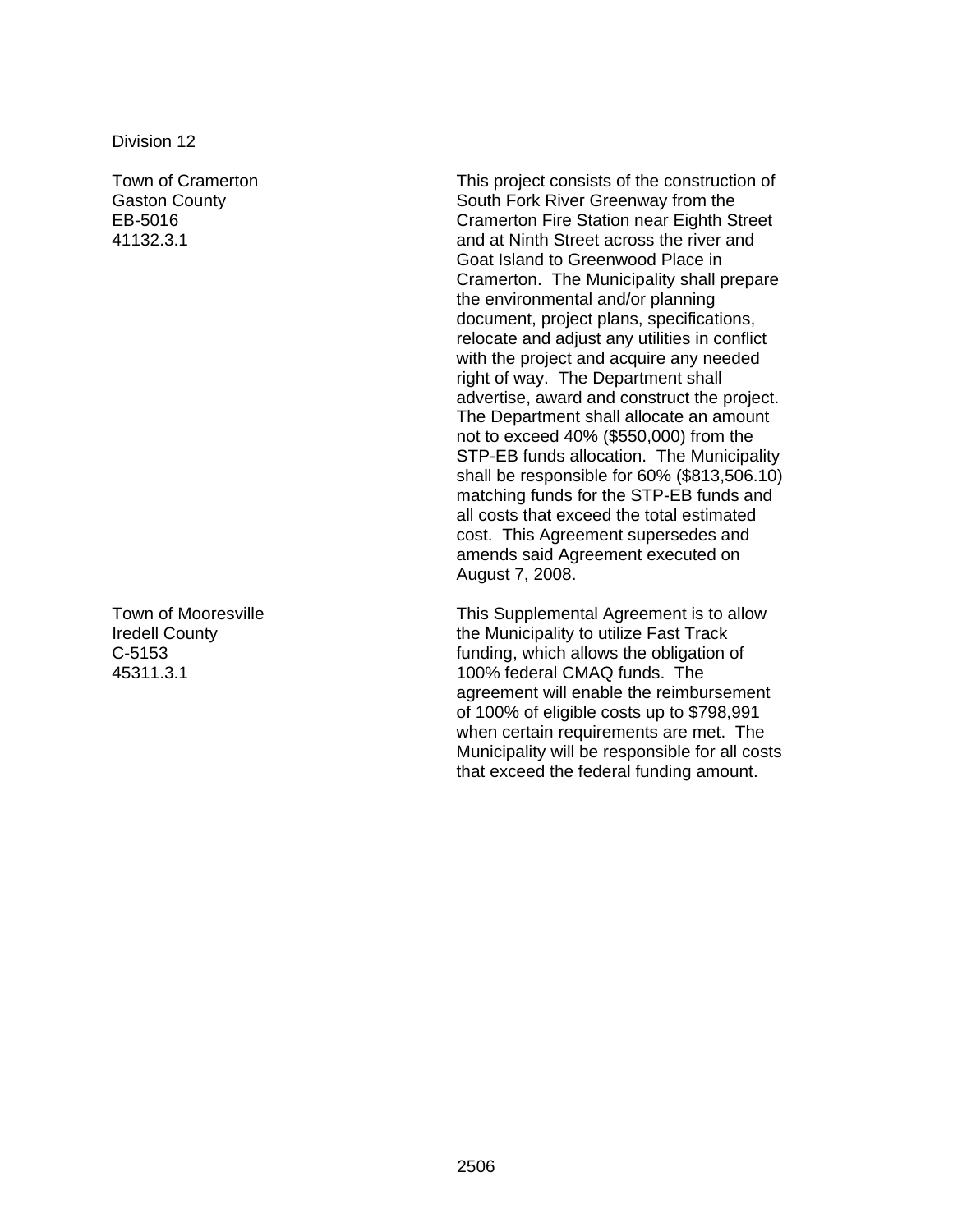City of Morganton Burke County U-2550 B 34831.3.4 This project consists of improvements from NC 18 (Sterling Street) and I-40 Interchange in Morganton. The Department shall prepare the environmental and/or planning document, project plans and specifications, construct the project, and acquire any needed right of way. The Municipality shall relocate and adjust any municipally-owned utilities and any utilities under franchise. At the request of the Municipality, the Department shall include in its construction contract the construction of sidewalks and additional betterments on/or along both sides of NC 18 (Sterling Street). The Municipality shall reimburse the Department for the sidewalks and additional betterments. Estimated cost to the Municipality is \$216,853.

Division 14

City of Brevard Transylvania County ER-2971 N 3614.3.23

This project consists of constructing sixteen 916) handicap ramps on the Gallimore Road Multi-use path in Brevard. The Municipality shall be responsible for all phases of the project. The Department shall participate in the actual construction and engineering costs of the project in an amount not to exceed \$30,000.

SUMMARY: There are a total of 26 Agreements for informational purposes only.

Division 1

The Elizabethan Gardens, Inc. Dare County 42448

This project consists of upgrading pedestrian walkways at The Elizabethan Gardens. This Supplemental Agreement is to extend the project completion date to May 31, 2011 in lieu of November 15, 2010.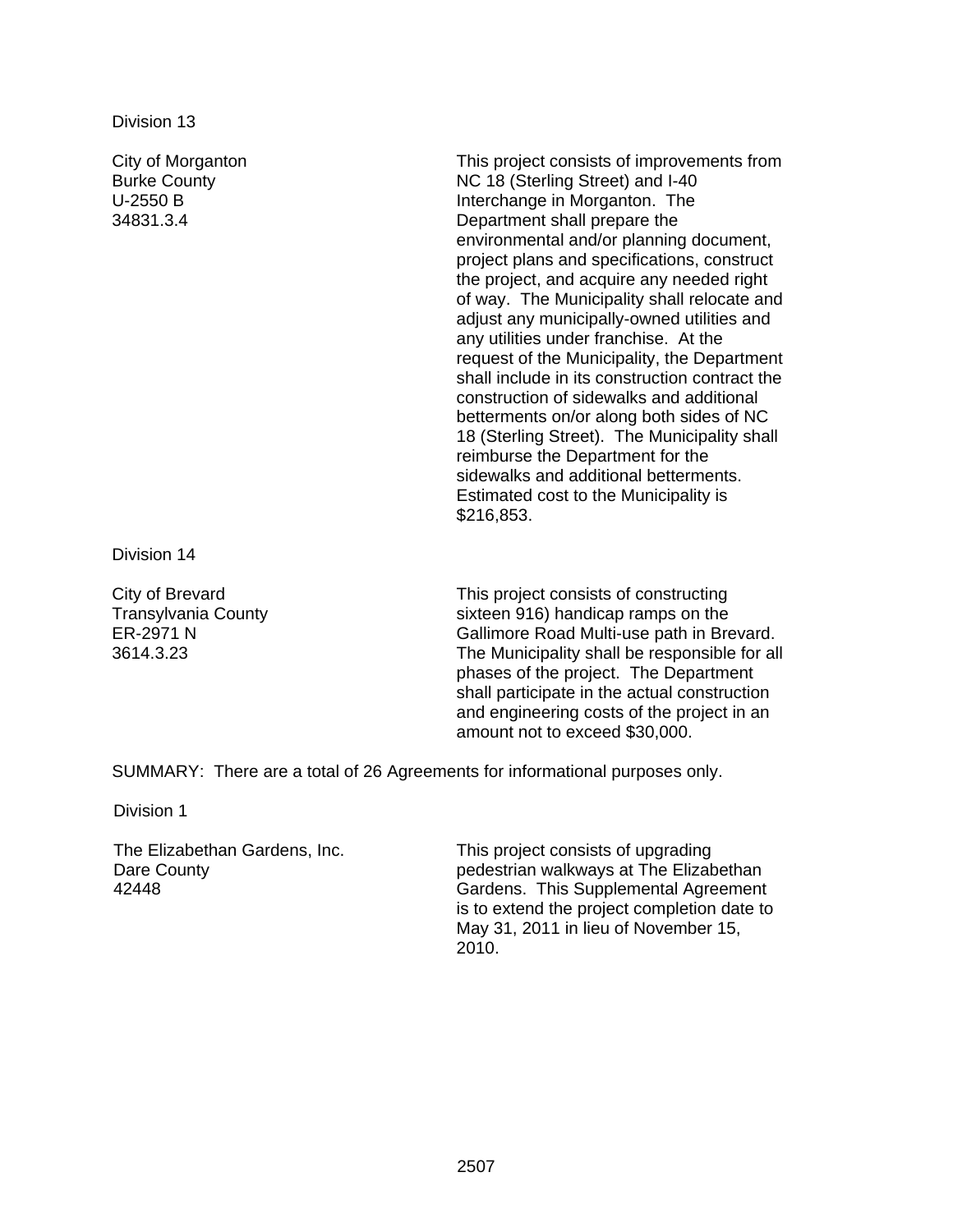Outer Banks Sporting Events Dare County 36249.3026

This project consists of providing traffic control devices necessary to detour the traveling public and/or vehicular traffic for the Outer Banks Marathon. The Department shall provide the personnel, materials, equipment and labor to detour/close portions of US 158 and US 64 for the purpose of the race. The Outer Banks Sporting Events shall reimburse the Department one hundred percent (100%) of the actual cost, including administrative costs, of the work performed by the Department and associated with said closure. Estimated cost to the Outer Banks Sporting Events is \$14,000.

#### Division 2

Sanderson Farms, Inc. Lenoir County 36249.3030

This project consists of installing a temporary traffic signal on US 70 at the intersection with SR 2003 (Industrial Drive) and the Developer's access driveway. The Department shall prepare the environmental and/or planning document, plans and specifications and shall construct and administer the project. The Developer shall relocate and adjust all utilities and acquire any needed right of way. The Developer shall reimburse the Department 100% of the actual cost of the work performed by the Department. Estimated cost to the Developer is \$60,000.

Division 3

City of Wilmington New Hanover County EB-5118 CA 45051.3.ST3

This project consists of constructing Phase III of the Cross City Trail in Wilmington. This Supplemental Agreement is to extend the project completion date to September 30, 2011 in lieu of April 30, 2011.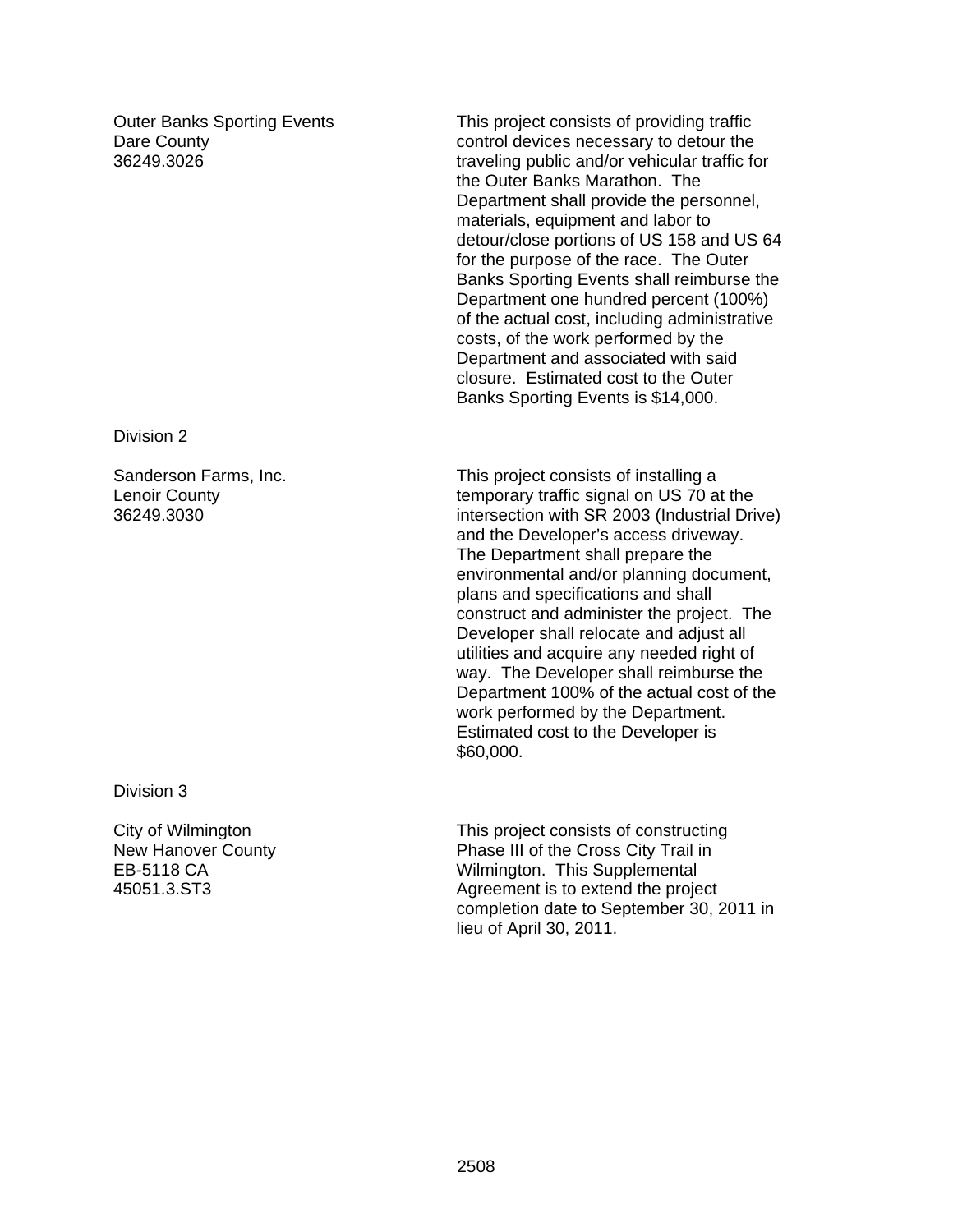Williamsburg Plantation Apartments, LLC Onslow County 43087

This project consists of installing a new traffic signal at the intersection of SR 1308 (Gum Branch Road) and Williamsburg Parkway in Onslow County. The Department shall be responsible for all phases of the project. The Developer shall reimburse the Department \$106,160 for work performed by the Department. Estimated total cost of project is \$212,320.

This Supplemental Agreement is to amend the scope of the project. This project consists of constructing Phase 1B of the Smithfield Crossing Project which shall consist of widening SR 2398 (Industrial Park Drive) from Venture Drive to US 70 Business in Johnston County.

Division 5

Division 4

59014

Town of Smithfield Johnston County

Bremner Duke Holly Springs Development, LLC Wake County 36249.3059

Town of Apex Wake County SR-5001 B SR-5000 B 40922.1.3 40924.3.3

This project consists of installing a traffic signal upgrade at the intersection of NC 55 Bypass and SR 1115 (Avent Ferry Road) in Holly Springs. The Developer shall be responsible for all phases of the project including 100% of the actual costs of said work. Estimated reimbursement to the Department for review and inspection is \$5,000.

This project consists of constructing a greenway connection from Olive Chapel Elementary School through Kelly Road Park to the Beaver Creek Greenway; reconstruction of sidewalk along Kelly Road; crosswalk improvements at Kelly Road and Olive Chapel Road; and installation of raised crosswalks on school driveways. This Supplemental Agreement is to extend the project completion date to May 31, 2011 in lieu of January 1, 2011.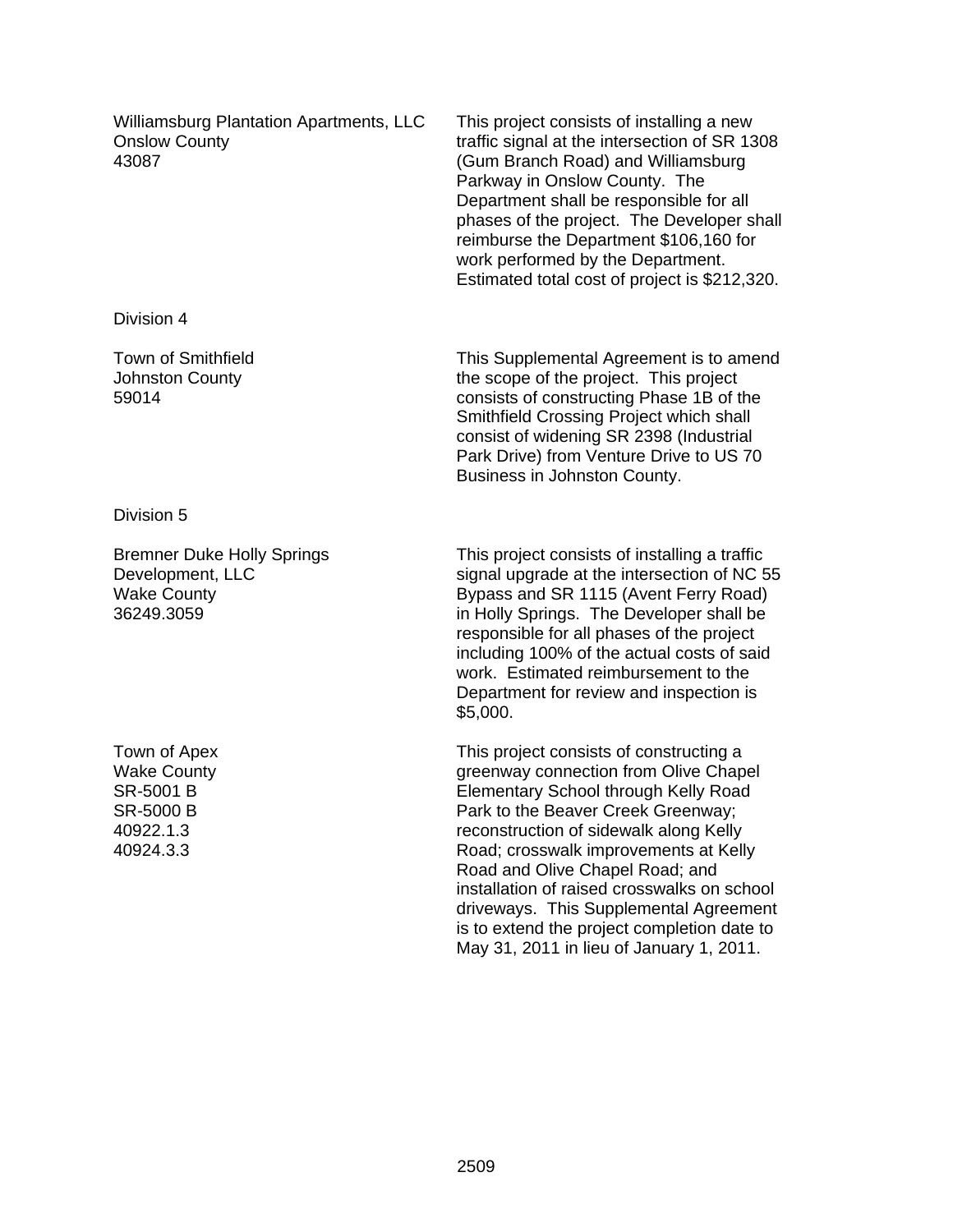Saint Augustine's College Wake County 36109

**Sheetz** Vance County 36249.3027

HT Forestville, LLC R-2814 A Wake County

Division 6

Raeford Crossing, LLC Cumberland County 36249.3024

This Agreement consists of the Right of Way Program that offers a combination of courses that develops students' expertise in and understanding of acquisition of real estate and Right of Way with NCDOT. The Right of Way Program will provide its students and current NCDOT employees with training and on-the-job experience of the highest professional caliber; planned career development; and diversified experience in the transportation industry. The Department shall allocate an amount of \$510,373 from the SAFETEA-LU funds allocation. The College will be responsible for \$269,381 matching funds for the SAFETEA-LU funds authorized and all costs that exceed the total estimated cost.

This project consists of traffic signal revisions at Ruin Creek and Maria Parham Hospital in Vance County. The Developer shall be responsible for all phases of the project including 100% of the actual costs of said work. Estimated reimbursement to the Department for review and inspection is \$5,000.

The project consists of the widening of US 401/Louisburg Road and Forestville Road in Wake County. This agreement is part of a right of way acquisition settlement by the department's Attorney General's Office. As part of the settlement agreement, the department agreed to include certain work in the project's construction contract subject to reimbursement by the property owner in the amount in \$336,594.74.

This project consists of the construction of a U-turn bulb-out at US 401 (Raeford Road) and Strickland Bridge Road in Cumberland County. The Developer shall be responsible for all phases of the project including 100% of the actual costs of said work. Estimated reimbursement to the Department for review and inspection is \$10,000.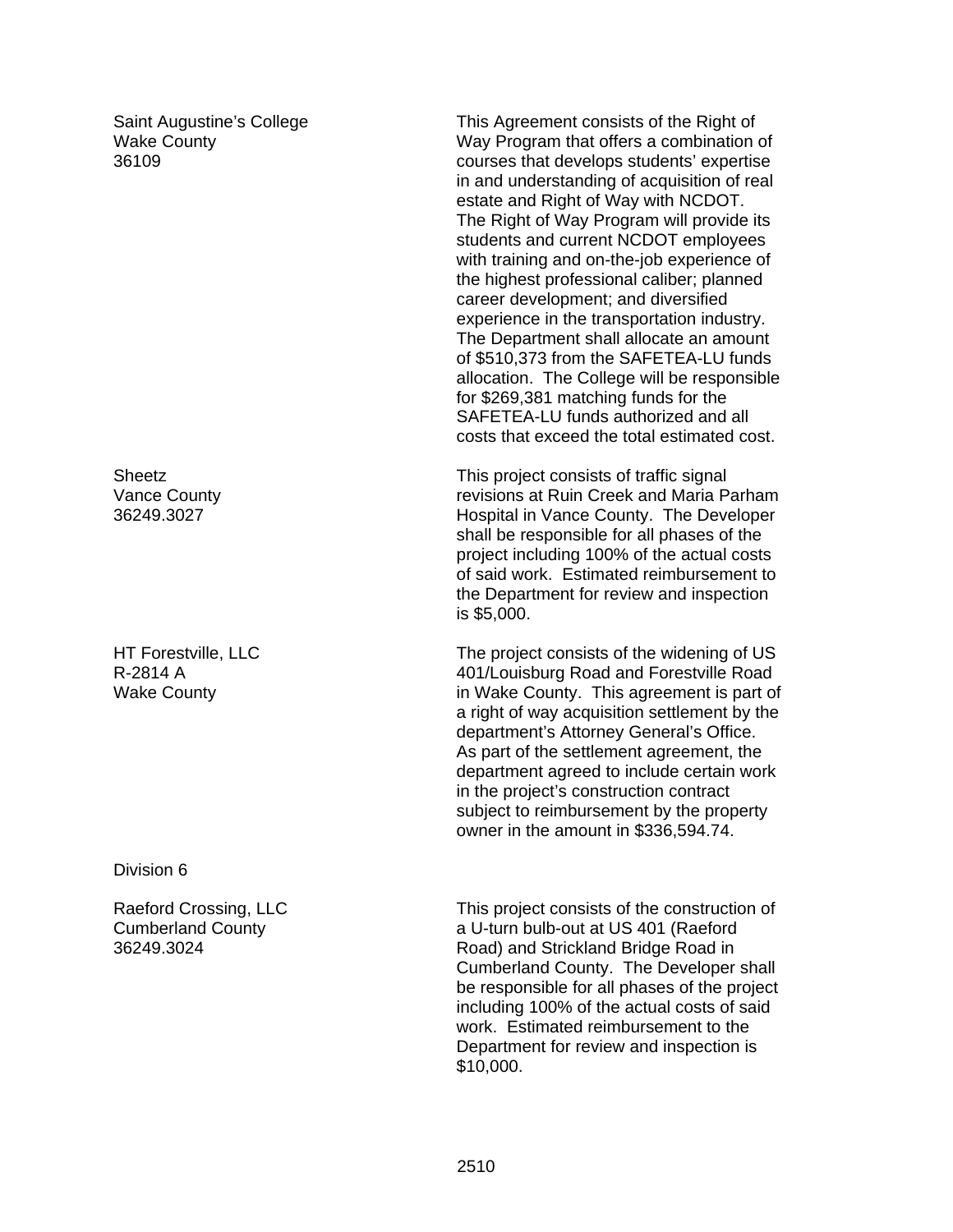Orange County U-4726 GA 36268.3.ST4

Fedex Ground Center Guilford County 36249.3025

City of Greensboro Guilford County 43031

City of Greensboro Guilford County 43090

City of Greensboro Guilford County 43091

This project consists of the construction of the Twin Creeks Park Greenway in Orange County. This Supplemental Agreement is to extend the completion to June 30, 2011 in lieu of January 16, 2010.

This project consists of the installation of a new traffic signal with railroad pre-emption on SR 1008 at Triad Park Drive/Business Park Drive near the Guilford/Forsyth County line. The Developer shall be responsible for all phases of the project including 100% of the actual costs of said work. Estimated reimbursement to the Department for review and inspection is \$5,000.

This project consists of the installation of a traffic signal at the intersection of SR 2182 (Horsepen Creek Road) and Jessup Grove Road in Greensboro. The Municipality shall be responsible for all phases of the project. The Department shall participate in an amount not to exceed \$35,000.

This project consists of the installation of a traffic signal and widening as required for a left turn lane at the intersection of SR 2137 (Old Oak Ridge Road) and Muirfield Drive in Greensboro. The Municipality shall be responsible for all phases of the project. The Department shall participate in an amount not to exceed \$51,000.

This project consists of the installation of a traffic signal at the intersection of SR 2136 (Fleming Road) and SR 2133 (Pleasant Ridge Road) in Greensboro. The Municipality shall be responsible for all phases of the project. The Department shall participate in an amount not to exceed \$50,000.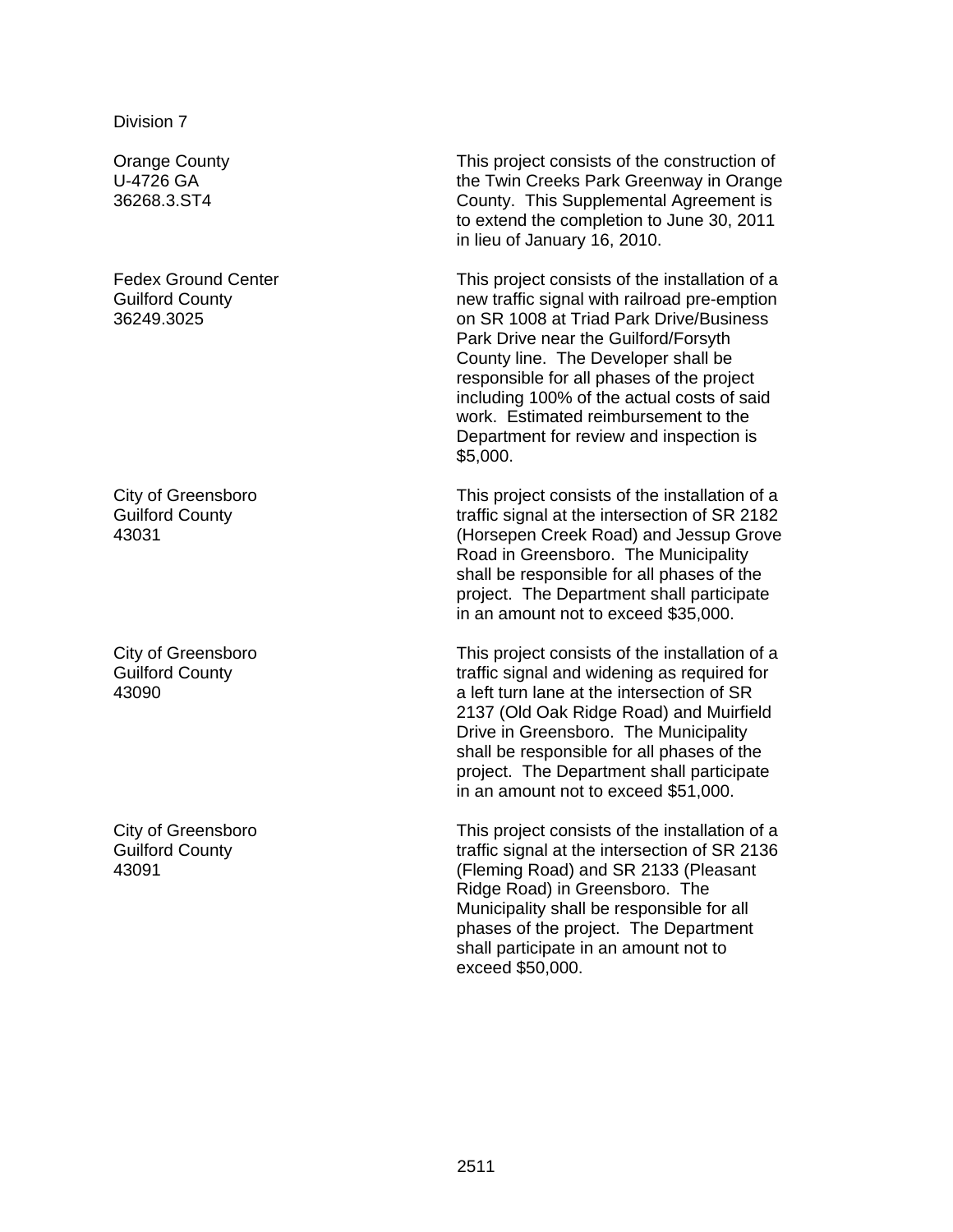City of Albemarle Stokes County 10CR.10841.23 10CR.20841.25 10CR.20841.26

Charlotte-Mecklenburg Utilities Mecklenburg County 38120

Town of Cornelius Mecklenburg County 42971

This project consists of the installation or retrofit of wheelchair ramps at various intersections on Main Street and First Street in Albemarle. The Municipality shall be responsible for all phases of the project. The Department shall participate in the actual construction and engineering costs of the project in an estimated amount of \$13,587.90.

This project consists of the construction of a left turn lane on NC 115 at the intersection with Ramah Church Road (SR 2439) in Mecklenburg County. At the request of CMU, the Department shall include provisions in its construction contract for the relocation and adjustment of certain water lines. CMU shall reimburse the Department for said utility work. Estimated cost to CMU for the utility work is \$56,730.

This project consists of the installation of metal poles with mast arms at (4) existing signalized intersections along West Catawba Avenue in Cornelius. The Department shall be responsible for all phases of the project. The Department shall participate \$100,000 of Small Construction funds. The Municipality shall reimburse the Department 100% of the remaining cost of all work performed by the Department. Estimated cost to the Municipality is \$363,000.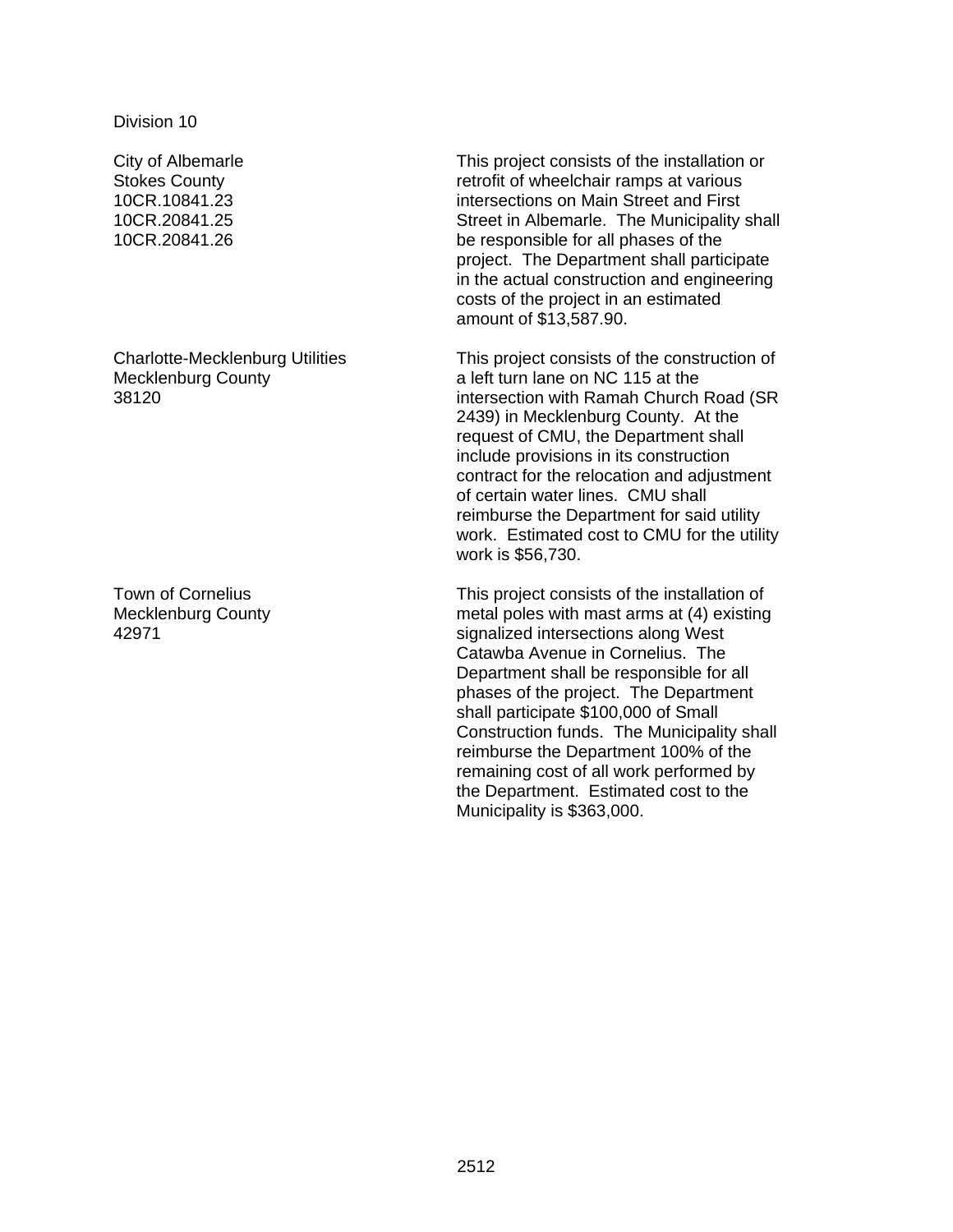City of Lenoir Caldwell County 11.201411

Division 12

Cleveland County 12C.023100

Division 13

Town of Drexel Burke County 36249.3031

The Project consists of the installation of approximately 650 linear feet of 18 inch storm drainage pipe and associated drainage structures to improve drainage conditions along SR 1150 (Bradford Mountain Road) and Stephenson Village residential subdivision in Lenoir. The Municipality shall be responsible for all phases of the project. The Department shall participate in actual construction costs in an amount not to exceed \$11,050. Costs which exceed this amount shall be borne by the Municipality.

This project consists of paving a driveway to the new Number Three Volunteer Fire Department located off NC 180 south of Shelby. The County shall be responsible for all phases of the project. The Department shall participate in actual construction costs in an amount not to exceed \$25,000. Costs which exceed this amount shall be borne by the County.

This project consists of striping Townmaintained streets located on certain streets in Drexel. The Department shall provide all materials, equipment, and labor to accomplish the striping in conjunction with its normal striping operations in the County. The Municipality shall reimburse the Department 100% of actual costs of said work. Estimated reimbursement to the Department is \$600 per annum.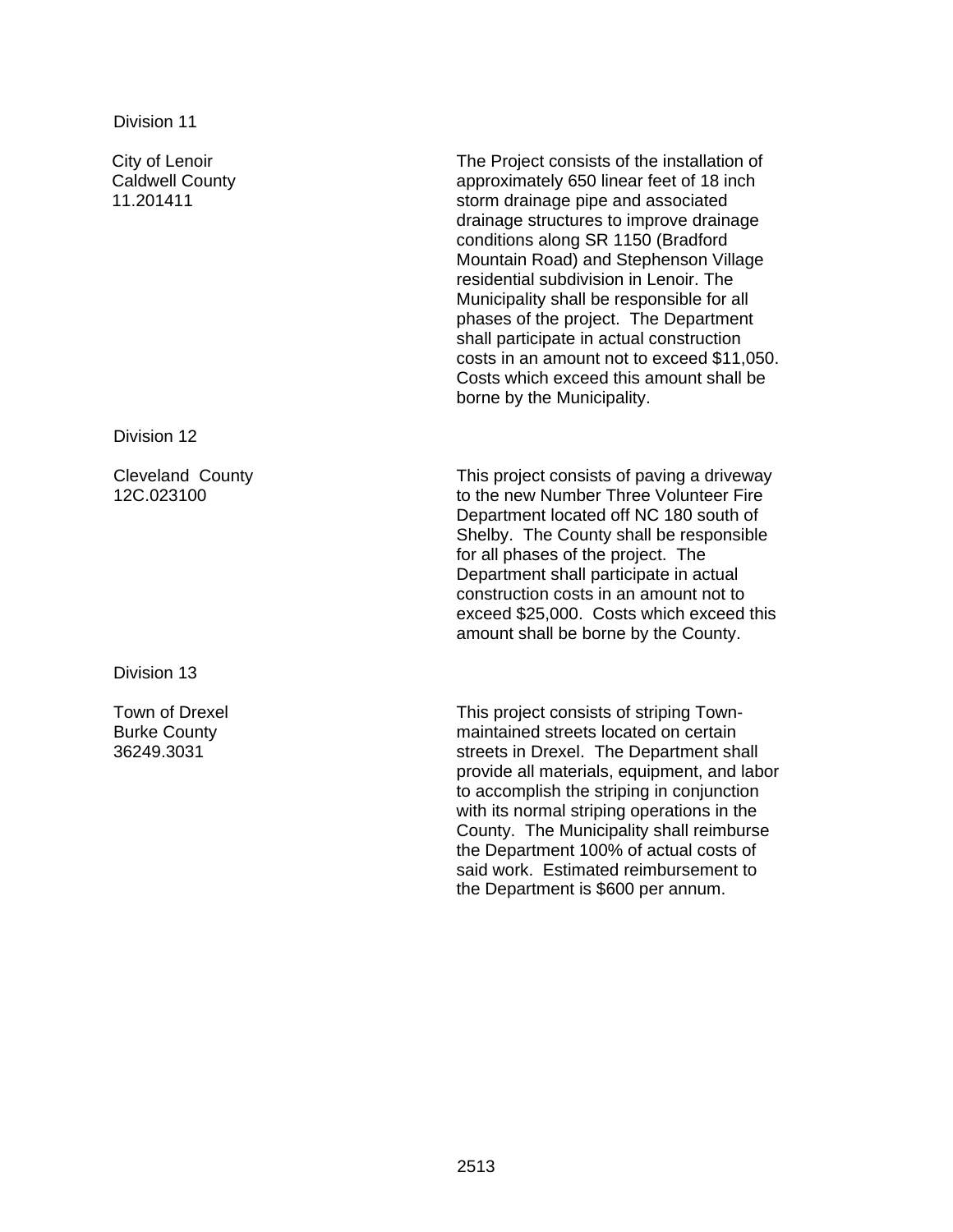City of Brevard Transylvania County SR-5001F SR-5000F 40922.1.6 40924.3.7

Town of Fletcher Henderson County U-5191 45255.3.ST1

Macon County 43085

This project consists of constructing a multi-use path along Gallimore Road between US 276 and Country Club Road to serve Brevard Elementary School, reconstruction of a sidewalk along US 276 with buffer between roadway and pedestrians, construction of a sidewalk along rear entrance to the school and installation of high visibility crosswalks. This Supplemental Agreement is to extend the project completion date to April 1, 2011 in lieu of June 17, 2010.

This project consists of the construction of a sidewalk along St. John's Road from near the intersection of US Hwy 25 to the intersection of Fanning Bridge Road in Fletcher. The Supplemental Agreement provides for the completion date of the project to be extended to June 3, 2011 in lieu of January 21, 2010.

This project consists of construction of a bus drive and parking area at the new Macon Intermediate School off SR 1667 (Wells Grove Road). The County shall be responsible for all phases of the project. The Department shall participate in an amount not to exceed \$50,000.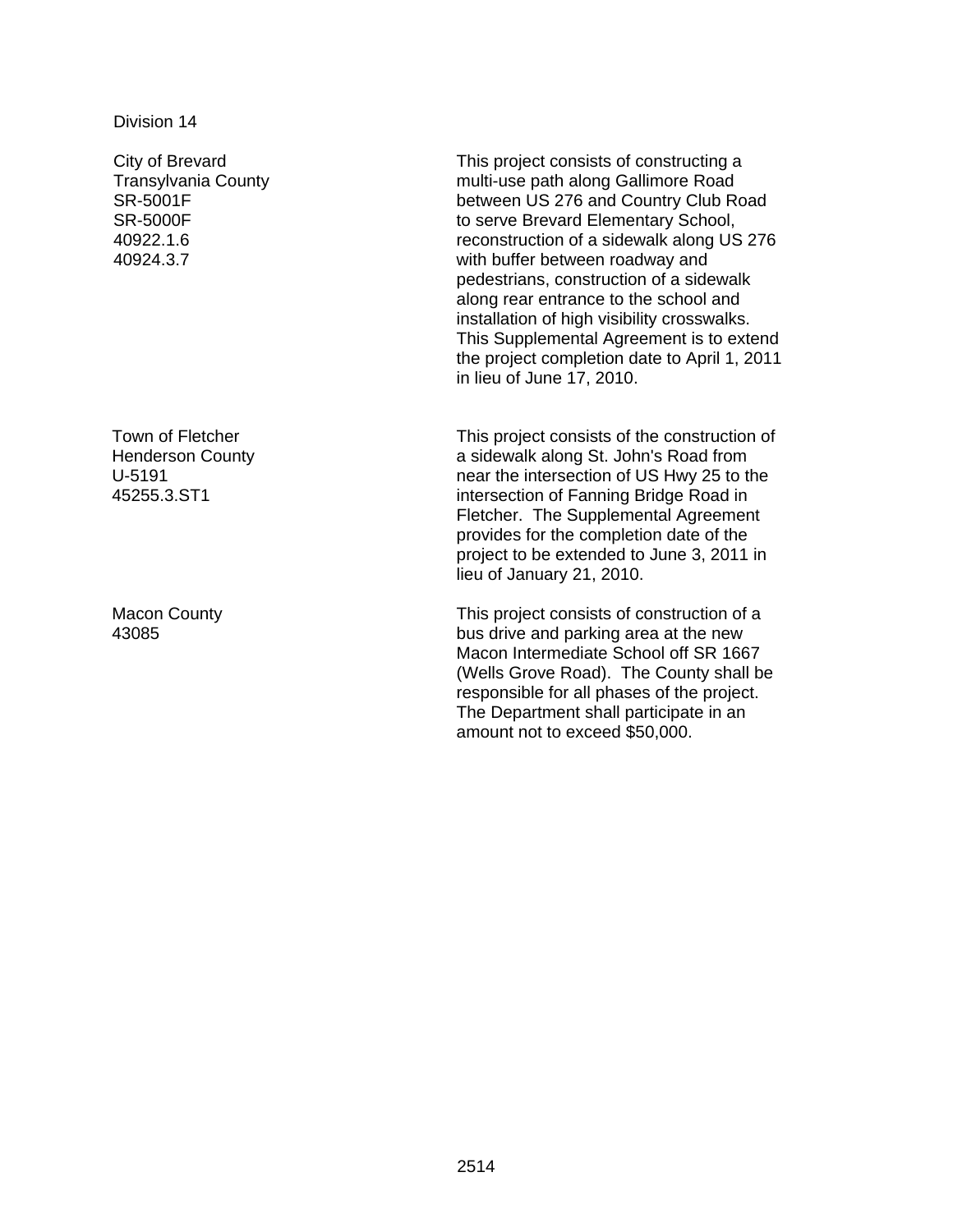# **Approval – State Highway System Changes**

A motion was made by Board Member Burns, which was seconded by Board Member

Tulloss, to approve the following additions and deletions to the State Highway System:

# **Additions to The State Highway System**

| Division | County   | <b>Municipality</b> | Road                      | <b>Termini</b>                                                                                        | Length |
|----------|----------|---------------------|---------------------------|-------------------------------------------------------------------------------------------------------|--------|
| 7        | Guilford | Oak Ridge           | SR 2299<br>Extension      | To add to Fogleman Road Extension<br>(SR 2299) located in Estates at Oak<br>Ridge Lakes Subdivision.  | 0.28   |
|          |          |                     | <b>Ives Drive</b>         | To add Ives Dr. located in Estates at<br>Oak Ridge Lakes Subdivision.                                 | 0.15   |
|          |          |                     | Elizabeth<br><b>Drive</b> | To add Elizabeth Dr. located in<br>Estates at Oak Ridge Lakes<br>Subdivision.                         | 0.16   |
|          |          |                     | SR 5108<br>Extension      | To add to Peppermill Dr. Extension<br>(SR 5108) located in Estates at Oak<br>Ridge Lakes Subdivision. | 0.49   |

# **Deletions From The State Highway System**

| <b>Division County</b> |             | <b>Municipality</b> | Road    | Termini                                                                                                                                                | Length |
|------------------------|-------------|---------------------|---------|--------------------------------------------------------------------------------------------------------------------------------------------------------|--------|
| 3                      | New Hanover | Wilmington          | SR 1627 | To abandon (SR 1627) North Third<br>St. from US 17 Business Market<br>Street to Front /Davis St. excluding I<br>bridge #35 over existing railroad bed. | 0.81   |

# **Correction To The State Highway System**

| <b>Division</b> | County | <b>Municipality</b> | Road    | Termini                                                        | Length            |
|-----------------|--------|---------------------|---------|----------------------------------------------------------------|-------------------|
| 10              | Union  | Indian Trail        | SR 1375 | Mileage correction Orr Rd (SR 1375)<br>from $0.40$ to $0.31$ . | $0.40$ to<br>0.31 |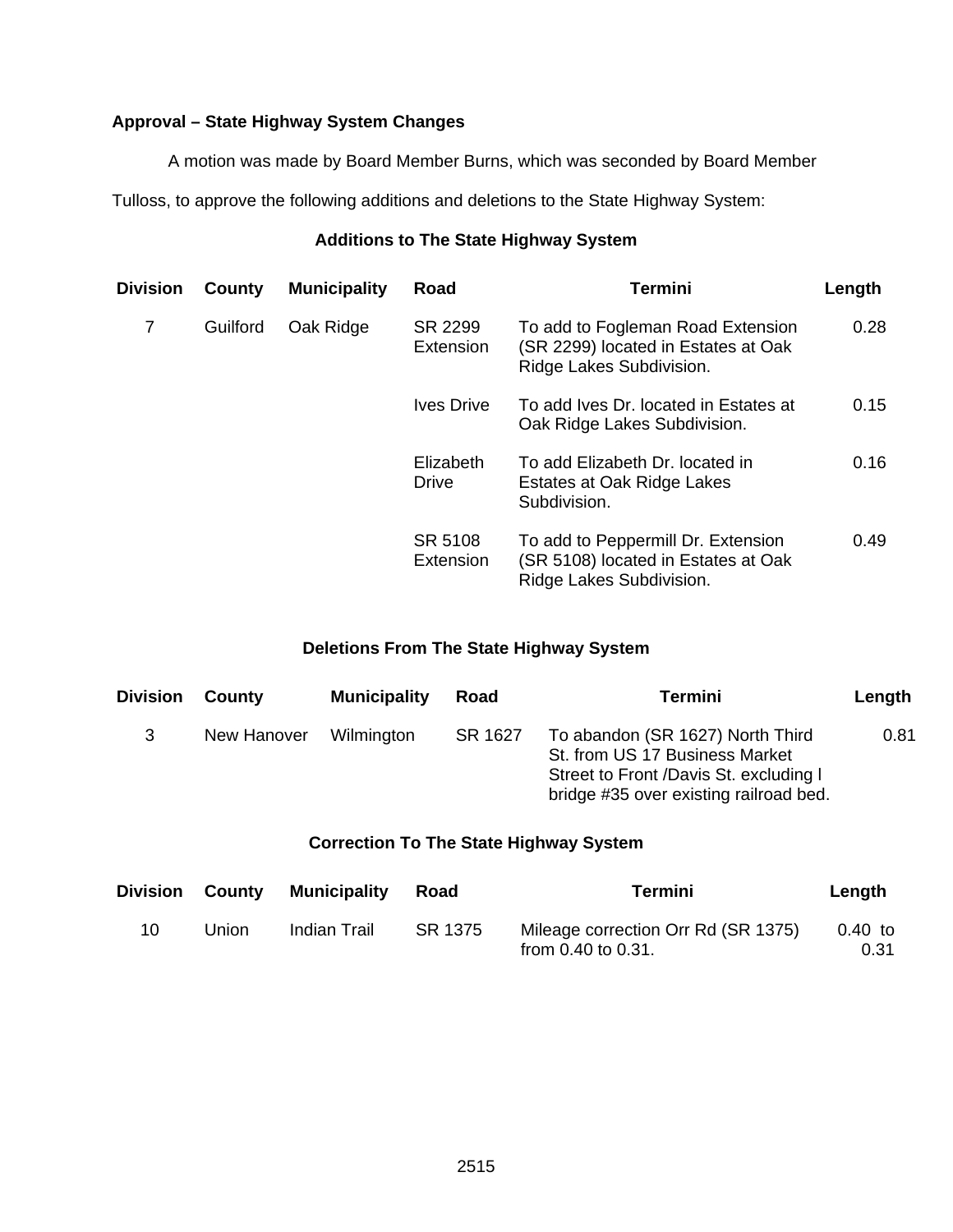#### **Approval - Preliminary Right of Way Plans**

 A motion was made by Board Member Burns, which was seconded by Board Member Tulloss to approve the following:

 The Preliminary Right of Way Plans for the below projects, including Secondary Roads and Industrial Access Roads, provide for the construction, design, drainage and control of access as shown on the respective plans.

 Based upon the recommendations of the Manager of the Right of Way Branch, the Board finds that such rights of way as shown on these preliminary plans and drawings, including existing public dedicated right of way, are for a public use and are necessary for the construction of said projects.

The rights of way for the location, construction, relocation, and control of access of

highways embraced in the below projects shall be as shown in detail on the preliminary right of

ways plans and drawings for said projects on file in the Right of Way Branch in the Department

of Transportation in Raleigh.

The Board finds such right of way acquisition to be necessary and hereby authorizes the Right of Way Branch to acquire right of way on the below projects either by negotiation or by condemnation through the Attorney General's Office.

#### **(Division 2)**

 **Greene County; I.D. No. B-4533; Project No. 33752.2.1:**  Bridge No. 48 over Wheat Swamp Creek on SR 1432

**Beaufort County; I.D. No. B-4415; Project No. 33691.2.1:**  Bridge No. 21 over Pungo Creek on NC 32

**Lenoir County; I.D. No. B-4567; Project No. 33774.2.1:**  Bridge No. 69 over a fork of West Bear Creek on SR 1501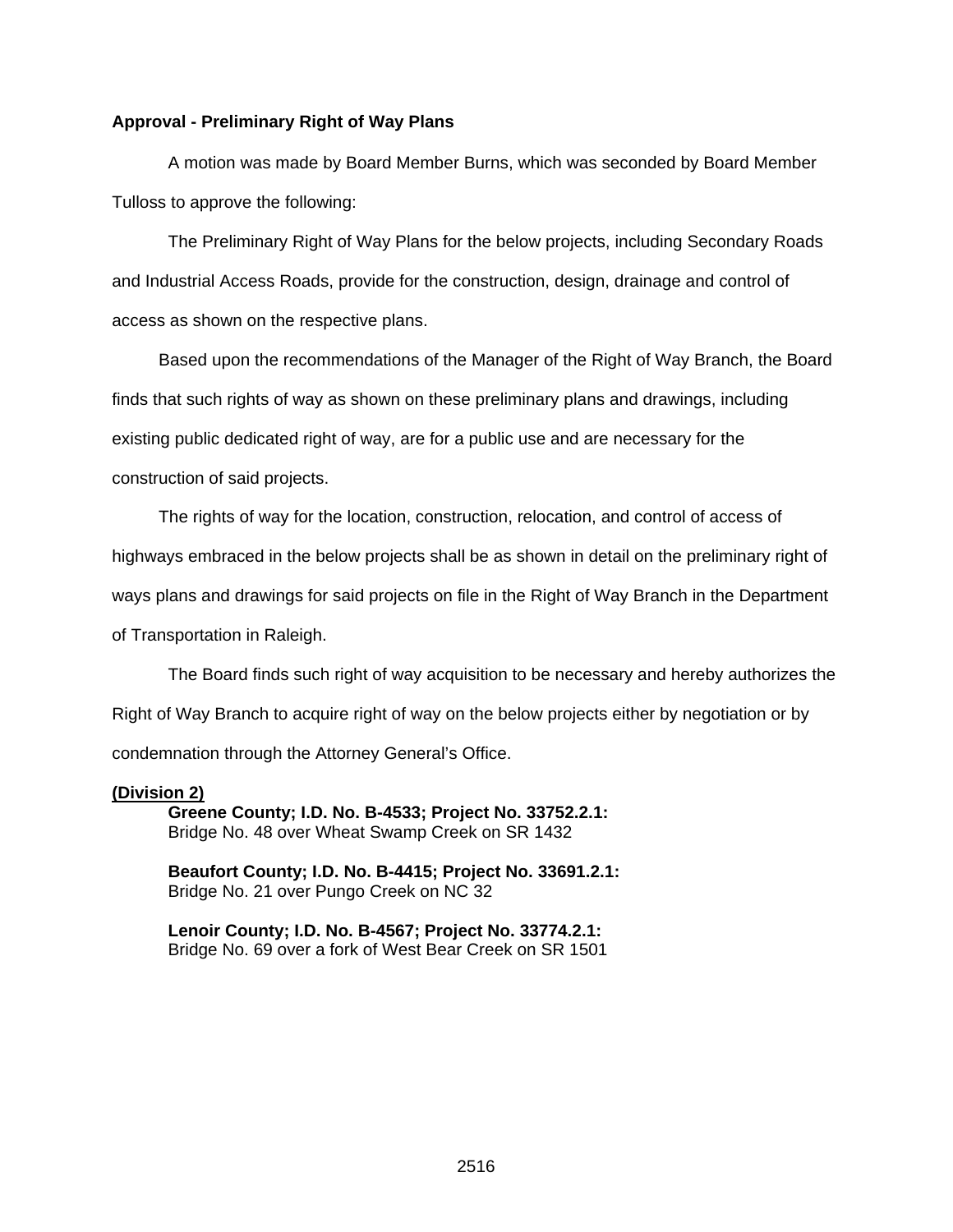#### **(Division 4)**

 **Edgecombe County; I.D. No. B-4503; Project No. 33734.2.1:**  Bridge No. 07 over the Tar River on SR 1250

**Wilson County; I.D. No. B-4328; Project No. 33665.2.1:**  Bridge No. 03 over Great Swamp on SR 1634

**Johnston County; I.D. No. B-4556; Project No. 33768.2.1:**  Bridge No. 74 over Black Creek on NC 50

#### **(Division 5)**

 **Wake County; I.D. No. B-4661; Project No. 33823.2.1:**  Bridge No. 151 over Powell Creek on SR 2227 (Watkins Road)

**Granville County; I.D. No. W-5136; Project No. 45260.2.1:**  NC 96 at 0.5 miles south of SR 1705 (Old Franklin Road)

#### **(Division 6)**

 **Bladen County; I.D. No. B-4028; Project No. 33395.3.1:**  Bridge No. 42 over the Cape Fear River and overflow on NC 11

**Cumberland County; I.D. No. B-4090; Project No. 33448.3.1:**  Bridge No. 125 over Cross Creek on NC 24-410 in Fayetteville

**Bladen County; I.D. No. B-5116; Project No. 42257.2.1:**  Bridge No. 150 over the South River overflow on SR 1502

#### **Bladen County; I.D. No. BD-5106 D; Project No. 45352.2.4:**

Bridge No. 62 over White Creek on SR 1704; Bridge No. 172 over Carver Creek on SR 1728

#### **(Division 8)**

#### **Richmond County; I.D. No. R-3421 C; Project No. 34542.2.5:**

US 220 Bypass from southwest of SR 1304 (Harrington Road) to future US 220 Business/US 220 Bypass interchange south of Ellerbe

#### **(Division 9)**

 **Davidson County; I.D. No. B-4498; Project No. 33731.2.1:**  Bridge No. 199 over Abbotts Creek on SR 1243

#### **(Division 10)**

 **Union County; I.D. No. R-3329; Project No. 34533.2.TA1:**  Monroe Connector – from I-485 (Charlotte Outer Loop) to US 74 (Monroe Bypass) Co-ordinate with R-2559 (NCTA Project)

 **Union County; I.D. No. B-4294; Project No. 33632.2.1:**  Bridge No. 184 over Waxhaw Creek on SR 1113

#### **(Division 12)**

 **Catawba County; I.D. No. B-4456; Project No. 33708.2.1:**  Bridge No. 49 over I-40 on NC 16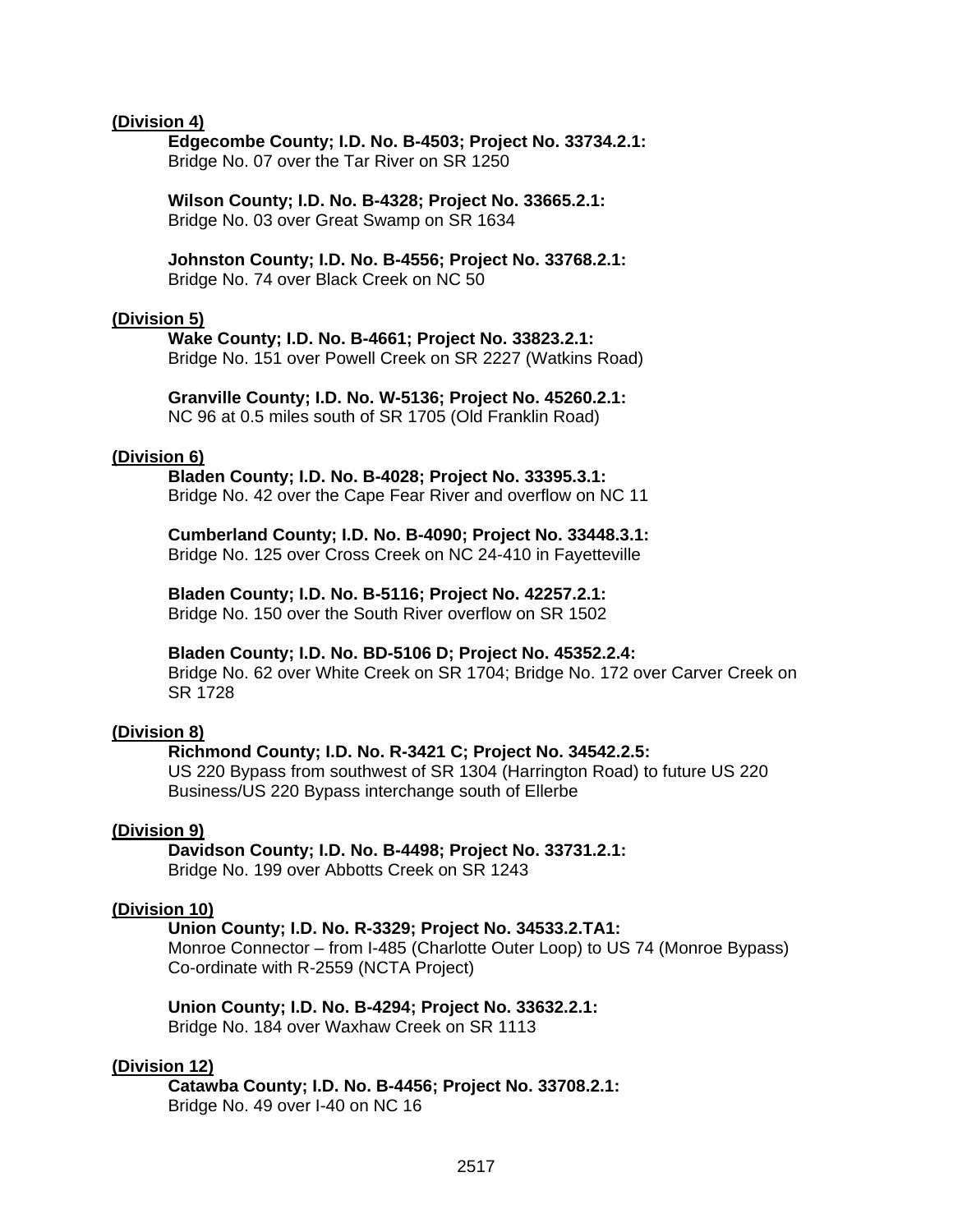### **Approval - Final Right of Way Plans**

A motion was made by Board Member Burns, which was seconded by Board Member Tulloss, to approve the following:

Right of way acquisition in accordance with the preliminary right of way plans on file in

the Right of Way Branch has been determined to be necessary for public use and was

authorized by the Board. Certain changes in the right of way have necessitated alteration of the

preliminary right of way plans. Final plans have been prepared and provide for the construction,

design, drainage and control of access for these projects. The Board finds that such rights of

way and control of access as shown on the final plans are for a public use and are necessary

for construction. The sections of roads which were shown on the preliminary plans as sections

of roads to be abandoned are hereby abandoned and removed from the State Highway System

for Maintenance upon the completion and acceptance of the project.

The rights of way for the location, design and construction of highways embraced in the

following projects shall be as shown in detail on the final plans for said projects as follows:

### **(Division 7)**

## **Project No. 34483.2.2; Guilford County; I.D. No. R-2612 A:**

Structure, culvert, paving, grading, drainage and signals on US 421 at SR 3389 (Woody Mill Road) south of Greensboro with the right of way indicated upon the final plans for said project, the same being identified as Addendum 1 of the December 9, 2010 Board of Transportation Meeting and incorporated herein by reference.

### **(Division 13)**

## **Project No. 34400.2.3; Rutherford County; I.D. No. R-2233 AB:**

Grading, drainage, paving, structure, signals and culvert on US 221 from just south of Floyd's Creek to just north of US 74 Bypass with the right of way indicated upon the final plans for said project, the same being identified as Addendum 2 of the December 9, 2010 Board of Transportation Meeting and incorporated herein by reference.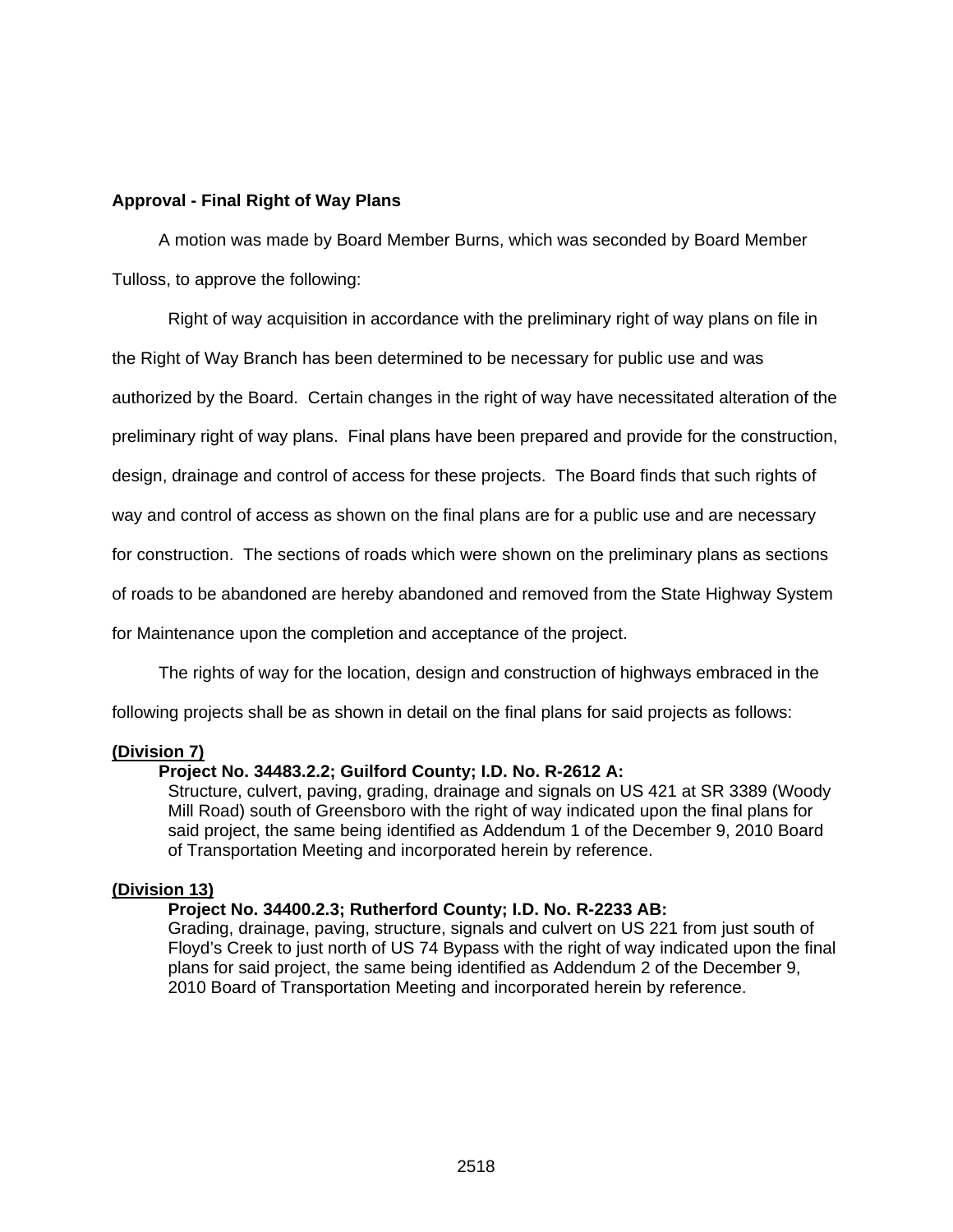#### **(Division 14)**

#### **Project No. 38068.2.2; Cherokee County; I.D. No. R-3622 AB:**

Grading, drainage and paving on NC 294 from SR 1130 (Sunny Point Road) to SR 1308 (Sandy Gap Road) with the right of way indicated upon the final plans for said project, the same being identified as Addendum 3 of the December 9, 2010 Board of Transportation Meeting and incorporated herein by reference.

#### **Approval - Revisions of the Final Right of Way Plans**

A motion was made by Board Member Burns, which was seconded by Board Member Tulloss to approve the following:

Right of way acquisition in accordance with the final right of way plans for the following projects has been determined to be necessary and authorized by the Board. Plans are on file at the Office of the Secretary to the Board of Transportation as an addendum to the minutes of the meetings hereinafter indicated.

 Certain changes in right of way, construction and drainage easements, and control of access have been necessitated by alterations in the construction plans of these projects. Amended plan sheets for these projects have been prepared which provide for changes of certain right of way areas, construction and drainage easements and control of access.

 The Board finds that the revised areas of right of way, construction and drainage easements and control of access, as shown on the amended plan sheets hereinafter set out, are for a public purpose and are necessary for the construction of projects.

 The right of way, construction and drainage easements and control of access are hereby revised as shown on the plan sheets incorporated herein as an addendum, said projects, date of original final approval, and revised right of way, easements and access being as follows: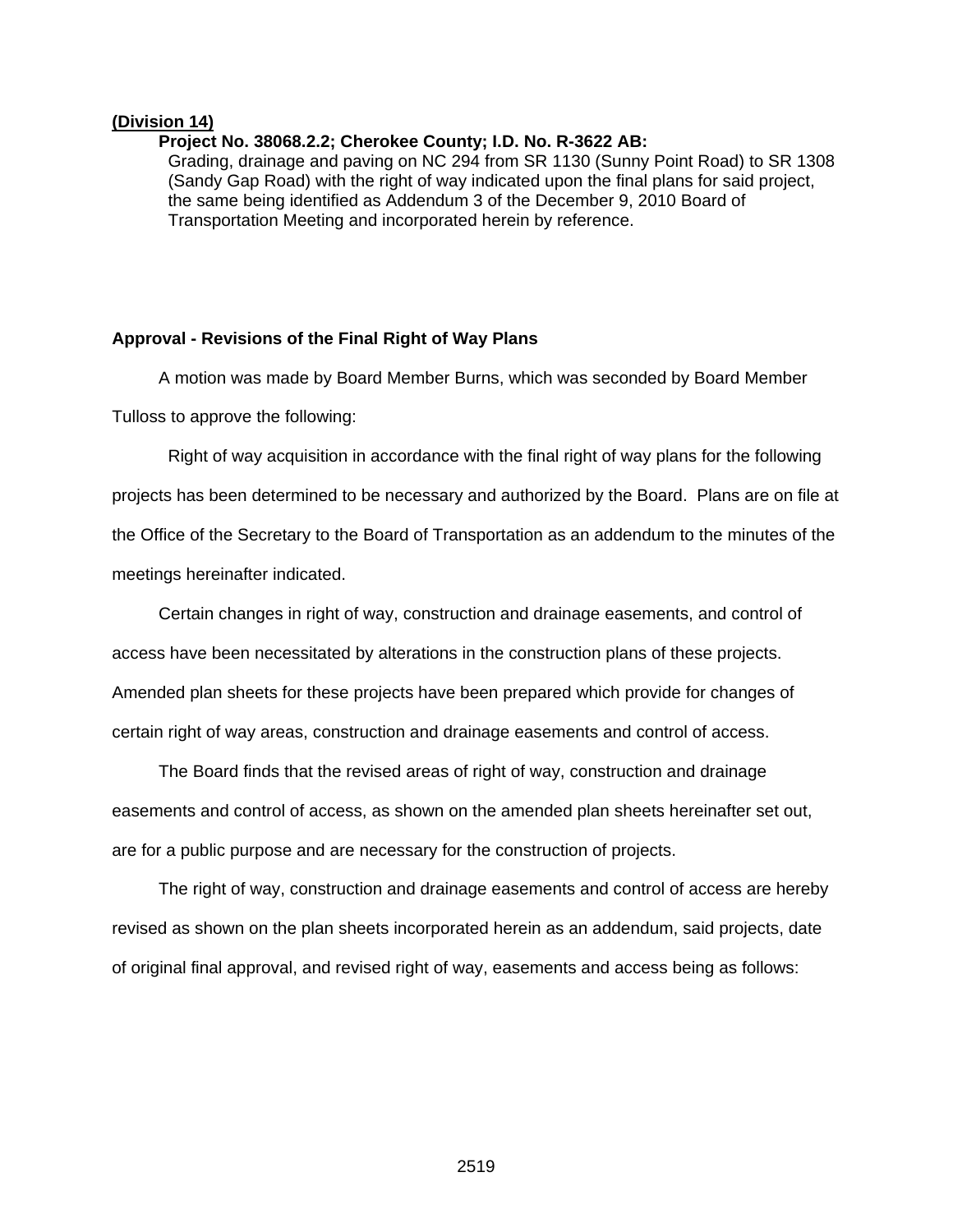## **(Division 2)**

## **Project No. 34538.2.2; I.D. No. R-3403 AB; Craven County:**

Final Right of Way plans approved as Addendum 3 to the minutes of the June 3, 2010 Board of Transportation Meeting. Revised additional right of way, easements or control of access shown on Addendum 4 to the minutes of the December 9, 2010 Board of Transportation Meeting and incorporated herein by reference.

### **(Division 5)**

### **Project No. 34506.2.5; I.D. No. R-2814 A; Wake County:**

Final Right of Way plans approved as Addendum 3 to the minutes of the June 3, 2010 Board of Transportation Meeting. Revised additional right of way, easements or control of access shown on Addendum 5 to the minutes of the December 9, 2010 Board of Transportation Meeting and incorporated herein by reference.

### **(Division 10)**

## **Project No. 34948.2.1; I.D. No. U-3447; Mecklenburg County:**

Final Right of Way plans approved as Addendum 18 to the minutes of the March 5, 2009 Board of Transportation Meeting. Revised additional right of way, easements or control of access shown on Addendum 6 to the minutes of the December 9, 2010 Board of Transportation Meeting and incorporated herein by reference.

### **(Division 14)**

### **Project No. 34623.2.2; I.D. No. R-4430; Henderson County:**

Final Right of Way plans approved as Addendum 7 to the minutes of the April 1, 2010 Board of Transportation Meeting. Revised additional right of way, easements or control of access shown on Addendum 7 to the minutes of the December 9, 2010 Board of Transportation Meeting and incorporated herein by reference.

## **Approval of Conveyance of Highway Right of Way Residues**

 **"It is hereby resolved,** based upon the recommendation of the Manager of the

Right of Way Branch, and on a motion by Board Member Burns, which was seconded by Board

Member Tulloss, that the following right of way conveyances are approved:

## **(Division 2)**

### **Project 38927.2.1 (U-2928B parcel 012) and Project 34501.2.2 (R-2719BA parcel 016), Rail Access on new location from NCRR MP EC-22.6 West of Kinston, Lenoir County**

Conveyance of the combined approximate 5.27-acre residues to Ilse Mages Rouse for the negotiated value of \$4,237.00 as part-settlement of her right of way claim.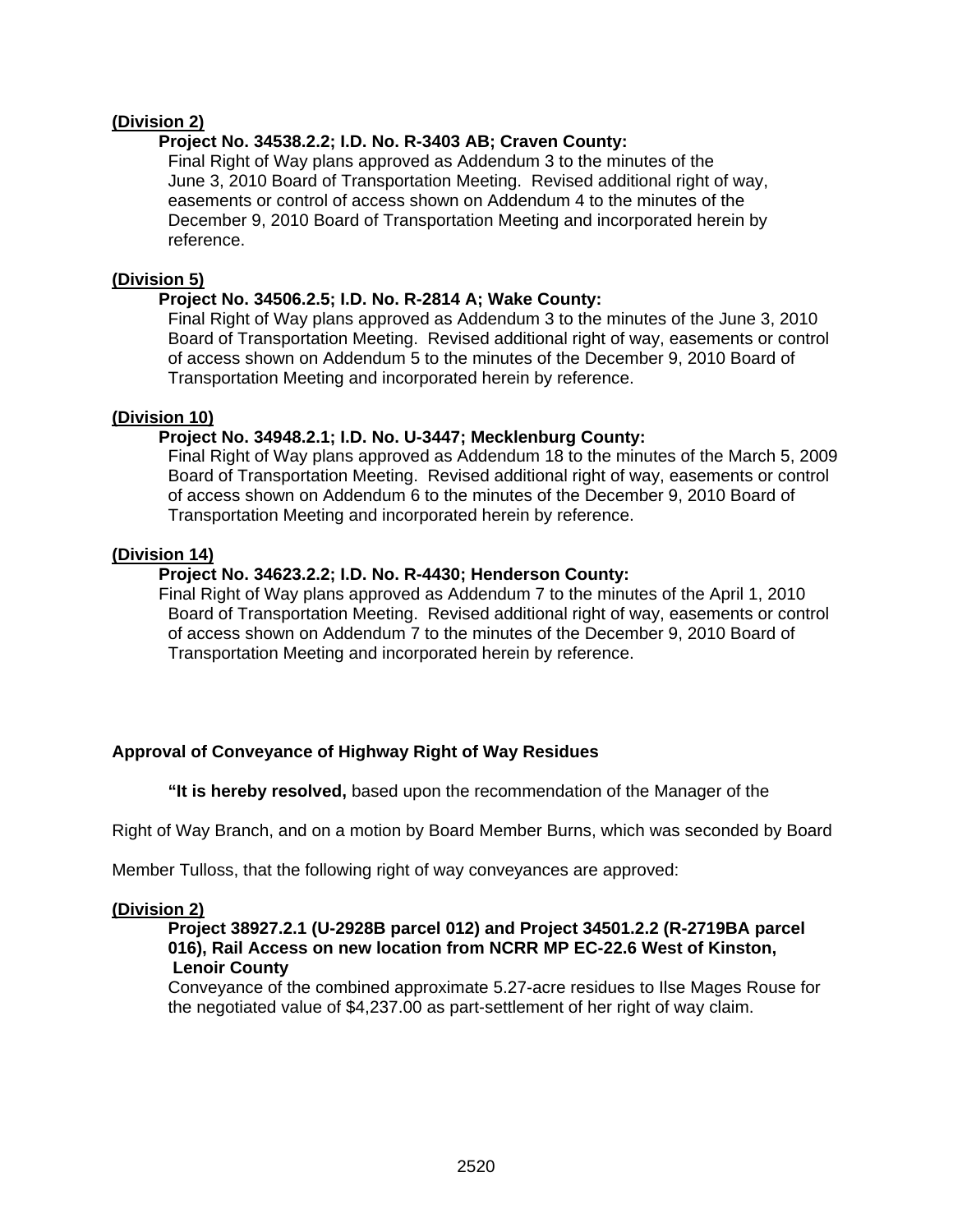### **(Division 4)**

# **Project 34461.2.4, R-2554A parcel 035, Goldsboro Bypass US 70 West of NC 581 to SR 1300 Salem Church Rd.**

## **Wayne County**

Conveyance of an approximate 1.21-acre residue to Alvin Ashton Watkins Jr., and wife, Joanne Jr. Watkins for the negotiated value of \$2,700.00 as part-settlement of their right of way claim.

### **(Division 8)**

### **Project F0123, US 220 Ellerbe Rest Area, Richmond County**

Conveyance of an approximate 2.05-acre rest area, no longer necessary for the Department's needs, to J. Neal Cadieu and wife, Joanne W. Cadieu, the current owners of the underlying Reversion by Operation of Law recipients as dictated by Deeds recorded in Book 3440, page 275 dated March 2, 1953 and Book 504, page 528, dated July 3, 1968 of the Richmond County Registry.

### **(Division 10)**

 **Project F-0121, (6.804109) parcel 011, Corner of SR 2805 Harrisburg Rd. and Pence Rd. in Charlotte,** 

### **Mecklenburg County**

Conveyance of an approximate 0.37-acre residue to the City of Charlotte, the only interested adjoining owner, for the appraised value of \$1,525.00.

### **Approval of Revision in Control in Access**

"It is hereby resolved, based upon the recommendation of the Manager of the

Right of Way Branch, and on a motion by Board Member Burns, which was seconded by Board

Member Tulloss, that the following highway right of way conveyances are approved:

### **(Division 5)**

#### **Project 8.1402204 (36109.384), R-2247BA 006, Lower Neuse Greenway Crabtree Creek-Beneath I-440 &US 64 Interchange, North of Crabtree Creek Wake County**

Grant of a revision in the existing control of access to the City of Raleigh for no consideration in a three-party agreement between the Department of Transportation, the Federal Highway Administration and the City of Raleigh in the development of greenways.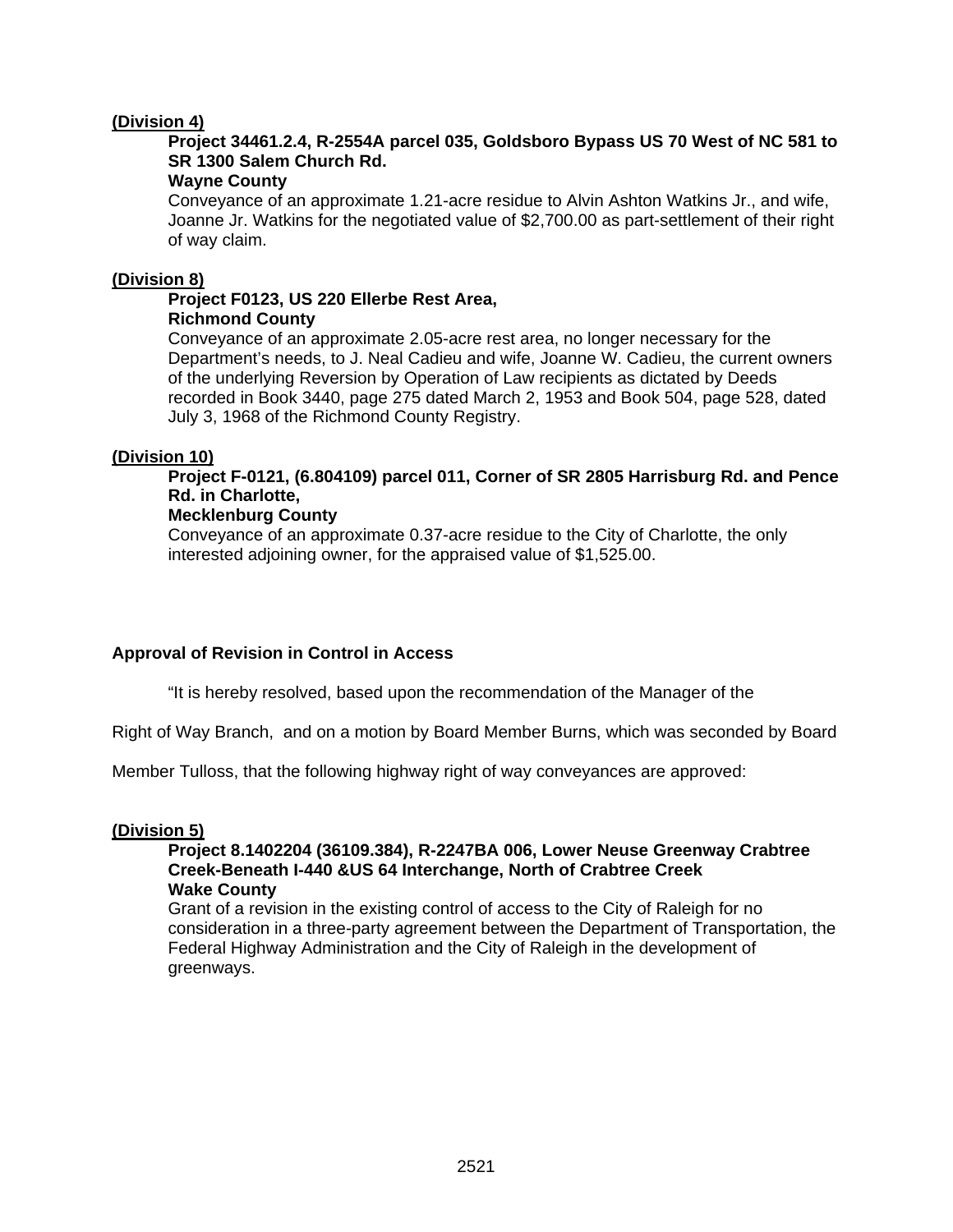# **Project 8.1402205 (36109.385), R-2547BB 001, Lower Neuse Greenway Crabtree Creek-Beneath US 64 Bridge over Crabtree Creek, near North Rogers Lane Crossing of US 64**

# **Wake County**

Grant of a revision in the existing control of access to the City of Raleigh for no consideration in a three-party agreement between the Department of Transportation, the Federal Highway Administration and the City of Raleigh in the development of greenways

#### **Project 6.408803 (36109.386), R-2000F 006, I-540 Northern Wake Expressway from East of US 1 South of Perry Creek Rd. to South of Buffaloe Rd. Wake County**

Grant of a revision in the existing control of access to the City of Raleigh for no consideration in a three-party agreement between the Department of Transportation, the Federal Highway Administration and the City of Raleigh in the development of greenways

#### **Approval - Acquisition of Structures Partially Outside the Right of Way**

A motion was made by Board Member Burns, which was seconded by Board Member

Tulloss to approve the following:

 The preliminary right of way plans for the following highway projects necessitate the acquisition of a part of certain buildings or structures located within the right of way of projects. Based upon the recommendation of the Manager of the Right of Way Branch and affidavits of independent real estate appraisers, the Board finds that the partial taking of the buildings or structures will substantially destroy the economic value or utility of the buildings or structures.

 The Board finds that such acquisition of the structures or parts thereof outside the right of way are for a public use and are necessary for the construction of the projects.

 The Right of Way Branch has been directed to acquire the below described buildings or structures in their entirety for the construction of the listed projects. The Attorney General, if necessary, is requested to institute proceedings to acquire the buildings or structures in their entirety, together with the right to enter upon the surrounding lands for the purpose of removing the buildings or structures.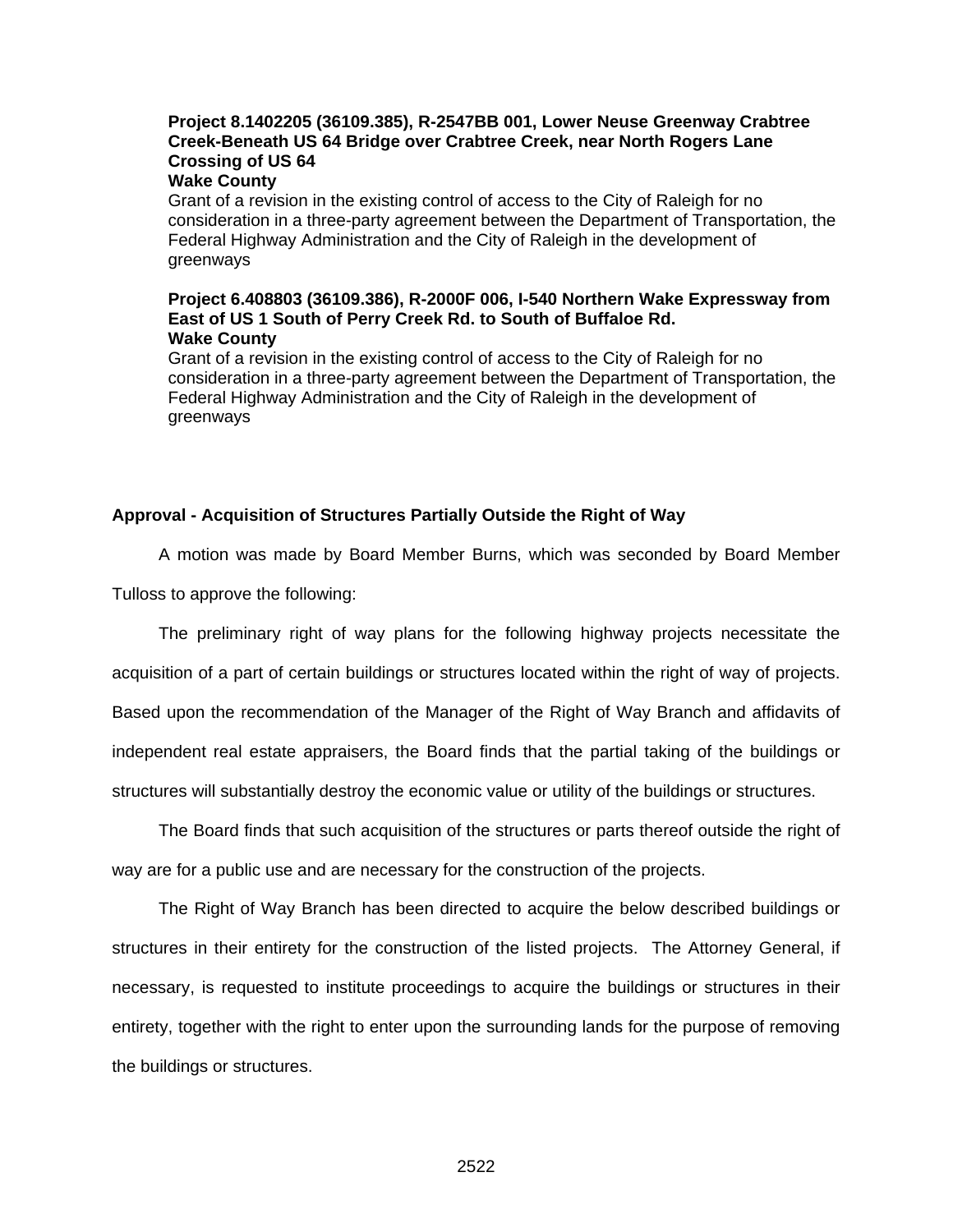### **(Division 5)**

#### **I. D. No. R-2635A, Wake County, WBS Element 35520.5.TA1:**

Parcel 091, Ernestine Stone (Baker), a One Story Block Dwelling located Left of Survey Station 29+25 to 30+55, Survey Line Y-5.

### **Approval - Advance Acquisition of Highway Right of Way**

 Upon recommendation of the Manager of the Right of Way Branch, and on a motion by Board Member Burns, which was seconded by Board Member Tulloss, the Board approved to authorize the acquisition of the following properties through negotiation or condemnation for purposes of highway construction in order to prevent undue hardship on property owners or to protect the right of way corridor from development prior to regular project approval. The Board finds such acquisitions to be necessary, and hereby authorizes the Right of Way Branch to acquire said properties either by negotiation or by condemnation through the Office of the Attorney General.

### **(Division 2)**

**Property of Audrey Lane I.D. No. R-2250 C, Parcel #917, WBS 34411.1.2, F. A. Project N/A, County of Pitt** 

### **(Division 9)**

**Property of Jeffrey James I.D. No. U-2579AB, Parcel #812, WBS 34839, F. A. Project N/A, County of Forsyth** 

**Property of Shawn and Michelle Kiefer I.D. No. U-2579 AB, Parcel #814, WBS 34839, F. A. Project N/A, County of Forsyth**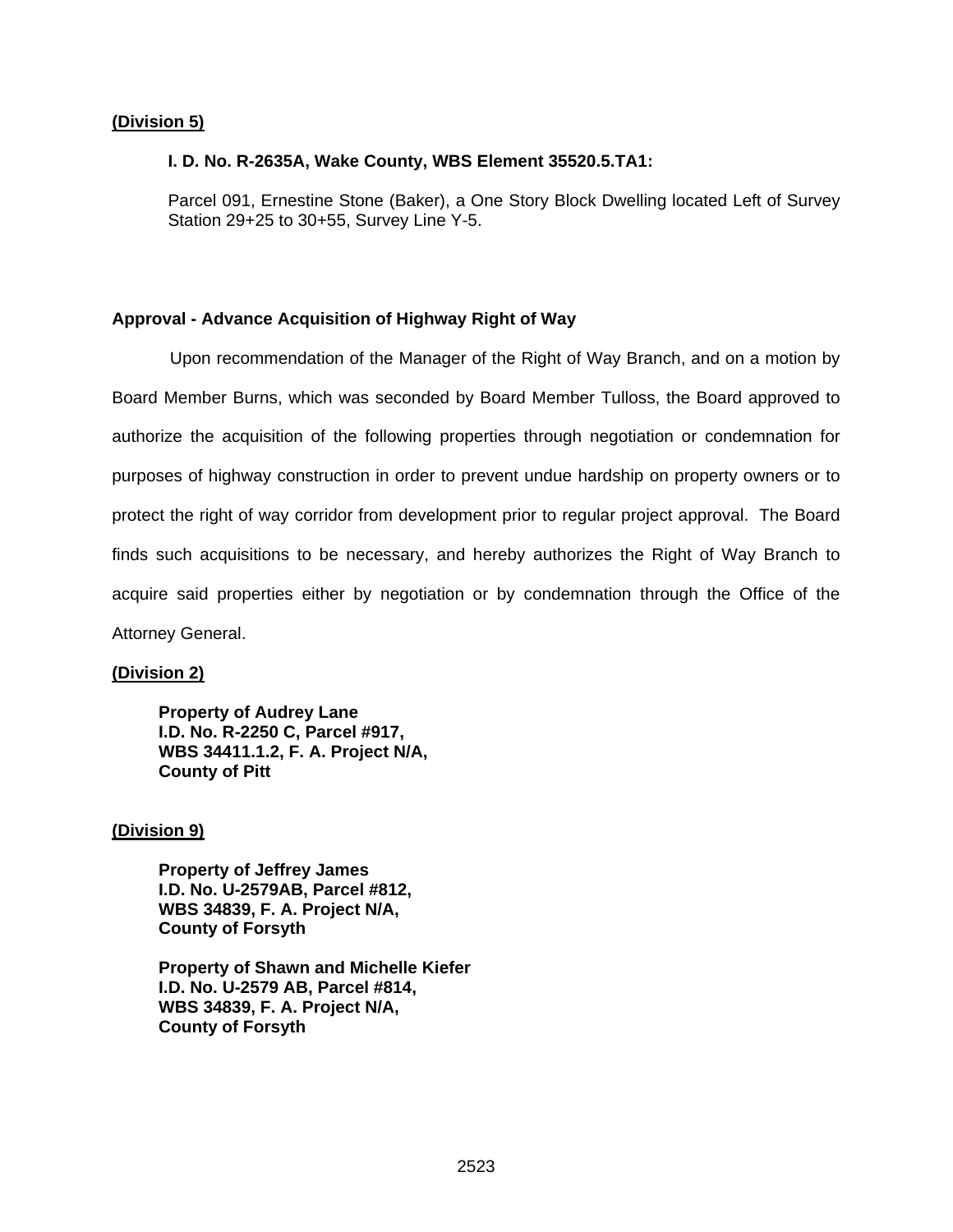**Property of Keith Easom I.D. No. U-2579 AB, Parcel #818, WBS 34839, F. A. Project N/A, County of Forsyth** 

**Property of James Foody I.D. No. U-2579 AB, Parcel #819, WBS 34839, F. A. Project N/A, County of Forsyth** 

**Property of Tony Thompson I.D. No. U-2579 B, Parcel #900, WBS 34839, F. A. Project N/A, County of Forsyth** 

**Property of Alan B. Cox I.D. No. U-2579 B, Parcel #901, WBS 34839, F. A. Project N/A, County of Forsyth** 

**Property of Jackie Chambers I.D. No. U-2579 E, Parcel #901, WBS 34839, F. A. Project N/A, County of Forsyth** 

**Property of Deborah Lemons and Barbara Lemons I.D. No. R-2247 CB, Parcel #814, WBS 34409, F. A. Project N/A, County of Forsyth** 

 **Property of Larry M & Sarah Webb I.D. No. U-2579B, Parcel #852, WBS 34839.2, F. A. Project N/A, County of Forsyth** 

 **Property of Larry and Sue White I.D. No. U-2579B, Parcel #907, WBS 34839.2, F. A. Project N/A, County of Forsyth**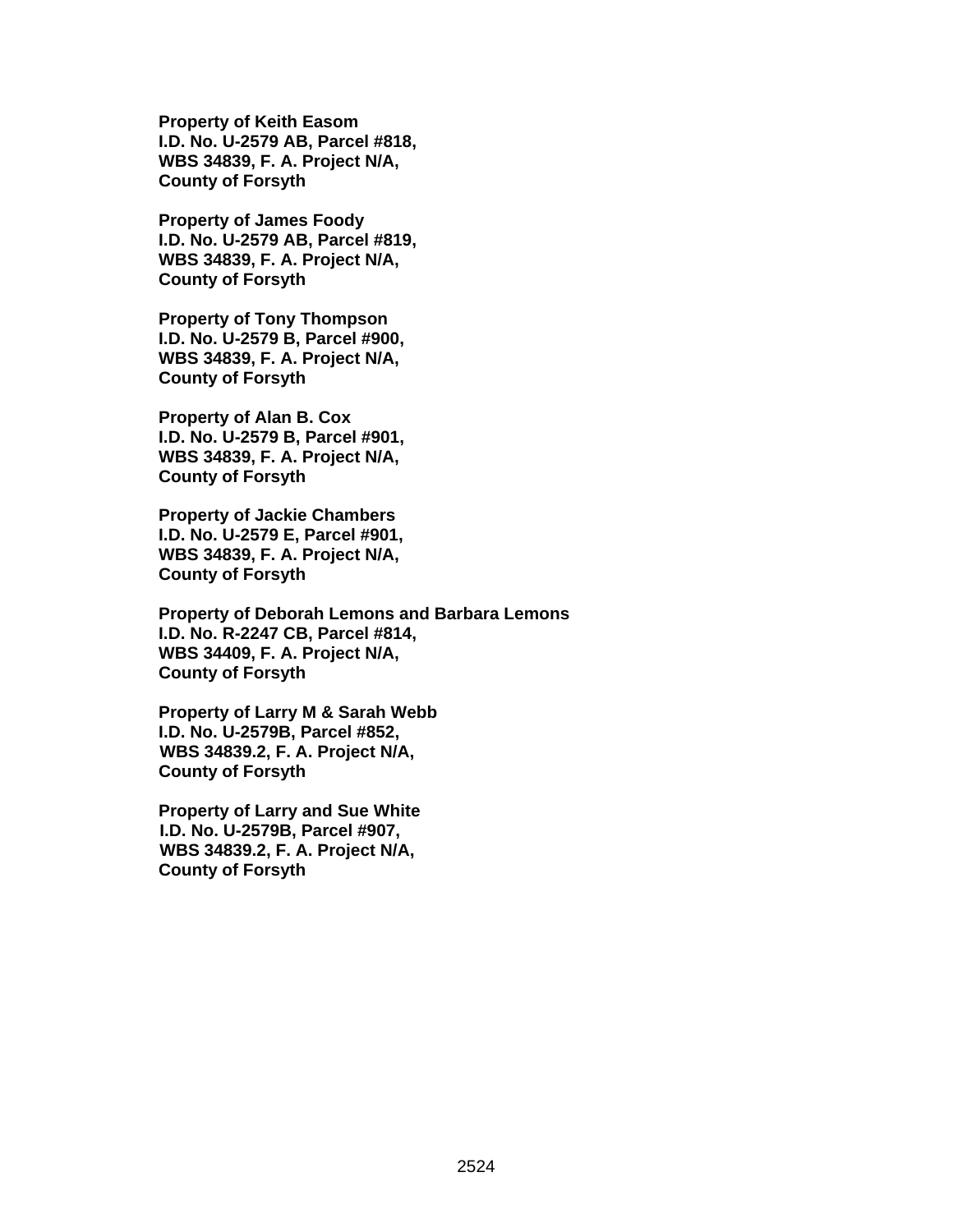## **Approval – Burlington-Graham MPO Comprehensive Transportation Plan**

The Transportation Planning Branch has worked cooperatively with the Burlington-Graham MPO on the development of their Comprehensive Transportation Plan (CTP). The Plan was adopted by the MPO on October 19, 2010.

The Plan is consistent with the MPOs long range transportation plan and is based on an analysis of existing and projected travel, land use, public involvement and field investigations of recommended improvements. The plan is located on the web at:

http://www.ncdot.gov/doh/preconstruct/tpb/PLANNING/BGMPOCTP.html

 A motion was made by Board Member Burns, which was seconded by Board Member Tulloss to approve.

### **Additional Business**

## **Resolution for Dr. Algernon G. Swan**

Upon a recommendation from the Road Naming Committee a motion was made by

Board Member Proffitt which was seconded by Board Member Wall to approve the following:

**WHEREAS,** Dr. Algernon G. Swan was born January 25, 1923 in Andrews, North Carolina and graduated from Andrews High School before entering the U.S. Army Air Corps in 1942; and

**WHEREAS,** Dr. Algernon G. Swan's distinguished military career spanned 30 years of service during which his military decorations and service awards included the Legion of Merit, Army and Air Force Commendation Medals, American Campaign Medal, World War II Victory Medal, National Defense Service Medal and the Air Force Longevity Service Award; and

**WHEREAS,** Dr. Algernon G. Swan retired from the U.S. Air Force in 1973; and

**WHEREAS,** Dr. Algernon G. Swan received a bachelor's degree in chemistry from the University of North Carolina at Chapel Hill and in 1960, completed his graduate work at UNC-Chapel Hill where he received a doctorate in physiology and biochemistry; and

**WHEREAS,** Dr. Algernon G. Swan served another 30-year career in the corporate world of medical research and development, which included positions as the director of Becton Dickinson Research Center in Raleigh; the director of Farleigh-Dickinson Laboratories in Abilene, Texas; president of Triangle Microsystems in Raleigh and served as president and CEO of the Sonodyne International in Sydney, Australia; and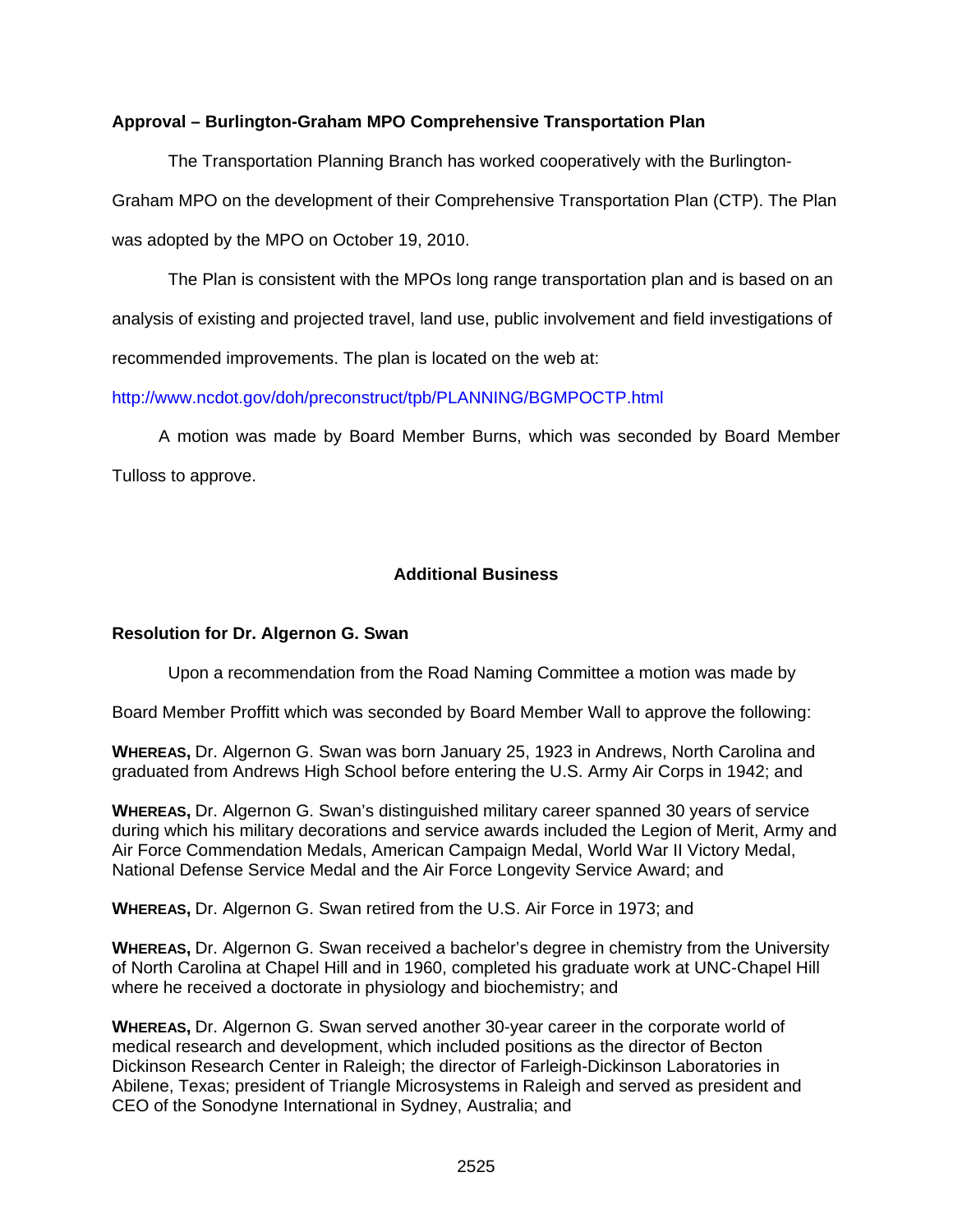**WHEREAS,** Dr. Algernon G. Swan returned to Andrews, North Carolina after his second full career and served as president and CEO of District Memorial Hospital, for which he received no compensation; was a member of the Andrews United Methodist Church and also affiliated with many military, corporate and Masonic organizations before his death in March 2003; and

**WHEREAS,** the Cherokee County Board of Commissioners and Town of Andrews requested the North Carolina Department of Transportation honor Dr. Algernon G. Swan for his selfless service and contributions to the community and country in which he proudly served.

### **NOW, THEREFORE, BE IT RESOLVED:**

That the North Carolina Board of Transportation dedicates the dual bridges (#89 and #90) located on U.S. 19/74/129 spanning the Great Smokey Mountain Railroad on the east side of Andrews in Cherokee County, as the **Dr. Algernon G. Swan Bridge.** 

That appropriate signs be erected at a suitable time.

 Adopted, this the ninth day of December 2010 by the North Carolina Board of Transportation.

<u>Ant a. Collie, Jr.</u>

Georgene a. Cont. gr.

<u>2526 میں اس کا 1752 میں اس کا 1762 میں اس کا 1762 میں اس کا 1762 میں اس</u>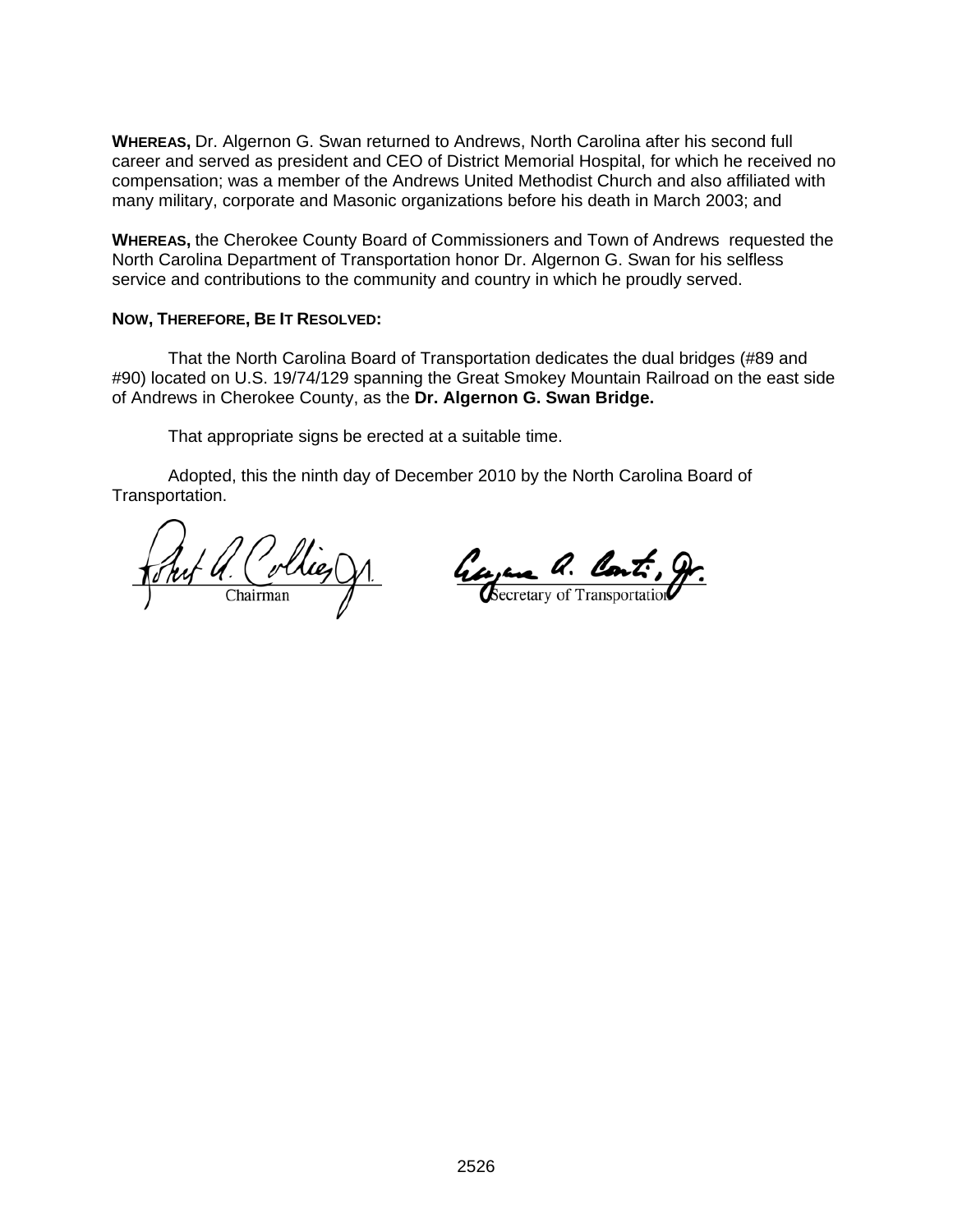## **Resolution for Jim "Catfish" Hunter**

Upon a recommendation from the Road Naming Committee a motion was made by

Board Member White, which was seconded by Board Member Overholt to approve the

following:

**WHEREAS,** James Augustus Hunter, known nationally as Jim "Catfish" Hunter, was born in Perquimans County on August 8, 1946 and died on September 9, 1999 from ALS; and

**WHEREAS,** Jim "Catfish" Hunter attended public school in Perquimans County and played baseball for Perquimans County High School; and

**WHEREAS,** Jim "Catfish" Hunter was drafted in 1964 by the Kansas City Athletics, later to become the Oakland Athletics (also known as Oakland A's), where he began his professional baseball career in the American League; and

**WHEREAS,** Jim "Catfish" Hunter was an outstanding pitcher for the Kansas City Athletics, the Oakland Athletics and the New York Yankees, where he won 224 games; and

**WHEREAS,** Jim "Catfish" Hunter pitched a perfect game on May 8, 1968 against the Minnesota Twins while playing for the Oakland Athletics, and won five World Series games for the Oakland Athletics and the New York Yankees; and

**WHEREAS,** Jim "Catfish" Hunter was the 1974 recipient of the Cy Young Award and was elected to the Baseball Hall of Fame in Cooperstown, New York on January 14, 1987; and

**WHEREAS,** the Perquimans County Board of Commissioners requested the North Carolina Department of Transportation honor the memory of Jim "Catfish" Hunter for the significant inspiration he was for children and adults and the many other contributions he made to the community.

#### **NOW, THEREFORE, BE IT RESOLVED:**

That the North Carolina Board of Transportation dedicates the bridge on Center Hill Highway (Secondary Road 1110) in Perquimans County, as the **Jim "Catfish" Hunter Bridge.** 

That appropriate signs be erected at a suitable time.

 Adopted, this the ninth day of December 2010 by the North Carolina Board of Transportation.

hut U. Collies VI.

George a. Cont. 9